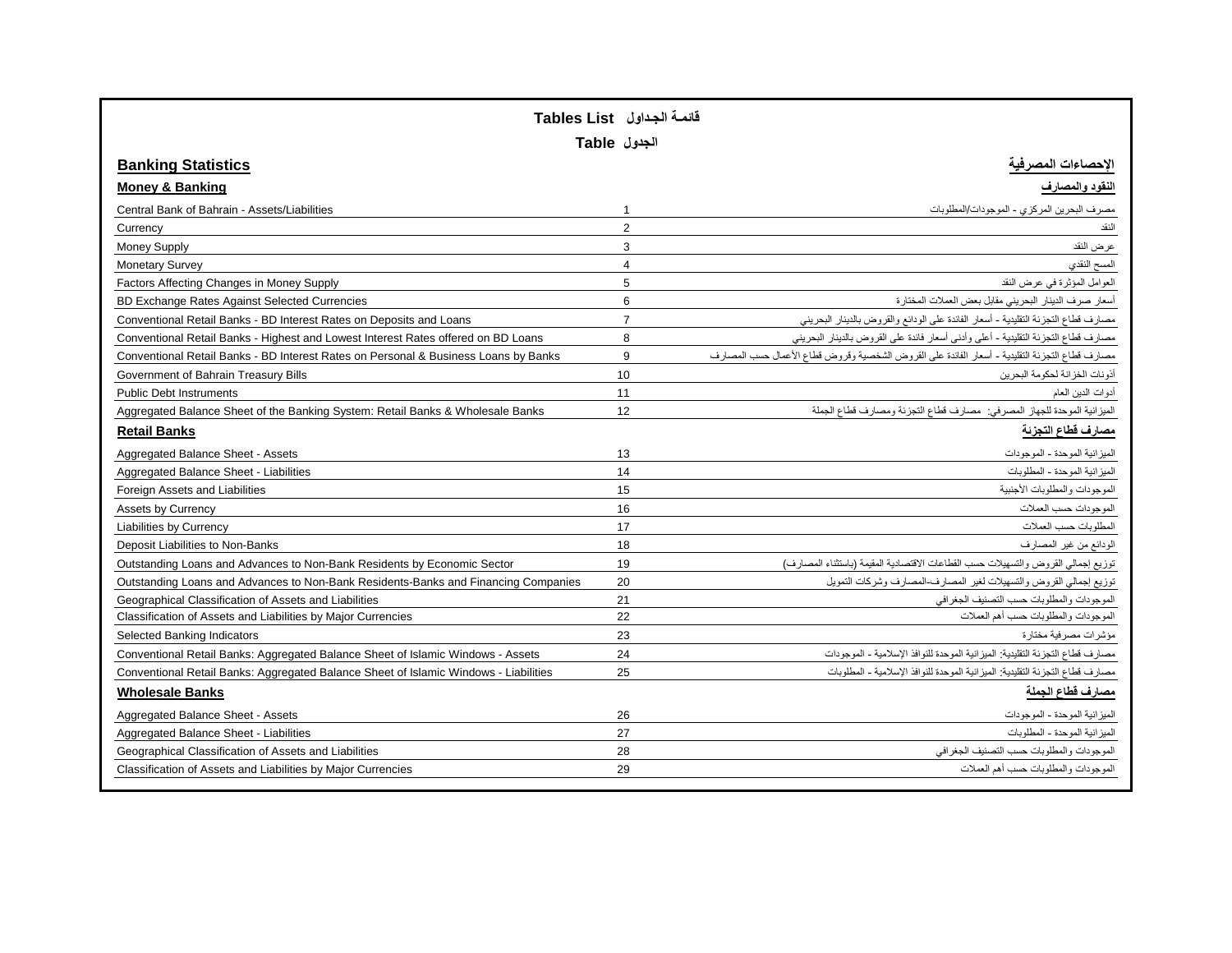|                                                                                         | قائمة الجداول   Tables List |                                                                                          |
|-----------------------------------------------------------------------------------------|-----------------------------|------------------------------------------------------------------------------------------|
|                                                                                         | الجدول Table                |                                                                                          |
| <b>Islamic Banks</b>                                                                    |                             | المصارف الإسلامية                                                                        |
| Aggregated Balance Sheet - Assets                                                       | 30                          | الميز انية الموحدة - الموجودات                                                           |
| Aggregated Balance Sheet - Liabilities                                                  | 31                          | الميز انية الموحدة - المطلوبات                                                           |
| Geographical Classification of Assets and Liabilities                                   | 32                          | الموجودات والمطلوبات حسب التصنيف الجغرافي                                                |
| Classification of Assets and Liabilities by Major Currencies                            | 33                          | الموجودات والمطلوبات حسب أهم العملات                                                     |
| Classification of Restricted & Unrestricted account for Islamic Banks (Consolidated)    | 34                          | الحسابات المقيدة وغير المقيدة للمصارف الإسلامية (مجمعة)                                  |
| <b>Financial Soundness Indicators</b>                                                   |                             | مؤشرا ت السلامة المالية للفطاع المصرفى                                                   |
| Financial Soundness Indicators - Entire Banking Sector                                  | 35                          | مؤشرا ت السلامة المالية للقطاع المصرفي                                                   |
| Financial Soundness Indicators - Conventional Banks                                     | 36                          | مؤشرا ت السلامة المالية للقطاع المصرفي - المصارف التقليدية                               |
| Financial Soundness Indicators - Islamic Banks                                          | 37                          | مؤشرا ت السلامة المالية للقطاع المصرفي - المصارف الإسلامية                               |
| <b>Investment Business Firms</b>                                                        | 38                          | شركات أعمال استثمارية                                                                    |
| <b>Money Changers: Aggregated Balance Sheet</b>                                         | 39                          | الميزانية الموحدة لمكاتب الصرافة                                                         |
| <b>Payment Systems</b>                                                                  | 40                          | أنظمة المدفوعات                                                                          |
| <b>Bahrain Cheque Truncation System (BCTS) - Returned Cheques</b>                       | 41                          | نظام البحرين لمفاصة الشبكات الإلكتروني - الشبكات المرتجعة                                |
| <b>Point of Sales Transactions</b>                                                      |                             | عمليات نفاط البيع                                                                        |
| Point of Sales Transactions                                                             | 42                          | عمليات نقاط البيع                                                                        |
| Points of Sales Transactions by Sectors - Credit Cards issued in Bahrain                | 43                          | عمليات نقاط البيع حسب القطاعات - بطاقات الائتمان المصدر ة في البحر ين                    |
| Points of Sales Transactions by Sectors - Credit Cards issued Outside Bahrain           | 44                          | عمليات نقاط البيع حسب القطاعات - بطاقات الائتمان المصدر ة خار ج البحر بن                 |
| Points of Sales Transactions by Sectors - Debit Cards issued in Bahrain                 | 45                          | عمليات نقاط البيع حسب القطاعات - بطاقات الخصم المصدر ة في البحرين                        |
| Points of Sales Transactions by Sectors - Debit Cards issued Outside Bahrain            | 46                          | عمليات نقاط البيع حسب القطاعات - بطاقات الخصم المصدر ة خار ج البحرين                     |
| Number of Point of Sales Transactions by Card-Issuer Country                            | 47                          | عدد عمليات نقاط البيع حسب الدول المصدرة للبطاقة                                          |
| Value of Point of Sales Transactions by Card-Issuer Country                             | 48                          | قيمة عمليات نقاط البيع حسب الدول المصدرة للبطاقة                                         |
| <b>Economic Statistics</b>                                                              |                             | الإحصاءات الاقتصادية                                                                     |
| Population                                                                              | 49                          | عدد السكان                                                                               |
| Number of Employees in the Financial Sector                                             | 50                          | عدد العاملين في القطاع المالي                                                            |
| <b>Balance of Payments</b>                                                              | 51                          | ميزان المدفوعات                                                                          |
| International Investment Position                                                       | 52                          | وضع الاستثمار الدولمي                                                                    |
| <b>Bahrain Bourse</b>                                                                   |                             | بورصة البحرين                                                                            |
| Market Indicators of Listed Companies                                                   | 53                          | مؤشر ات التداول للشركات المساهمة العامة                                                  |
| Value of Shares Traded by Sector (1)                                                    | 54                          | قيمة الأسهم المنداولة حسب القطاعات (1)                                                   |
| Value of Shares Traded by Sector (2)                                                    | 55                          | قيمة الأسهم المتداولة حسب القطاعات (2)                                                   |
| Bahrain Index by Sector (1)                                                             | 56                          | مؤشر الأسعار حسب القطاعات (1)                                                            |
| Bahrain Index by Sector (2)                                                             | 57                          | مؤشر الأسعار حسب القطاعات (2)                                                            |
| Trading value of investors' participation and % of shares ownership in listed companies | 58                          | قيمة تعاملات المستثمر بن في السو ق و نسب التملك في أسهم الشر كات المساهمة العامة المسجلة |
| <b>Mutual Funds</b>                                                                     | 59                          | صناديق الاستثمار                                                                         |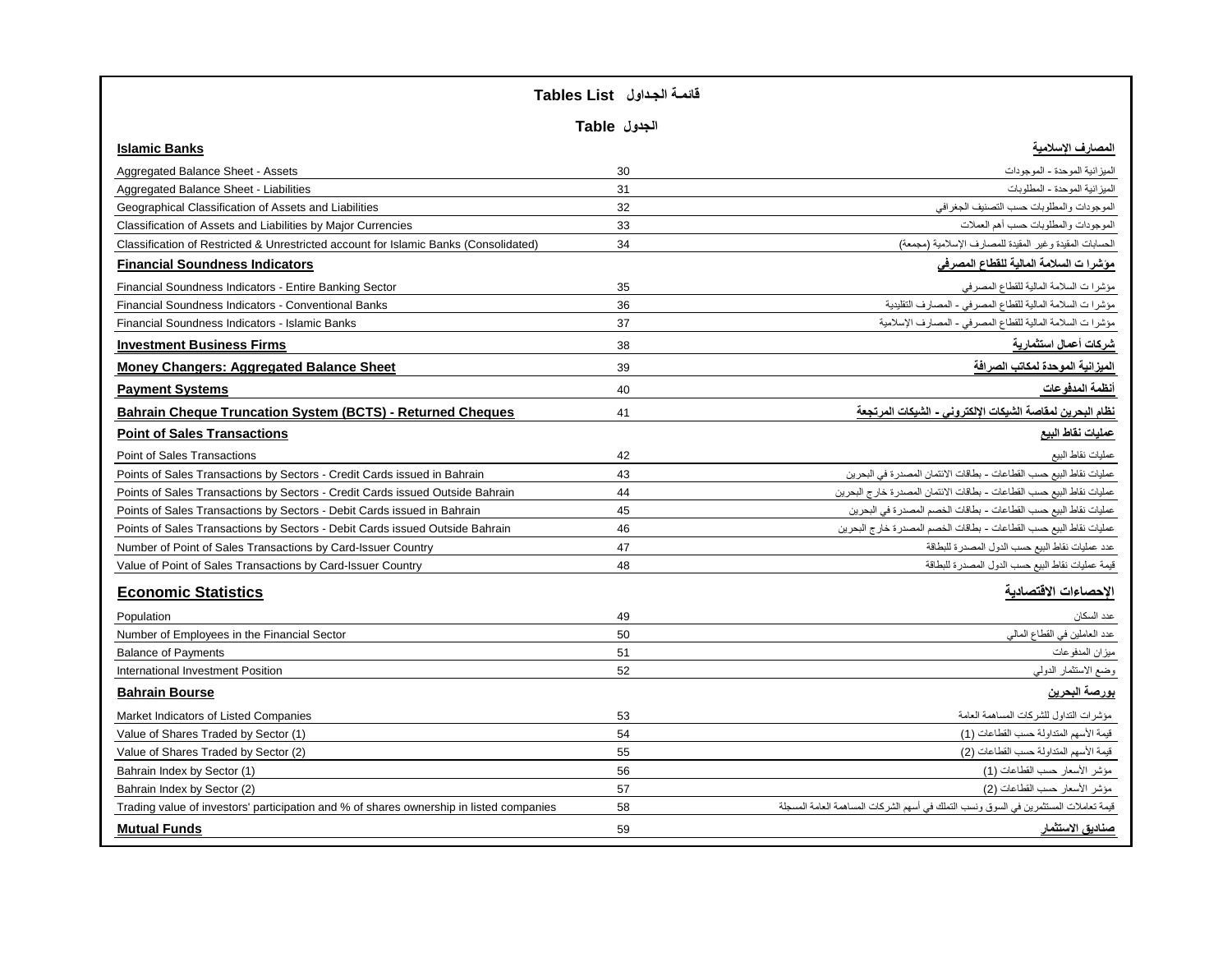| <b>Statistical Bulletin Metadata</b>        |                                                                                                                                                                                                                                                                                                                                                                                                                                                                                                                                                                                                                                                                                                                                                                                                                                                                                                                                                                                                             |                                                                                                                                                                           |               |                 |              |  |  |  |  |  |  |
|---------------------------------------------|-------------------------------------------------------------------------------------------------------------------------------------------------------------------------------------------------------------------------------------------------------------------------------------------------------------------------------------------------------------------------------------------------------------------------------------------------------------------------------------------------------------------------------------------------------------------------------------------------------------------------------------------------------------------------------------------------------------------------------------------------------------------------------------------------------------------------------------------------------------------------------------------------------------------------------------------------------------------------------------------------------------|---------------------------------------------------------------------------------------------------------------------------------------------------------------------------|---------------|-----------------|--------------|--|--|--|--|--|--|
| I. Coverage Characteristics                 |                                                                                                                                                                                                                                                                                                                                                                                                                                                                                                                                                                                                                                                                                                                                                                                                                                                                                                                                                                                                             |                                                                                                                                                                           |               |                 |              |  |  |  |  |  |  |
| <b>Purpose of the study</b>                 | other data users.                                                                                                                                                                                                                                                                                                                                                                                                                                                                                                                                                                                                                                                                                                                                                                                                                                                                                                                                                                                           | To disseminate financial and monetary data for our statistical bulletin publication that is reliable and comparable based on international standards to policy makers and |               |                 |              |  |  |  |  |  |  |
| General description of data                 | The statistical bulletin gathers financial, monetary statistics from the Central Bank of Bahrain and other entities that is systematically recorded and divided by sector.                                                                                                                                                                                                                                                                                                                                                                                                                                                                                                                                                                                                                                                                                                                                                                                                                                  |                                                                                                                                                                           |               |                 |              |  |  |  |  |  |  |
| <b>Classification System</b>                |                                                                                                                                                                                                                                                                                                                                                                                                                                                                                                                                                                                                                                                                                                                                                                                                                                                                                                                                                                                                             | Based on international Standards set forth in The Special Data Dissemination Standard (SDDS) by the International Monetary Fund.                                          |               |                 |              |  |  |  |  |  |  |
| <b>Statistical Population</b>               | The subject of the study of the statistical bulletin are CBB licensees. This includes all banks, retail and wholesale, conventional and Islamic. Also, other non-banking<br>financial institutions are included.                                                                                                                                                                                                                                                                                                                                                                                                                                                                                                                                                                                                                                                                                                                                                                                            |                                                                                                                                                                           |               |                 |              |  |  |  |  |  |  |
| <b>Data Users</b>                           | Public institutions and organizations such as: Ministry of Finance and National Economy (MOFNE), Ministry of Trade and Industry, Bahrain Economic Development<br>Board (EDB), international organizations such as International Monetary Fund (IMF), The Arab Monetary Fund (AMF), Rating Agencies, financial institutions, and other<br>users.                                                                                                                                                                                                                                                                                                                                                                                                                                                                                                                                                                                                                                                             |                                                                                                                                                                           |               |                 |              |  |  |  |  |  |  |
| <b>Reference Area</b>                       | <b>Bahrain</b>                                                                                                                                                                                                                                                                                                                                                                                                                                                                                                                                                                                                                                                                                                                                                                                                                                                                                                                                                                                              |                                                                                                                                                                           |               |                 |              |  |  |  |  |  |  |
| <b>Residency</b>                            | • For many entries on the returns, it is necessary to classify customers or counter-parties as "residents" or "non-residents" of Bahrain. Residents are entities that are<br>physically located in Bahrain, whether or not associated with an institution that is located outside Bahrain, and irrespective of nationality of the underlying ownership.<br>Conversely, non-residents are entities located outside Bahrain, whether or not owned--wholly or in part--by entities inside Bahrain. With regard to individuals, persons<br>who are long-term residents, or have their "economic center of interest" in Bahrain are to be classified as residents, irrespective of nationality.<br>• Assets and Liabilities of the reporting bank are to be broken down by the "bank" or "non-bank" character of the counter-party, the country of its residence and currency.<br>. In the BOP and IIP, only retail banks and locally incorporated wholesale banks licensed by the CBB are treated as residents. |                                                                                                                                                                           |               |                 |              |  |  |  |  |  |  |
| <b>Sector Coverage</b>                      | General Government (includes Central Government and Social Insurance), Central Bank, banks, other sectors (other financial and nonfinancial corporations).                                                                                                                                                                                                                                                                                                                                                                                                                                                                                                                                                                                                                                                                                                                                                                                                                                                  |                                                                                                                                                                           |               |                 |              |  |  |  |  |  |  |
| <b>Time Coverage</b>                        | Data are compiled by the Central Bank of Bahrain since 2001, and are available on monthly basis.                                                                                                                                                                                                                                                                                                                                                                                                                                                                                                                                                                                                                                                                                                                                                                                                                                                                                                            |                                                                                                                                                                           |               |                 |              |  |  |  |  |  |  |
| <b>Statistical Concepts and Definitions</b> |                                                                                                                                                                                                                                                                                                                                                                                                                                                                                                                                                                                                                                                                                                                                                                                                                                                                                                                                                                                                             |                                                                                                                                                                           |               |                 |              |  |  |  |  |  |  |
|                                             | <b>Monetary Statistics</b>                                                                                                                                                                                                                                                                                                                                                                                                                                                                                                                                                                                                                                                                                                                                                                                                                                                                                                                                                                                  |                                                                                                                                                                           |               |                 |              |  |  |  |  |  |  |
| <b>Concept</b>                              | <b>Description</b>                                                                                                                                                                                                                                                                                                                                                                                                                                                                                                                                                                                                                                                                                                                                                                                                                                                                                                                                                                                          | <b>Periodicity</b>                                                                                                                                                        | <b>Tables</b> | <b>Currency</b> | <b>Scale</b> |  |  |  |  |  |  |
| <b>Money Supply</b>                         | Money supply is the total value of money in an economy.<br>• This table shows M0,M1,M2,M3. M0 describes the monetary base of the economy (Currency in<br>circulation + Bank deposits in the Central Bank of Bahrain).<br>• M1 is a narrow measure of money supply that consists of the most liquid portions of money<br>(Currency in Circulation + Demand deposits).<br>• M2 is a broader measure of money supply than M1 (M1 + Time and Saving deposits).<br>M3 is the broadest definition of money supply and it includes the least liquid portions of money (M2<br>+ General Government Deposits).                                                                                                                                                                                                                                                                                                                                                                                                       | Monthly                                                                                                                                                                   | 3             | <b>BD</b>       | Million      |  |  |  |  |  |  |
| <b>Monetary Survey</b>                      | It displays the components of M3 in terms of net foreign assets and domestic assets.<br>Domestic Assets include Claims on General Government and Claims on Private Sector, in addition<br><b>BD</b><br>Monthly<br>4<br>Million<br>to other net assets.                                                                                                                                                                                                                                                                                                                                                                                                                                                                                                                                                                                                                                                                                                                                                      |                                                                                                                                                                           |               |                 |              |  |  |  |  |  |  |
| Interest Rates on Deposits and<br>Loans     | Historical data on the average interest on Deposits and Loans with a sectoral breakdown is<br>$7-9$<br>Monthly<br><b>NA</b><br>% Per Annum<br>provided. The data is also provided by banks.                                                                                                                                                                                                                                                                                                                                                                                                                                                                                                                                                                                                                                                                                                                                                                                                                 |                                                                                                                                                                           |               |                 |              |  |  |  |  |  |  |
| <b>Public Debt Instruments</b>              | Public Debt is measured in terms of treasury bills and securities.<br>Conventional instruments include development bonds and treasury bills with a maturity of 91 days,<br>182 days, 12 months.<br>Islamic instruments includes Islamic Leasing securities and Al Salam securities. Sukuk or Islamic<br>Monthly<br>$10 - 11$<br><b>BD</b><br>securities can be issued in BD or USD, and an exchange rate of 0.376 is used when evaluating<br>USD government securities in BD.                                                                                                                                                                                                                                                                                                                                                                                                                                                                                                                               |                                                                                                                                                                           |               |                 |              |  |  |  |  |  |  |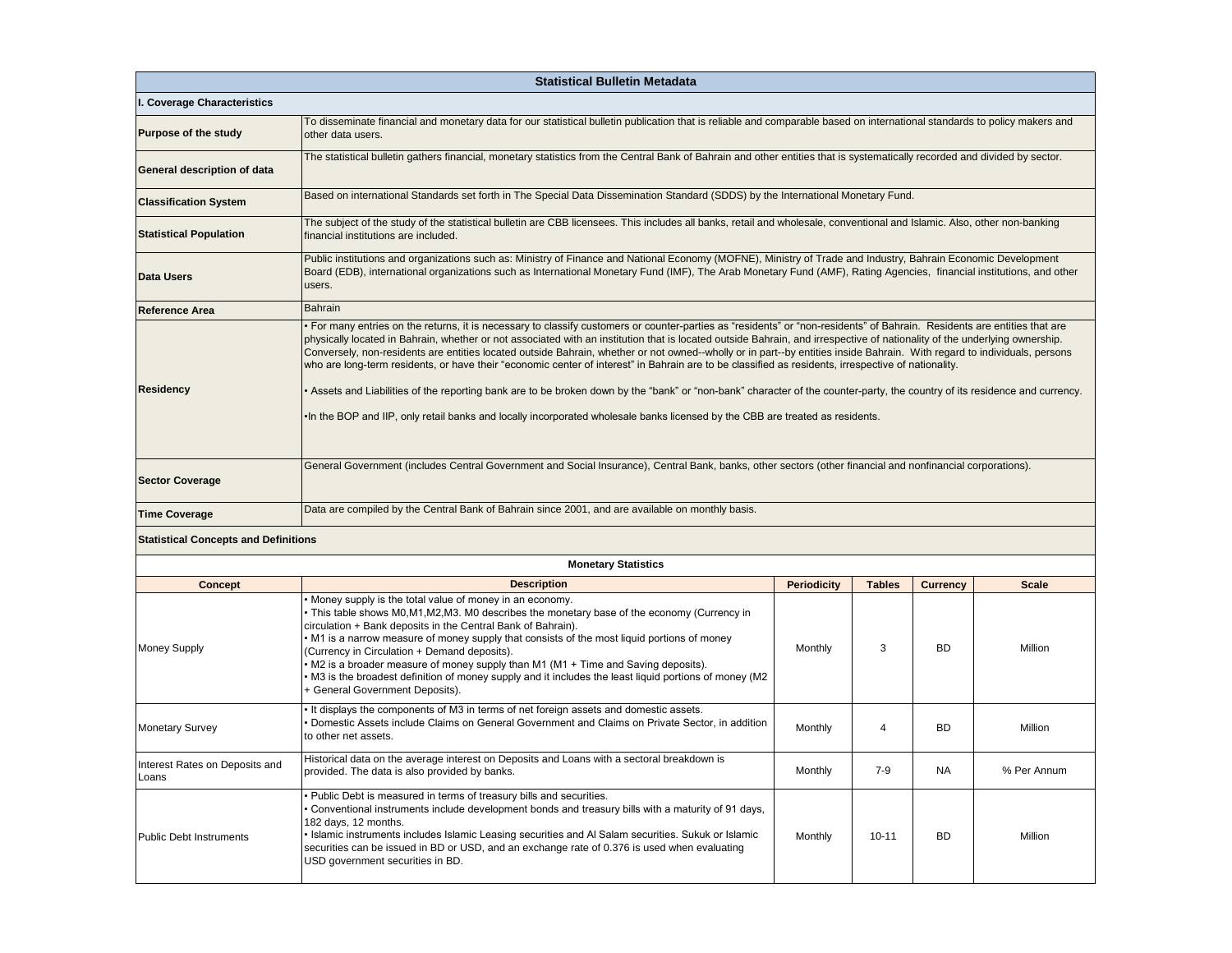|                                                               | <b>Banking Statistics</b>                                                                                                                                                                                                                                                                                                                                                                                                                                                                               |                    |               |                 |              |  |  |  |  |
|---------------------------------------------------------------|---------------------------------------------------------------------------------------------------------------------------------------------------------------------------------------------------------------------------------------------------------------------------------------------------------------------------------------------------------------------------------------------------------------------------------------------------------------------------------------------------------|--------------------|---------------|-----------------|--------------|--|--|--|--|
| Concept                                                       | <b>Description</b>                                                                                                                                                                                                                                                                                                                                                                                                                                                                                      | <b>Periodicity</b> | <b>Tables</b> | <b>Currency</b> | <b>Scale</b> |  |  |  |  |
| <b>Balance Sheet of The Central</b><br><b>Bank of Bahrain</b> | Assets are divided into foreign and domestic. Foreign Assets include Foreign Exchange Reserves<br>and Gold. A fixed value of 2.5 is recorded for monetary gold.<br>Domestic Assets are presented in terms of claims on government, claims on banks and others.<br>Liabilities include Foreign Liabilities and Domestic Liabilities such as Currency in Circulation,<br>Liabilities to Banks and Non-Banks, Central Government Deposits, Capital Reserves and others.                                    | Monthly            | $\mathbf 1$   | <b>BD</b>       | Million      |  |  |  |  |
| Aggregated Balance Sheet of the<br><b>Banking System</b>      | • The aggregate balance sheet covers all the banking system excluding the balance sheet of The<br>Central Bank of Bahrain.<br>Balance sheets are also provided by sector; Retail, wholesale, and Islamic. Each sectoral balance<br>sheet is divided into two tables of Assets and Liabilities.<br>Domestic Assets include Cash, Central Bank, Banks, Non Banks, and General Government.                                                                                                                 | Monthly            | 12            | <b>USD</b>      | Million      |  |  |  |  |
| Aggregated Balance Sheet of<br><b>Retail Banks</b>            | In the Retail Sector, Net Foreign Assets are calculated, as well as the deposit liabilities.<br>A table is also provided to segment loans provided to non-bank residents by industrial sector,<br>personal sector, and general government, excluding securities.<br>A classification of the balance sheet is also provided by currency and geographical locations.                                                                                                                                      | Monthly            | $13 - 25$     | <b>BD</b>       | Million      |  |  |  |  |
| Aggregated Balance Sheet of<br><b>Wholesale Banks</b>         | In the wholesale Sector, Assets and Liabilities are divided into two table, in addition to the currency<br>and geographical classification tables.                                                                                                                                                                                                                                                                                                                                                      | Monthly            | 26-29         | <b>USD</b>      | Million      |  |  |  |  |
| Aggregated Balance Sheet of<br><b>Islamic Banks</b>           | In the Islamic Sector, both retail and wholesale banks are included.<br>Separate tables are provided for Assets and Liabilities, along with currency and geographical<br>classification.<br>Further classification by restricted and unrestricted investment accounts, resident and non-<br>resident, is also provided.                                                                                                                                                                                 | Monthly            | 30-34         | <b>USD</b>      | Million      |  |  |  |  |
| <b>Investment Business Firms</b>                              | Investment Business Firms Assets are divided by the three categories.<br>Assets include Balance Sheet Assets and Assets Under Management, resident and non-resident.                                                                                                                                                                                                                                                                                                                                    | Quarterly          | 38            | <b>BD</b>       | Million      |  |  |  |  |
| Aggregated Balance Sheet of<br>Money Changers                 | Domestic Assets include Cash, Deposits from Banks, Due from others, and other assets.<br>Domestic Liabilities include Loans from Banks, Due to Others, Reserves and Equity, and other<br>liabilities.                                                                                                                                                                                                                                                                                                   | Quarterly          | 39            | <b>BD</b>       | Thousand     |  |  |  |  |
| <b>Payment Systems</b>                                        | Four payment systems are available to conduct transactions:<br>Real Time Gross Settlement for customer and inter-bank transactions, which is divided by<br>customer transactions and interbank transactions.<br>Electronic Funds Transfer System (EFTS)<br>ATM Withdrawal Transactions<br>Electronic Bill Payment and Presentment (EBPP)<br>Bahrain Cheque Truncation System (BCTS); Returned Cheques are also provided by volume and<br>value along with the reasons (Technical or Financial Reasons). | Monthly            | 40-41         | <b>BD</b>       | Million      |  |  |  |  |
| Point of Sales Transactions                                   | In this section, the number of transaction and their values are displayed for both debit and credit<br>cards issued inside and outside Bahrain.<br>Classification of POS transactions is provided by sector.<br>Volume and value of Point of Sales Transactions by Card-Issuer Country (Excluding Bahrain).                                                                                                                                                                                             | Monthly            | 42-48         | <b>BD</b>       | Million      |  |  |  |  |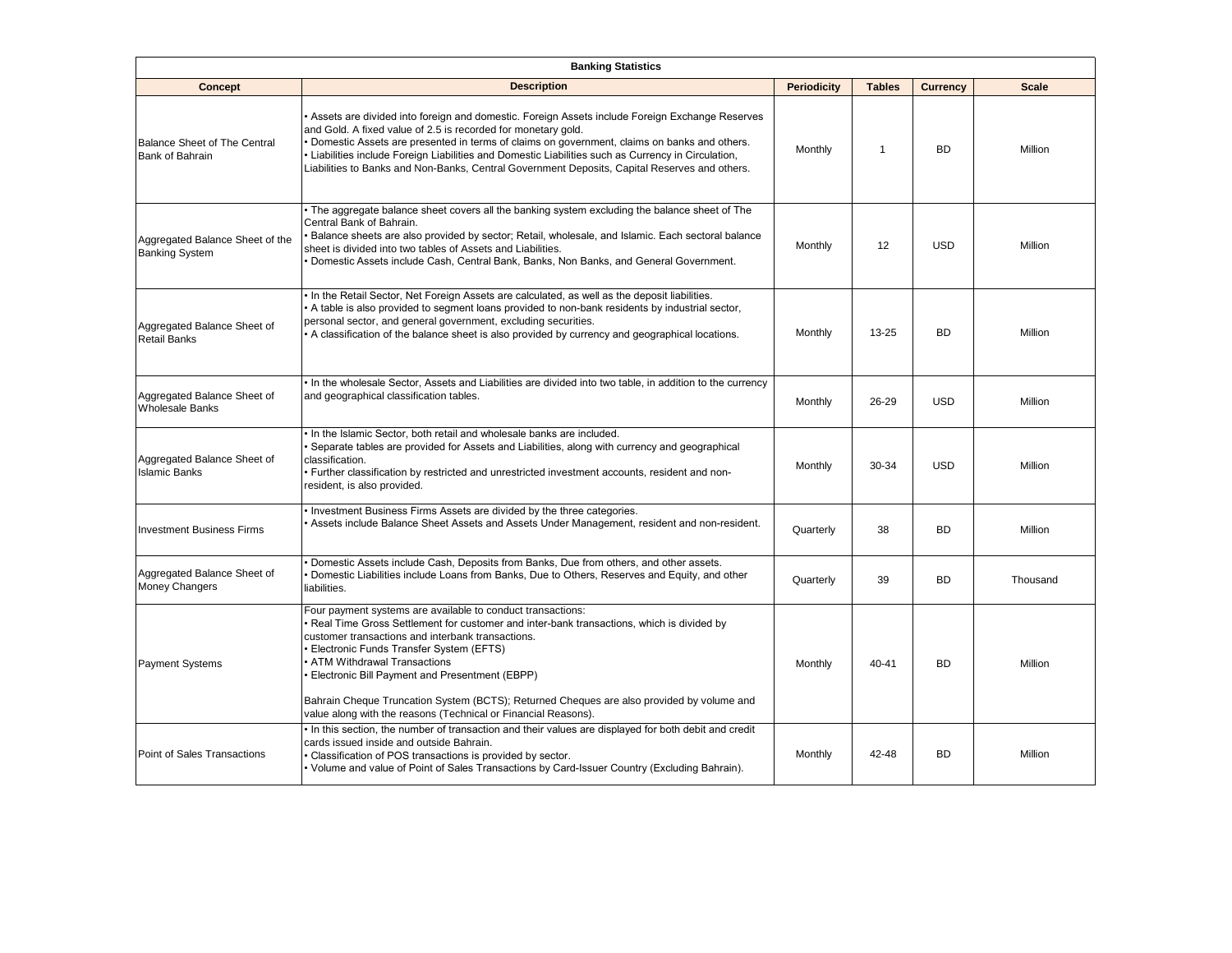| <b>Economic And Capital Market Statistics</b>         |                                                                                                                                                                                                                                                                                                                                                                                                                                                                                                                                                                                                                                                                                                                                                                                                                                                                                                                                                                                                                                                                                                                                                                                                                                                                                                                                                                                                                                                                                |                       |               |                 |                       |  |  |  |  |
|-------------------------------------------------------|--------------------------------------------------------------------------------------------------------------------------------------------------------------------------------------------------------------------------------------------------------------------------------------------------------------------------------------------------------------------------------------------------------------------------------------------------------------------------------------------------------------------------------------------------------------------------------------------------------------------------------------------------------------------------------------------------------------------------------------------------------------------------------------------------------------------------------------------------------------------------------------------------------------------------------------------------------------------------------------------------------------------------------------------------------------------------------------------------------------------------------------------------------------------------------------------------------------------------------------------------------------------------------------------------------------------------------------------------------------------------------------------------------------------------------------------------------------------------------|-----------------------|---------------|-----------------|-----------------------|--|--|--|--|
| <b>Concept</b>                                        | <b>Description</b>                                                                                                                                                                                                                                                                                                                                                                                                                                                                                                                                                                                                                                                                                                                                                                                                                                                                                                                                                                                                                                                                                                                                                                                                                                                                                                                                                                                                                                                             | <b>Periodicity</b>    | <b>Tables</b> | <b>Currency</b> | <b>Scale</b>          |  |  |  |  |
| Population                                            | According to the IGA, the scope used to measure the population is the De Jure Population, which<br>accounts for all usual residents residing in Bahrain for 6 months or more.                                                                                                                                                                                                                                                                                                                                                                                                                                                                                                                                                                                                                                                                                                                                                                                                                                                                                                                                                                                                                                                                                                                                                                                                                                                                                                  | Yearly                | 49            | <b>NA</b>       | Number of Individuals |  |  |  |  |
| Number of Employees in the<br><b>Financial Sector</b> | Includes the total number of employees under the banking and financial sector classified by sub-<br>sectors, Bahraini and non-Bahraini, and by gender.                                                                                                                                                                                                                                                                                                                                                                                                                                                                                                                                                                                                                                                                                                                                                                                                                                                                                                                                                                                                                                                                                                                                                                                                                                                                                                                         | Yearly                | 50            | <b>NA</b>       | Number of Individuals |  |  |  |  |
| <b>Balance of Payments</b>                            | Current Account: It covers all the imported and exported goods and services, primary and secondary<br>income accounts in the balance of payments.<br>Primary Income includes all the investment income, direct investment, portfolio investment, and<br>others. Whereas, Secondary Income cover workers' remittances.<br>In current account, when credits exceed the debits, in other words, when the difference is positive<br>the result is called as current account surplus.<br>In contrast, the result is called a deficit when the debits exceed the credits. when the debits exceed<br>the credits, in other words, when the difference is negative the result is called as current account<br>deficit.<br>Capital Account: It covers capital transfers.<br>Financial Account: It covers the changes in external financial assets and liabilities of a country and<br>the corresponding records of these changes, it calculates the nets of the direct investment, portfolio<br>investment, other investment, and reserve assets.<br>On the assets side of the different items of the financial account, a negative sign means an<br>increase in foreign assets compared with the previous period, while a positive sign means a decrease<br>in foreign assets.<br>On the liabilities side of the different items of the financial account, a negative sign means a<br>decrease in foreign liabilities, while a positive sign means an increase in foreign liabilities. | Quarterly             | 51            | <b>BD</b>       | Million               |  |  |  |  |
| International Investment Position                     | The International Investment Position (IIP) is covered in terms of Foreign Assets and Foreign<br>Liabilities.                                                                                                                                                                                                                                                                                                                                                                                                                                                                                                                                                                                                                                                                                                                                                                                                                                                                                                                                                                                                                                                                                                                                                                                                                                                                                                                                                                  | Quarterly             | 52            | <b>BD</b>       | Million               |  |  |  |  |
| <b>Bahrain Bourse</b>                                 | . This section covers the stock market regulated by Bahrain Bourse.<br>It provides the number of companies along with the volume and value of shares traded. It also<br>classifies the value of shares traded according to sector.<br>In addition, it covers market indicators like the capitalization and the turnover rate.<br>It also provides the trading value of investors' participation and percentage of shares ownership in<br>listed companies on quarterly basis.                                                                                                                                                                                                                                                                                                                                                                                                                                                                                                                                                                                                                                                                                                                                                                                                                                                                                                                                                                                                  | Monthly/<br>Quarterly | 53-58         | <b>BD</b>       | Thousand              |  |  |  |  |
| <b>Mutual Funds</b>                                   | Mutual funds are professionally managed investment funds that are segmented in terms of type of<br>bank or type of investor, whether an individual investor or an institution.                                                                                                                                                                                                                                                                                                                                                                                                                                                                                                                                                                                                                                                                                                                                                                                                                                                                                                                                                                                                                                                                                                                                                                                                                                                                                                 | Quarterly             | 59            | <b>USD</b>      | Thousand              |  |  |  |  |
|                                                       | <b>Financial Statistics</b>                                                                                                                                                                                                                                                                                                                                                                                                                                                                                                                                                                                                                                                                                                                                                                                                                                                                                                                                                                                                                                                                                                                                                                                                                                                                                                                                                                                                                                                    |                       |               |                 |                       |  |  |  |  |
| <b>Financial Soundness Indicators</b>                 | Financial Soundness Indicators are calculated for the overall banking sector and the following<br>banking segments: Conventional Retail and Conventional Wholesale, Islamic Retail and Islamic<br>Wholesale. The Data covers the following core indicators:<br>Capital Adequacy Ratio (CAR)<br>Tier 1 Capital Adequacy Ratio (Tier 1 CAR)<br>Non-Performing Loans Ratio (NPL)<br>Specific Provisioning<br>Return on Assets (ROA)<br>Return on Equity (ROE)<br>Liquidity Ratio (LR)<br>Loan/deposit Ratio                                                                                                                                                                                                                                                                                                                                                                                                                                                                                                                                                                                                                                                                                                                                                                                                                                                                                                                                                                       | Quarterly             | 35-37         | <b>NA</b>       | %                     |  |  |  |  |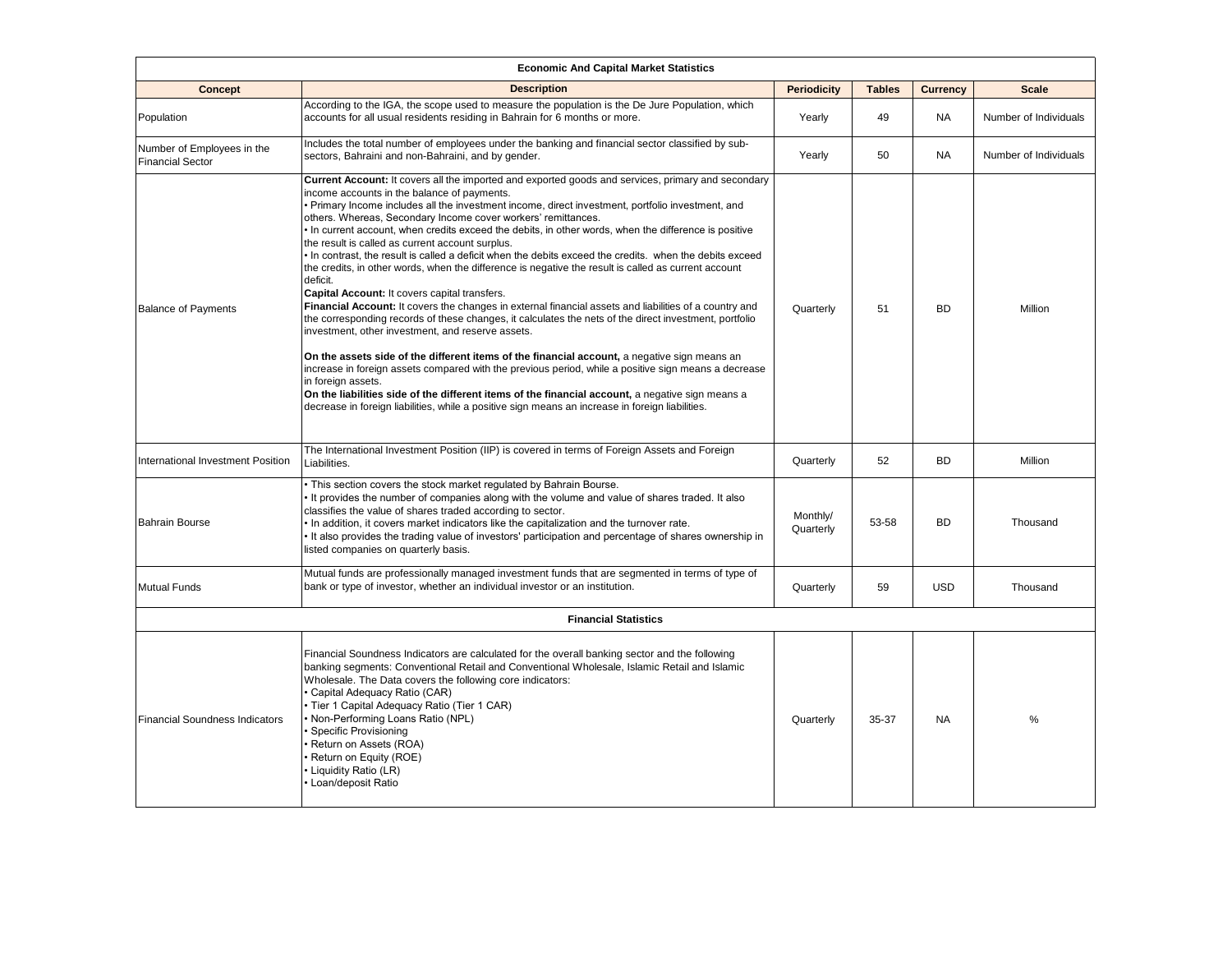| II. Periodicity and Access                                                    |                                                                                                                                                                                                                                                                                                                                                                                                                                                                                                                                                                                                                                                                                             |
|-------------------------------------------------------------------------------|---------------------------------------------------------------------------------------------------------------------------------------------------------------------------------------------------------------------------------------------------------------------------------------------------------------------------------------------------------------------------------------------------------------------------------------------------------------------------------------------------------------------------------------------------------------------------------------------------------------------------------------------------------------------------------------------|
| <b>Periodicity</b>                                                            | Frequency of data collection: Monthly                                                                                                                                                                                                                                                                                                                                                                                                                                                                                                                                                                                                                                                       |
|                                                                               | Frequency of dissemination: Monthly                                                                                                                                                                                                                                                                                                                                                                                                                                                                                                                                                                                                                                                         |
| <b>Timeliness</b>                                                             | Average production time for each release of data: 21 days                                                                                                                                                                                                                                                                                                                                                                                                                                                                                                                                                                                                                                   |
|                                                                               | Time lag: 30 days                                                                                                                                                                                                                                                                                                                                                                                                                                                                                                                                                                                                                                                                           |
| <b>Revisions</b>                                                              | Data is revised and updated on the official website whenever needed.                                                                                                                                                                                                                                                                                                                                                                                                                                                                                                                                                                                                                        |
| <b>Access by The Public</b>                                                   | The data is published simultaneously every end of a month and are available on the CBB website (https://www.cbb.gov.bh/publications) along with a press release<br>(https://www.cbb.gov.bh/media-center). In addition, the CBB Media Team sends a press release prepared by the Statistics Unit to public newspapers. The level of detail<br>of the statistics is adapted to the need of the intended audience and any further detailed or partial statistics can be made available upon an official written request. All<br>users must be given equal treatment and equal access to statistical information.                                                                               |
| III. Integrity                                                                |                                                                                                                                                                                                                                                                                                                                                                                                                                                                                                                                                                                                                                                                                             |
| Responsibility for collecting,<br>processing, and disseminating<br>statistics | The Financial Stability Directorate has the ability to gather information based on the power of the Central Bank to collect information given in articles (111), (112), and<br>(113) of the CBB Law. The Statistical Research Division in the Financial Stability Directorate (FSD) is responsible for collecting and compiling the monthly statistical<br>returns to generate the financial and monetary statistics. Some data is collected from other internal directorates and external entities. However, other employees have no<br>access to the data prior to publication. In case of any technical issues, technical support by the Information Technology Directorate is provided. |
| Confidentiality of individual<br>reporters' data                              | According to the CBB, the data is published for statistical purposes on an aggregate level and personal and private information of any licensed institution or private body<br>shall not be disclosed.                                                                                                                                                                                                                                                                                                                                                                                                                                                                                      |
| <b>Impartiality of statistics</b>                                             | The data reflected in the tables is obtained from related internal directorates within the CBB and other reliable and credible independent entities and are checked in<br>coordination for necessary amendments.                                                                                                                                                                                                                                                                                                                                                                                                                                                                            |
| <b>Data Sources</b>                                                           | Central Bank of Bahrain (CBB), Ministry of Finance and National Economy (MOFNE), Bahrain Bourse, Information and e-Government Authority (IGA).                                                                                                                                                                                                                                                                                                                                                                                                                                                                                                                                              |
| <b>Commenting on erroneous</b><br>interpretation and misuse of<br>statistics  | The CBB issues a press release that highlights important information in a way to avoid misinterpretation. However, in case of misinterpretation or misuse of data, the<br>CBB responds on a case by case basis by addressing each incident with corrected data and interpretation.                                                                                                                                                                                                                                                                                                                                                                                                          |
| <b>IV. Quality</b>                                                            | The data is explained in this metadata Section. All statistics in the same data set are consistent internally. Methodological Soundness is highly valued and the overall<br>structure of data is internationally comparable.                                                                                                                                                                                                                                                                                                                                                                                                                                                                |
| <b>V. Additional Notes</b>                                                    | Last Updated: May 17th, 2022                                                                                                                                                                                                                                                                                                                                                                                                                                                                                                                                                                                                                                                                |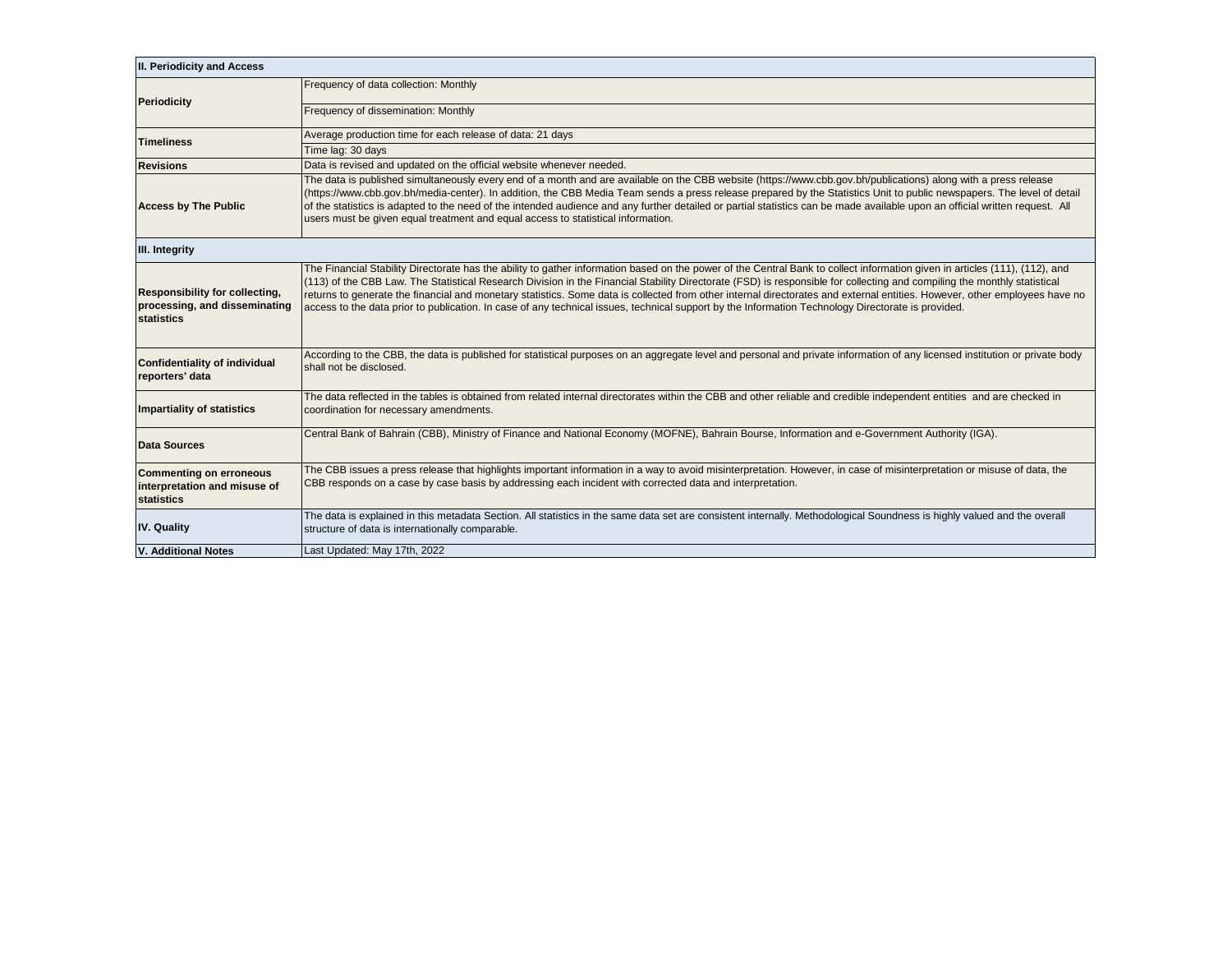## **المؤشرات المصرفية والنقدية والمالية**

**Banking, Financial and Monetary Indicators**

|                                                               |                | 2021       |            |                | 2022           |                                                             |
|---------------------------------------------------------------|----------------|------------|------------|----------------|----------------|-------------------------------------------------------------|
| <b>SECTORS</b>                                                | الفصل          | الفصل      | الفصل      | الفصل          | الفصل          | القطاعات                                                    |
|                                                               | الأول          | الثاني     | الثالث     | الرابع         | الأول          |                                                             |
|                                                               | Q <sub>1</sub> | Q2         | Q3         | Q <sub>4</sub> | Q <sub>1</sub> |                                                             |
| Central Bank of Bahrain (B.D. Million)                        |                |            |            |                |                | مصرف البحرين المركز ى (مليون دينار)                         |
| <b>Total Assets/Liabilities</b>                               | 3,852.5        | 3,919.1    | 4,349.6    | 4,129.6        | 4.382.0        | إجمالي الموجودات / المطلوبات                                |
| Money Supply (B.D. Million)                                   |                |            |            |                |                | عرض النقد (مليون دينار)                                     |
| M <sub>1</sub>                                                | 2,986.8        | 3,072.3    | 3,139.8    | 3,224.7        | 3,299.4        | ن1                                                          |
| Growth Rate %                                                 | 2.3            | 2.9        | 2.2        | 2.7            | 2.3            | معدل النمو ٪                                                |
| M <sub>2</sub>                                                | 12,946.6       | 13,475.9   | 13,433.0   | 13,465.4       | 13,493.1       | 20 <sub>1</sub>                                             |
| Growth Rate %                                                 | 0.8            | 4.1        | $-0.3$     | 0.2            | 0.2            | معدل النمو ٪                                                |
| As % of GDP                                                   | 88.6           | 92.2       | 91.9       | 92.1           | 92.3           | كنسبة من الناتج المحلي الإجمالي                             |
| M <sub>3</sub>                                                | 14,185.8       | 14,756.2   | 14,747.5   | 14,884.2       | 15,022.6       | 3 <sub>0</sub>                                              |
| Growth Rate %                                                 | 0.2            | 4.0        | $-0.1$     | 0.9            | 0.9            | معدل النمو ٪                                                |
| <b>Banking System</b>                                         |                |            |            |                |                | الجهاز المصرفى                                              |
| Aggregated Balance Sheet of Banking System (USD Million)      | 208,377.3      | 213,200.0  | 211,667.7  | 217,501.6      | 215,982.7      | الميزانية الموحدة للجهاز المصرفي (مليون دولار)              |
| As % of GDP                                                   | 536.1          | 548.5      | 544.6      | 559.6          | 555.7          | كنسبة من الناتج المحلي الإجمالي                             |
| Aggregated Balance Sheet of Retail Banks (USD Million)        | 93,923.1       | 97,258.0   | 96,728.2   | 99,398.9       | 98,006.6       | الميزانية الموحدة لمصارف قطاع التجزئة (مليون دولار)         |
| As % of GDP                                                   | 241.6          | 250.2      | 248.9      | 255.7          | 252.1          | كنسبة من الناتج المحلي الإجمالي                             |
| Aggregated Balance Sheet of Wholesale Banks (USD Million)     | 114,454.2      | 115,942.0  | 114,939.5  | 118,102.7      | 117.976.       | الميزانية الموحدة لمصارف قطاع الجملة (مليون دولار)          |
| As % of GDP                                                   | 294.5          | 298.3      | 295.7      | 303.9          | 303.5          | كنسبة من الناتج المحلي الإجمالي                             |
| Aggregated Balance Sheet of Islamic Banks (USD Million)       | 31,458.5       | 32,613.0   | 32,881.0   | 34,554.8       | 34,152.8       | الميزانية الموحدة للمصارف الإسلامية (مليون دولار)           |
| As % of GDP                                                   | 80.9           | 83.9       | 84.6       | 88.9           | 87.9           | كنسبة من الناتج المحلي الإجمالي                             |
| Total Domestic Assets of the Banking System (USD Million)     | 73,683.3       | 75,163.1   | 75,355.6   | 76,078.6       | 76,583.5       | إجمالي الموجودات المحلية للجهاز المصرفي (مليون دولار)       |
| As % of GDP                                                   | 189.6          | 193.4      | 193.9      | 195.7          | 197.0          | كنسبة من الناتج المحلي الإجمالي                             |
| Total Foreign Liabilities of the Banking System (USD Million) | 142,224.8      | 146.183.2  | 145,378.0  | 149.140.9      | 148.243.7      | إجمالي المطلوبات الأجنبية للجهاز المصرفي (مليون دولار)      |
| As % of Total Liabilities                                     | 68.3           | 68.6       | 68.7       | 68.6           | 68.6           | كنسبة من مجموع مطلوبات الجهاز المصرفي                       |
| As % of GDP                                                   | 365.9          | 376.1      | 374.0      | 383.7          | 381.4          | كنسبة من الناتج المحلي الإجمالي                             |
| Total Equity of the Banking System (USD Million)              | 27,342.8       | 27,975.8   | 28,109.9   | 29,131.0       | 28,334.2       | مجموع حقوق الملكية للجهاز المصرفي (مليون دولار)             |
| As % Total Liabilities                                        | 13.1           | 13.1       | 13.3       | 13.4           | 13.1           | كنسبة من إجمالي المطلوبات                                   |
| <b>Retail Banks (FCB)</b>                                     |                |            |            |                |                | مصارف قطاع التجزئة                                          |
| Net Foreign Assets (B.D. Million)                             | $-1,626.5$     | $-1,493.0$ | $-1,894.0$ | $-1,494.0$     | $-2,263.3$     | صافي الموجودات الأجنبية (مليون دينار)                       |
| Total Local Deposits (B.D. Million) *                         | 13,588.6       | 14,138.5   | 14,162.1   | 14,122.7       | 14,053.8       | مجموع الودائع المحلية (مليون دينار) *                       |
| As % of GDP                                                   | 93.0           | 96.7       | 96.9       | 96.6           | 96.2           | كنسبة من الناتج المحلي الإجمالي                             |
| Total Outstanding Loans to Residents (B.D. Million)           | 10,556.7       | 10,719.0   | 10,730.6   | 10,906.3       | 11,072.3       | الرصيد القائم للقروض المقدمة للقطاعات المقيمة (مليون دينار) |
| As % of GDP                                                   | 72.2           | 73.3       | 73.4       | 74.6           | 75.8           | كنسبة من الناتج المحلي الإجمالي                             |

\* تشمل الودائع بالدينار البحريني والعمالت األجنبية. .deposits FC & BD Includes\*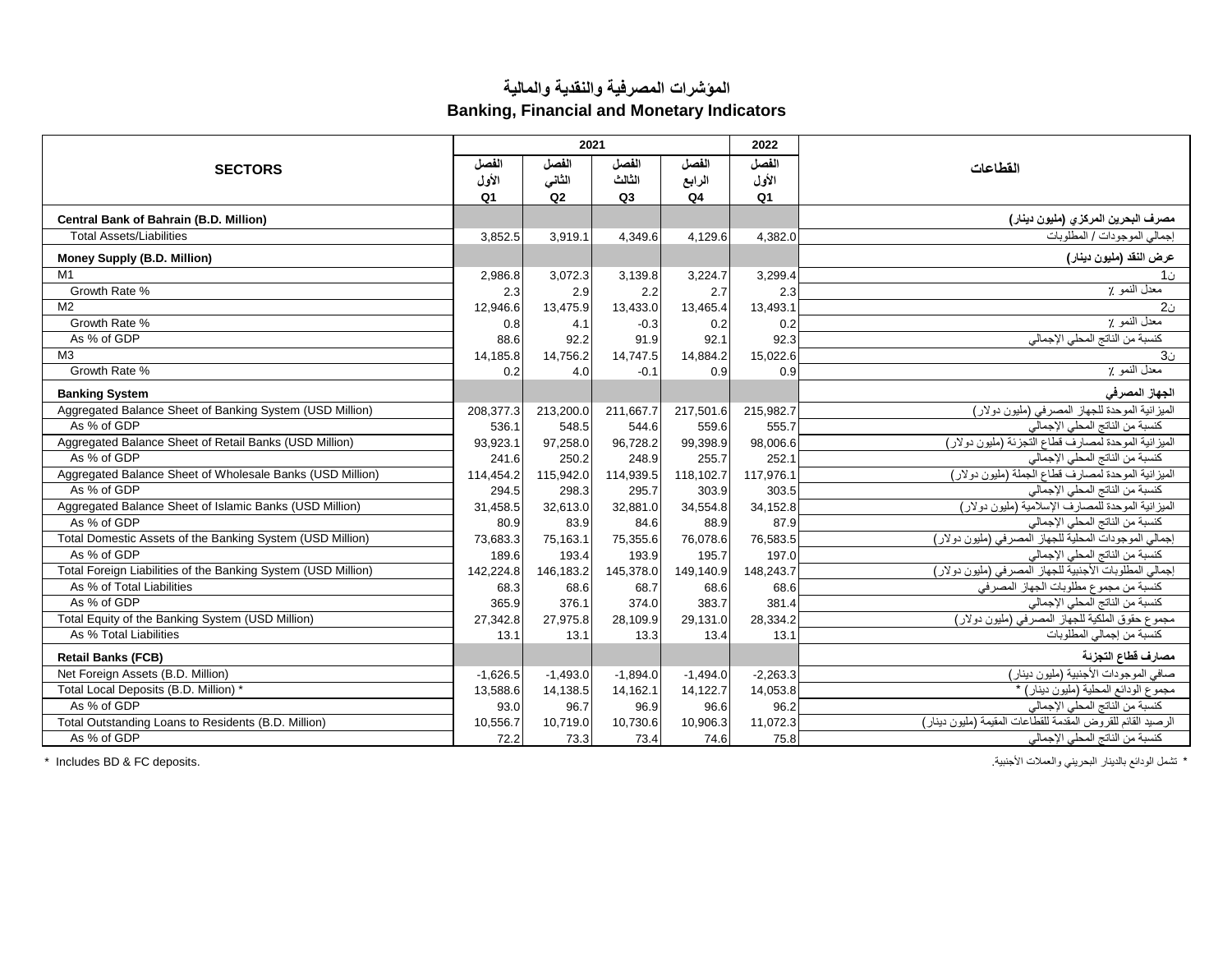## **المؤشرات المصرفية والنقدية والمالية Banking, Financial and Monetary Indicators**

|                                                                                             |                | 2021           |                |                | 2022           |                                                                           |
|---------------------------------------------------------------------------------------------|----------------|----------------|----------------|----------------|----------------|---------------------------------------------------------------------------|
| <b>SECTORS</b>                                                                              | الفصل          | الفصل          | الفصل          | الفصل          | الفصل          | القطاعات                                                                  |
|                                                                                             | الأول          | الثاني         | الثالث         | الرابع         | الأول          |                                                                           |
|                                                                                             | Q <sub>1</sub> | Q <sub>2</sub> | Q <sub>3</sub> | Q4             | Q <sub>1</sub> |                                                                           |
| <b>Interest Rates</b>                                                                       |                |                |                |                |                | أسعار الفائدة                                                             |
| Average Interest Rate on Personal Loans                                                     | 4.83           | 5.03           | 4.54           | 4.26           | 4.58           | متوسط نسبة الفائدة على القروض الشخصية                                     |
| Average Interest Rate on Business Loans (Excludes Overdraft Approvals)                      | 1.89           | 4.76           | 4.34           | 4.14           | 4.20           | .<br>منوسط نسبة الفائدة على فروض فطاع الأعمال (لا يشمل السحب على المكشوف) |
| Average Interest Rate on Deposits (3-12 Months)                                             | 0.69           | 0.73           | 0.68           | 0.63           | 0.88           | متوسط نسبة الفائدة على الودائع (3-12 شهر)                                 |
| Money Market Rate/Inter- Bank Rate % *                                                      |                |                |                |                |                | أسعار الفائدة في الأسواق المالية والتعاملات بين المصارف ٪ *               |
| Average Interest Rate - 3 Months                                                            | 0.20           | 0.16           | 0.14           | 0.16           | 0.49           | منوسط أسعار الفائدة - ثلاثة شهور                                          |
| Average Interest Rate - 6 Months                                                            | 0.21           | 0.18           | 0.16           | 0.33           | 0.87           | متوسط أسعار الفائدة - ستة شهو ر                                           |
| Repos                                                                                       | 2.25           | 2.25           | 2.25           | 2.25           | 2.33           | منوسط أسعار الفائدة لعقود إعادة الشراء                                    |
| Yield on Short-Term Treasury Bills %                                                        |                |                |                |                |                | أذونات الخزانة فصيرة الأجل ٪                                              |
| Average Interest Rate - 3 Months                                                            | 1.74           | 1.53           | 1.44           | 1.44           | 1.50           | منوسط أسعار الفائدة - ثلاثة شهور                                          |
| Average Interest Rate - 6 Months                                                            | 1.78           | 1.67           | 1.48           | 1.58           | 1.94           | متوسط أسعار الفائدة - ستة شهور                                            |
| Average Interest Rate - 12 Months                                                           | 2.11           | 1.67           | 1.71           | 1.68           | 2.28           | متوسط أسعار الفائدة - أثنى عشر شهرا                                       |
| Average of Return on Short-Term Islamic Al-Salam Securities                                 | 1.88           | 1.50           | 1.46           | 1.43           | 1.45           | متوسط سعر العائد على صكوك السلم الإسلامية قصيرة الأجل                     |
| Average of Return on Short-Term Islamic Leasing Securities                                  | 2.21           | 1.57           | 1.53           | 1.50           | 1.71           | متوسط سعر العائد على صكوك التأجير الإسلامية قصيرة الأجل                   |
| Average of Return on Local and International Long-Term Islamic Leasing<br><b>Securities</b> |                | 3.28           | 2.53           | 3.28           | 2.36           | متوسط سعر العائد على صكوك التأجير الإسلامية طويلة الأجل المحلية والدولية  |
|                                                                                             | 2.53           |                |                |                |                |                                                                           |
| Yield on Long-Term Government Development Bond %                                            |                |                |                |                |                | سندات التنمية الحكومية طويلة الأجل ٪                                      |
| Average Interest Rate on Local and International Long-Term Government                       |                |                |                |                |                | متوسط أسعار   الفائدة على السندات الحكومية طويلة الأجل المحلية والدولية   |
| <b>Bond</b>                                                                                 | 2.79           | 3.01           | 2.79           | 2.75           | 2.70           |                                                                           |
| <b>Manpower</b>                                                                             |                |                |                |                |                | العمالة                                                                   |
| Number of Employees in the Financial Sector                                                 |                |                |                | 13697          |                | عدد العاملين في القطاع المالي                                             |
| Bahranisation in the Financial Sector %                                                     |                |                |                | 68.6           |                | نسبة البحرنة في القطاع المالي                                             |
| Licenses                                                                                    |                |                |                |                |                | التراخيص                                                                  |
| Number of Banks and Financial Institutions                                                  | 369            | 366            | 365            | 360            | 363            | عدد المصارف والمؤسسات المالية                                             |
| <b>New Licenses</b>                                                                         |                | $\Omega$       |                | $\overline{2}$ |                | التراخيص الجديدة                                                          |
| <b>Mutual Funds</b>                                                                         |                |                |                |                |                | صناديق الاستثمار                                                          |
| Number of Mutual Funds                                                                      | 1729           | 1766           | 1693           | 1696           | 1670           | عدد صناديق الاستثمار                                                      |
| <b>New Mutual Funds</b>                                                                     | 11             | 15             | 54             | 39             | 30             | صناديق الاستثمار الجديدة                                                  |
| Total Investment in Mutual Funds (USD Million)                                              | 9,682.7        | 10,122.1       | 10,337.8       | 10.644.5       |                | إجمالي المبالغ المستثمرة في صناديق الاستثمار (مليون دولار)                |
| <b>Public Debt Instruments (B.D. Million)</b>                                               |                |                |                |                |                | أدوات الدين العام (مليون دينار)                                           |
| <b>Public Debt Instruments</b>                                                              | 13,314.8       | 13,464.8       | 13,464.8       | 14,416.8       | 14,566.8       | أدوات الدين العام                                                         |
| Public Debt Instruments as % of GDP                                                         | 91.1           | 92.1           | 92.1           | 98.6           | 99.7           | أدوات الدين العام كنسبة من الناتج المحلي الإجمالي                         |
| Government Development Bonds                                                                | 7.957.0        | 8.107.0        | 8,107.0        | 9.059.0        | 9.209.0        | سندات التنمبة الحكو مبة                                                   |
| <b>Treasury Bonds</b>                                                                       | 2,110.0        | 2,110.0        | 2,110.0        | 2,110.0        | 2,110.0        | أذو نات الخز انة                                                          |
| Al-Salam Islamic Securities                                                                 | 129.0          | 129.0          | 129.0          | 129.0          | 129.0          | صكوك السلم الإسلامية                                                      |
| <b>Islamic Leasing Securities</b>                                                           | 3.118.8        | 3.118.8        | 3,118.8        | 3,118.8        | 3.118.8        | صكوك التأجير الإسلامية                                                    |

\* أسعار الفائدة على الدولار الأمريكي. .<br>\* أسعار الفائدة على الدولار الأمريكي. .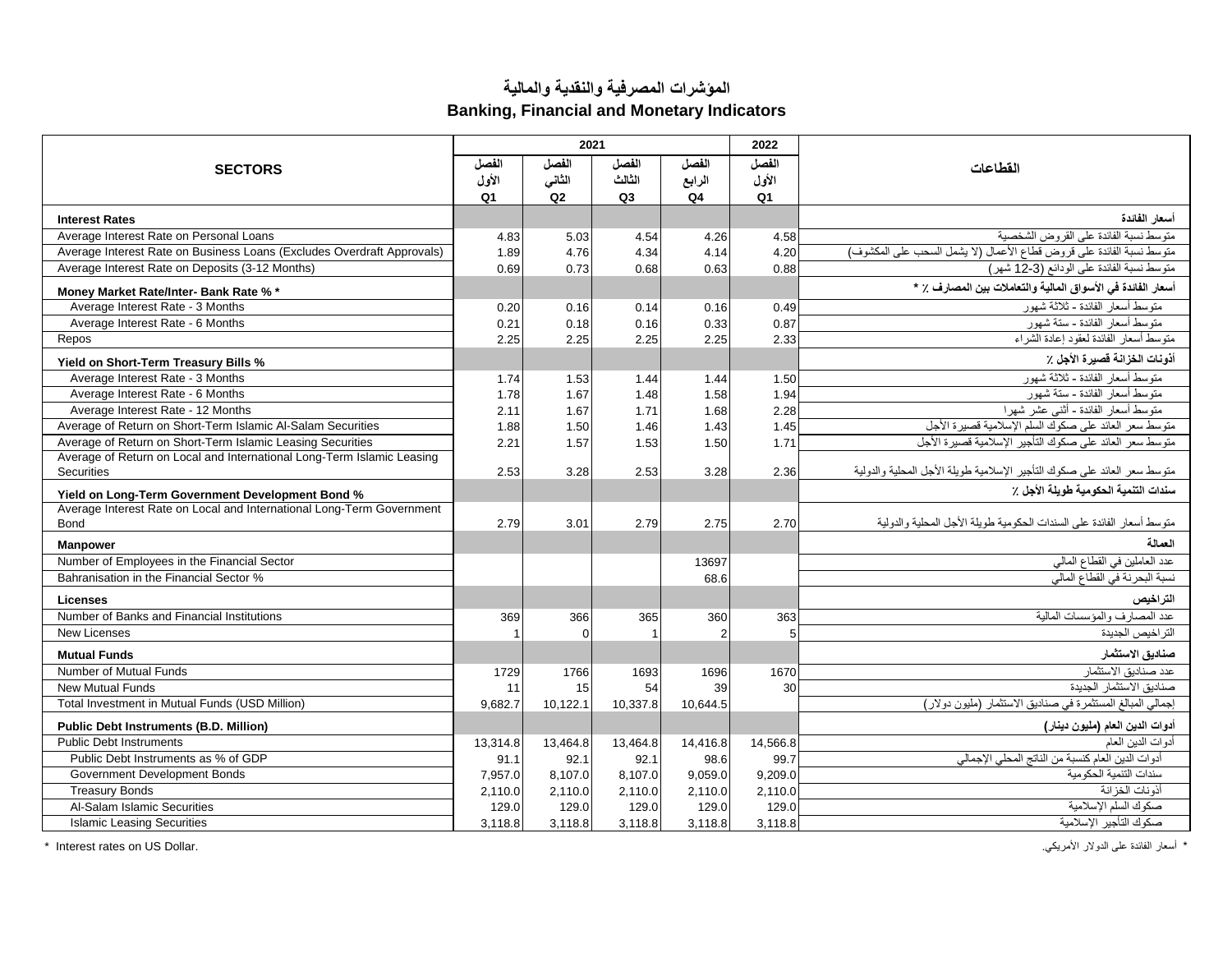## **المؤشرات المصرفية والنقدية والمالية Banking, Financial and Monetary Indicators**

| <b>SECTORS</b>                                   |                | 2021           |                |                | 2022           |                                                               |
|--------------------------------------------------|----------------|----------------|----------------|----------------|----------------|---------------------------------------------------------------|
|                                                  |                | الفصل          | الفصل          | الفصل          | الفصل          | القطاعات                                                      |
|                                                  | الأول          | الثاني         | الثالث         | الرابع         | الأول          |                                                               |
|                                                  | Q <sub>1</sub> | Q <sub>2</sub> | Q <sub>3</sub> | Q <sub>4</sub> | Q <sub>1</sub> |                                                               |
| BD Exchange Rates Against Selected Currencies 1/ |                |                |                |                |                | أسعار صرف الدينار البحريني مقابل العملات الأجنبية الرئيسية 1/ |
| <b>USD</b>                                       | 0.376          | 0.376          | 0.376          | 0.376          | 0.376          | الدولار الأمريكي                                              |
| <b>GBP</b>                                       | 0.517          | 0.521          | 0.505          | 0.508          | 0.494          | الجنيه الإسترليني                                             |
| <b>EURO</b>                                      | 0.441          | 0.448          | 0.436          | 0.427          | 0.420          | اليورو                                                        |
| Japanese Yen @                                   | 3.400          | 3.400          | 3.400          | 3.300          | 3.100          | الين الياباني @                                               |
| <b>Bahrain Bourse</b>                            |                |                |                |                |                | بورصة البحرين                                                 |
| Bahrain All Share Index (Point)                  | 1,458.0        | 1,588.0        | 1,705.6        | 1,797.3        | 2,073.5        | مؤشر البحرين العام (نقطة)                                     |
| Market Capitalisation (B.D. Million)             | 9,079.6        | 9,889.5        | 10,263.7       | 10,815.5       | 12,482.2       | القيمة السوقية (مليون دينار)                                  |
| Growth Rate %                                    | $-2.1$         | 8.9            | 3.8            | 5.4            | 15.4           | معدل النمو ٪                                                  |
| Market Capitalisation (USD Million)              | 24,147.8       | 26,301.8       | 27,297.0       | 28,764.5       | 33,197.4       | القيمة السوقية (مليون دولار)                                  |
| <b>National Accounts</b>                         |                |                |                |                |                | الحسابات القومية                                              |
| GDP at Current Prices (B.D. Million)             | 3,396.2        | 3,608.5        | 3,630.4        | 3,979.5        |                | الناتج المحلي الإجمالي (بالأسعار الجارية) (مليون دينار)       |

/1 آخر يوم عمل في نهاية كل فترة. .period each of day working Last 1/

@ لكل 1000 وحدة. .units 1000 Per@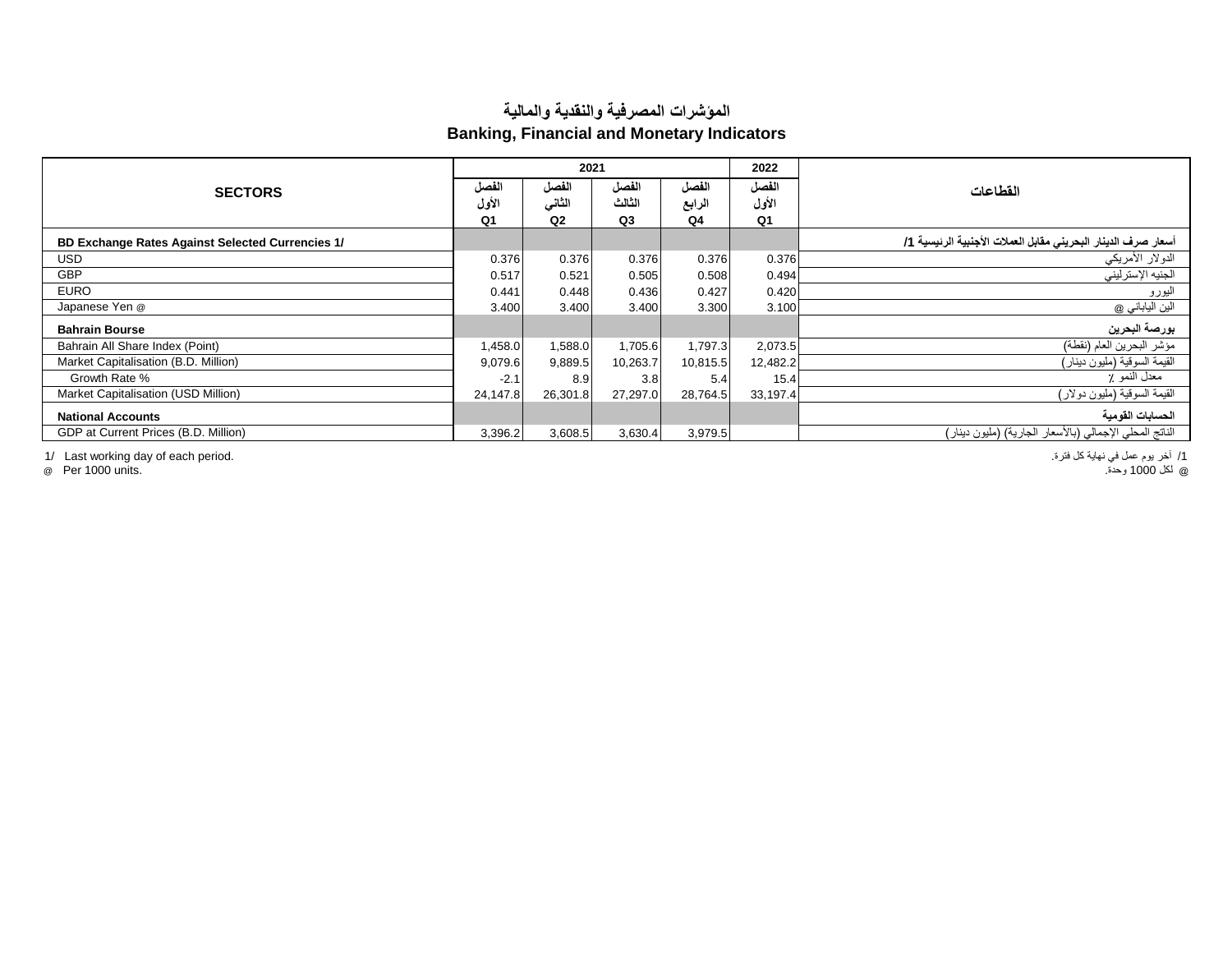## **جدول رقم (1) .No Table مصرف البحرين المركزي Central Bank of Bahrain الموجودات / المطلوبات Assets / Liabilities**

| <b>B.D. Million</b> |                      |               |                 |                  |                  |           |              |                    |                    |                 |                |                  |       | مليون دينار     |
|---------------------|----------------------|---------------|-----------------|------------------|------------------|-----------|--------------|--------------------|--------------------|-----------------|----------------|------------------|-------|-----------------|
|                     |                      | <b>Assets</b> |                 |                  |                  | الموجودات |              | <b>Liabilities</b> |                    |                 |                |                  |       | المطلوبات       |
|                     |                      |               | الأجنبية        | <b>Domestic</b>  |                  | المحلية   |              |                    | <b>Domestic</b>    |                 |                |                  |       | المحلية         |
|                     | نهاية الفترة         |               | Foreign         | مطالب على        | مطالب على        |           | المجموع      |                    | النفد              | مطلوبات         | ودائع          | مطلوبات          |       | رأس المال       |
|                     | <b>End of Period</b> | ذهب           | عملات أجنبية    | المصارف المحلية  | الحكومة          | أخرى      | <b>Total</b> | الأجنبية           | المتداول           | للمصارف المحلية | الحكومة        | لغير المصارف     | أخرى  | والاحتياطي      |
|                     |                      | Gold          | Foreign         | <b>Claims on</b> | <b>Claims on</b> | Other     |              | Foreign            | <b>Currency in</b> | Liab. to        | <b>Central</b> | Liab. to         | Other | Capital &       |
|                     |                      |               | <b>Exchange</b> | <b>Banks</b>     | Govt.            |           |              |                    | <b>Circulation</b> | <b>Banks</b>    | Gov. Dep.      | <b>Non-banks</b> |       | <b>Reserves</b> |
| 2012                |                      | 2.5           | 1,841.5         | 586.4            | 0.0              | 92.1      | 2,522.5      | 0.0                | 522.5              | 1,339.5         | 2.3            | 63.2             | 89.9  | 505.1           |
| 2013                |                      | 2.5           | 1,894.2         | 569.9            | 0.0              | 13.1      | 2,479.7      | 0.0                | 578.0              | 1,259.4         | 85.4           | 0.0              | 114.2 | 442.7           |
| 2014                |                      | 2.5           | 2,164.8         | 532.5            | 0.0              | 12.9      | 2,712.7      | 0.0                | 610.5              | 1,546.2         | 0.6            | 0.0              | 110.6 | 444.8           |
| 2015                |                      | 2.5           | 1,168.9         | 380.2            | 496.7            | 442.6     | 2,490.9      | 0.0                | 650.1              | 1,267.6         | 0.6            | 0.0              | 112.9 | 459.7           |
| 2016                |                      | 2.5           | 815.9           | 365.3            | 990.6            | 484.8     | 2,659.1      | 0.0                | 670.6              | 1,086.8         | 5.1            | 0.0              | 389.6 | 507.0           |
| 2017                |                      | 2.5           | 880.6           | 252.6            | 1,024.0          | 549.5     | 2,709.2      | 0.0                | 662.7              | 1,218.8         | 10.7           | 0.0              | 321.1 | 495.9           |
| 2018                |                      | 2.5           | 699.8           | 130.9            | 1,005.6          | 617.7     | 2,456.5      | 0.0                | 681.7              | 1,028.7         | 5.9            | 0.0              | 199.1 | 541.1           |
| 2019                |                      | 2.5           | 1,276.1         | 415.0            | 1,085.9          | 418.3     | 3,197.8      | 0.0                | 687.1              | 1,603.1         | 4.2            | 0.0              | 317.4 | 586.0           |
| 2020                |                      | 2.5           | 732.0           | 162.1            | 1,778.8          | 348.4     | 3,023.8      | 0.0                | 745.1              | 1,408.5         | 4.9            | 0.0              | 269.7 | 595.6           |
| 2021                |                      | 2.5           | 1,468.6         | 421.7            | 1,797.8          | 439.0     | 4,129.6      | 0.0                | 704.0              | 2,335.1         | 203.5          | 0.0              | 282.3 | 604.7           |
| 2020                | Q2                   | 2.5           | 595.7           | 413.5            | 1,834.0          | 393.2     | 3,238.9      | 0.0                | 781.6              | 1,630.8         | 2.0            | 0.0              | 226.1 | 598.4           |
|                     | Q <sub>3</sub>       | 2.5           | 708.1           | 210.2            | 1,555.1          | 383.3     | 2,859.2      | 0.0                | 761.2              | 1,269.5         | 5.7            | 0.0              | 223.7 | 599.1           |
|                     | Q <sub>4</sub>       | 2.5           | 732.0           | 162.1            | 1,778.8          | 348.4     | 3,023.8      | 0.0                | 745.1              | 1,408.5         | 4.9            | 0.0              | 269.7 | 595.6           |
| 2021                | Q <sub>1</sub>       | 2.5           | 1,219.0         | 408.8            | 1,984.4          | 237.8     | 3,852.5      | 0.0                | 728.6              | 2,195.3         | 9.4            | 0.0              | 320.5 | 598.7           |
|                     | Q2                   | 2.5           | 1,439.6         | 226.8            | 1,983.8          | 266.4     | 3,919.1      | 0.0                | 735.9              | 2,300.7         | 17.6           | 0.0              | 269.0 | 595.9           |
|                     | Q <sub>3</sub>       | 2.5           | 1,323.8         | 200.2            | 2,465.8          | 357.3     | 4,349.6      | 0.0                | 712.9              | 2,776.8         | 7.4            | 0.0              | 254.9 | 597.6           |
|                     | Q <sub>4</sub>       | 2.5           | 1,468.6         | 421.7            | 1,797.8          | 439.0     | 4,129.6      | 0.0                | 704.0              | 2,335.1         | 203.5          | 0.0              | 282.3 | 604.7           |
| 2022                | Q1                   | 2.5           | 1,242.4         | 202.2            | 2,294.1          | 640.8     | 4,382.0      | 0.0                | 715.8              | 2,348.7         | 394.0          | 0.0              | 318.3 | 605.2           |
| 2021                | Apr.                 | 2.5           | 1,315.4         | 309.3            | 2,124.0          | 250.8     | 4,002.0      | 0.0                | 756.5              | 2,345.9         | 33.6           | 0.0              | 267.5 | 598.5           |
|                     | May                  | 2.5           | 1,226.3         | 255.8            | 2,312.0          | 248.3     | 4,044.9      | 0.0                | 745.1              | 2,439.8         | 19.5           | 0.0              | 242.2 | 598.3           |
|                     | Jun.                 | 2.5           | 1,439.6         | 226.8            | 1,983.8          | 266.4     | 3,919.1      | 0.0                | 735.9              | 2,300.7         | 17.6           | 0.0              | 269.0 | 595.9           |
|                     | Jul.                 | 2.5           | 1,580.2         | 151.4            | 2,170.6          | 268.4     | 4,173.1      | 0.0                | 735.0              | 2,574.0         | 19.9           | 0.0              | 248.7 | 595.5           |
|                     | Aug.                 | 2.5           | 1,410.8         | 201.8            | 2,232.3          | 279.5     | 4,126.9      | 0.0                | 727.5              | 2,535.1         | 25.4           | 0.0              | 244.6 | 594.3           |
|                     | Sep.                 | 2.5           | 1,323.8         | 200.2            | 2,465.8          | 357.3     | 4,349.6      | 0.0                | 712.9              | 2,776.8         | 7.4            | 0.0              | 254.9 | 597.6           |
|                     | Oct.                 | 2.5           | 1,439.0         | 175.8            | 2,615.6          | 367.0     | 4,599.9      | 0.0                | 704.9              | 2,849.9         | 202.2          | 0.0              | 241.6 | 601.3           |
|                     | Nov.                 | 2.5           | 1,608.7         | 489.4            | 1,910.2          | 420.0     | 4,430.8      | 0.0                | 716.1              | 2,650.3         | 206.1          | 0.0              | 254.5 | 603.8           |
|                     | Dec.                 | 2.5           | 1,468.6         | 421.7            | 1,797.8          | 439.0     | 4,129.6      | 0.0                | 704.0              | 2,335.1         | 203.5          | 0.0              | 282.3 | 604.7           |
| 2022                | Jan.                 | 2.5           | 1,494.4         | 387.8            | 2,012.5          | 441.0     | 4,338.2      | 0.0                | 697.1              | 2,567.2         | 201.1          | 0.0              | 269.2 | 603.6           |
|                     | Feb.                 | 2.5           | 1,616.8         | 331.4            | 2,073.5          | 511.8     | 4,536.0      | 0.0                | 696.1              | 2,779.2         | 200.8          | 0.0              | 255.3 | 604.6           |
|                     | Mar.                 | 2.5           | 1,242.4         | 202.2            | 2,294.1          | 640.8     | 4,382.0      | 0.0                | 715.8              | 2,348.7         | 394.0          | 0.0              | 318.3 | 605.2           |
|                     | Apr.                 | 2.5           | 1,256.2         | 295.0            | 2,372.2          | 611.8     | 4,537.7      | 0.0                | 759.4              | 2,517.9         | 361.1          | 0.0              | 291.8 | 607.5           |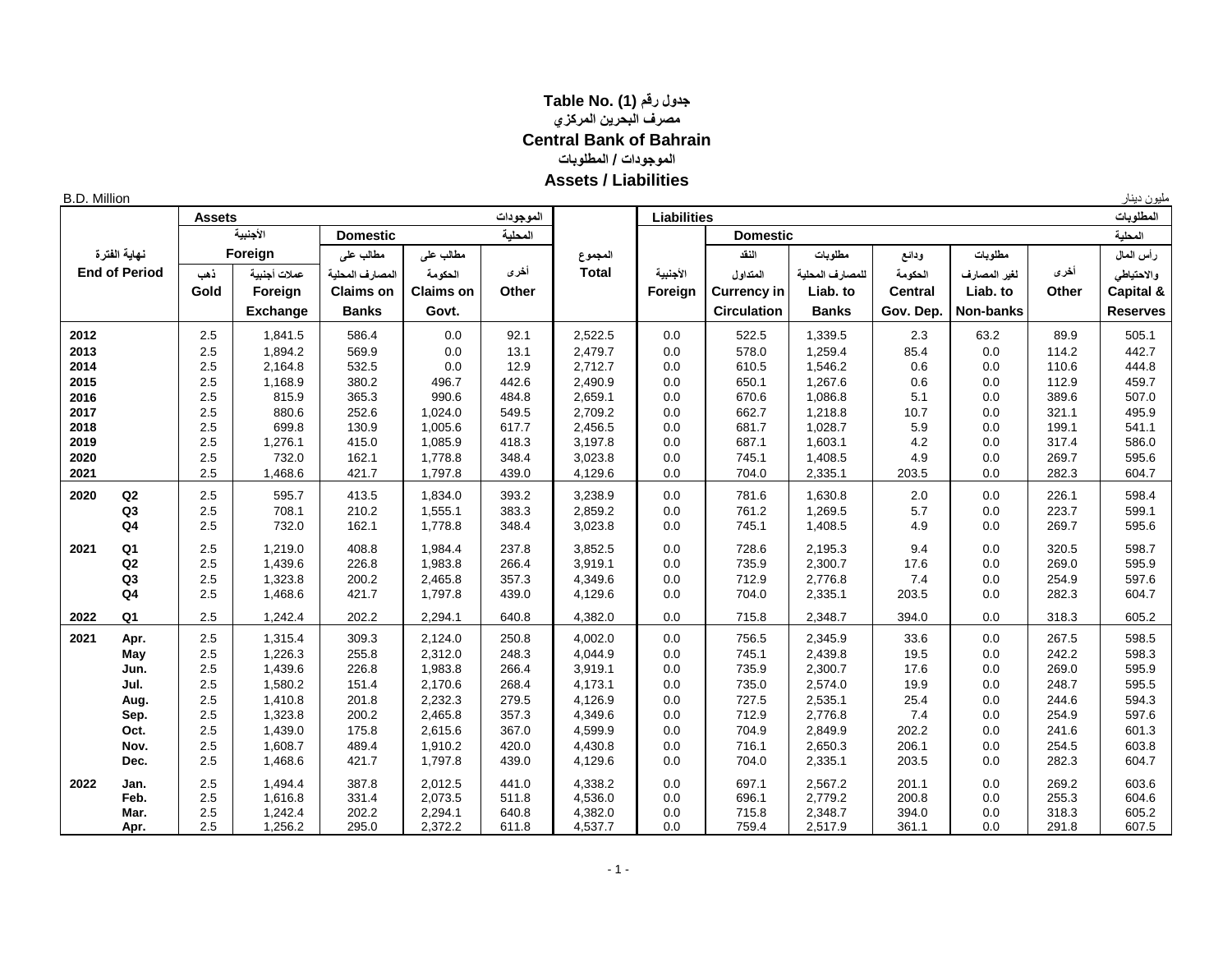## **جدول رقم (2) .No Table النقد Currency**

| <b>B.D. Million</b> |                      |              |                                   |             |                 |               |                        |              |                |                 | مليون دينار     |
|---------------------|----------------------|--------------|-----------------------------------|-------------|-----------------|---------------|------------------------|--------------|----------------|-----------------|-----------------|
|                     |                      |              | <b>Currency in Circulation 1/</b> |             |                 |               |                        |              | النقد المتداول |                 |                 |
|                     |                      |              | Notes, by denomination            |             |                 |               | أوراق النقد حسب الفنات |              |                | النقد لدى       | النقد المتداول  |
|                     | نهاية الفترة         |              |                                   |             |                 |               | مجموع                  | المسكوكات    | المجموع        | المصارف         | خارج المصارف    |
|                     | <b>End of Period</b> | عشرون دينار  | عشرة دنانير                       | خمسة دنانير | دينار واحد      | نصف دينار     | أوراق النقد            | <b>Coins</b> | <b>Total</b>   | <b>Currency</b> | <b>Currency</b> |
|                     |                      | <b>BD 20</b> | <b>BD10</b>                       | <b>BD5</b>  | BD <sub>1</sub> | <b>BD 1/2</b> | <b>Total</b>           |              |                | held by         | <b>Outside</b>  |
|                     |                      |              |                                   |             |                 |               | <b>Notes</b>           |              |                | banks           | <b>Banks</b>    |
| 2012                |                      | 411.6        | 55.8                              | 15.7        | 18.9            | 5.4           | 507.4                  | 15.1         | 522.5          | 101.1           | 421.4           |
| 2013                |                      | 457.5        | 59.0                              | 17.2        | 21.0            | 6.9           | 561.6                  | 16.4         | 578.0          | 116.9           | 461.1           |
| 2014                |                      | 483.9        | 60.3                              | 18.1        | 22.7            | 8.0           | 593.0                  | 17.5         | 610.5          | 117.3           | 493.2           |
| 2015                |                      | 512.4        | 66.1                              | 19.6        | 25.1            | 8.3           | 631.5                  | 18.6         | 650.1          | 124.9           | 525.2           |
| 2016                |                      | 529.3        | 69.7                              | 20.6        | 23.2            | 8.0           | 650.8                  | 19.8         | 670.6          | 135.3           | 535.3           |
| 2017                |                      | 517.6        | 71.1                              | 21.8        | 23.4            | 8.2           | 642.1                  | 20.6         | 662.7          | 135.9           | 526.8           |
| 2018                |                      | 522.3        | 79.4                              | 24.4        | 24.9            | 9.2           | 660.2                  | 21.5         | 681.7          | 153.6           | 528.1           |
| 2019                |                      | 521.5        | 81.0                              | 28.2        | 24.9            | 9.1           | 664.7                  | 22.4         | 687.1          | 152.0           | 535.1           |
| 2020                |                      | 575.9        | 82.1                              | 29.8        | 24.5            | 9.8           | 722.1                  | 23.0         | 745.1          | 152.1           | 593.0           |
| 2021                |                      | 539.7        | 76.6                              | 31.4        | 24.6            | 8.9           | 681.2                  | 22.8         | 704.0          | 146.0           | 558.0           |
| 2020                | $\mathsf Q2$         | 603.3        | 87.6                              | 30.9        | 26.8            | 10.1          | 758.7                  | 22.9         | 781.6          | 150.8           | 630.8           |
|                     | Q3                   | 587.4        | 83.3                              | 30.8        | 26.5            | 10.2          | 738.2                  | 23.0         | 761.2          | 151.1           | 610.1           |
|                     | $\mathsf{Q4}$        | 575.9        | 82.1                              | 29.8        | 24.5            | 9.8           | 722.1                  | 23.0         | 745.1          | 152.1           | 593.0           |
| 2021                | Q <sub>1</sub>       | 561.6        | 80.1                              | 30.3        | 24.3            | 9.3           | 705.6                  | 23.0         | 728.6          | 140.8           | 587.8           |
|                     | $\mathsf Q2$         | 566.4        | 79.1                              | 31.0        | 25.9            | 10.2          | 712.6                  | 23.3         | 735.9          | 135.8           | 600.1           |
|                     | Q3                   | 546.6        | 78.1                              | 29.6        | 25.5            | 10.0          | 689.8                  | 23.1         | 712.9          | 134.9           | 578.0           |
|                     | Q <sub>4</sub>       | 539.7        | 76.6                              | 31.4        | 24.6            | 8.9           | 681.2                  | 22.8         | 704.0          | 146.0           | 558.0           |
| 2022                | Q1                   | 547.6        | 77.8                              | 34.5        | 24.4            | 8.7           | 693.0                  | 22.8         | 715.8          | 140.9           | 574.9           |
| 2021                | Apr.                 | 581.2        | 83.4                              | 32.1        | 26.5            | 10.0          | 733.2                  | 23.3         | 756.5          | 159.3           | 597.2           |
|                     | May                  | 570.8        | 81.4                              | 32.2        | 27.0            | 10.4          | 721.8                  | 23.3         | 745.1          | 144.4           | 600.7           |
|                     | Jun.                 | 566.4        | 79.1                              | 31.0        | 25.9            | 10.2          | 712.6                  | 23.3         | 735.9          | 135.8           | 600.1           |
|                     | Jul.                 | 560.8        | 81.3                              | 31.6        | 27.2            | 10.8          | 711.7                  | 23.3         | 735.0          | 139.4           | 595.6           |
|                     | Aug.                 | 557.6        | 79.4                              | 30.6        | 26.1            | 10.5          | 704.2                  | 23.3         | 727.5          | 148.9           | 578.6           |
|                     | Sep.                 | 546.6        | 78.1                              | 29.6        | 25.5            | 10.0          | 689.8                  | 23.1         | 712.9          | 134.9           | 578.0           |
|                     | Oct.                 | 540.8        | 77.5                              | 29.0        | 25.1            | 9.6           | 682.0                  | 22.9         | 704.9          | 135.2           | 569.7           |
|                     | Nov.                 | 551.2        | 76.9                              | 31.1        | 24.8            | 9.2           | 693.2                  | 22.9         | 716.1          | 151.3           | 564.8           |
|                     | Dec.                 | 539.7        | 76.6                              | 31.4        | 24.6            | 8.9           | 681.2                  | 22.8         | 704.0          | 146.0           | 558.0           |
| 2022                | Jan.                 | 532.8        | 76.7                              | 31.5        | 24.5            | 8.8           | 674.3                  | 22.8         | 697.1          | 142.2           | 554.9           |
|                     | Feb.                 | 531.7        | 76.3                              | 32.2        | 24.4            | 8.7           | 673.3                  | 22.8         | 696.1          | 135.8           | 560.3           |
|                     | Mar.                 | 547.6        | 77.8                              | 34.5        | 24.4            | 8.7           | 693.0                  | 22.8         | 715.8          | 140.9           | 574.9           |
|                     | Apr.                 | 577.6        | 82.1                              | 38.6        | 28.0            | 10.3          | 736.6                  | 22.9         | 759.4          | 150.4           | 609.0           |

1/ Notes and coins outside Central Bank of Bahrain. .المركزي البحرين مصرف خارج والمسكوكات النقد أوراق /1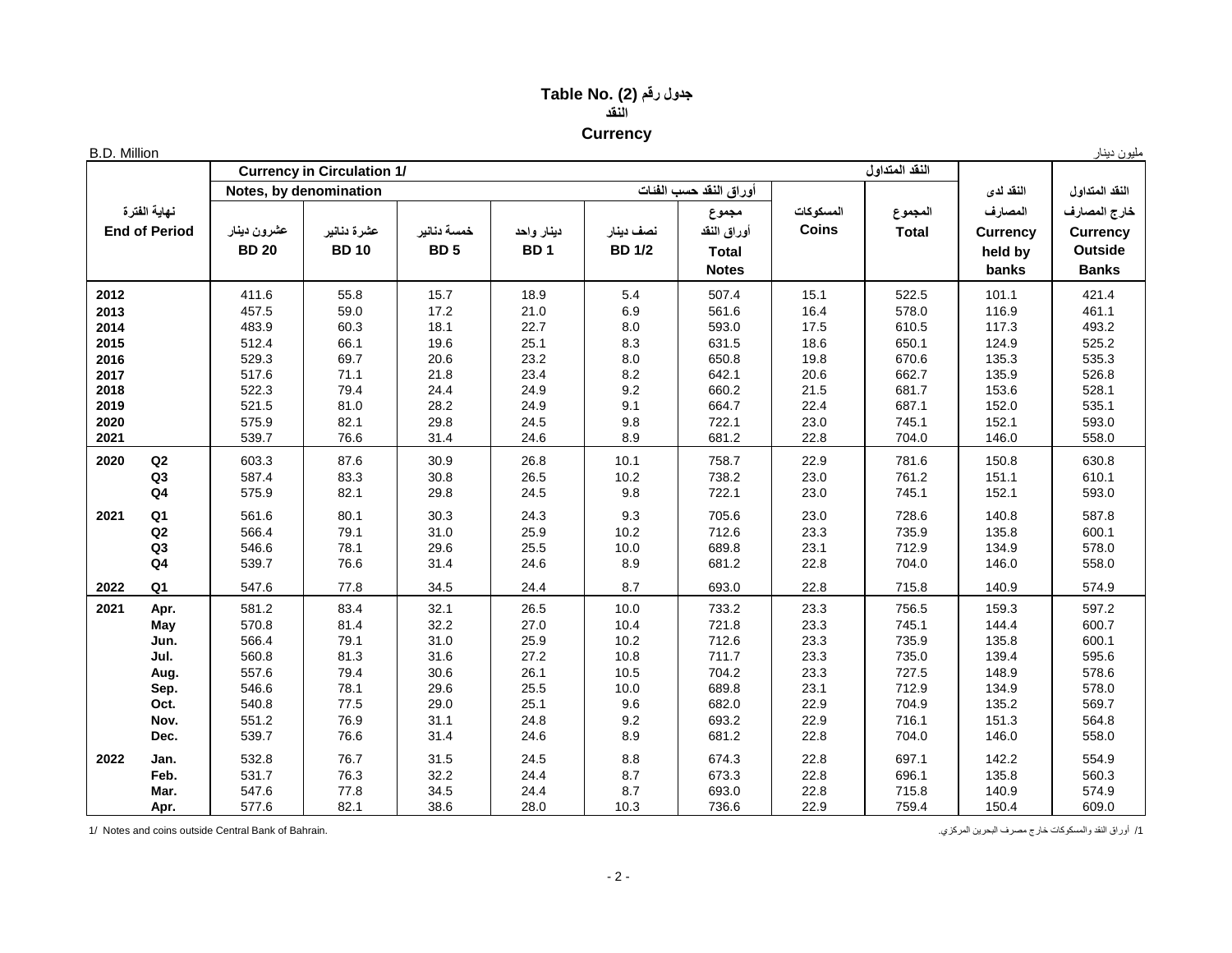### **جدول رقم (3) .No Table عرض النقد Money Supply**

|  | Million |
|--|---------|

| <b>B.D. Million</b>    |                      |                       |               |                 |               |                     |                    |                    | مليون دينار     |
|------------------------|----------------------|-----------------------|---------------|-----------------|---------------|---------------------|--------------------|--------------------|-----------------|
|                        |                      | Deposits 1/           |               |                 | الودائع       |                     |                    | عرض النقد          |                 |
|                        | النقد المتداول       | <b>Private Sector</b> |               | القطاع الخاص    |               | عرض النقد           | عرض النقد          | بمفهومه الواسع     | القاعدة النقدية |
| نهاية الفترة           | خارج المصارف         |                       | نحت الطلب     | الأجل والتوفير  | الحكومة       | بمفهومه الضيق       | بمفهومه الواسع     | + ودائع الحكومة    | <b>Monetary</b> |
| <b>End of Period</b>   | <b>Currency</b>      |                       | <b>Demand</b> | <b>Time and</b> | General       | <b>Narrow Monev</b> | <b>Broad Monev</b> | <b>Broad Money</b> | <b>Base</b>     |
|                        | <b>Outside Banks</b> | دينار بحريني          | عملات أجنبية  | <b>Savings</b>  | Government 2/ |                     |                    | + Gov. Deposits    |                 |
|                        |                      | <b>BD</b>             | <b>FC</b>     |                 |               | M <sub>1</sub>      | M <sub>2</sub>     | <b>M3</b>          | M <sub>0</sub>  |
|                        | -1                   | $\mathbf{2}$          | 3             | 4               | 5             | $6 = (1+2)$         | $7 = (3+4+6)$      | $8 = (5+7)$        | 3/              |
| 2012                   | 421.4                | 1,569.1               | 620.6         | 5,853.7         | 1,970.3       | 1,990.5             | 8,464.8            | 10,435.1           | 1,862.0         |
| 2013                   | 461.1                | 1,799.8               | 534.9         | 6,363.3         | 2,060.6       | 2,260.9             | 9,159.1            | 11,219.7           | 1,837.4         |
| 2014                   | 493.2                | 1,975.6               | 626.3         | 6,660.4         | 1,879.7       | 2,468.8             | 9,755.5            | 11,635.2           | 2,156.7         |
| 2015                   | 525.2                | 2,110.4               | 658.8         | 6,748.5         | 1,852.3       | 2,635.6             | 10,042.9           | 11,895.2           | 1,917.7         |
| 2016                   | 535.3                | 2,138.2               | 642.4         | 6,852.0         | 1,853.9       | 2,673.5             | 10,167.9           | 12,021.8           | 1,757.4         |
| 2017                   | 526.8                | 2,134.9               | 693.2         | 7,239.6         | 1,926.8       | 2,661.7             | 10,594.5           | 12,521.3           | 1,881.5         |
| 2018                   | 528.1                | 2,134.0               | 759.9         | 7,423.3         | 1,776.8       | 2,662.1             | 10,845.3           | 12,622.1           | 1,710.4         |
| 2019                   | 535.1                | 2,091.8               | 886.7         | 8,538.6         | 1,619.7       | 2,626.9             | 12,052.2           | 13,671.9           | 2,290.2         |
| 2020                   | 593.0                | 2,328.1               | 959.9         | 8,959.0         | 1,311.3       | 2,921.1             | 12,840.0           | 14,151.3           | 2,153.6         |
| 2021                   | 558.0                | 2,666.7               | 1,285.3       | 8,955.4         | 1,418.8       | 3,224.7             | 13,465.5           | 14,884.2           | 3,039.1         |
| Q2<br>2020             | 630.8                | 2,346.9               | 986.8         | 8,928.8         | 1,285.9       | 2,977.7             | 12,893.3           | 14,179.2           | 2,412.4         |
| Q3                     | 610.1                | 2,260.5               | 1,074.7       | 8,875.0         | 1,194.3       | 2,870.6             | 12,820.2           | 14,014.6           | 2,030.7         |
| Q <sub>4</sub>         | 593.0                | 2,328.1               | 959.9         | 8,959.0         | 1,311.3       | 2,921.1             | 12,840.0           | 14,151.3           | 2,153.6         |
| Q <sub>1</sub><br>2021 | 587.8                | 2,399.0               | 912.3         | 9,047.5         | 1,239.2       | 2,986.8             | 12,946.7           | 14,185.8           | 2,923.9         |
| Q2                     | 600.1                | 2,472.2               | 1,453.2       | 8,950.4         | 1,280.3       | 3,072.3             | 13,475.8           | 14,756.2           | 3,036.6         |
| Q <sub>3</sub>         | 578.0                | 2,561.8               | 1,268.0       | 9,025.2         | 1,314.5       | 3,139.8             | 13,433.0           | 14,747.5           | 3,489.7         |
| Q <sub>4</sub>         | 558.0                | 2,666.7               | 1,285.3       | 8,955.4         | 1,418.8       | 3,224.7             | 13,465.5           | 14,884.2           | 3,039.1         |
| Q <sub>1</sub><br>2022 | 574.9                | 2,724.5               | 1,234.4       | 8,959.3         | 1,529.5       | 3,299.4             | 13,493.1           | 15,022.6           | 3,064.5         |
| 2021<br>Apr.           | 597.2                | 2,446.7               | 1,082.7       | 9,026.5         | 1,241.5       | 3,043.9             | 13,153.1           | 14,394.6           | 3,102.4         |
| May                    | 600.7                | 2,470.0               | 1,322.6       | 8,989.5         | 1,275.6       | 3,070.7             | 13,382.8           | 14,658.4           | 3,184.9         |
| Jun.                   | 600.1                | 2,472.2               | 1,453.2       | 8,950.4         | 1,280.3       | 3,072.3             | 13,475.9           | 14,756.2           | 3,036.6         |
| Jul.                   | 595.6                | 2,550.8               | 1,261.1       | 8,870.8         | 1,395.2       | 3,146.4             | 13,278.3           | 14,673.5           | 3,309.0         |
| Aug.                   | 578.6                | 2,539.3               | 1,276.7       | 8,931.3         | 1,311.0       | 3,117.9             | 13,325.9           | 14,636.9           | 3,262.6         |
| Sep.                   | 578.0                | 2,561.8               | 1,268.0       | 9,025.2         | 1,314.5       | 3,139.8             | 13,433.0           | 14,747.5           | 3,489.7         |
| Oct.                   | 569.7                | 2,599.3               | 1,223.0       | 9,009.8         | 1,545.3       | 3,169.0             | 13,401.8           | 14,947.1           | 3,554.8         |
| Nov.                   | 564.8                | 2,606.1               | 1,144.2       | 9,046.5         | 1,485.4       | 3,170.9             | 13,361.6           | 14,847.0           | 3,366.4         |
| Dec.                   | 558.0                | 2,666.7               | 1,285.3       | 8,955.4         | 1,418.8       | 3,224.7             | 13,465.4           | 14,884.2           | 3,039.1         |
| 2022<br>Jan.           | 554.9                | 2,677.2               | 1,201.1       | 9,021.0         | 1,419.9       | 3,232.1             | 13,454.2           | 14,874.1           | 3,264.3         |
| Feb.                   | 560.3                | 2,745.9               | 1,306.5       | 8,910.5         | 1,399.3       | 3,306.2             | 13,523.2           | 14,922.5           | 3,475.3         |
| Mar.                   | 574.9                | 2,724.5               | 1,234.4       | 8,959.3         | 1,529.5       | 3,299.4             | 13,493.1           | 15,022.6           | 3,064.5         |
| Apr.                   | 609.0                | 2,699.6               | 1,185.8       | 8,926.6         | 1,497.8       | 3,308.6             | 13,421.0           | 14,918.8           | 3,277.3         |

1/ الودائع بالنيلل والعلاث الأجنبية لغير المصارف لدى مصرف البحرين المركزي ومصارف قطاع التجزئة. " BD and FC deposits of resident non-banks at Central Bank of Bahrain and Retail Banks.<br>2/ الحكومة المركزية ونظام التأمينات ال

2/ Central Government and the Social Insurance System.

3/ Monetary Base = Currency in Circulation + Banks Deposits with Central Bank القاعدة النقدية = النقد المتداول + ودائع المصارف لدى المصرف المركزي المصرف المركزي النقدية = النقد المتداول النقدية = النقد النقداول + ودائع ال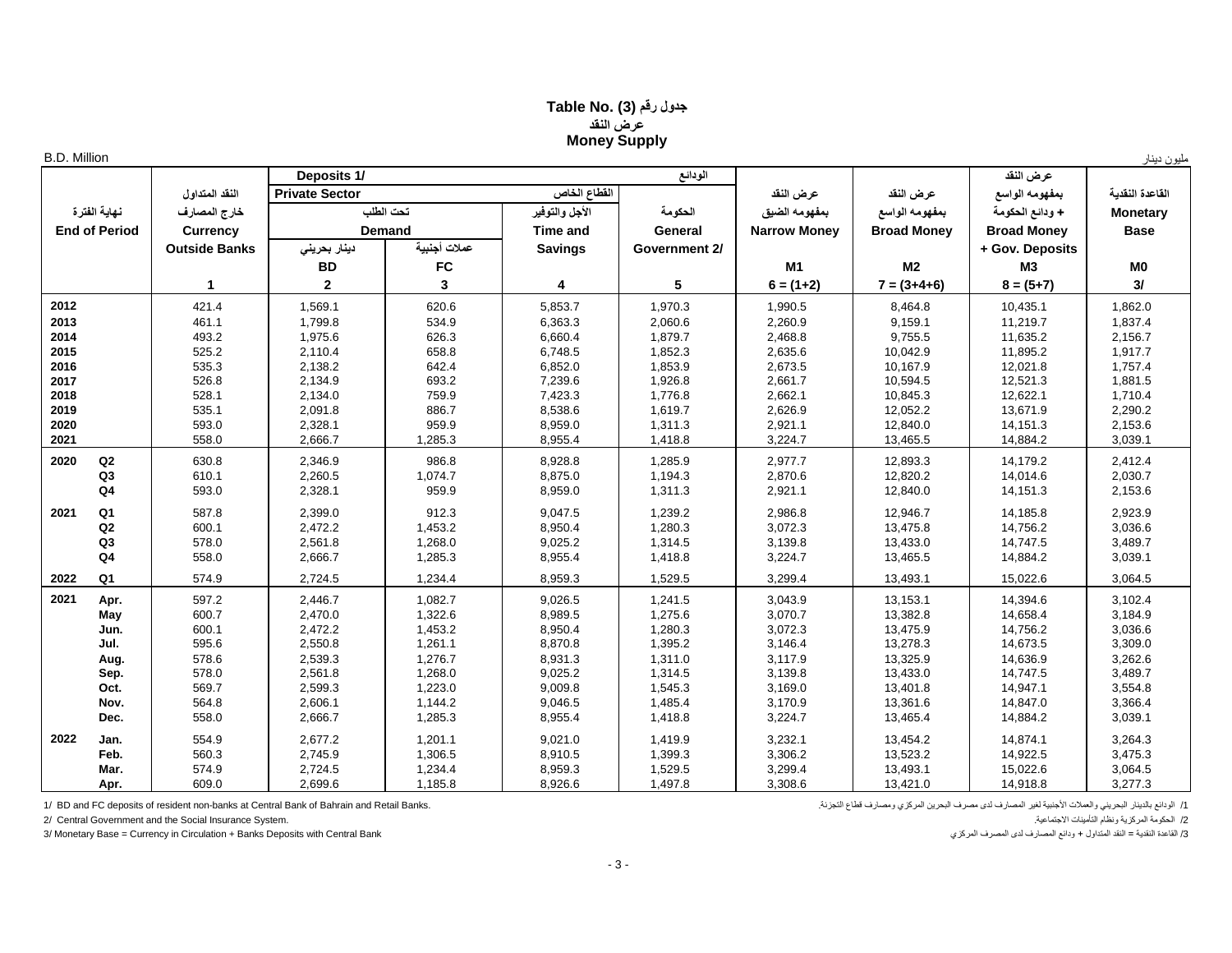## **جدول رقم (4) .No Table المسح النقدي Monetary Survey**

| <b>B.D. Million</b> |                      |                     |                           |              |                  |                        |                     |              | مليون دينار                            |
|---------------------|----------------------|---------------------|---------------------------|--------------|------------------|------------------------|---------------------|--------------|----------------------------------------|
|                     |                      |                     | صافى الموجودات الأجنبية   |              |                  | الموجودات المحلبة      |                     |              | عرض النقد                              |
|                     |                      |                     | <b>Net Foreign Assets</b> |              |                  | <b>Domestic Assets</b> |                     |              | بمفهومه الواسع                         |
|                     | نهاية الفترة         | مصرف البحرين        | مصارف                     |              | المطالب على      | المطالب على            | صافي الموجودات      |              | + ودائع الحكومة                        |
|                     | <b>End of Period</b> | المركزي             | فطاع التجزئة              | المجموع      | الحكومة          | القطاع الخاص           | الأخرى              | المجموع      | <b>Broad Money</b>                     |
|                     |                      | <b>Central Bank</b> | Retail                    |              | <b>Claims on</b> | <b>Claims on</b>       | Other               |              |                                        |
|                     |                      | of Bahrain          | <b>Banks</b>              | <b>Total</b> | Government       | <b>Private Sector</b>  | <b>Assets (Net)</b> | <b>Total</b> | <b>Gov. Deposits</b><br>M <sub>3</sub> |
| 2012                |                      | 1,844.0             | $-181.9$                  | 1,662.1      | 2,360.8          | 7,994.2                | $-1,582.0$          | 8,773.0      | 10,435.1                               |
| 2013                |                      | 1,896.7             | $-354.6$                  | 1,542.1      | 3,189.5          | 8,519.2                | $-2,031.1$          | 9,677.6      | 11,219.7                               |
| 2014                |                      | 2,167.3             | 122.4                     | 2,289.7      | 3,465.8          | 8,019.2                | $-2,139.5$          | 9,345.5      | 11,635.2                               |
| 2015                |                      | 1,171.4             | $-371.5$                  | 799.9        | 4,398.6          | 8,627.4                | $-1,930.7$          | 11,095.3     | 11,895.2                               |
| 2016                |                      | 818.4               | $-588.3$                  | 230.1        | 5,626.8          | 8,755.6                | $-2,590.7$          | 11,791.7     | 12,021.8                               |
| 2017                |                      | 883.1               | $-921.5$                  | $-38.4$      | 6,094.4          | 8,970.2                | $-2,504.9$          | 12,559.7     | 12,521.3                               |
| 2018                |                      | 702.3               | $-1,106.9$                | $-404.6$     | 6,057.6          | 9,860.5                | $-2,891.4$          | 13,026.7     | 12,622.1                               |
| 2019                |                      | 1,278.6             | $-979.0$                  | 299.6        | 6,622.5          | 9,966.8                | $-3,217.0$          | 13,372.3     | 13,671.9                               |
| 2020                |                      | 734.5               | $-1,329.1$                | $-594.6$     | 7,789.5          | 10,644.3               | $-3,687.9$          | 14,745.9     | 14,151.3                               |
| 2021                |                      | 1,471.1             | $-1,494.0$                | $-22.9$      | 8,077.2          | 11,111.1               | $-4,281.2$          | 14,907.1     | 14,884.2                               |
| 2020                | Q2                   | 598.2               | $-1,126.8$                | $-528.6$     | 7,588.3          | 10,441.2               | $-3,321.7$          | 14,707.8     | 14,179.2                               |
|                     | Q3                   | 710.6               | $-1,315.7$                | $-605.1$     | 7,398.4          | 10,486.0               | $-3,264.7$          | 14,619.7     | 14,014.6                               |
|                     | Q <sub>4</sub>       | 734.5               | $-1,329.1$                | $-594.6$     | 7,789.5          | 10,644.3               | $-3,687.9$          | 14,745.9     | 14,151.3                               |
| 2021                | Q <sub>1</sub>       | 1,221.5             | $-1,626.5$                | $-405.0$     | 7,769.6          | 10,628.1               | $-3,806.9$          | 14,590.8     | 14,185.8                               |
|                     | Q2                   | 1,442.1             | $-1,493.0$                | $-50.9$      | 7,994.0          | 10,848.3               | $-4,035.1$          | 14,807.2     | 14,756.2                               |
|                     | Q3                   | 1,326.3             | $-1,894.0$                | $-567.7$     | 8,309.8          | 10,959.8               | $-3,954.4$          | 15,315.2     | 14,747.5                               |
|                     | Q <sub>4</sub>       | 1,471.1             | $-1,494.0$                | $-22.9$      | 8,077.2          | 11,111.1               | $-4,281.2$          | 14,907.1     | 14,884.2                               |
| 2022                | Q1                   | 1,244.9             | $-2,263.3$                | $-1,018.4$   | 8,523.0          | 11,311.3               | $-3,793.3$          | 16,041.0     | 15,022.6                               |
| 2021                | Apr.                 | 1,317.9             | $-1,659.8$                | $-341.9$     | 7,894.2          | 10,683.3               | $-3,841.0$          | 14,736.5     | 14,394.6                               |
|                     | May                  | 1,228.8             | $-1,596.4$                | $-367.6$     | 8,147.0          | 10,770.9               | $-3,891.9$          | 15,026.0     | 14,658.4                               |
|                     | Jun.                 | 1,442.1             | $-1,493.0$                | $-50.9$      | 7,994.0          | 10,848.3               | $-4,035.1$          | 14,807.2     | 14,756.2                               |
|                     | Jul.                 | 1,582.7             | $-1,991.5$                | $-408.8$     | 8,163.8          | 10,800.3               | $-3,881.8$          | 15,082.3     | 14,673.5                               |
|                     | Aug.                 | 1,413.3             | $-1,904.9$                | $-491.6$     | 8,106.2          | 10,908.1               | $-3,885.8$          | 15,128.5     | 14,636.9                               |
|                     | Sep.                 | 1,326.3             | $-1,894.0$                | $-567.7$     | 8,309.8          | 10,959.8               | $-3,954.4$          | 15,315.2     | 14,747.5                               |
|                     | Oct.                 | 1,441.5             | $-2,004.7$                | $-563.2$     | 8,626.5          | 10,996.4               | $-4,112.6$          | 15,510.3     | 14,947.1                               |
|                     | Nov.                 | 1,611.2             | $-2,144.8$                | $-533.6$     | 8,154.0          | 11,132.4               | $-3,905.8$          | 15,380.6     | 14,847.0                               |
|                     | Dec.                 | 1,471.1             | $-1,494.0$                | $-22.9$      | 8,077.2          | 11,111.1               | $-4,281.2$          | 14,907.1     | 14,884.2                               |
| 2022                | Jan.                 | 1,496.9             | $-1,897.5$                | $-400.6$     | 8,276.2          | 11,122.1               | $-4,123.6$          | 15,274.7     | 14,874.1                               |
|                     | Feb.                 | 1,619.3             | $-2,255.4$                | $-636.1$     | 8,330.4          | 11,193.5               | $-3,965.3$          | 15,558.6     | 14,922.5                               |
|                     | Mar.                 | 1,244.9             | $-2,263.3$                | $-1,018.4$   | 8,523.0          | 11,311.3               | $-3,793.3$          | 16,041.0     | 15,022.6                               |
|                     | Apr.                 | 1,258.7             | $-2,192.9$                | $-934.2$     | 8,611.8          | 11,475.9               | $-4,234.7$          | 15,853.0     | 14,918.8                               |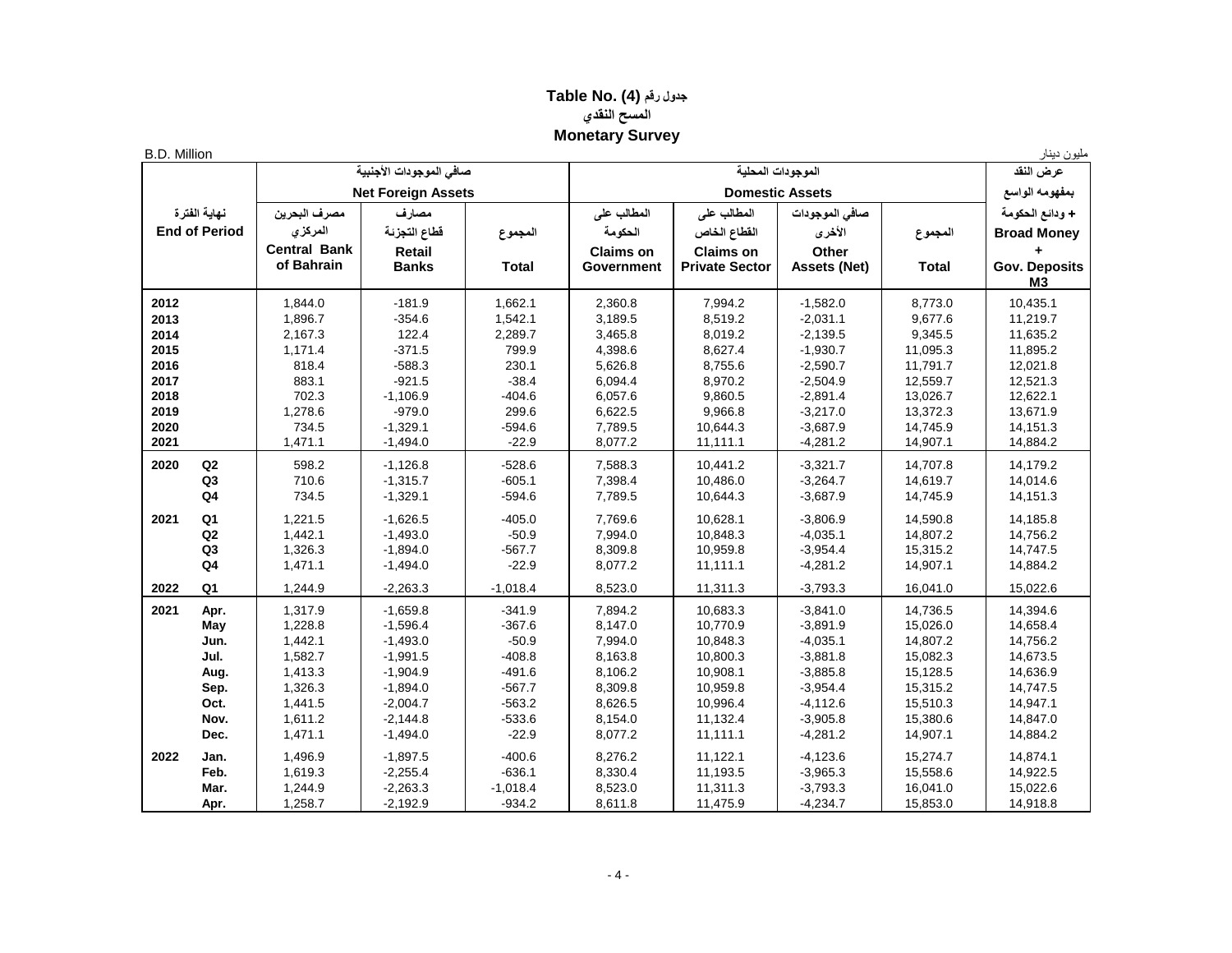#### **جدول رقم (5) .Table No العـوامل المؤثرة في عرض النقد Factors Affecting Changes in Money Supply**

| <b>B.D. Million</b> |                      |              |                |                     |                                     |              |                                                 |                                  |             | مليون دينار  |
|---------------------|----------------------|--------------|----------------|---------------------|-------------------------------------|--------------|-------------------------------------------------|----------------------------------|-------------|--------------|
|                     |                      |              |                |                     |                                     |              | العوامل المؤثرة في عرض النقد                    |                                  |             |              |
|                     |                      |              | عرض النقد      |                     |                                     |              | <b>Factors Affecting Change in Money Supply</b> |                                  |             |              |
|                     |                      |              | M <sub>3</sub> |                     | التغيرات في صافي الموجودات الأجنبية |              |                                                 | التغيرات في الموجودات المحلية    |             |              |
|                     | نهاية الفترة         |              |                |                     | <b>Change in Net Foreign Assets</b> |              |                                                 | <b>Change in Domestic Assets</b> |             |              |
|                     | <b>End of Period</b> |              |                | مصرف البحرين        | مصارف                               |              |                                                 |                                  |             |              |
|                     |                      | المجموع      | التغبر         | المركزى             | قطاع التجزئة                        | المجموع      | الحكومة                                         | القطاع الخاص                     | أخرى (صافى) | المجموع      |
|                     |                      | <b>Total</b> | Change         | <b>Central Bank</b> | <b>Retail</b>                       | <b>Total</b> | General                                         | <b>Private Sector</b>            | Other (Net) | <b>Total</b> |
|                     |                      |              |                | of Bahrain          | <b>Banks</b>                        |              | Government                                      |                                  |             |              |
| 2012                |                      | 10,435.1     | 441.1          | 247.8               | $-183.8$                            | 64.0         | 246.6                                           | 468.7                            | $-338.1$    | 377.2        |
| 2013                |                      | 11,219.7     | 784.6          | 52.7                | $-172.7$                            | $-120.0$     | 828.7                                           | 525.0                            | $-449.1$    | 904.6        |
| 2014                |                      | 11,635.2     | 415.6          | 270.6               | 477.0                               | 747.6        | 276.3                                           | $-500.0$                         | $-108.4$    | $-332.1$     |
| 2015                |                      | 11,895.2     | 260.0          | $-995.9$            | $-493.9$                            | $-1,489.8$   | 932.8                                           | 608.2                            | 208.8       | 1,749.8      |
| 2016                |                      | 12,021.8     | 126.6          | $-353.0$            | $-216.8$                            | $-569.8$     | 1,228.2                                         | 128.2                            | $-660.0$    | 696.4        |
| 2017                |                      | 12,521.3     | 499.5          | 64.7                | $-333.2$                            | $-268.5$     | 467.6                                           | 214.6                            | 85.8        | 768.0        |
| 2018                |                      | 12,622.1     | 100.8          | $-180.8$            | $-185.4$                            | $-366.2$     | $-36.8$                                         | 890.3                            | $-386.5$    | 467.0        |
| 2019                |                      | 13,671.9     | 1,049.8        | 576.3               | 127.9                               | 704.2        | 564.9                                           | 106.3                            | $-325.6$    | 345.6        |
| 2020                |                      | 14,151.3     | 479.4          | $-544.1$            | $-350.1$                            | $-894.2$     | 1,167.0                                         | 677.5                            | $-470.9$    | 1,373.6      |
| 2021                |                      | 14,884.2     | 732.9          | 736.6               | $-164.9$                            | 571.7        | 287.7                                           | 466.8                            | $-593.3$    | 161.2        |
| 2020                | Q2                   | 14,179.2     | 207.3          | $-18.9$             | 441.3                               | 422.4        | 142.5                                           | 140.1                            | $-497.7$    | $-215.1$     |
|                     | Q <sub>3</sub>       | 14,014.6     | $-164.6$       | 112.4               | $-188.9$                            | $-76.5$      | $-189.9$                                        | 44.8                             | 57.0        | $-88.1$      |
|                     | Q <sub>4</sub>       | 14,151.3     | 136.7          | 23.9                | $-13.4$                             | 10.5         | 391.1                                           | 158.3                            | $-423.2$    | 126.2        |
| 2021                | Q <sub>1</sub>       | 14,185.8     | 34.5           | 487.0               | $-297.4$                            | 189.6        | $-19.9$                                         | $-16.2$                          | $-119.0$    | $-155.1$     |
|                     | Q <sub>2</sub>       | 14,756.2     | 570.4          | 220.6               | 133.5                               | 354.1        | 224.4                                           | 220.2                            | $-228.2$    | 216.4        |
|                     | Q <sub>3</sub>       | 14,747.5     | $-8.7$         | $-115.8$            | $-401.0$                            | $-516.8$     | 315.8                                           | 111.5                            | 80.7        | 508.0        |
|                     | Q <sub>4</sub>       | 14,884.2     | 136.7          | 144.8               | 400.0                               | 544.8        | $-232.6$                                        | 151.3                            | $-326.8$    | $-408.1$     |
| 2022                | Q <sub>1</sub>       | 15,022.6     | 138.4          | $-226.2$            | $-769.3$                            | $-995.5$     | 445.8                                           | 200.2                            | 487.9       | 1,133.9      |
| 2021                | Apr.                 | 14,394.6     | 208.8          | 96.4                | $-33.3$                             | 63.1         | 124.6                                           | 55.2                             | $-34.1$     | 145.7        |
|                     | May                  | 14,658.4     | 263.8          | $-89.1$             | 63.4                                | $-25.7$      | 252.8                                           | 87.6                             | $-50.9$     | 289.5        |
|                     | Jun.                 | 14,756.2     | 97.8           | 213.3               | 103.4                               | 316.7        | $-153.0$                                        | 77.4                             | $-143.3$    | $-218.9$     |
|                     | Jul.                 | 14,673.5     | $-82.7$        | 140.6               | $-498.5$                            | $-357.9$     | 169.8                                           | $-48.0$                          | 153.3       | 275.1        |
|                     | Aug.                 | 14,636.9     | $-36.6$        | $-169.4$            | 86.6                                | $-82.8$      | $-57.6$                                         | 107.8                            | $-4.0$      | 46.2         |
|                     | Sep.                 | 14,747.5     | 110.6          | $-87.0$             | 10.9                                | $-76.1$      | 203.6                                           | 51.7                             | $-68.6$     | 186.7        |
|                     | Oct.                 | 14,947.1     | 199.5          | 115.2               | $-110.7$                            | 4.5          | 316.7                                           | 36.6                             | $-158.2$    | 195.1        |
|                     | Nov.                 | 14,847.0     | $-100.1$       | 169.7               | $-140.1$                            | 29.6         | $-472.5$                                        | 136.0                            | 206.8       | $-129.7$     |
|                     | Dec.                 | 14,884.2     | 37.2           | $-140.1$            | 650.8                               | 510.7        | $-76.8$                                         | $-21.3$                          | $-375.4$    | $-473.5$     |
| 2022                | Jan.                 | 14,874.1     | $-10.1$        | 25.8                | $-403.5$                            | $-377.7$     | 199.0                                           | 11.0                             | 157.6       | 367.6        |
|                     | Feb.                 | 14,922.5     | 48.4           | 122.4               | $-357.9$                            | $-235.5$     | 54.2                                            | 71.4                             | 158.3       | 283.9        |
|                     | Mar.                 | 15,022.6     | 100.1          | $-374.4$            | $-7.9$                              | $-382.3$     | 192.6                                           | 117.8                            | 172.0       | 482.4        |
|                     | Apr.                 | 14,918.8     | $-103.8$       | 13.8                | 70.4                                | 84.2         | 88.8                                            | 164.6                            | $-441.4$    | $-188.0$     |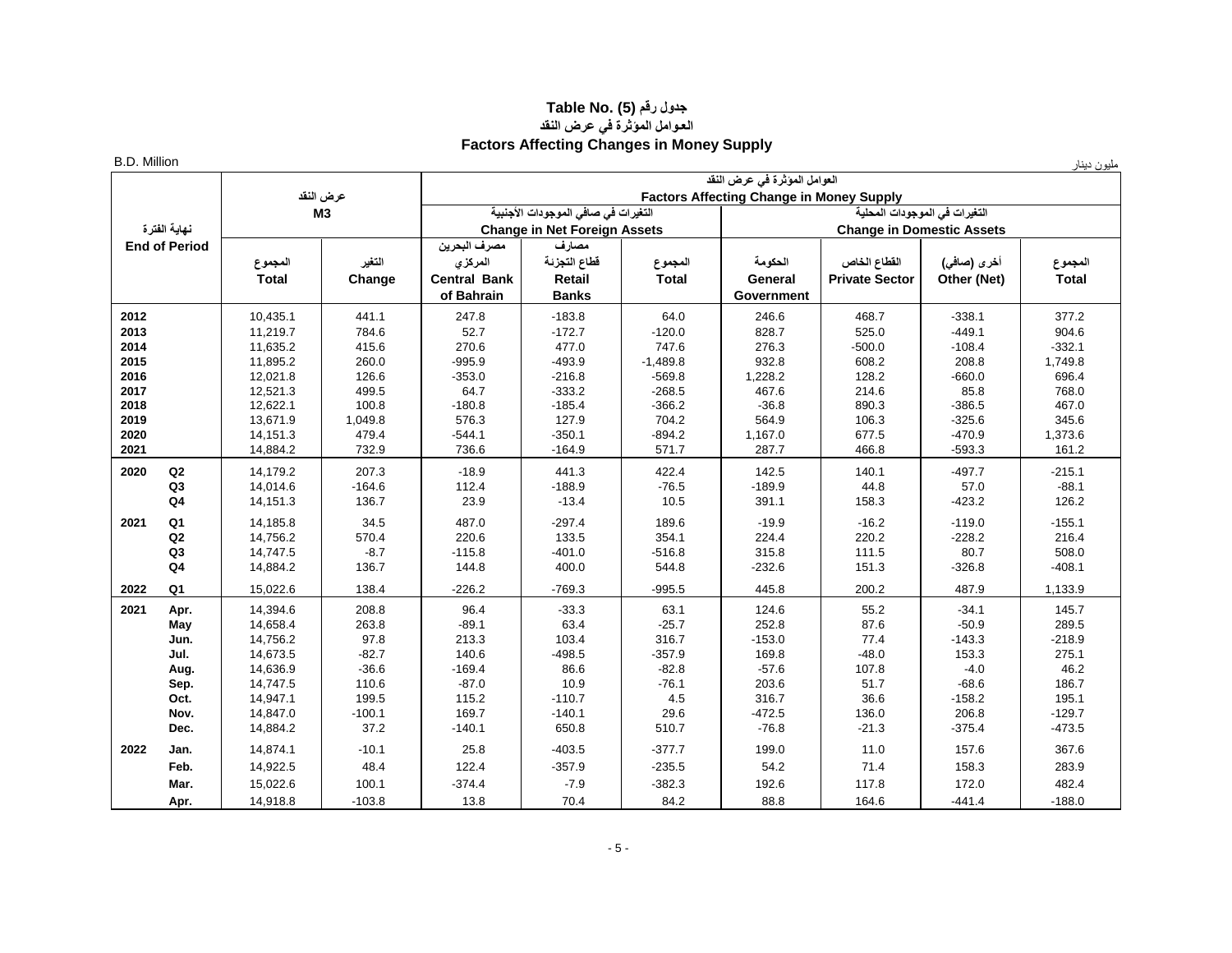## **جدول رقم (6) .No Table أسعار صرف الدينار البحريني مقابل بعض العمالت المختارة /1 BD Exchange Rates Against Selected Currencies 1/**

دينار بحريني لكل وحدة عملة أجنبية لتنار بحريني لكل وحدة عملة أجنبية التعليم العامل التعليم العامل العامل العامل العامل العامل العامل العامل العامل العامل العامل العامل العامل العامل العامل العامل العامل العامل العامل العا

|      |                      |                  | <b>GCC Currencies 2/</b> |                   | عملات دول مجلس التعاون الخليجي |                  |                    | <b>Major Currencies</b>  |                  |                           | العملات الرئيسية   |
|------|----------------------|------------------|--------------------------|-------------------|--------------------------------|------------------|--------------------|--------------------------|------------------|---------------------------|--------------------|
|      | نهاية الفترة         | ريال سعودي       | دینار کویتی              | در هم إماراتي     | ريإل عماني                     | ريإل فطري        | <b>دولارأمريكى</b> | جنيه إسترليني            | اليورو           | ين ياباني                 | فرنك سويسري        |
|      | <b>End of Period</b> | Saudi Riyal      | Kuwaiti<br><b>Dinar</b>  | <b>UAE Dirham</b> | <b>Omani Riyal</b>             | Qatari Riyal     | <b>U.S. Dollar</b> | Pound<br><b>Sterling</b> | Euro             | Japanese<br><b>Yen 3/</b> | <b>Swiss Franc</b> |
| 2012 |                      | 0.1006           | 1.3371                   | 0.1024            | 0.9818                         | 0.1033           | 0.376              | 0.6077                   | 0.4973           | 4.400                     | 0.4119             |
| 2013 |                      | 0.1006           | 1.3314                   | 0.1024            | 0.9818                         | 0.1033           | 0.376              | 0.6202                   | 0.5191           | 3.600                     | 0.4237             |
| 2014 |                      | 0.1006           | 1.2848                   | 0.1024            | 0.9818                         | 0.1033           | 0.376              | 0.5852                   | 0.4572           | 3.100                     | 0.3803             |
| 2015 |                      | 0.1006           | 1.2384                   | 0.1024            | 0.9818                         | 0.1033           | 0.376              | 0.5571                   | 0.4112           | 3.100                     | 0.3805             |
| 2016 |                      | 0.1006           | 1.2302                   | 0.1024            | 0.9818                         | 0.1033           | 0.376              | 0.4646                   | 0.3956           | 3.200                     | 0.3686             |
| 2017 |                      | 0.1006           | 1.2470                   | 0.1024            | 0.9818                         | 0.1033           | 0.376              | 0.5084                   | 0.4514           | 3.300                     | 0.3859             |
| 2018 |                      | 0.1006           | 1.2387                   | 0.1024            | 0.9818                         | 0.1033           | 0.376              | 0.4771                   | 0.4304           | 3.400                     | 0.3823             |
| 2019 |                      | 0.1006           | 1.2410                   | 0.1024            | 0.9818                         | 0.1033           | 0.376              | 0.4932                   | 0.4214           | 3.500                     | 0.3882             |
| 2020 |                      | 0.1006           | 1.2402                   | 0.1024            | 0.9818                         | 0.1033           | 0.376              | 0.5132                   | 0.4629           | 3.600                     | 0.4269             |
| 2021 |                      | 0.1006           | 1.2428                   | 0.1024            | 0.9818                         | 0.1033           | 0.376              | 0.5076                   | 0.4269           | 3.300                     | 0.4113             |
| 2020 | Q2                   | 0.1006           | 1.2222                   | 0.1024            | 0.9818                         | 0.1033           | 0.376              | 0.4630                   | 0.4230           | 3.500                     | 0.3954             |
|      | Q <sub>3</sub>       | 0.1006           | 1.2282                   | 0.1024            | 0.9818                         | 0.1033           | 0.376              | 0.4838                   | 0.4417           | 3.600                     | 0.4090             |
|      | Q <sub>4</sub>       | 0.1006           | 1.2402                   | 0.1024            | 0.9818                         | 0.1033           | 0.376              | 0.5132                   | 0.4629           | 3.600                     | 0.4269             |
|      |                      |                  | 1.2445                   |                   |                                |                  |                    |                          |                  |                           |                    |
| 2021 | Q <sub>1</sub>       | 0.1006           |                          | 0.1024<br>0.1024  | 0.9818                         | 0.1033           | 0.376              | 0.5169                   | 0.4409           | 3.400                     | 0.3993<br>0.4083   |
|      | Q2<br>Q3             | 0.1006<br>0.1006 | 1.2492<br>1.2480         | 0.1024            | 0.9818<br>0.9818               | 0.1033<br>0.1033 | 0.376<br>0.376     | 0.5205<br>0.5049         | 0.4475<br>0.4363 | 3.400<br>3.400            | 0.4025             |
|      | Q <sub>4</sub>       | 0.1006           | 1.2428                   | 0.1024            | 0.9818                         | 0.1033           | 0.376              | 0.5076                   | 0.4269           | 3.300                     | 0.4113             |
|      |                      |                  |                          |                   |                                |                  |                    |                          |                  |                           |                    |
| 2022 | Q <sub>1</sub>       | 0.1006           | 1.2375                   | 0.1024            | 0.9818                         | 0.1033           | 0.376              | 0.4941                   | 0.4197           | 3.100                     | 0.4073             |
| 2021 | Apr.                 | 0.1006           | 1.2490                   | 0.1024            | 0.9818                         | 0.1033           | 0.376              | 0.5248                   | 0.4564           | 3.500                     | 0.4137             |
|      | May                  | 0.1006           | 1.2496                   | 0.1024            | 0.9818                         | 0.1033           | 0.376              | 0.5333                   | 0.4584           | 3.400                     | 0.4178             |
|      | Jun.                 | 0.1006           | 1.2492                   | 0.1024            | 0.9818                         | 0.1033           | 0.376              | 0.5205                   | 0.4475           | 3.400                     | 0.4083             |
|      | Jul.                 | 0.1006           | 1.2511                   | 0.1024            | 0.9818                         | 0.1033           | 0.376              | 0.5230                   | 0.4455           | 3.400                     | 0.4133             |
|      | Aug.                 | 0.1006           | 1.2505                   | 0.1024            | 0.9818                         | 0.1033           | 0.376              | 0.5175                   | 0.4437           | 3.400                     | 0.4100             |
|      | Sep.                 | 0.1006           | 1.2480                   | 0.1024            | 0.9818                         | 0.1033           | 0.376              | 0.5049                   | 0.4363           | 3.400                     | 0.4025             |
|      | Oct.                 | 0.1006           | 1.2467                   | 0.1024            | 0.9818                         | 0.1033           | 0.376              | 0.5146                   | 0.4347           | 3.300                     | 0.4105             |
|      | Nov.                 | 0.1006           | 1.2428                   | 0.1024            | 0.9818                         | 0.1033           | 0.376              | 0.5009                   | 0.4245           | 3.300                     | 0.4073             |
|      | Dec.                 | 0.1006           | 1.2428                   | 0.1024            | 0.9818                         | 0.1033           | 0.376              | 0.5076                   | 0.4269           | 3.300                     | 0.4113             |
| 2022 | Jan.                 | 0.1006           | 1.2424                   | 0.1024            | 0.9818                         | 0.1033           | 0.376              | 0.5040                   | 0.4192           | 3.300                     | 0.4038             |
|      | Feb.                 | 0.1006           | 1.2424                   | 0.1024            | 0.9818                         | 0.1033           | 0.376              | 0.5028                   | 0.4205           | 3.300                     | 0.4059             |
|      | Mar.                 | 0.1006           | 1.2375                   | 0.1024            | 0.9818                         | 0.1033           | 0.376              | 0.4941                   | 0.4197           | 3.100                     | 0.4073             |
|      | Apr.                 | 0.1006           | 1.2286                   | 0.1024            | 0.9818                         | 0.1033           | 0.376              | 0.4715                   | 0.3968           | 2.900                     | 0.3881             |

1/ أخر يوم عمل في نهاية كل فترة.<br>2/ أسعار صرف عملات دول مجلس النعاون الخليجي متوافقة مع سعر الربط الرسمي باستثناء النينار الكويتي وفقا لأسعار السوق.<br>2/ أسعار صرف عملات دول مجلس النعاون الخليجي متوافقة مع سعر الربط الرسمي 2/ أسعار صرف عملات دول مجلس التعاون الخليجي متوافقة مع سعر الربط الرسمي باستثناء الدينار الكويتي وفقا لأسعار السوق.<br>3/ التار 2/ 1000 وحدة. /3 لكل 1000 وحدة. .Units 1000 Per 3/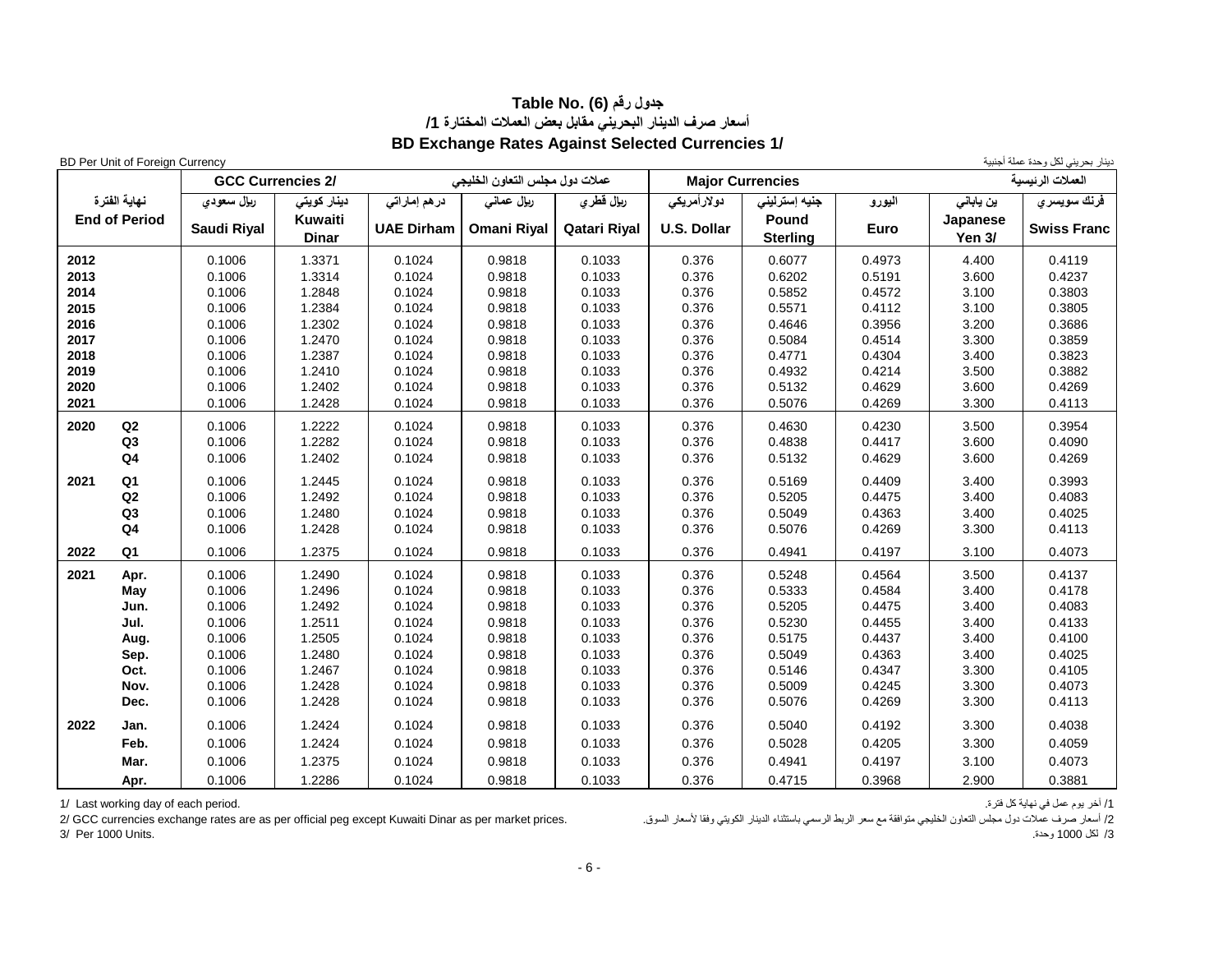#### **جدول رقم (7) .No Table مصارف قطاع التجزئة التقليدية - أسعار الفائدة على الودائع والقروض بالدينار البحريني /1 Conventional Retail Banks - Interest Rates on BD Deposits & Loans 1/**

| Percent Per Annum |                      |                 |                          |                    |                                                  |               |              |          |                                                      |                                                      |                        |                         |                       |                             |       |          | لنسبة السنوية       |
|-------------------|----------------------|-----------------|--------------------------|--------------------|--------------------------------------------------|---------------|--------------|----------|------------------------------------------------------|------------------------------------------------------|------------------------|-------------------------|-----------------------|-----------------------------|-------|----------|---------------------|
|                   |                      | <b>Deposits</b> |                          | الودانع            | <b>Business Loans</b>                            |               |              |          |                                                      | قروض قطاع الأعمال                                    | <b>Personal Loans</b>  |                         |                       |                             |       |          | القروض الشخصية      |
|                   |                      |                 | Time 2/                  | لأجل               |                                                  |               |              |          | المجموع                                              | المجموع                                              | <b>Secured</b>         |                         |                       | بضمان                       |       |          |                     |
|                   | نهاية الفترة         | النوفير         | أقل من 3<br>شھور         | 12-3 شهر           | الانشاء والتعمير                                 | الصناعة       | النجارة      | أخرى     | (لا يشمل السحب<br>على المكشوف)                       | (يشمل السحب على<br>المكشوف)                          | العقار                 | المركبة                 | الودانع               | الراتب                      | أخرى  | المجموع  | بطاقات الانتمان     |
|                   | <b>End of Period</b> | <b>Savings</b>  | Less<br>than 3<br>months | $3 - 12$<br>months | <b>Construction</b><br>and Real<br><b>Estate</b> | Manufacturing | <b>Trade</b> | Other 3/ | <b>Total</b><br>(Excludes<br>overdraft<br>approvals) | <b>Total</b><br>(Includes<br>overdraft<br>approvals) | by<br><b>Mortgages</b> | Vehicle<br><b>Title</b> | bv<br><b>Deposits</b> | Salary<br><b>Assignment</b> | Other | Total 4/ | <b>Credit Cards</b> |
| 2012              |                      | 0.22            | 0.63                     | 1.00               | 5.24                                             | 3.45          | 5.00         | 4.96     | 4.94                                                 | 5.67                                                 | 6.48                   | 7.34                    | 4.82                  | 5.89                        | 10.47 | 5.96     | 20.65               |
| 2013              |                      | 0.25            | 0.57                     | 1.08               | 5.47                                             | 2.74          | 5.61         | 4.63     | 5.08                                                 | 5.22                                                 | 6.01                   | 6.07                    | 6.53                  | 5.86                        | 8.59  | 5.90     | 18.76               |
| 2014              |                      | 0.25            | 0.62                     | 0.95               | 5.15                                             | 5.19          | 4.62         | 6.03     | 5.02                                                 | 5.16                                                 | 5.31                   | 7.31                    | 2.78                  | 4.97                        | 9.07  | 5.39     | 18.50               |
| 2015              |                      | 0.23            | 0.65                     | 1.09               | 5.61                                             | 3.63          | 5.35         | 6.43     | 5.03                                                 | 5.02                                                 | 5.84                   | 5.28                    | 3.82                  | 5.01                        | 21.97 | 5.09     | 19.98               |
| 2016              |                      | 0.22            | 0.76                     | 1.28               | 7.49                                             | 5.76          | 4.48         | 6.83     | 5.40                                                 | 4.91                                                 | 5.46                   | 5.30                    | 3.04                  | 4.80                        | 21.98 | 4.83     | 19.71               |
| 2017              |                      | 0.21            | 1.12                     | 1.59               | 6.28                                             | 6.41          | 5.64         | 5.95     | 5.99                                                 | 5.36                                                 | 5.27                   | 5.55                    | 3.52                  | 4.96                        | 21.78 | 5.01     | 19.62               |
| 2018              |                      | 0.21            | 1.81                     | 2.37               | 6.96                                             | 4.98          | 6.55         | 7.00     | 6.50                                                 | 6.39                                                 | 5.93                   | 6.08                    | 4.62                  | 5.10                        | 20.03 | 5.19     | 20.22               |
| 2019              |                      | 0.23            | 1.31                     | 1.61               | 6.19                                             | 3.67          | 5.78         | 6.24     | 4.87                                                 | 4.97                                                 | 5.38                   | 6.27                    | 4.50                  | 4.83                        | 20.13 | 4.91     | 21.06               |
| 2020              |                      | 0.18            | 0.94                     | 1.20               | 6.58                                             | 0.74          | 5.82         | 4.96     | 2.40                                                 | 3.89                                                 | 5.00                   | 6.48                    | 3.67                  | 4.65                        | 21.02 | 4.78     | 21.03               |
| 2021              |                      | 0.15            | 0.47                     | 0.63               | 3.71                                             | 3.13          | 4.84         | 4.82     | 4.14                                                 | 4.31                                                 | 4.77                   | 4.71                    | 2.88                  | 4.12                        | 21.16 | 4.26     | 20.99               |
| 2020              | Q2                   | 0.22            | 1.17                     | 1.29               | 6.31                                             | 5.46          | 4.60         | 5.76     | 4.99                                                 | 5.18                                                 | 5.14                   | 6.30                    | 4.29                  | 4.57                        | 20.15 | 4.73     | 21.01               |
|                   | Q3                   | 0.22            | 0.96                     | 1.35               | 6.53                                             | 2.56          | 5.86         | 6.26     | 3.76                                                 | 4.54                                                 | 5.14                   | 6.73                    | 2.72                  | 4.51                        | 19.73 | 4.67     | 21.13               |
|                   | Q <sub>4</sub>       | 0.18            | 0.94                     | 1.20               | 6.58                                             | 0.74          | 5.82         | 4.96     | 2.40                                                 | 3.89                                                 | 5.00                   | 6.48                    | 3.67                  | 4.65                        | 21.02 | 4.78     | 21.03               |
| 2021              | Q1                   | 0.17            | 0.52                     | 0.69               | 6.11                                             | 0.67          | 5.25         | 4.96     | 1.89                                                 | 2.80                                                 | 5.08                   | 6.44                    | 3.40                  | 4.63                        | 21.24 | 4.83     | 21.00               |
|                   | Q2                   | 0.17            | 0.59                     | 0.73               | 6.99                                             | 2.12          | 4.91         | 5.83     | 4.76                                                 | 4.89                                                 | 5.06                   | 5.26                    | 3.20                  | 4.99                        | 20.81 | 5.03     | 20.95               |
|                   | Q <sub>3</sub>       | 0.15            | 0.50                     | 0.68               | 5.14                                             | 2.75          | 5.04         | 3.56     | 4.34                                                 | 4.65                                                 | 5.08                   | 5.29                    | 1.84                  | 4.20                        | 21.26 | 4.54     | 20.96               |
|                   | Q <sub>4</sub>       | 0.15            | 0.47                     | 0.63               | 3.71                                             | 3.13          | 4.84         | 4.82     | 4.14                                                 | 4.31                                                 | 4.77                   | 4.71                    | 2.88                  | 4.12                        | 21.16 | 4.26     | 20.99               |
| 2022              | Q1                   | 0.95            | 0.61                     | 0.88               | 5.38                                             | 5.54          | 4.72         | 3.82     | 4.20                                                 | 3.95                                                 | 4.90                   | 4.94                    | 1.94                  | 4.30                        | 21.53 | 4.58     | 21.01               |
| 2021              | Apr.                 | 0.17            | 0.60                     | 0.76               | 5.39                                             | 6.08          | 4.90         | 4.70     | 5.12                                                 | 4.94                                                 | 5.10                   | 4.89                    | 3.38                  | 4.82                        | 21.26 | 4.93     | 20.94               |
|                   | May                  | 0.17            | 0.58                     | 0.72               | 6.98                                             | 2.16          | 4.92         | 5.83     | 4.78                                                 | 4.90                                                 | 5.06                   | 5.27                    | 3.19                  | 5.00                        | 20.82 | 5.04     | 20.96               |
|                   | Jun.                 | 0.17            | 0.59                     | 0.73               | 6.99                                             | 2.12          | 4.91         | 5.83     | 4.76                                                 | 4.89                                                 | 5.06                   | 5.26                    | 3.20                  | 4.99                        | 20.81 | 5.03     | 20.95               |
|                   | Jul.                 | 0.15            | 0.57                     | 0.71               | 4.62                                             | 3.46          | 5.54         | 4.33     | 4.93                                                 | 4.92                                                 | 4.82                   | 5.09                    | 3.01                  | 4.29                        | 21.24 | 4.46     | 21.03               |
|                   | Aug.                 | 0.15            | 0.50                     | 0.69               | 4.65                                             | 2.25          | 5.07         | 4.98     | 4.42                                                 | 4.64                                                 | 5.05                   | 5.31                    | 1.76                  | 4.25                        | 21.48 | 4.53     | 21.14               |
|                   | Sep.                 | 0.15            | 0.50                     | 0.68               | 5.14                                             | 2.75          | 5.04         | 3.56     | 4.34                                                 | 4.65                                                 | 5.08                   | 5.29                    | 1.84                  | 4.20                        | 21.26 | 4.54     | 20.96               |
|                   | Oct.                 | 0.15            | 0.49                     | 0.63               | 5.75                                             | 2.25          | 5.14         | 3.72     | 4.50                                                 | 4.77                                                 | 5.03                   | 5.12                    | 2.98                  | 4.25                        | 21.13 | 4.56     | 21.01               |
|                   | Nov.                 | 0.15            | 0.49                     | 0.64               | 4.27                                             | 3.15          | 4.93         | 2.80     | 3.25                                                 | 3.83                                                 | 5.10                   | 5.15                    | 2.43                  | 3.94                        | 21.43 | 4.28     | 20.99               |
|                   | Dec.                 | 0.15            | 0.47                     | 0.63               | 3.71                                             | 3.13          | 4.84         | 4.82     | 4.14                                                 | 4.31                                                 | 4.77                   | 4.71                    | 2.88                  | 4.12                        | 21.16 | 4.26     | 20.99               |
| 2022              | Jan.                 | 0.15            | 0.48                     | 0.63               | 3.02                                             | 2.92          | 4.60         | 4.60     | 4.00                                                 | 4.37                                                 | 4.86                   | 4.43                    | 0.75                  | 4.17                        | 21.23 | 4.32     | 20.95               |
|                   | Feb.                 | 0.14            | 0.51                     | 0.75               | 6.04                                             | 3.19          | 4.42         | 4.39     | 4.36                                                 | 4.07                                                 | 4.96                   | 4.68                    | 2.31                  | 4.22                        | 21.23 | 4.44     | 20.94               |
|                   | Mar.                 | 0.95            | 0.61                     | 0.88               | 5.38                                             | 5.54          | 4.72         | 3.82     | 4.20                                                 | 3.95                                                 | 4.90                   | 4.94                    | 1.94                  | 4.30                        | 21.53 | 4.58     | 21.01               |
|                   | Apr.                 | 0.15            | 0.61                     | 0.96               | 6.80                                             | 3.75          | 4.71         | 1.13     | 2.67                                                 | 4.80                                                 | 4.95                   | 4.44                    | 3.21                  | 4.32                        | 20.88 | 4.52     | 20.98               |

1/ أسعلن هاشته المستطرات مصدارف قطاع الثجزئة التقليدية. ويعني المسح بأسعار الفلادة على الودائع والقروض صحارف قطاع التجزئة التقليدية. ويعني المسح بأسعار الفلادة على الودائع والقروض صحارف قطاع التجزئة التقليدية. ويعني المسح

خلال آخر شهر من كل فصل.<br>2/ الودائع من 10,000-50,000 التي قال 1990، دينار بحريني للفترة المذكورة ، اعتباراً من يونيو 1998.<br>2/ الودائع من 10,000-50,000 الله 1,000-50,000 الله من 1,000 الى 1,000-60,000 المن 1,000 الى 1,000-

3/ Includes non-banks financial and other services.

4/ Includes other types of personal loans not shown separately.

2/ الودائع من 10,000-50,000 range, for period indicated, begining with June, 1998. .1998 يونيو 1998. .1998 يونيو 1998. .1998 .1998 .1998 .<br>3/ يشمل القطاع العالي (غير المصرفي) والخنمات الأخرى.<br>4/ يشمل القروض الشخصية الأخرى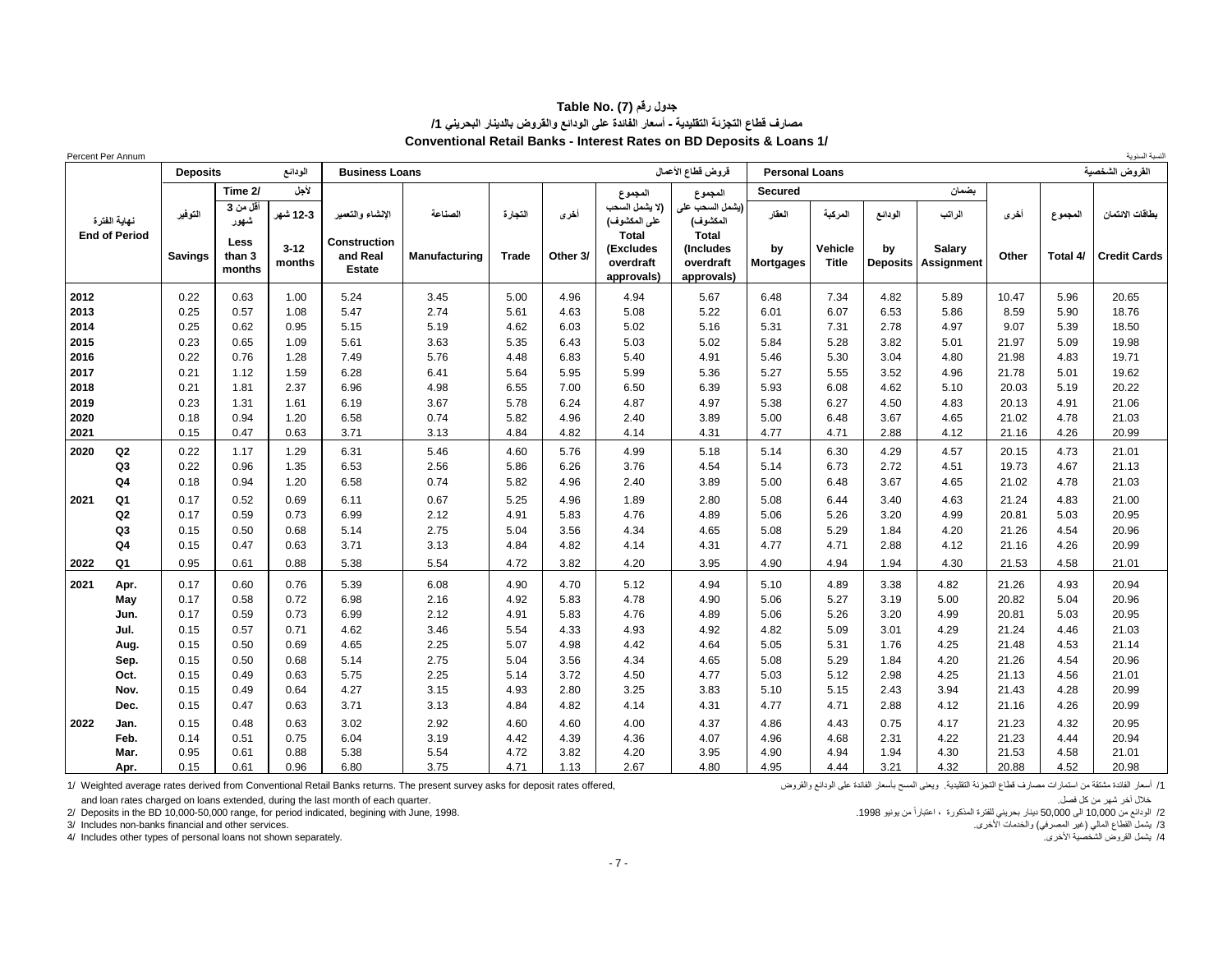## **جدول رقم (8) Table No.** مصارف فَطاع النَجزئة النَقليدية ـ أعلى وأدنى أسعار فاندة مقدمة على القروض بالدينار البحريني لشهر أبريل 2022 - 1/

**Conventional Retail Banks - Highest and Lowest Interest Rates Offered on BD Loans - April 2022 - 1/**

| Percent Per<br>Annum |  |  |
|----------------------|--|--|
|                      |  |  |

|                | <b>Business Loans</b> |               | قروض قطاع الأعمال | <b>Personal Loans</b> |                      |             | القروض الشخصية    |                |
|----------------|-----------------------|---------------|-------------------|-----------------------|----------------------|-------------|-------------------|----------------|
|                | الإنشاء والتعمير      | الصناعة       | النجارة           | <b>Secured</b>        |                      |             | بضمان             |                |
|                |                       |               |                   | العقار                | المركبة              | الودائع     |                   |                |
|                | ∣Construction and ∣   | Manufacturing | <b>Trade</b>      | by                    | <b>Vehicle Title</b> | by Deposits | <b>Salarv</b>     |                |
|                | <b>Real Estate</b>    |               |                   | <b>Mortgages</b>      |                      |             | <b>Assignment</b> |                |
| <b>Highest</b> | 7.40                  | 6.50          | 5.50              | 5.59                  | 6.61                 | 3.54        | 16.21             | 'على           |
| Lowest         | 5.50                  | 3.03          | 2.65              | 2.50                  | 3.41                 | 0.50        | 3.60              | دنی            |
| Average        | 6.80                  | 3.75          | 4.71              | 4.95                  | 4.44                 | 3.21        | 4.32              | المتوسط المرجح |

/1 متوسط مرجح. .Average Weighted 1/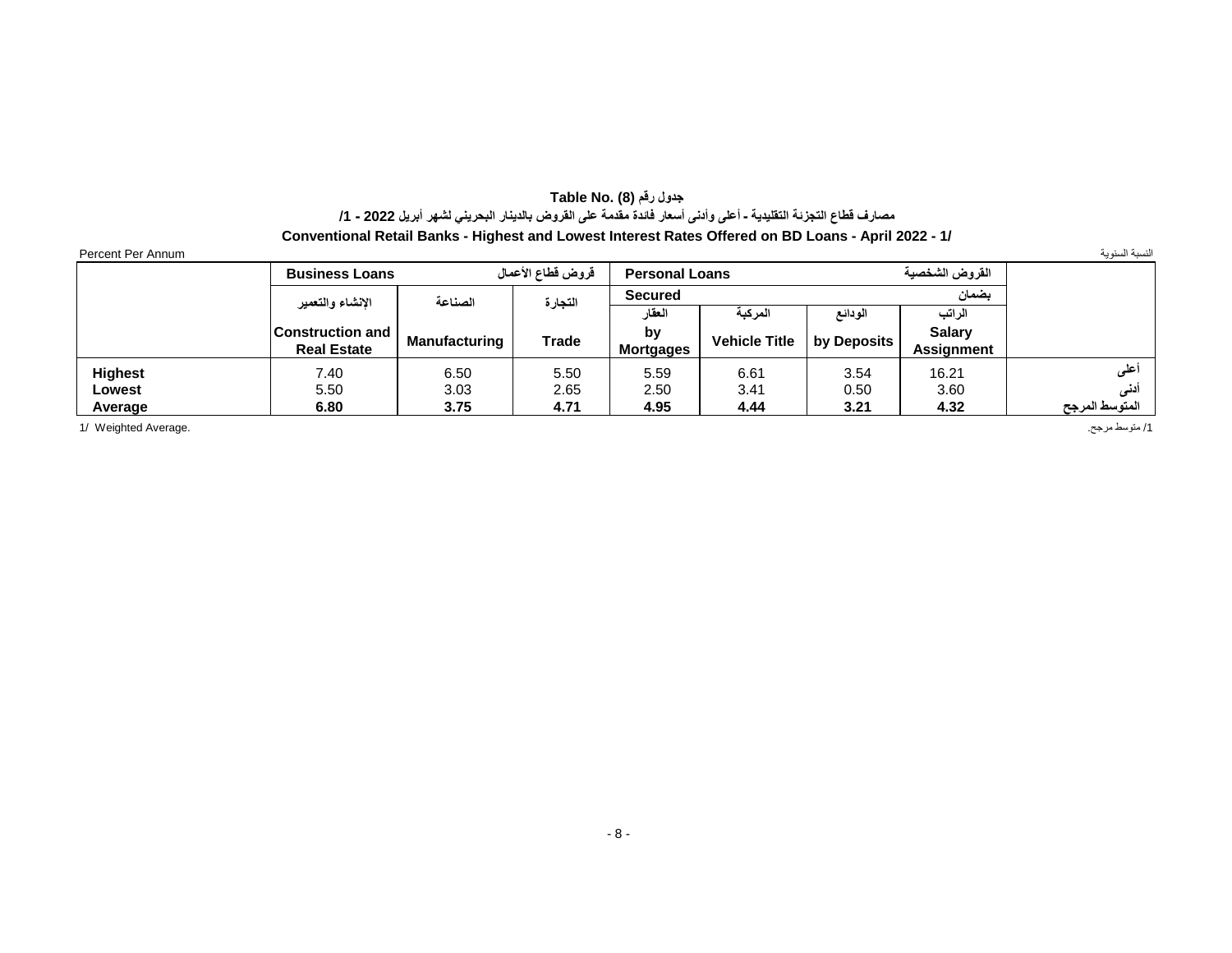| ـ جدول رقم (9) Table No.                                                                                               |
|------------------------------------------------------------------------------------------------------------------------|
| مصارف فَطاع النَجِزنة التقليدية ـ أسعار الفائدة على الفَروض الشخصية وفَروض فَطاع الأعمال حسب المصارف ـ أبريل 2022 ـ 1/ |
| Conventional Retail Banks - Interest Rates on Personal and Business Loans by Banks - April 2022 - 1/                   |

| Percent Per Annum                       |                                                  |                      |         |          |          |                               |                        |                  |                       |                             |       |                |                        | لنسبة السنوية                 |
|-----------------------------------------|--------------------------------------------------|----------------------|---------|----------|----------|-------------------------------|------------------------|------------------|-----------------------|-----------------------------|-------|----------------|------------------------|-------------------------------|
|                                         | <b>Business Loans</b>                            |                      |         |          |          | قروض قطاع الأعمال             | <b>Personal Loans</b>  |                  |                       |                             |       | القروض الشخصية |                        |                               |
|                                         |                                                  |                      |         |          |          |                               | <b>Secured</b>         |                  |                       | بضمان                       |       |                |                        |                               |
| <b>Banks</b>                            | الانشاء والتعمير                                 | الصناعة              | التجارة | أخرى     | المجموع  | السحب على<br>المكشوف          | العقار                 | المركبة          | الودائع               | الراتب                      | أخرى  | المجموع        | بطاقات<br>الانتمان     | المصارف                       |
|                                         | <b>Construction</b><br>and Real<br><b>Estate</b> | <b>Manufacturing</b> | Trade   | Other 2/ | Total 3/ | Overdraft<br><b>Approvals</b> | by<br><b>Mortgages</b> | Vehicle<br>Title | by<br><b>Deposits</b> | Salary<br><b>Assignment</b> | Other | Total 4/       | <b>Credit</b><br>Cards |                               |
| <b>Arab Bank</b>                        | N/A                                              | N/A                  | N/A     | N/A      | N/A      | N/A                           | 5.59                   | 5.33             | N/A                   | 6.43                        | N/A   | 6.00           | 19.50                  | البنك العربى                  |
| <b>Ahli United Bank</b>                 | 6.53                                             | 3.79                 | 5.22    | 5.27     | 4.65     | 6.32                          | 5.25                   | 6.07             | 0.50                  | 6.65                        | N/A   | 5.93           | 22.00                  | البنك الأهلى المنحد           |
| <b>Bank of Bahrain &amp; Kuwait</b>     | 5.50                                             | N/A                  | 3.92    | 4.83     | 4.26     | N/A                           | 5.24                   | 3.85             | N/A                   | 4.33                        | N/A   | 4.42           | N/A                    | بنك البحرين والكويت           |
| <b>HSBC Bank Middle East</b>            | N/A                                              | 4.80                 | 5.50    | 4.86     | 5.03     | N/A                           | 4.50                   | 5.64             | N/A                   | 5.42                        | N/A   | 5.39           | 20.50                  | بنك إتش إس بي سي الشرق الأوسط |
| <b>Future Bank</b>                      | N/A                                              | N/A                  | N/A     | N/A      | N/A      | N/A                           | N/A                    | N/A              | N/A                   | N/A                         | N/A   | N/A            | N/A                    | بنك المستقبل                  |
| <b>Citibank</b>                         | N/A                                              | N/A                  | N/A     | N/A      | N/A      | N/A                           | N/A                    | N/A              | N/A                   | 16.21                       | 20.91 | 18.05          | 22.00                  | سیتی بنك                      |
| The Housing Bank for Trade<br>& Finance | N/A                                              | N/A                  | N/A     | N/A      | N/A      | N/A                           | N/A                    | N/A              | N/A                   | N/A                         | N/A   | N/A            | N/A                    | بنك الإسكان للتجارة والتمويل  |
| <b>Habib Bank Limited</b>               | N/A                                              | N/A                  | N/A     | N/A      | N/A      | N/A                           | N/A                    | N/A              | N/A                   | N/A                         | N/A   | N/A            | N/A                    | حبيب بنك المحدود              |
| <b>National Bank of Bahrain</b>         | 7.40                                             | 6.50                 | 5.45    | 0.84     | 1.56     | 6.82                          | 4.81                   | 3.41             | 3.54                  | 3.60                        | N/A   | 3.95           | 20.63                  | بنك البحرين الوطني            |
| <b>BNP Paribas</b>                      | N/A                                              | N/A                  | N/A     | N/A      | N/A      | 3.50                          | N/A                    | N/A              | N/A                   | N/A                         | N/A   | N/A            | N/A                    | بی إن بی باريبا               |
| <b>Standard Chartered Bank</b>          | N/A                                              | N/A                  | 5.22    | N/A      | 5.22     | N/A                           | N/A                    | 6.61             | N/A                   | 4.89                        | N/A   | 4.97           | 22.00                  | ستاندرد تشارترد بنك           |
| <b>National Bank of Kuwait</b>          | N/A                                              | N/A                  | N/A     | N/A      | N/A      | N/A                           | N/A                    | N/A              | N/A                   | N/A                         | N/A   | N/A            | 11.67                  | بنك الكويت الوطني             |
| <b>State Bank of India</b>              | N/A                                              | N/A                  | N/A     | N/A      | N/A      | N/A                           | N/A                    | N/A              | 2.91                  | 6.50                        | N/A   | 4.19           | N/A                    | ستبت بنك أوف اندبا            |
| <b>United Bank Limitied</b>             | N/A                                              | N/A                  | N/A     | N/A      | N/A      | N/A                           | N/A                    | N/A              | N/A                   | N/A                         | N/A   | N/A            | N/A                    | بونايتد بنك ليمتد             |
| <b>ICICI Bank Limitied</b>              | N/A                                              | N/A                  | N/A     | N/A      | N/A      | N/A                           | N/A                    | N/A              | N/A                   | N/A                         | N/A   | N/A            | N/A                    | آی سی آی سی آی بنك ليمتد      |
| <b>Credit Libanais</b>                  | N/A                                              | N/A                  | N/A     | 9.50     | 9.50     | N/A                           | N/A                    | 4.50             | N/A                   | 4.50                        | 0.50  | 2.93           | 17.50                  | بنك الاعتماد اللبناني         |
| <b>Eskan Bank</b>                       | N/A                                              | N/A                  | N/A     | N/A      | N/A      | N/A                           | 2.50                   | N/A              | N/A                   | N/A                         | N/A   | 2.50           | N/A                    | بنك الإسكان                   |
| National Bank of Abu Dhabi              | N/A                                              | N/A                  | N/A     | N/A      | N/A      | N/A                           | N/A                    | N/A              | N/A                   | N/A                         | N/A   | N/A            | N/A                    | بنك أبوظبي الوطني             |
| <b>Mashreg Bank</b>                     | N/A                                              | 3.40                 | 2.65    | N/A      | 3.04     | N/A                           | N/A                    | N/A              | N/A                   | 0.50                        | N/A   | 0.50           | N/A                    | بنك المشرق                    |
| <b>Gulf International Bank</b>          | N/A                                              | N/A                  | N/A     | N/A      | N/A      | N/A                           | N/A                    | N/A              | N/A                   | N/A                         | N/A   | N/A            | N/A                    | بنك الخليج الدولى             |
| <b>Arab Banking Corporation</b>         | N/A                                              | N/A                  | N/A     | N/A      | N/A      | N/A                           | N/A                    | N/A              | N/A                   | N/A                         | N/A   | N/A            | 22.00                  | الموسسة العرببة المصر فبة     |
| <b>Bahrain Development Bank</b>         | N/A                                              | 3.03                 | 4.50    | 3.40     | 3.89     | N/A                           | N/A                    | N/A              | N/A                   | N/A                         | N/A   | N/A            | N/A                    | بنك البحرين للتنمية           |
| Average                                 | 6.80                                             | 3.75                 | 4.71    | 1.13     | 2.67     | 6.42                          | 4.95                   | 4.44             | 3.21                  | 4.32                        | 20.88 | 4.52           | 20.98                  | المعدل                        |

1/ اسعار الفائدة مشتقة من استمارات كالتاجزة التغيل المسلم المعالمة المعامل المعامل المعالمة المعامل المعالمة المعامل الثائلات المعالمة والقروض المعامل المعالمة والمعامل المعالمة والقروض المعامل المعالم المعالم المعالم الم

2/ Includes loans to non-banks financial and other services' companies.<br>3/ Does not includes overdraft approvals.

4/ Includes other types of personal loans not shown separately.

/3 ال يشمل السحب على المكشوف. .approvals overdraft includes not Does 3/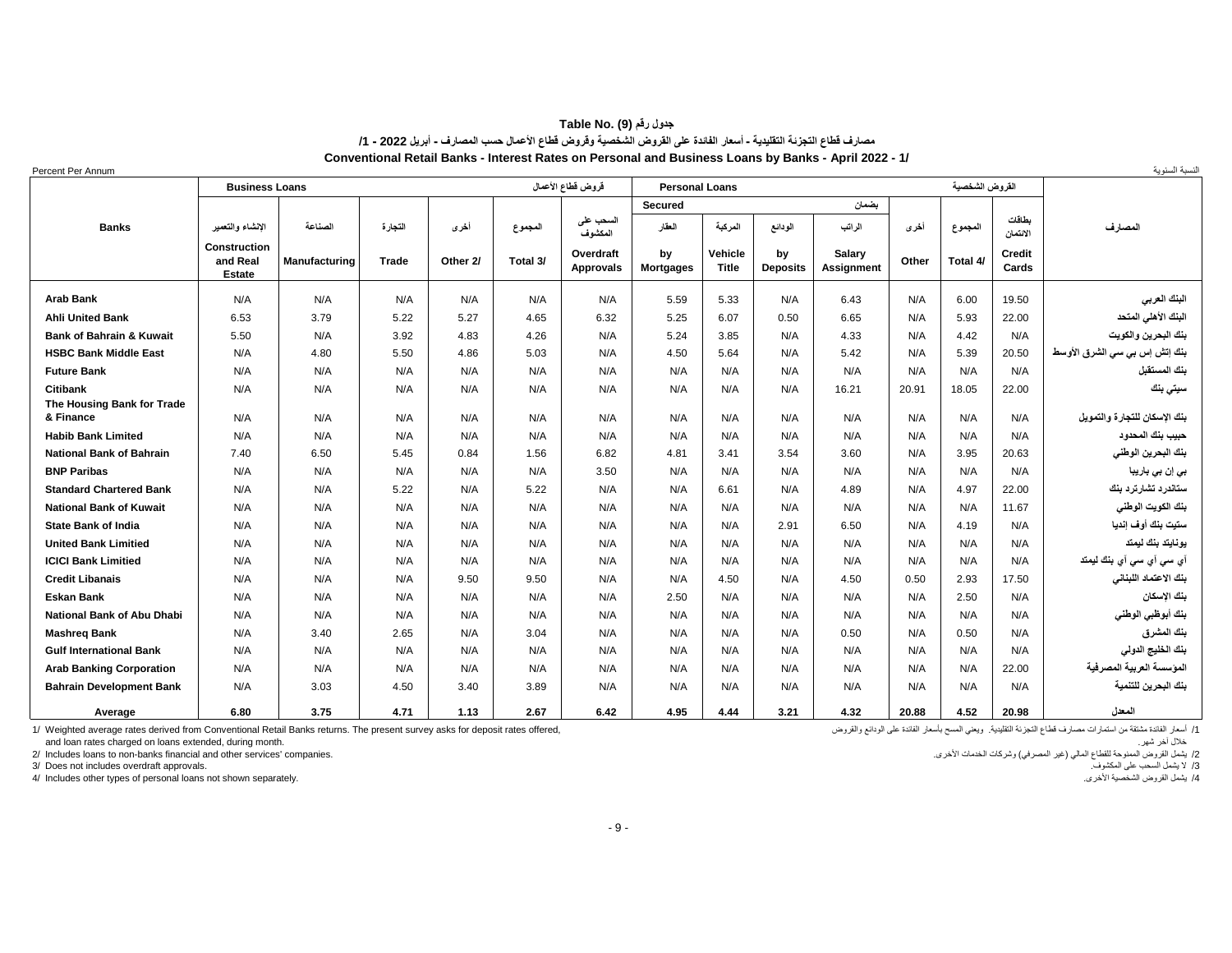#### **جـدول رقـم (10) .Table No أذونات الخزانة لحكومة البحرين Government of Bahrain Treasury Bills**

|              | مجموع العروض       | أذونات الخزانة     | متوسط سعر             | متوسط سعر             | أسعار الفائدة            |
|--------------|--------------------|--------------------|-----------------------|-----------------------|--------------------------|
|              | المقدمة            | المخصصة            | الأذونات              | الفائدة على           | السائدة على الودائع      |
| التاريخ      | (بملايين الدنانير) | (بملايين الدنانير) | (بالنسبة المنوية)     | الأذونات المخصصة      | لثلاثة إلى ستة أشهر      |
|              |                    |                    |                       |                       |                          |
| Date of      | <b>Total</b>       | <b>Treasury</b>    | Average               | Average Int.          | <b>Inter-bank Market</b> |
| <b>Issue</b> | <b>Tenders</b>     | <b>Bills</b>       | Price of              | Rate of               | <b>BD 3 to 6 Month</b>   |
|              | Received           | <b>Allotted</b>    | <b>Bills Allotted</b> | <b>Allotted Bills</b> | <b>Offered Rate</b>      |
|              | (BD Million)       | (BD Million)       | (%)                   | (% p.a.)              | (% p.a.)                 |
|              |                    |                    |                       |                       |                          |
| 05.05.2021   | 114.88             | 70.00              | 99.584                | 1.65                  | 0.18                     |
| 09.05.2021   | 73.98              | 35.00              | 99.127                | 1.74                  | 0.21                     |
| 12.05.2021   | 94.33              | 70.00              | 99.575                | 1.69                  | 0.16                     |
| 26.05.2021   | 200.97             | 70.00              | 99.576                | 1.68                  | 0.15                     |
| 27.05.2021   | 306.01             | 100.00             | 98.272                | 1.74                  | 0.26                     |
| 30.05.2021   | 126.58             | 35.00              | 99.162                | 1.67                  | 0.18                     |
| 02.06.2021   | 143.71             | 70.00              | 99.586                | 1.64                  | 0.13                     |
| 09.06.2021   | 161.52             | 70.00              | 99.598                | 1.60                  | 0.13                     |
| 23.06.2021   | 125.63             | 70.00              | 99.610                | 1.55                  | 0.13                     |
| 24.06.2021   | 171.66             | 100.00             | 98.337                | 1.67                  | 0.25                     |
| 27.06.2021   | 87.04              | 35.00              | 99.205                | 1.59                  | 0.16                     |
| 30.06.2021   | 127.92             | 70.00              | 99.619                | 1.51                  | 0.15                     |
|              |                    |                    |                       |                       |                          |
| 07.07.2021   | 190.59             | 70.00              | 99.635                | 1.45                  | 0.14                     |
| 21.07.2021   | 83.19              | 70.00              | 99.658                | 1.36                  | 0.13                     |
| 22.07.2021   | 100.00             | 100.00             | 98.258                | 1.75                  | 0.24                     |
| 28.07.2021   | 79.04              | 70.00              | 99.658                | 1.36                  | 0.13                     |
| 01.08.2021   | 82.89              | 35.00              | 99.242                | 1.51                  | 0.16                     |
| 04.08.2021   | 78.59              | 70.00              | 99.633                | 1.46                  | 0.12                     |
| 11.08.2021   | 112.37             | 70.00              | 99.623                | 1.50                  | 0.24                     |
| 25.08.2021   | 100.35             | 70.00              | 99.625                | 1.49                  | 0.13                     |
| 26.08.2021   | 151.98             | 100.00             | 98.296                | 1.71                  | 0.24                     |
| 29.08.2021   | 97.25              | 35.00              | 99.254                | 1.49                  | 0.16                     |
| 01.09.2021   |                    |                    | 99.626                | 1.48                  |                          |
|              | 104.36             | 70.00              |                       | 1.42                  | 0.12                     |
| 08.09.2021   | 174.67             | 70.00              | 99.642                |                       | 0.12                     |
| 22.09.2021   | 95.65              | 70.00              | 99.642                | 1.42                  | 0.12                     |
| 23.09.2021   | 171.00             | 100.00             | 98.352                | 1.66                  | 0.23                     |
| 26.09.2021   | 44.83              | 35.00              | 99.282                | 1.43                  | 0.15                     |
| 29.09.2021   | 70.00              | 70.00              | 99.638                | 1.44                  | 0.13                     |
| 06.10.2021   | 151.35             | 70.00              | 99.647                | 1.40                  | 0.13                     |
| 20.10.2021   | 89.68              | 70.00              | 99.641                | 1.42                  | 0.13                     |
| 21.10.2021   | 109.77             | 100.00             | 98.356                | 1.65                  | 0.30                     |
| 27.10.2021   | 93.65              | 70.00              | 99.646                | 1.40                  | 0.12                     |
| 03.11.2021   | 100.99             | 70.00              | 99.646                | 1.40                  | 0.13                     |
| 07.11.2021   | 40.03              | 35.00              | 99.271                | 1.45                  | 0.22                     |
| 10.11.2021   | 80.38              | 70.00              | 99.636                | 1.44                  | 0.14                     |
| 24.11.2021   | 70.38              | 70.00              | 99.627                | 1.48                  | 0.16                     |
| 25.11.2021   | 108.80             | 100.00             | 98.346                | 1.66                  | 0.43                     |
| 28.11.2021   | 35.00              | 35.00              | 99.185                | 1.63                  | 0.45                     |
|              |                    |                    |                       |                       |                          |
| 01.12.2021   | 80.66              | 70.00              | 99.627                | 1.48                  | 0.18                     |
| 08.12.2021   | 73.85              | 70.00              | 99.631                | 1.46                  | 0.19                     |
| 22.12.2021   | 82.66              | 70.00              | 99.630                | 1.47                  | 0.21                     |
| 23.12.2021   | 100.00             | 100.00             | 98.295                | 1.72                  | 0.53                     |
| 26.12.2021   | 35.00              | 35.00              | 99.164                | 1.67                  | 0.33                     |
| 29.12.2021   | 126.27             | 70.00              | 99.635                | 1.45                  | 0.22                     |
| 05.01.2022   | 160.51             | 70.00              | 99.651                | 1.39                  | 0.21                     |
| 19.01.2022   | 139.75             | 70.00              | 99.660                | 1.35                  | 0.24                     |
| 20.01.2022   | 163.70             | 100.00             | 98.242                | 1.77                  | 0.77                     |
| 26.01.2022   | 129.25             | 70.00              | 99.665                | 1.33                  | 0.26                     |
| 30.01.2022   | 81.42              | 35.00              | 99.236                | 1.52                  | 0.45                     |
| 02.02.2022   | 81.14              | 70.00              | 99.670                | 1.31                  | 0.32                     |
| 09.02.2022   | 80.00              | 70.00              | 99.660                | 1.35                  | 0.34                     |
| 23.02.2022   | 80.00              | 70.00              | 99.629                | 1.47                  | 0.48                     |
| 24.02.2022   | 100.57             | 100.00             | 97.749                | 2.28                  | 1.26                     |
| 27.02.2022   | 35.00              | 35.00              | 99.021                | 1.96                  | 0.78                     |
|              |                    |                    |                       |                       |                          |
| 02.03.2022   | 77.00              | 70.00              | 99.595                | 1.61                  | 0.52                     |
| 09.03.2022   | 139.97             | 70.00              | 99.597                | 1.60                  | 0.61                     |
| 23.03.2022   | 157.21             | 70.00              | 99.598                | 1.60                  | 0.93                     |
| 24.03.2022   | 100.00             | 100.00             | 97.252                | 2.79                  | 1.87                     |
| 27.03.2022   | 42.00              | 35.00              | 98.833                | 2.34                  | 1.38                     |
| 30.03.2022   | 88.85              | 70.00              | 99.499                | 1.99                  | 0.98                     |
| 06.04.2022   | 147.56             | 70.00              | 99.499                | 1.99                  | 0.96                     |
| 20.04.2022   | 155.75             | 70.00              | 99.490                | 2.03                  | 1.06                     |
| 21.04.2022   | 150.31             | 100.00             | 96.820                | 3.25                  | 2.22                     |
| 27.04.2022   | 156.90             | 70.00              | 99.492                | 2.02                  | 1.21                     |

- 10 -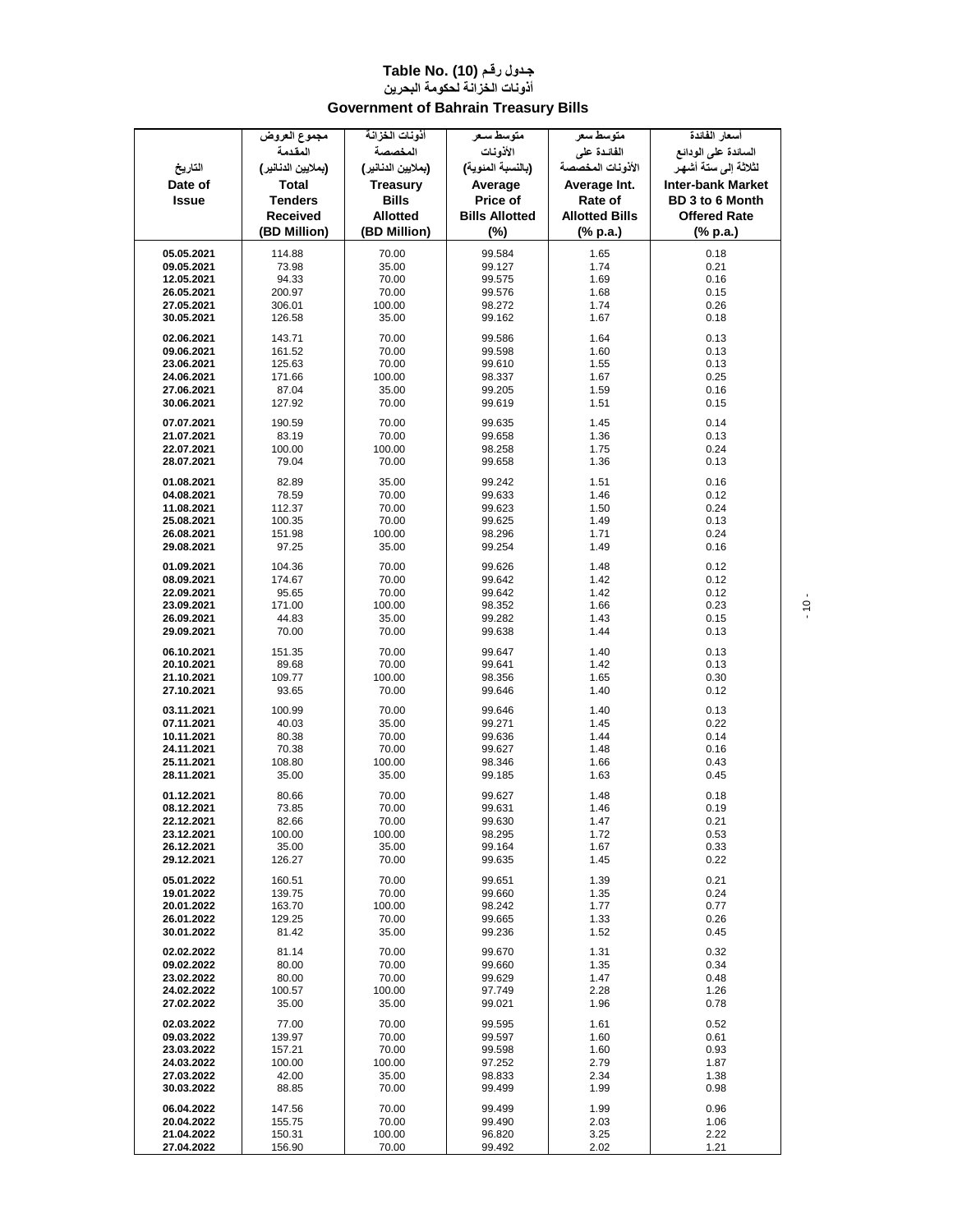## **جدول رقم (11) .No Table أدوات الدين العام Public Debt Instruments**

| B.D. Million |                      |                |                                 |                |                |                          |                |                    |                |                                   |                |                |                                |                |                   | مليون دينار        |
|--------------|----------------------|----------------|---------------------------------|----------------|----------------|--------------------------|----------------|--------------------|----------------|-----------------------------------|----------------|----------------|--------------------------------|----------------|-------------------|--------------------|
|              |                      |                | <b>Conventional Instruments</b> |                |                |                          |                | الأدوات التقلبدبة  |                | <b>Islamic Instruments 1/</b>     |                |                |                                |                | الأدوات الاسلامية |                    |
|              |                      |                | سندات التنمية الحكومية          |                |                | أذونات الخزانة           |                |                    |                | صكوك التأجير الاسلامية            |                |                | صكوك السلم الإسلامية           |                |                   |                    |
|              | نهاية الفترة         |                | <b>Development Bonds</b>        |                |                | <b>Treasury Bills 2/</b> |                | الرصيد القائم      |                | <b>Islamic Leasing Securities</b> |                |                | Al Salam Islamic Securities 3/ |                | الرصيد القائم     | المجموع            |
|              | <b>End of Period</b> | المستحق        | إصدار جديد                      | الرصيد         | المستحق        | إصدار جديد               | الرصيد         | <b>Outstanding</b> | المستحق        | إصدار جديد                        | الرصيد         | المستحق        | إصدار جديد                     | الرصيد         | Outstanding       | <b>Grand Total</b> |
|              |                      | <b>Matured</b> | <b>New Issue</b>                | <b>Balance</b> | <b>Matured</b> | <b>New Issue</b>         | <b>Balance</b> | <b>Balance</b>     | <b>Matured</b> | <b>New Issue</b>                  | <b>Balance</b> | <b>Matured</b> | <b>New Issue</b>               | <b>Balance</b> | <b>Balance</b>    |                    |
|              |                      |                |                                 |                |                |                          |                |                    |                |                                   |                |                |                                |                |                   |                    |
| 2012         |                      | 0.0            | 749.0                           | 1669.0         | 2110.0         | 2160.0                   | 930.0          | 2,599.0            | 500.0          | 400.0                             | 1215.5         | 216.0          | 216.0                          | 54.0           | 1269.5            | 3.868.5            |
| 2013         |                      | 50.0           | 1,064.0                         | 2,683.0        | 2,190.0        | 2,390.0                  | 1,130.0        | 3,813.0            | 371.6          | 340.0                             | 1,183.9        | 234.0          | 288.0                          | 108.0          | 1,291.9           | 5,104.9            |
| 2014         |                      | 0.0            | 470.0                           | 3,153.0        | 2,705.0        | 2,805.0                  | 1,230.0        | 4,383.0            | 562.0          | 240.0                             | 861.9          | 432.0          | 432.0                          | 108.0          | 969.9             | 5,352.9            |
| 2015         |                      | 200.0          | 914.0                           | 3,867.0        | 3,405.0        | 3,885.0                  | 1,710.0        | 5.777.0            | 358.0          | 844.0                             | 1,347.9        | 474.0          | 495.0                          | 129.0          | 1,476.9           | 7,053.9            |
| 2016         |                      | 150.0          | 1.386.6                         | 5,103.6        | 4.020.0        | 4,095.0                  | 1,785.0        | 6.888.6            | 512.0          | 851.9                             | 1,687.8        | 516.0          | 516.0                          | 129.0          | 1,816.8           | 8.705.4            |
| 2017         |                      | 300.0          | 1,622.0                         | 6,425.6        | 4.130.0        | 4,405.0                  | 2,060.0        | 8.485.6            | 472.0          | 756.6                             | 1,972.4        | 516.0          | 516.0                          | 129.0          | 2,101.4           | 10,587.0           |
| 2018         |                      | 100.0          | 638.0                           | 6,963.6        | 4,370.0        | 4,420.0                  | 2,110.0        | 9,073.6            | 694.0          | 976.0                             | 2,254.4        | 516.0          | 516.0                          | 129.0          | 2,383.4           | 11,457.0           |
| 2019         |                      | 485.0          | 861.0                           | 7,339.6        | 4,420.0        | 4,420.0                  | 2,110.0        | 9,449.6            | 475.6          | 688.0                             | 2,466.8        | 516.0          | 516.0                          | 129.0          | 2,595.8           | 12.045.4           |
| 2020         |                      | 920.0          | 1202.0                          | 7,621.6        | 4,110.0        | 4,110.0                  | 2,110.0        | 9.731.6            | 286.0          | 1038.0                            | 3,218.8        | 473.0          | 473.0                          | 129.0          | 3,347.8           | 13,079.4           |
| 2021         |                      | 866.6          | 2304.0                          | 9,059.0        | 4,420.0        | 4,420.0                  | 2,110.0        | 11,169.0           | 600.0          | 500.0                             | 3,118.8        | 516.0          | 516.0                          | 129.0          | 3,247.8           | 14,416.8           |
| 2020         | Q2                   | 300.0          | 676.0                           | 7,245.6        | 725.0          | 725.0                    | 2,110.0        | 9,355.6            | 52.0           | 428.0                             | 2,842.8        | 86.0           | 86.0                           | 129.0          | 2,971.8           | 12,327.4           |
|              | Q <sub>3</sub>       | 150.0          | 526.0                           | 7,621.6        | 1,175.0        | 1,175.0                  | 2,110.0        | 9,731.6            | 78.0           | 454.0                             | 3,218.8        | 129.0          | 129.0                          | 129.0          | 3,347.8           | 13,079.4           |
|              | Q <sub>4</sub>       | 0.0            | 0.0                             | 7,621.6        | 1,105.0        | 1,105.0                  | 2,110.0        | 9,731.6            | 78.0           | 78.0                              | 3,218.8        | 129.0          | 129.0                          | 129.0          | 3,347.8           | 13,079.4           |
| 2021         | Q <sub>1</sub>       | 716.6          | 1052.0                          | 7,957.0        | 1,105.0        | 1,105.0                  | 2,110.0        | 10,067.0           | 178.0          | 78.0                              | 3,118.8        | 129.0          | 129.0                          | 129.0          | 3,247.8           | 13,314.8           |
|              | Q2                   | 0.0            | 150.0                           | 8,107.0        | 1,105.0        | 1,105.0                  | 2,110.0        | 10,217.0           | 78.0           | 78.0                              | 3,118.8        | 129.0          | 129.0                          | 129.0          | 3,247.8           | 13,464.8           |
|              | Q <sub>3</sub>       | 150.0          | 150.0                           | 8,107.0        | 1,105.0        | 1,105.0                  | 2,110.0        | 10,217.0           | 266.0          | 266.0                             | 3,118.8        | 129.0          | 129.0                          | 129.0          | 3,247.8           | 13,464.8           |
|              | Q4                   | 0.0            | 952.0                           | 9,059.0        | 1,105.0        | 1,105.0                  | 2,110.0        | 11,169.0           | 78.0           | 78.0                              | 3,118.8        | 129.0          | 129.0                          | 129.0          | 3,247.8           | 14,416.8           |
| 2022         | Q <sub>1</sub>       | 0.0            | 150.0                           | 9,209.0        | 1,105.0        | 1,105.0                  | 2,110.0        | 11,319.0           | 78.0           | 78.0                              | 3,118.8        | 129.0          | 129.0                          | 129.0          | 3,247.8           | 14,566.8           |
| 2021         | Apr.                 | 0.0            | 0.0                             | 7,957.0        | 310.0          | 310.0                    | 2,110.0        | 10,067.0           | 26.0           | 26.0                              | 3,118.8        | 43.0           | 43.0                           | 129.0          | 3,247.8           | 13,314.8           |
|              | May                  | 0.0            | 0.0                             | 7,957.0        | 380.0          | 380.0                    | 2,110.0        | 10,067.0           | 26.0           | 26.0                              | 3,118.8        | 43.0           | 43.0                           | 129.0          | 3,247.8           | 13,314.8           |
|              | Jun.                 | 0.0            | 150.0                           | 8,107.0        | 415.0          | 415.0                    | 2,110.0        | 10,217.0           | 26.0           | 26.0                              | 3,118.8        | 43.0           | 43.0                           | 129.0          | 3,247.8           | 13,464.8           |
|              | Jul.                 | 0.0            | 0.0                             | 8,107.0        | 310.0          | 310.0                    | 2,110.0        | 10,217.0           | 26.0           | 26.0                              | 3,118.8        | 43.0           | 43.0                           | 129.0          | 3,247.8           | 13,464.8           |
|              | Aug.                 | 150.0          | 150.0                           | 8.107.0        | 380.0          | 380.0                    | 2,110.0        | 10,217.0           | 26.0           | 26.0                              | 3,118.8        | 43.0           | 43.0                           | 129.0          | 3,247.8           | 13,464.8           |
|              | Sep.                 | 0.0            | 0.0                             | 8.107.0        | 415.0          | 415.0                    | 2,110.0        | 10.217.0           | 214.0          | 214.0                             | 3,118.8        | 43.0           | 43.0                           | 129.0          | 3,247.8           | 13,464.8           |
|              | Oct.                 | 0.0            | 200.0                           | 8,307.0        | 310.0          | 310.0                    | 2,110.0        | 10,417.0           | 26.0           | 26.0                              | 3,118.8        | 43.0           | 43.0                           | 129.0          | 3,247.8           | 13,664.8           |
|              | Nov.                 | 0.0            | 752.0                           | 9,059.0        | 380.0          | 380.0                    | 2,110.0        | 11,169.0           | 26.0           | 26.0                              | 3,118.8        | 43.0           | 43.0                           | 129.0          | 3,247.8           | 14,416.8           |
|              | Dec.                 | 0.0            | 0.0                             | 9,059.0        | 415.0          | 415.0                    | 2,110.0        | 11,169.0           | 26.0           | 26.0                              | 3,118.8        | 43.0           | 43.0                           | 129.0          | 3,247.8           | 14,416.8           |
| 2022         | Jan.                 | 0.0            | 0.0                             | 9.059.0        | 345.0          | 345.0                    | 2,110.0        | 11,169.0           | 26.0           | 26.0                              | 3.118.8        | 43.0           | 43.0                           | 129.0          | 3,247.8           | 14,416.8           |
|              | Feb.                 | 0.0            | 0.0                             | 9,059.0        | 345.0          | 345.0                    | 2,110.0        | 11,169.0           | 26.0           | 26.0                              | 3,118.8        | 43.0           | 43.0                           | 129.0          | 3,247.8           | 14,416.8           |
|              | Mar.                 | 0.0            | 150.0                           | 9,209.0        | 415.0          | 415.0                    | 2,110.0        | 11,319.0           | 26.0           | 26.0                              | 3,118.8        | 43.0           | 43.0                           | 129.0          | 3,247.8           | 14,566.8           |
|              | Apr.                 | 0.0            | 0.0                             | 9,209.0        | 310.0          | 310.0                    | 2,110.0        | 11,319.0           | 26.0           | 26.0                              | 3,118.8        | 43.0           | 43.0                           | 129.0          | 3,247.8           | 14,566.8           |

1/ الأدوات الإسلامية تصدر بالديالر البحريني وبالدولار الأمريكي.<br>2/ أنونك الخزانة تستحق بند 91 و 182 يوم و12 شهراً.<br>3/ Al Salam Islamic securities have a maturity of 91 days. 12 Months. صكوك السلم الإسلامية تستحق بند 91 و 2/ Treasury bills have a maturity of 91 days, 182 days & 12 Months.

3/ Al Salam Islamic securities have a maturity of 91 days.<br>\* Based on Ministry of Finance instructions, an exchange rate of 0.376 will be used when evaluating the USD Government Issues in BD. .البحريني بالدينار تقييمها عند األمريكي بالدوالر

\* بناء على تعليمات وزارة المالية سيتم استخدام سعر صرف الدولار الأمريكي 0.376 وذلك لجميع إصدارات الوزارة وذلك لجميع إصدارات الوزارة والمالية سيتم استخدام سعر صرف الدولار الأمريكي 0.376 وذلك لجميع إصدارات الوزارة في 2.376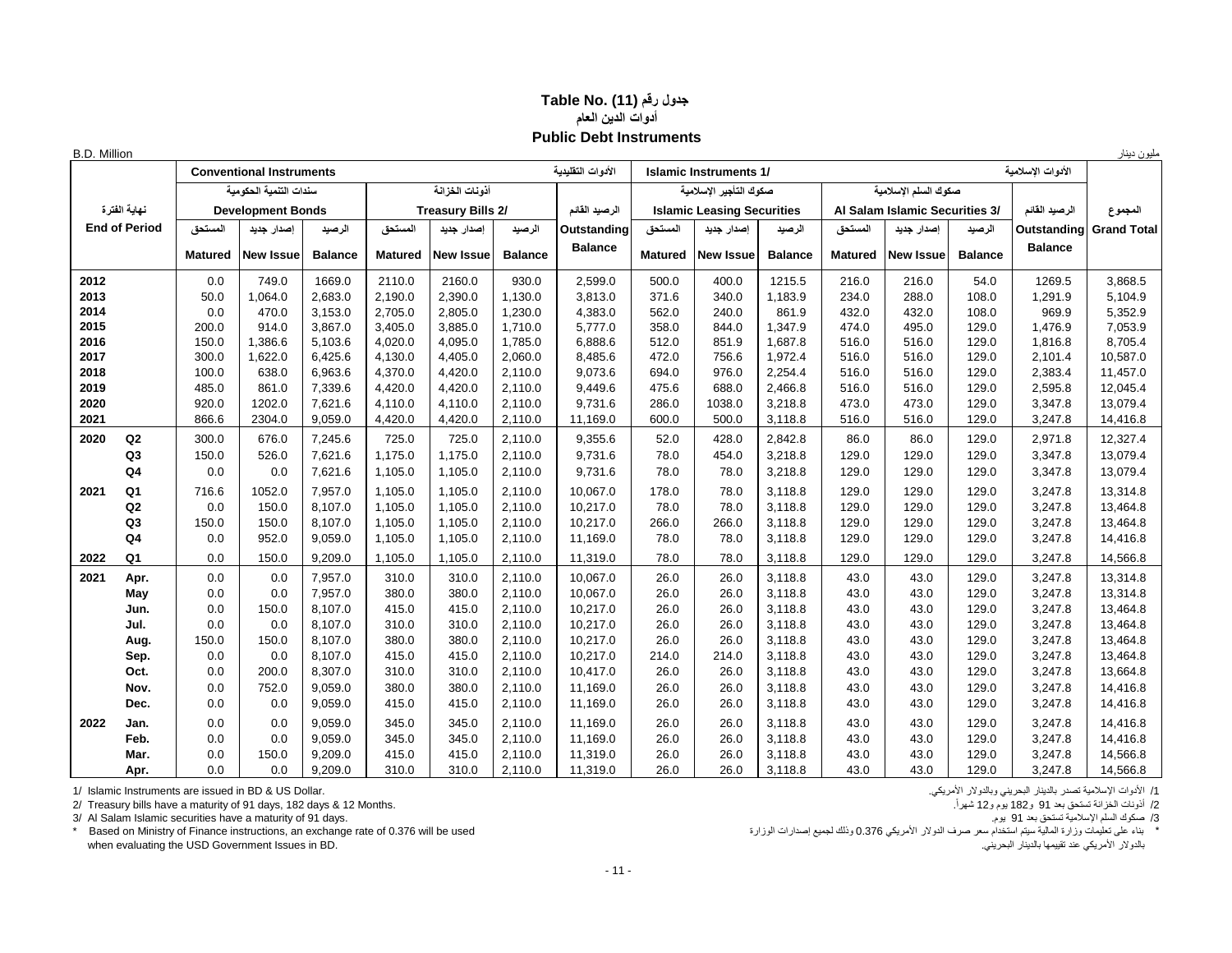## **جدول رقم (12) Table No. الميزانية الموحدة للجهاز المصرفي: مصارف قطاع التجزئة ومصارف قطاع الجملة Aggregated Balance Sheet of the Banking System: Retail Banks and Wholesale Banks )ال يشمل مصرف البحرين المركزي( (Excluding Central Bank of Bahrain)**

| U.S. Dollar Million              |                      |                      |                         |                    |                      |                        |                        |                      |                      |                      |                      |                      | مليون دولار أمريكي     |
|----------------------------------|----------------------|----------------------|-------------------------|--------------------|----------------------|------------------------|------------------------|----------------------|----------------------|----------------------|----------------------|----------------------|------------------------|
|                                  | <b>Assets</b>        |                      |                         |                    |                      | الموجودات              |                        |                      | <b>Liabilities</b>   |                      |                      |                      | المطلوبات              |
|                                  | <b>Domestic</b>      |                      |                         |                    | المطبة               |                        |                        | <b>Domestic</b>      |                      |                      |                      | المحلية              |                        |
| نهاية الفترة                     |                      | القطاع الخاص         |                         |                    |                      | الأجنبية               | المجموع                |                      | القطاع الخاص         |                      |                      |                      | الأجنبية               |
| <b>End of Period</b>             | المصارف              | (غير المصارف)        | الحكومة                 | أخرى               | المجموع              |                        | <b>Total</b>           | المصارف              | (غير المصارف)        | الحكومة              | أخرى                 | المجموع              |                        |
|                                  | Banks 2/             | Private              | General                 | Other              | <b>Total</b>         | Foreign                |                        | Banks 2/             | <b>Private</b>       | General              | Other                | <b>Total</b>         | Foreign                |
|                                  |                      |                      | Non-Banks Government 1/ |                    |                      |                        |                        |                      | <b>Non-Banks</b>     | <b>Government 1/</b> |                      |                      |                        |
| 2012                             | 15,134.7             | 23,213.2             | 6,476.6                 | 3,428.2            | 48,252.7             | 138,069.7              | 186,322.4              | 11,819.3             | 22,080.8             | 6,194.2              | 11,153.8             | 51,248.1             | 135,074.3              |
| 2013                             | 11,650.5             | 24,941.4             | 8,735.9                 | 3,396.0            | 48,723.9             | 143,275.4              | 191,999.3              | 8,485.9              | 23,961.6             | 6,290.4              | 11,759.9             | 50,497.8             | 141,501.5              |
| 2014                             | 12,623.8             | 23,308.6             | 9,520.7                 | 3,805.1            | 49,258.2             | 140,034.9              | 189,293.1              | 8,681.4              | 25,367.6             | 5,952.0              | 11,871.4             | 51,872.4             | 137,420.7              |
| 2015                             | 12,338.2             | 25,189.6             | 10,935.2                | 4,125.1            | 52,588.0             | 138,412.8              | 191,000.8              | 8,449.2              | 25,911.1             | 5,750.5              | 12,448.8             | 52,559.6             | 138,441.2              |
| 2016                             | 13,322.6             | 25,399.3             | 13,391.1                | 3,648.0            | 55,761.0             | 130,289.5              | 186,050.5              | 9,792.0              | 26,376.9             | 5,814.9              | 12,842.7             | 54,826.5             | 131,224.0              |
| 2017                             | 13,224.9             | 26,108.7             | 14,770.0                | 3,679.4            | 57,783.0             | 129,660.9              | 187.443.9              | 8,373.8              | 27,783.3             | 6,107.4              | 13,633.1             | 55.897.6             | 131,546.3              |
| 2018                             | 13,700.1             | 29,500.5             | 15,268.8                | 3,979.0            | 62,448.4             | 130,201.0              | 192,649.4              | 8,922.1              | 28,640.9             | 5,962.3              | 14,372.3             | 57,897.6             | 134,751.8              |
| 2019<br>2020                     | 15,457.6<br>14,825.1 | 30,750.6<br>33,581.6 | 17,357.3                | 4,950.0            | 68,515.5<br>71,511.8 | 136,391.3<br>135,841.7 | 204,906.8<br>207,353.5 | 9,232.6<br>9,652.1   | 31,529.1<br>33,673.1 | 6,046.7              | 15,501.6<br>16,453.7 | 62,310.0<br>64,877.1 | 142,596.8<br>142,476.4 |
| 2021                             | 17,858.8             | 34,209.7             | 18,403.0<br>19,696.3    | 4,702.1<br>4,313.8 | 76,078.6             | 141,423.0              | 217,501.6              | 11,893.6             | 35,389.6             | 5,098.2<br>4,808.0   | 16,269.5             | 68,360.7             | 149,140.9              |
|                                  |                      |                      |                         |                    |                      |                        |                        |                      |                      |                      |                      |                      |                        |
| 2020<br>$_{\mathsf{Q2}}$         | 15,960.1             | 32,362.1             | 17,767.4                | 5,639.0            | 71,728.6             | 138,982.6              | 210,711.2              | 10,247.5             | 33,569.5             | 5,281.0              | 15,997.2             | 65,095.2             | 145,616.0              |
| Q <sub>3</sub><br>Q <sub>4</sub> | 14,613.1<br>14,825.1 | 32,816.1<br>33,581.6 | 18,197.1<br>18,403.0    | 5,022.2<br>4,702.1 | 70,648.5<br>71,511.8 | 136,396.2<br>135,841.7 | 207,044.7<br>207,353.5 | 9,800.6<br>9,652.1   | 33,497.8<br>33,673.1 | 4,735.9<br>5,098.2   | 15,970.1<br>16,453.7 | 64,004.4<br>64,877.1 | 143,040.3<br>142,476.4 |
|                                  |                      |                      |                         |                    |                      |                        |                        |                      |                      |                      |                      |                      |                        |
| Q <sub>1</sub><br>2021           | 17,415.6             | 33,298.7             | 18,324.1                | 4,644.9            | 73,683.3             | 134,694.0              | 208,377.3              | 10,913.8             | 34,216.5             | 4,858.4              | 16,163.8             | 66,152.5             | 142,224.8              |
| ${\sf Q2}$                       | 18,079.7             | 33,888.3             | 18,704.5                | 4,490.7            | 75,163.1             | 138,036.9              | 213,200.0              | 11,028.9             | 35,131.8             | 4,867.3              | 15,988.7             | 67,016.8             | 146,183.2              |
| Q <sub>3</sub><br>Q <sub>4</sub> | 18,719.1<br>17,858.8 | 33,912.2<br>34,209.7 | 18,205.9<br>19,696.3    | 4,518.4<br>4,313.8 | 75,355.6<br>76,078.6 | 136,312.1<br>141,423.0 | 211,667.7<br>217,501.6 | 10,091.4<br>11,893.6 | 35,179.5<br>35,389.6 | 5,115.2<br>4,808.0   | 15,903.6<br>16,269.5 | 66,289.7<br>68,360.7 | 145,378.0<br>149,140.9 |
|                                  |                      |                      |                         |                    |                      |                        |                        |                      |                      |                      |                      |                      |                        |
| Q <sub>1</sub><br>2022           | 18,015.1             | 35,037.9             | 19,298.0                | 4,232.5            | 76,583.5             | 139,399.2              | 215,982.7              | 10,494.7             | 35,531.1             | 4,469.7              | 17,243.5             | 67,739.0             | 148,243.7              |
| 2021<br>Apr.                     | 17,878.4             | 33,565.0             | 18,412.6                | 4,573.0            | 74,429.0             | 134,128.6              | 208,557.6              | 10,691.5             | 34,309.0             | 4,811.3              | 15,966.2             | 65,778.0             | 142,779.6              |
| May                              | 19,117.9             | 33,693.5             | 18,188.2                | 4,513.3            | 75,512.9             | 137,297.2              | 212,810.1              | 11,388.0             | 34,870.2             | 4,885.0              | 15,901.6             | 67,044.8             | 145,765.3              |
| Jun.                             | 18,079.7             | 33,888.3             | 18,704.5                | 4,490.7            | 75,163.1             | 138,036.9              | 213,200.0              | 11,028.9             | 35,131.8             | 4,867.3              | 15,988.7             | 67,016.8             | 146,183.2              |
| Jul.                             | 18,854.0             | 33,858.4             | 18,798.2                | 4,995.5            | 76,506.1             | 134,957.7              | 211,463.8              | 10,167.6             | 34,688.4             | 5,253.7              | 16,319.0             | 66,428.7             | 145,035.1              |
| Aug.                             | 18,532.8             | 34,029.5             | 18,353.3                | 4,464.2            | 75,379.8             | 133,482.0              | 208,861.8              | 10,291.7             | 34,715.5             | 5,035.9              | 16,172.7             | 66,215.8             | 142,646.0              |
| Sep.<br>Oct.                     | 18,719.1<br>19,540.3 | 33,912.2<br>34,076.6 | 18,205.9<br>18,932.4    | 4,518.4<br>4,450.8 | 75,355.6<br>77,000.1 | 136,312.1<br>133,118.3 | 211,667.7<br>210,118.4 | 10,091.4<br>10,370.4 | 35,179.5<br>35,105.5 | 5,115.2<br>5,140.8   | 15,903.6<br>16,253.9 | 66,289.7<br>66,870.6 | 145,378.0<br>143,247.8 |
| Nov.                             | 18,434.3             | 34,486.9             | 19,506.9                | 4,396.1            | 76,824.2             | 135,221.6              | 212,045.8              | 10,329.1             | 35,129.7             | 5,046.4              | 16,434.2             | 66,939.4             | 145,106.4              |
| Dec.                             | 17,858.8             | 34,209.7             | 19,696.3                | 4,313.8            | 76,078.6             | 141,423.0              | 217,501.6              | 11,893.6             | 35,389.6             | 4,808.0              | 16,269.5             | 68,360.7             | 149,140.9              |
| 2022<br>Jan.                     | 19,186.6             | 34,239.8             | 19,528.5                | 4,336.6            | 77,291.5             | 139,218.4              | 216,509.9              | 11,590.5             | 35,351.3             | 4,796.2              | 16,274.4             | 68,012.4             | 148,497.5              |
| Feb.                             | 19,461.8             | 34,654.5             | 19,583.1                | 4,261.9            | 77,961.3             | 140,737.1              | 218,698.4              | 11,507.2             | 35,824.7             | 4,753.2              | 16,874.3             | 68,959.4             | 149,739.0              |
| Mar.                             | 18,015.1             | 35,037.9             | 19,298.0                |                    | 76,583.5             | 139,399.2              | 215,982.7              | 10,494.7             | 35,531.1             | 4,469.7              | 17,243.5             | 67,739.0             | 148,243.7              |
|                                  |                      |                      |                         | 4,232.5            |                      |                        |                        |                      |                      |                      |                      |                      |                        |
| Apr.                             | 18,411.0             | 35,430.6             | 19,534.9                | 4,579.3            | 77,955.8             | 140,872.9              | 218,828.7              | 11,359.2             | 35,135.6             | 4,548.3              | 17,266.6             | 68,309.7             | 150,519.0              |

1/ Central Government and the Social Insurance System. .االجتماعية التأمينات ونظام المركزية الحكومة /1

2/ Includes Central Monetary Authorities.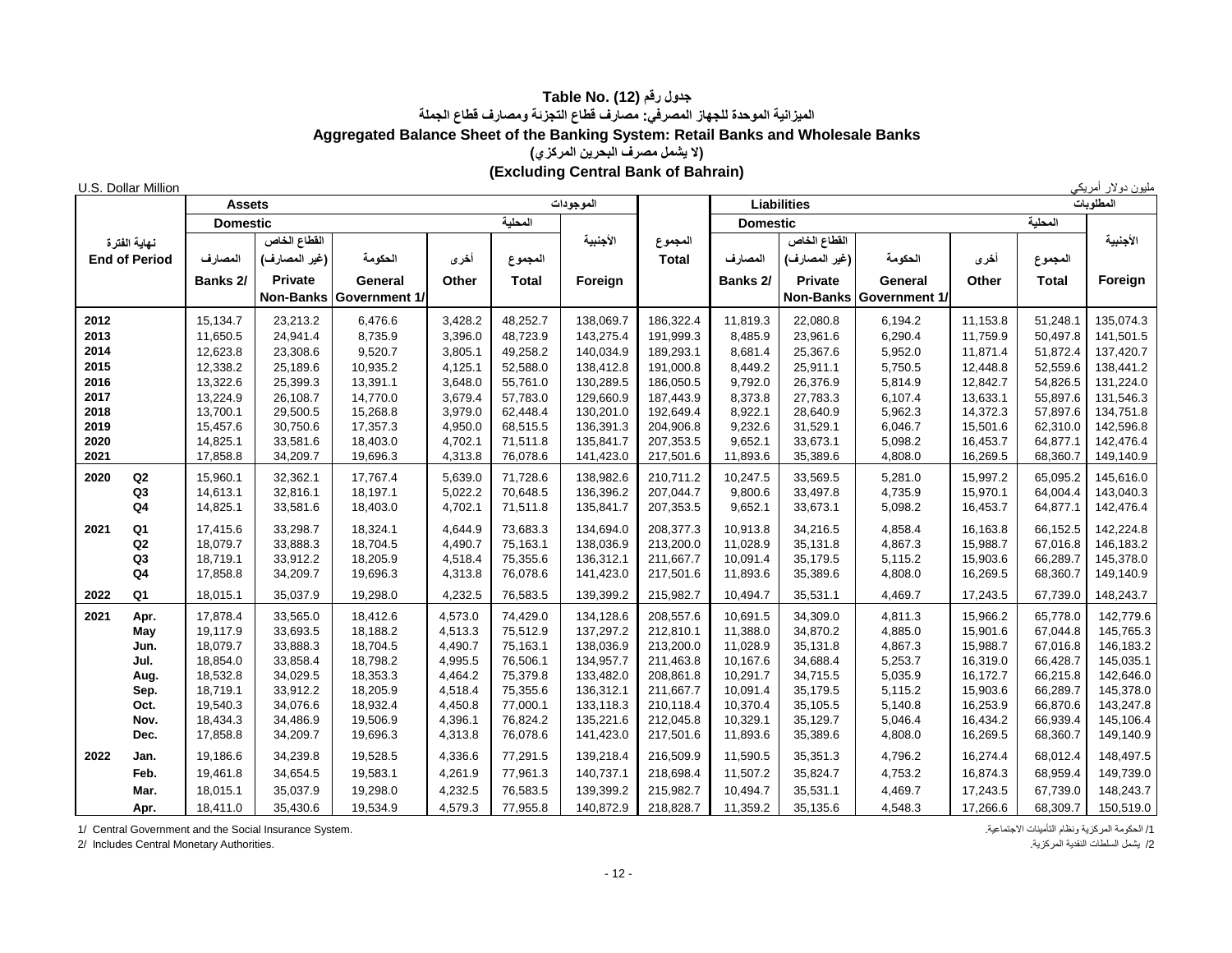## **جدول رقم (13) .No Table الميزانية الموحدة لمصارف قطاع التجزئة Retail Banks - Aggregated Balance Sheet الموجودات Assets**

B.D. Million دينار مليون

|      |                      |                              | <b>Domestic Assets</b> |              |                  |         |                           |         | الموجودات المحلية |               |               | الشراء لأجل      |
|------|----------------------|------------------------------|------------------------|--------------|------------------|---------|---------------------------|---------|-------------------|---------------|---------------|------------------|
|      |                      | القطاع الخاص<br>مصرف البحرين |                        |              |                  | الحكومة |                           |         | الموجودات         | مجموع         | للعملات       |                  |
|      | نهاية الفترة         | نقدأ                         | المركزى                | المصارف      | (غير المصارف)    |         | <b>General Government</b> | أخرى    | المجموع           | الأجنبية      | الموجودات     | memo:            |
|      | <b>End of Period</b> |                              | <b>Central</b>         |              | <b>Private</b>   |         |                           |         |                   | Foreign       | <b>Total</b>  | <b>Forward</b>   |
|      |                      | Cash                         | <b>Bank of</b>         | <b>Banks</b> | <b>Non-Banks</b> | القروض  | السندات                   | Other   | <b>Total</b>      | <b>Assets</b> | <b>Assets</b> | <b>Currency</b>  |
|      |                      |                              | <b>Bahrain</b>         | 11           | 21               | Loans   | <b>Securities</b>         |         |                   |               |               | <b>Purchased</b> |
| 2012 |                      | 101.1                        | 1,299.8                | 2,677.2      | 7,994.2          | 198.0   | 2,162.8                   | 747.1   | 15,180.2          | 11,783.4      | 26,963.6      | 6,801.7          |
| 2013 |                      | 116.9                        | 1,268.5                | 1,632.7      | 8,519.2          | 174.8   | 3,014.7                   | 776.9   | 15,503.7          | 12,814.2      | 28,317.9      | 5,679.1          |
| 2014 |                      | 117.3                        | 1,575.8                | 1,511.2      | 8,019.2          | 185.1   | 3,280.7                   | 888.4   | 15,577.7          | 14,505.5      | 30,083.2      | 4,991.6          |
| 2015 |                      | 124.9                        | 1,183.7                | 1,767.9      | 8,627.4          | 297.1   | 3,604.8                   | 917.8   | 16,523.6          | 14,378.7      | 30,902.3      | 3,549.5          |
| 2016 |                      | 135.3                        | 1,018.7                | 2,070.7      | 8,755.6          | 293.4   | 4,342.8                   | 732.5   | 17,349.0          | 13,864.5      | 31,213.5      | 4,043.2          |
| 2017 |                      | 135.9                        | 1,130.2                | 1,860.5      | 8,970.2          | 333.2   | 4,737.2                   | 857.8   | 18,025.0          | 13,364.0      | 31,389.0      | 5,461.3          |
| 2018 |                      | 153.6                        | 889.0                  | 2,070.6      | 9,860.5          | 261.1   | 4,790.9                   | 913.6   | 18,939.3          | 13,629.7      | 32,569.0      | 6,068.7          |
| 2019 |                      | 152.0                        | 1,443.5                | 1,956.5      | 9,966.8          | 301.6   | 5,235.0                   | 891.2   | 19,946.6          | 15,423.2      | 35,369.8      | 6,799.8          |
| 2020 |                      | 152.1                        | 1,343.9                | 1,815.9      | 10,644.3         | 369.6   | 5,641.1                   | 972.8   | 20,939.7          | 14,507.6      | 35,447.3      | 7,079.0          |
| 2021 |                      | 146.0                        | 1,748.0                | 1,919.9      | 11,111.1         | 454.4   | 5,825.0                   | 921.8   | 22,126.2          | 15,247.8      | 37,374.0      | 7,469.5          |
| 2020 | Q2                   | 150.8                        | 1,290.2                | 1,996.2      | 10,441.2         | 328.9   | 5,425.4                   | 989.4   | 20,622.1          | 15,183.4      | 35,805.5      | 8,824.0          |
|      | Q3                   | 151.1                        | 1,088.6                | 1,997.0      | 10,486.0         | 297.0   | 5,546.3                   | 991.1   | 20,557.1          | 14,864.3      | 35,421.4      | 7,279.8          |
|      | Q <sub>4</sub>       | 152.1                        | 1,343.9                | 1,815.9      | 10,644.3         | 369.6   | 5,641.1                   | 972.8   | 20,939.7          | 14,507.6      | 35,447.3      | 7,079.0          |
| 2021 | Q1                   | 140.8                        | 1,985.3                | 2,013.3      | 10,628.1         | 468.4   | 5,316.8                   | 1,011.0 | 21,563.7          | 13,751.4      | 35,315.1      | 7,805.9          |
|      | Q <sub>2</sub>       | 135.8                        | 2,067.3                | 2,002.7      | 10,848.3         | 450.2   | 5,560.0                   | 952.7   | 22,017.0          | 14,552.0      | 36,569.0      | 6,475.3          |
|      | Q <sub>3</sub>       | 134.9                        | 2,449.5                | 2,019.4      | 10,959.8         | 371.5   | 5,472.5                   | 960.5   | 22,368.1          | 14,001.7      | 36,369.8      | 7,281.4          |
|      | Q <sub>4</sub>       | 146.0                        | 1,748.0                | 1,919.9      | 11,111.1         | 454.4   | 5,825.0                   | 921.8   | 22,126.2          | 15,247.8      | 37,374.0      | 7,469.5          |
| 2022 | Q <sub>1</sub>       | 140.9                        | 1,993.7                | 2,136.9      | 11,311.3         | 421.0   | 5,807.9                   | 929.3   | 22,741.0          | 14,109.5      | 36,850.5      | 8,744.2          |
| 2021 | Apr.                 | 159.3                        | 2,194.6                | 1,869.6      | 10,683.3         | 444.9   | 5,325.3                   | 1,003.6 | 21,680.6          | 14,064.8      | 35,745.4      | 7,535.5          |
|      | May                  | 144.4                        | 2,271.5                | 1,995.6      | 10,770.9         | 449.7   | 5,385.3                   | 973.7   | 21,991.1          | 14,457.2      | 36,448.3      | 7,745.8          |
|      | Jun.                 | 135.8                        | 2,067.3                | 2,002.7      | 10,848.3         | 450.2   | 5,560.0                   | 952.7   | 22,017.0          | 14,552.0      | 36,569.0      | 6,475.3          |
|      | Jul.                 | 139.4                        | 2,436.6                | 2,023.3      | 10,800.3         | 488.8   | 5,504.4                   | 972.9   | 22,365.7          | 13,817.6      | 36,183.3      | 7,502.3          |
|      | Aug.                 | 148.9                        | 2,414.8                | 1,907.0      | 10,908.1         | 428.3   | 5,445.6                   | 951.9   | 22,204.6          | 13,870.2      | 36,074.8      | 6,689.1          |
|      | Sep.                 | 134.9                        | 2,449.5                | 2,019.4      | 10,959.8         | 371.5   | 5,472.5                   | 960.5   | 22,368.1          | 14,001.7      | 36,369.8      | 7,281.4          |
|      | Oct.                 | 135.2                        | 2,526.5                | 1,999.5      | 10,996.4         | 391.2   | 5,619.7                   | 969.5   | 22,638.0          | 13,750.6      | 36,388.6      | 7,817.4          |
|      | Nov.                 | 151.3                        | 2,277.7                | 1,894.5      | 11,132.4         | 436.3   | 5,807.5                   | 962.1   | 22,661.8          | 14,203.4      | 36,865.2      | 8,007.8          |
|      | Dec.                 | 146.0                        | 1,748.0                | 1,919.9      | 11,111.1         | 454.4   | 5,825.0                   | 921.8   | 22,126.2          | 15,247.8      | 37,374.0      | 7,469.5          |
| 2022 | Jan.                 | 142.2                        | 2,138.5                | 1,957.5      | 11,122.1         | 470.6   | 5,793.1                   | 931.8   | 22,555.8          | 14,729.7      | 37,285.5      | 8,100.6          |
|      | Feb.                 | 135.8                        | 2,397.5                | 2,025.5      | 11,193.5         | 481.8   | 5,775.1                   | 946.7   | 22,955.9          | 15,262.2      | 38,218.1      | 8,521.4          |
|      | Mar.                 | 140.9                        | 1,993.7                | 2,136.9      | 11,311.3         | 421.0   | 5,807.9                   | 929.3   | 22,741.0          | 14,109.5      | 36,850.5      | 8,744.2          |
|      | Apr.                 | 150.4                        | 2,051.1                | 2,040.6      | 11,475.9         | 383.6   | 5,856.0                   | 902.8   | 22,860.4          | 14,780.0      | 37,640.4      | 8,674.3          |

/1 يشمل المكاتب الرئيسية والشركات الزميلة. .Affiliates and Offices Head Includes 1/

2/ Loans and Holdings of Securities. .والسندات القروض /2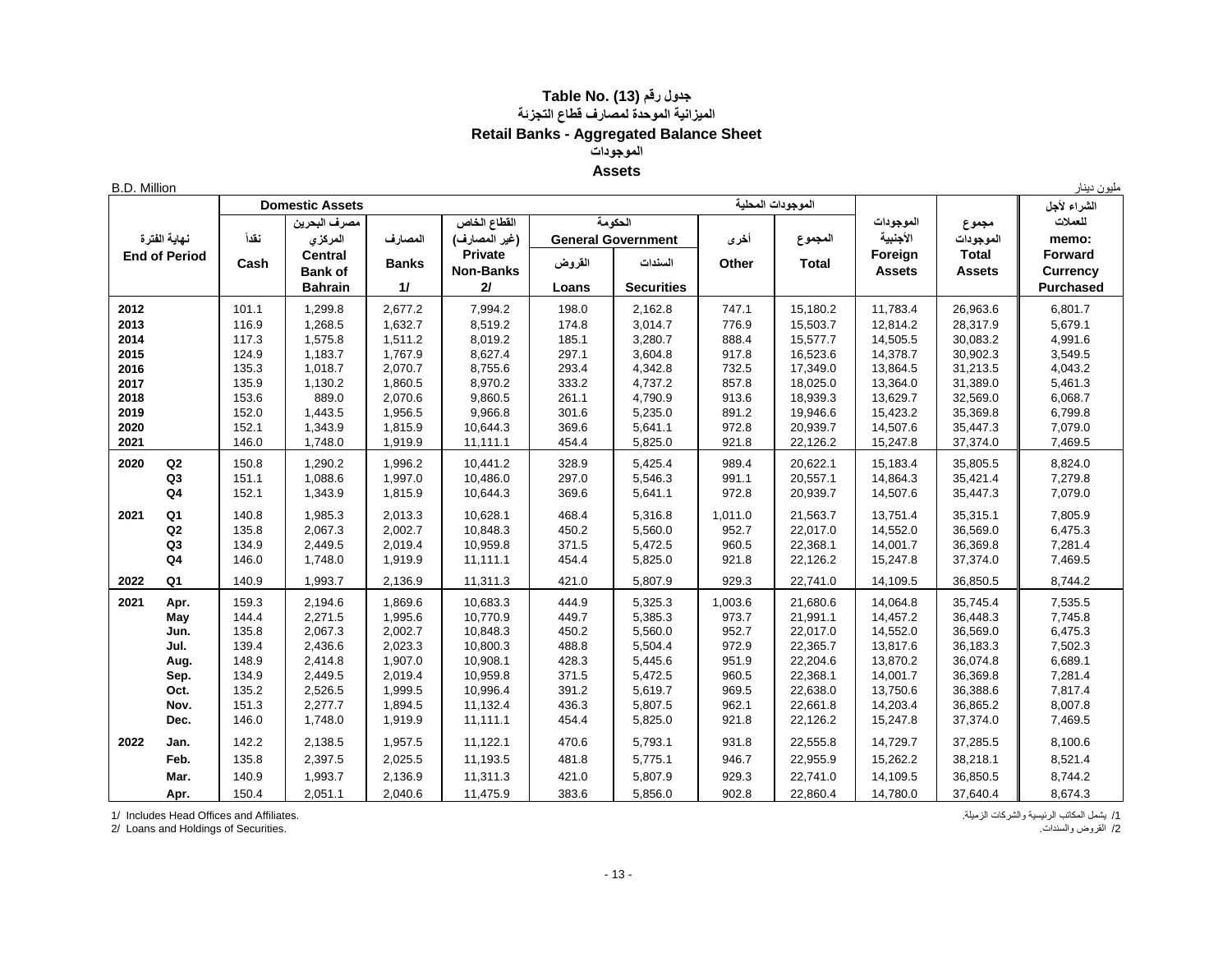## **جدول رقم (14) .No Table الميزانية الموحدة لمصارف قطاع التجزئة Retail Banks - Aggregated Balance Sheet المطلوبات** مليون دينار<br>مليون دينار

| B.D. Million |  |
|--------------|--|
|              |  |
|              |  |
|              |  |

| <b>B.D. Million</b>                  |                |                     |                             |                |               |         |                 |                   |                       |                    | مليون دينار          |
|--------------------------------------|----------------|---------------------|-----------------------------|----------------|---------------|---------|-----------------|-------------------|-----------------------|--------------------|----------------------|
| نهاية الفترة<br><b>End of Period</b> |                |                     | <b>Domestic Liabilities</b> |                |               |         |                 | المطلوبات المحلبة |                       |                    | البيع لأجل           |
|                                      |                | مصرف البحرين        |                             | القطاع الخاص   |               |         | رأس المال       |                   | المطلوبات             | مجموع              | للعملات              |
|                                      |                | المركزى             | المصارف                     | (غير المصارف)  | الحكومة       | أخرى    | والإحتياطي      | المجموع           | الأجنبية              | المطلوبات          | memo:                |
|                                      |                | <b>Central Bank</b> |                             | <b>Private</b> | General       |         | Capital &       |                   | Foreign               | <b>Total</b>       | Forward              |
|                                      |                | of Bahrain          | <b>Banks</b>                | Non-Banks 2/   | Government 2/ | Other   | <b>Reserves</b> | <b>Total</b>      | <b>Liabilities 1/</b> | <b>Liabilities</b> | <b>Currency Sold</b> |
| 2012                                 |                | 241.4               | 2,181.3                     | 8,001.6        | 2,161.7       | 379.3   | 2,033.0         | 14,998.3          | 11,965.3              | 26,963.6           | 6,800.8              |
| 2013                                 |                | 219.0               | 1,395.5                     | 8,724.9        | 2,209.2       | 384.1   | 2,216.4         | 15,149.1          | 13,168.8              | 28,317.9           | 5,678.4              |
| 2014                                 |                | 204.4               | 1,134.5                     | 9,303.8        | 2,131.8       | 477.9   | 2,447.7         | 15,700.1          | 14,383.1              | 30,083.2           | 4,993.2              |
| 2015                                 |                | 272.5               | 1,111.1                     | 9,563.3        | 2,090.7       | 526.5   | 2,588.0         | 16,152.1          | 14,750.2              | 30,902.3           | 3,544.8              |
| 2016                                 |                | 244.2               | 1,380.0                     | 9,684.2        | 2,122.3       | 508.0   | 2,822.0         | 16,760.7          | 14,452.8              | 31,213.5           | 4,032.9              |
| 2017                                 |                | 149.3               | 1,109.8                     | 10,118.5       | 2,220.5       | 565.7   | 2,939.7         | 17,103.5          | 14,285.5              | 31,389.0           | 5,369.0              |
| 2018                                 |                | 51.9                | 1,462.2                     | 10,347.0       | 2,204.7       | 707.4   | 3,059.2         | 17,832.4          | 14,736.6              | 32,569.0           | 6,022.3              |
| 2019                                 |                | 182.1               | 1,197.9                     | 11,551.4       | 2,126.8       | 692.6   | 3,216.8         | 18,967.6          | 16,402.2              | 35,369.8           | 6,812.3              |
| 2020                                 |                | 134.2               | 1,135.2                     | 12,275.3       | 1,829.3       | 1,021.5 | 3,215.1         | 19,610.6          | 15,836.7              | 35,447.3           | 7,090.1              |
| 2021                                 |                | 129.4               | 1,542.6                     | 12,938.1       | 1,704.4       | 738.1   | 3,579.6         | 20,632.2          | 16,741.8              | 37,374.0           | 7,487.7              |
| 2020                                 | Q2             | 257.2               | 1,166.4                     | 12,299.3       | 1,800.8       | 1,111.1 | 2,860.5         | 19,495.3          | 16,310.2              | 35,805.5           | 8,815.1              |
|                                      | Q <sub>3</sub> | 137.3               | 1,074.9                     | 12,252.2       | 1,721.0       | 1,114.7 | 2,941.3         | 19,241.4          | 16,180.0              | 35,421.4           | 7,250.4              |
|                                      | Q <sub>4</sub> | 134.2               | 1,135.2                     | 12,275.3       | 1,829.3       | 1,021.5 | 3,215.1         | 19,610.6          | 15,836.7              | 35,447.3           | 7,090.1              |
| 2021                                 | Q <sub>1</sub> | 187.7               | 1,394.2                     | 12,390.0       | 1,701.6       | 1,023.9 | 3,239.8         | 19,937.2          | 15,377.9              | 35,315.1           | 7,819.2              |
|                                      | Q2             | 96.3                | 1,619.2                     | 12,906.2       | 1,730.7       | 840.3   | 3,331.3         | 20,524.0          | 16,045.0              | 36,569.0           | 6,486.2              |
|                                      | Q <sub>3</sub> | 97.5                | 1,479.2                     | 12,888.2       | 1,803.6       | 817.7   | 3,387.9         | 20,474.1          | 15,895.7              | 36,369.8           | 7,303.1              |
|                                      | Q <sub>4</sub> | 129.4               | 1,542.6                     | 12,938.1       | 1,704.4       | 738.1   | 3,579.6         | 20,632.2          | 16,741.8              | 37,374.0           | 7,487.7              |
| 2022                                 | Q <sub>1</sub> | 168.3               | 1,337.9                     | 12,966.9       | 1,639.7       | 814.1   | 3,550.8         | 20,477.7          | 16,372.8              | 36,850.5           | 8,762.7              |
| 2021                                 | Apr.           | 145.5               | 1,427.3                     | 12,585.7       | 1,681.1       | 964.2   | 3,217.0         | 20,020.8          | 15,724.6              | 35,745.4           | 7,552.2              |
|                                      | May            | 100.2               | 1,609.2                     | 12,812.0       | 1,733.1       | 886.7   | 3,253.5         | 20,394.7          | 16,053.6              | 36,448.3           | 7,759.3              |
|                                      | Jun.           | 96.3                | 1,619.2                     | 12,906.2       | 1,730.7       | 840.3   | 3,331.3         | 20,524.0          | 16,045.0              | 36,569.0           | 6,486.2              |
|                                      | Jul.           | 58.6                | 1,489.6                     | 12,712.3       | 1,864.1       | 932.0   | 3,317.6         | 20,374.2          | 15,809.1              | 36,183.3           | 7,516.3              |
|                                      | Aug.           | 63.8                | 1,483.8                     | 12,778.0       | 1,771.9       | 857.2   | 3,345.0         | 20,299.7          | 15,775.1              | 36,074.8           | 6,705.8              |
|                                      | Sep.           | 97.5                | 1,479.2                     | 12,888.2       | 1,803.6       | 817.7   | 3,387.9         | 20,474.1          | 15,895.7              | 36,369.8           | 7,303.1              |
|                                      | Oct.           | 101.5               | 1,518.4                     | 12,864.5       | 1,834.2       | 856.2   | 3,458.5         | 20,633.3          | 15,755.3              | 36,388.6           | 7,834.5              |
|                                      | Nov.           | 177.7               | 1,379.0                     | 12,830.5       | 1,772.6       | 850.5   | 3,506.7         | 20,517.0          | 16,348.2              | 36,865.2           | 8,031.8              |
|                                      | Dec.           | 129.4               | 1,542.6                     | 12,938.1       | 1,704.4       | 738.1   | 3,579.6         | 20,632.2          | 16,741.8              | 37,374.0           | 7,487.7              |
| 2022                                 | Jan.           | 170.5               | 1,551.5                     | 12,935.5       | 1,714.0       | 711.7   | 3,575.1         | 20,658.3          | 16,627.2              | 37,285.5           | 7,900.5              |
|                                      | Feb.           | 190.0               | 1,447.1                     | 13,012.0       | 1,698.3       | 770.9   | 3,582.2         | 20,700.5          | 17,517.6              | 38,218.1           | 8,543.7              |
|                                      | Mar.           | 168.3               | 1,337.9                     | 12,966.9       | 1,639.7       | 814.1   | 3,550.8         | 20,477.7          | 16,372.8              | 36,850.5           | 8,762.7              |
|                                      | Apr.           | 155.3               | 1,613.4                     | 12,862.8       | 1,635.5       | 833.7   | 3,566.8         | 20,667.5          | 16,972.9              | 37,640.4           | 8,707.2              |

2/ Includes some non-deposit (non-monetary) liabilities.

/1 يشمل رأس المال واإلحتياطي. .Reserves and Capital Includes 1/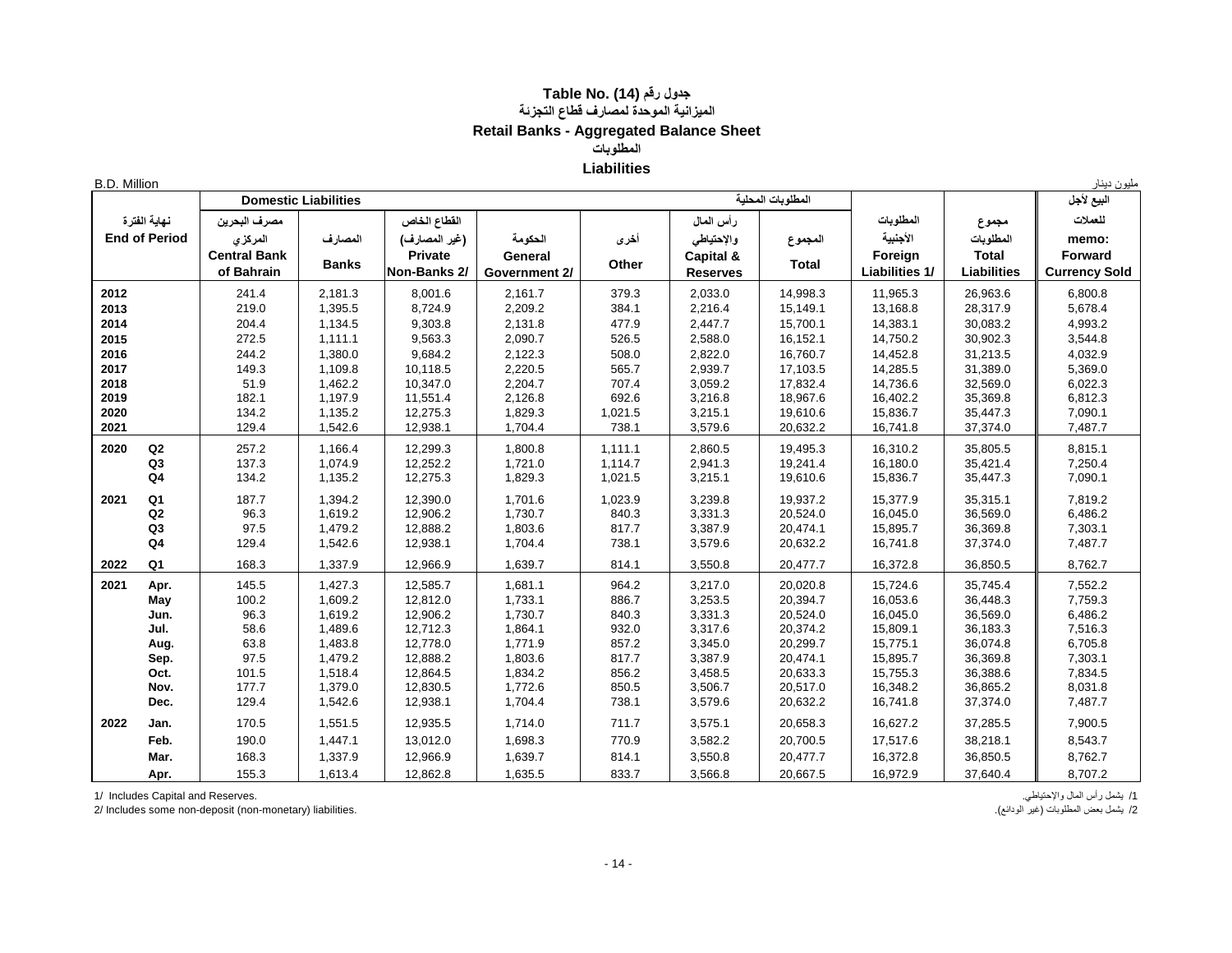## **جدول رقم (15) .No Table مصارف قطاع التجزئة - الموجودات والمطلوبات األجنبية**

## **Retail Banks - Foreign Assets and Liabilities**

| B.D. Million |                      |               |                  |              |                               |                    |                  |              | مليون دينار                         |
|--------------|----------------------|---------------|------------------|--------------|-------------------------------|--------------------|------------------|--------------|-------------------------------------|
|              |                      | <b>Assets</b> |                  |              | الموجودات                     | <b>Liabilities</b> |                  | المطلوبات    | صافي الموجودات                      |
|              | نهاية الفترة         | المصارف       | غير المصارف      | المجموع      | ومنه السندات                  | المصارف            | غير المصارف      | المجموع      | الأجنبية                            |
|              | <b>End of Period</b> | <b>Banks</b>  | <b>Non-Banks</b> | <b>Total</b> | of which<br><b>Securities</b> | <b>Banks</b>       | <b>Non-Banks</b> | <b>Total</b> | <b>Net Foreign</b><br><b>Assets</b> |
| 2012         |                      | 5,837.8       | 5,945.6          | 11,783.4     | 2,200.2                       | 6,919.6            | 5,045.7          | 11,965.3     | $-181.9$                            |
| 2013         |                      | 4,794.5       | 8,019.7          | 12,814.2     | 3,287.7                       | 7,286.5            | 5,882.3          | 13,168.8     | $-354.6$                            |
| 2014         |                      | 5,845.5       | 8,660.0          | 14,505.5     | 3,629.1                       | 8,283.8            | 6,099.3          | 14,383.1     | 122.4                               |
| 2015         |                      | 5,407.8       | 8,970.9          | 14,378.7     | 3,527.4                       | 8,180.3            | 6,569.9          | 14,750.2     | $-371.5$                            |
| 2016         |                      | 4,748.7       | 9,115.8          | 13,864.5     | 3,738.7                       | 8,007.7            | 6,445.1          | 14,452.8     | $-588.3$                            |
| 2017         |                      | 4,557.0       | 8,807.0          | 13,364.0     | 3,797.6                       | 7,910.5            | 6,375.0          | 14,285.5     | $-921.5$                            |
| 2018         |                      | 4,516.2       | 9,113.5          | 13,629.7     | 4,534.8                       | 7,614.9            | 7,121.7          | 14,736.6     | $-1,106.9$                          |
| 2019         |                      | 5,655.9       | 9,767.3          | 15,423.2     | 5,506.9                       | 10,248.7           | 6,153.5          | 16,402.2     | $-979.0$                            |
| 2020         |                      | 4,774.8       | 9,732.8          | 14,507.6     | 5,937.5                       | 10,990.1           | 4,846.6          | 15,836.7     | $-1,329.1$                          |
| 2021         |                      | 6,002.3       | 9,245.5          | 15,247.8     | 5,234.8                       | 10,279.6           | 6,462.2          | 16,741.8     | $-1,494.0$                          |
| 2020         | Q2                   | 4,929.9       | 10,253.5         | 15,183.4     | 6,067.4                       | 10,968.6           | 5,341.6          | 16,310.2     | $-1,126.8$                          |
|              | Q3                   | 4,665.2       | 10,199.1         | 14,864.3     | 6,027.5                       | 10,909.4           | 5,270.6          | 16,180.0     | $-1,315.7$                          |
|              | Q <sub>4</sub>       | 4,774.8       | 9,732.8          | 14,507.6     | 5,937.5                       | 10,990.1           | 4,846.6          | 15,836.7     | $-1,329.1$                          |
| 2021         | Q1                   | 4,357.5       | 9,393.9          | 13,751.4     | 5,570.9                       | 10,887.7           | 4,490.2          | 15,377.9     | $-1,626.5$                          |
|              | Q <sub>2</sub>       | 5,234.4       | 9,317.7          | 14,552.0     | 5,517.1                       | 10,856.6           | 5,188.3          | 16,045.0     | $-1,493.0$                          |
|              | Q <sub>3</sub>       | 4,970.6       | 9,031.1          | 14,001.7     | 5,348.4                       | 10,478.9           | 5,416.8          | 15,895.7     | $-1,894.0$                          |
|              | Q <sub>4</sub>       | 6,002.3       | 9,245.5          | 15,247.8     | 5,234.8                       | 10,279.6           | 6,462.2          | 16,741.8     | $-1,494.0$                          |
| 2022         | Q1                   | 5,277.3       | 8,832.2          | 14,109.5     | 4,752.1                       | 10,060.0           | 6,312.8          | 16,372.8     | $-2,263.3$                          |
| 2021         | Apr.                 | 4,897.4       | 9,167.4          | 14,064.8     | 5,544.1                       | 10,929.3           | 4,795.3          | 15,724.6     | $-1,659.8$                          |
|              | May                  | 5,159.4       | 9,297.8          | 14,457.2     | 5,573.8                       | 10,945.0           | 5,108.6          | 16,053.6     | $-1,596.4$                          |
|              | Jun.                 | 5,234.4       | 9,317.7          | 14,552.0     | 5,517.1                       | 10,856.6           | 5,188.3          | 16,045.0     | $-1,493.0$                          |
|              | Jul.                 | 4,543.3       | 9,274.3          | 13,817.6     | 5,458.1                       | 10,620.4           | 5,188.7          | 15,809.1     | $-1,991.5$                          |
|              | Aug.                 | 4,649.0       | 9,221.2          | 13,870.2     | 5,423.8                       | 10,672.9           | 5,102.2          | 15,775.1     | $-1,904.9$                          |
|              | Sep.                 | 4,970.6       | 9,031.1          | 14,001.7     | 5,348.4                       | 10,478.9           | 5,416.8          | 15,895.7     | $-1,894.0$                          |
|              | Oct.                 | 4,769.2       | 8,981.4          | 13,750.6     | 5,291.8                       | 10,396.3           | 5,359.0          | 15,755.3     | $-2,004.7$                          |
|              | Nov.                 | 5,119.5       | 9,083.9          | 14,203.4     | 5,251.8                       | 10,672.3           | 5,675.9          | 16,348.2     | $-2,144.8$                          |
|              | Dec.                 | 6,002.3       | 9,245.5          | 15,247.8     | 5,234.8                       | 10,279.6           | 6,462.2          | 16,741.8     | $-1,494.0$                          |
| 2022         | Jan.                 | 5,591.9       | 9,137.8          | 14,729.7     | 5,144.2                       | 10,400.5           | 6,226.7          | 16,627.2     | $-1,897.5$                          |
|              | Feb.                 | 6,188.8       | 9,073.4          | 15,262.2     | 4,993.0                       | 10,339.2           | 7,178.4          | 17,517.6     | $-2,255.4$                          |
|              | Mar.                 | 5,277.3       | 8,832.2          | 14,109.5     | 4,752.1                       | 10,060.0           | 6,312.8          | 16,372.8     | $-2,263.3$                          |
|              | Apr.                 | 5,581.9       | 9,198.1          | 14,780.0     | 4,555.9                       | 10,129.0           | 6,843.9          | 16,972.9     | $-2,192.9$                          |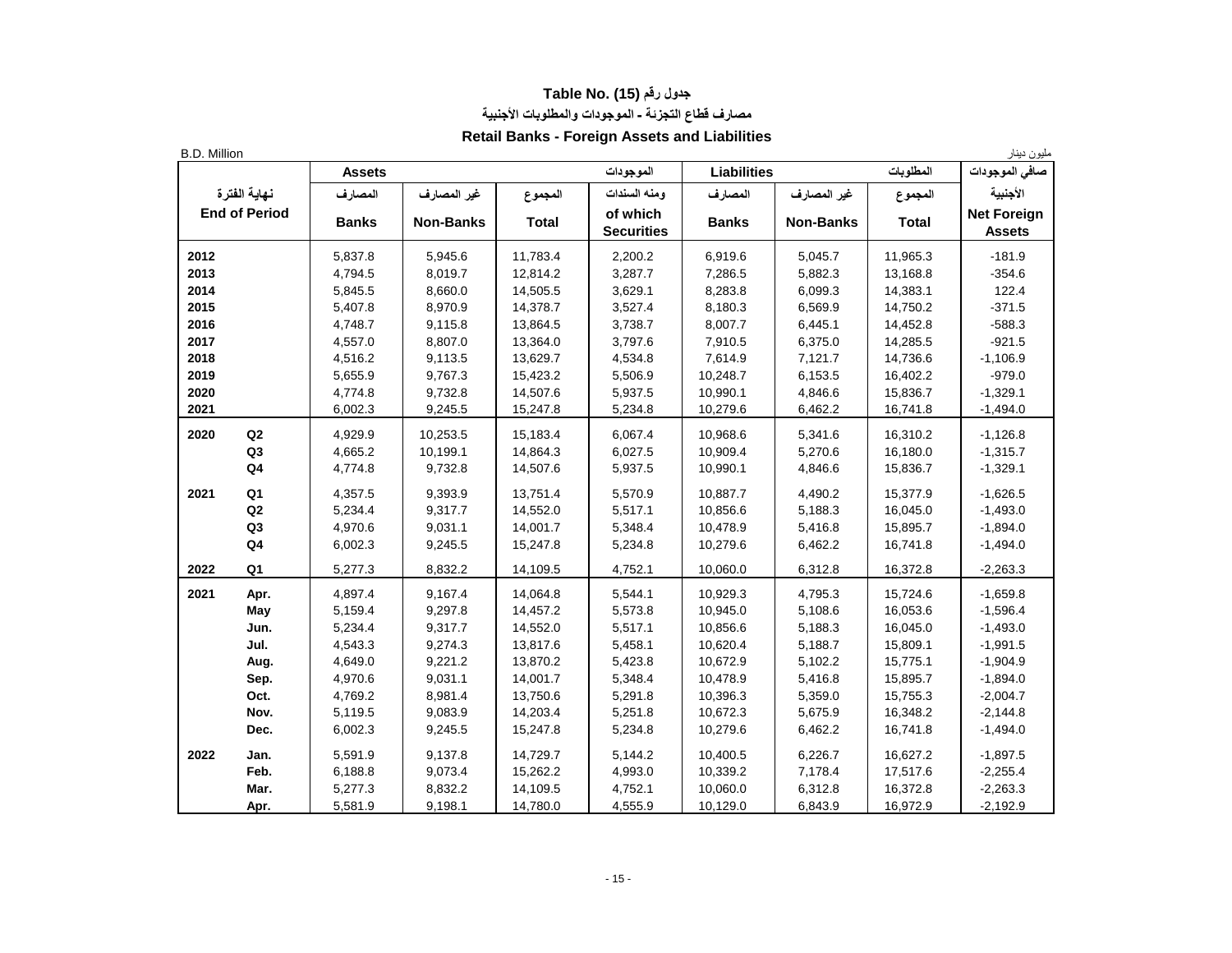## **جدول رقم (16) .Table No الميزانية الموحدة لمصارف قطاع التجزئة Retail Banks - Aggregated Balance Sheet الموجودات حسب العمالت Assets by Currency**

B.D. Million دينار مليون

|                      |                |              | <b>Domestic Assets</b> |                          |                            |              |                           |              | الموجودات المحلية | الموجودات الأجنبية |                       |                                        |              |
|----------------------|----------------|--------------|------------------------|--------------------------|----------------------------|--------------|---------------------------|--------------|-------------------|--------------------|-----------------------|----------------------------------------|--------------|
|                      |                | المصارف      |                        |                          | الفطاع الخاص (غير المصارف) |              | الحكومة                   |              | أخرى              |                    |                       | مجموع الموجودات<br><b>Total Assets</b> |              |
| نهاية الفترة         |                |              | <b>Banks</b>           | <b>Private Non-Banks</b> |                            |              | <b>General Government</b> |              | Other             |                    | <b>Foreign Assets</b> |                                        |              |
| <b>End of Period</b> |                | دينار بحريني | عملات أجنبية           | دينار بحرينى             | عملات أجنبية               | دينار بحرينى | عملات أجنبية              | دينار بحريني | عملات أجنبية      | دينار بحريني       | عملات أجنبية          | دينار بحريني                           | عملات أجنبية |
|                      |                | BD           | <b>FC</b>              | BD                       | <b>FC</b>                  | <b>BD</b>    | <b>FC</b>                 | BD           | <b>FC</b>         | BD                 | <b>FC</b>             | BD                                     | FC           |
| 2012                 |                | 2,933.2      | 1,144.9                | 5,790.3                  | 2,203.9                    | 1,909.7      | 451.1                     | 569.2        | 177.9             | 294.7              | 11,488.7              | 11,497.1                               | 15,466.5     |
| 2013                 |                | 2,119.4      | 898.7                  | 6,133.8                  | 2,385.4                    | 2,633.1      | 556.4                     | 551.8        | 225.1             | 304.7              | 12,509.5              | 11,742.8                               | 16,575.1     |
| 2014                 |                | 2,359.5      | 844.8                  | 6,576.6                  | 1,442.6                    | 2,825.6      | 640.2                     | 590.0        | 298.4             | 428.0              | 14,077.5              | 12,779.7                               | 17,303.5     |
| 2015                 |                | 1,960.9      | 1,115.6                | 7,002.3                  | 1,625.1                    | 3,100.6      | 801.3                     | 647.5        | 270.3             | 429.7              | 13,949.0              | 13,141.0                               | 17,761.3     |
| 2016                 |                | 2,241.9      | 982.8                  | 7,220.6                  | 1,535.0                    | 3,603.1      | 1,033.1                   | 422.7        | 309.8             | 359.4              | 13,505.1              | 13,847.7                               | 17,365.8     |
| 2017                 |                | 1,805.4      | 1,321.2                | 7,406.1                  | 1,564.1                    | 3,680.9      | 1,389.5                   | 647.5        | 210.3             | 400.3              | 12,963.7              | 13,940.2                               | 17,448.8     |
| 2018                 |                | 1,729.0      | 1,384.2                | 7,880.2                  | 1,980.3                    | 3,785.5      | 1,266.5                   | 665.4        | 248.2             | 402.7              | 13,227.0              | 14,462.8                               | 18,106.2     |
| 2019                 |                | 2,180.6      | 1,371.4                | 7,967.3                  | 1,999.5                    | 4,110.6      | 1,426.0                   | 657.8        | 233.4             | 408.3              | 15,014.9              | 15,324.6                               | 20,045.2     |
| 2020                 |                | 2,086.1      | 1,225.8                | 8,647.3                  | 1,997.0                    | 4,204.9      | 1,805.8                   | 643.9        | 328.9             | 314.3              | 14,193.3              | 15,896.5                               | 19,550.8     |
| 2021                 |                | 2,581.1      | 1,232.8                | 9,112.3                  | 1,998.8                    | 4,177.9      | 2,101.5                   | 672.1        | 249.7             | 235.7              | 15,012.1              | 16,779.1                               | 20,594.9     |
| 2020                 | Q2             | 2,160.1      | 1,277.1                | 8,328.2                  | 2,113.0                    | 4,140.7      | 1,613.6                   | 685.5        | 303.9             | 262.1              | 14,921.3              | 15,576.6                               | 20,228.9     |
|                      | Q <sub>3</sub> | 1,951.2      | 1,285.5                | 8,405.5                  | 2,080.5                    | 4,120.5      | 1,722.8                   | 662.5        | 328.6             | 268.8              | 14,595.5              | 15,408.5                               | 20,012.9     |
|                      | Q <sub>4</sub> | 2,086.1      | 1,225.8                | 8,647.3                  | 1,997.0                    | 4,204.9      | 1,805.8                   | 643.9        | 328.9             | 314.3              | 14,193.3              | 15,896.5                               | 19,550.8     |
|                      |                |              |                        |                          |                            |              |                           |              |                   |                    |                       |                                        |              |
| 2021                 | Q <sub>1</sub> | 2,780.9      | 1,358.5                | 8,622.8                  | 2,005.3                    | 3,955.4      | 1,829.8                   | 699.2        | 311.8             | 230.1              | 13,521.3              | 16,288.4                               | 19,026.7     |
|                      | Q2             | 2,874.8      | 1,331.0                | 8,732.7                  | 2,115.6                    | 4,202.6      | 1,807.6                   | 674.0        | 278.7             | 244.5              | 14,307.5              | 16,728.6                               | 19,840.4     |
|                      | Q <sub>3</sub> | 3,276.8      | 1,327.0                | 8,876.6                  | 2,083.2                    | 4,003.2      | 1,840.8                   | 700.4        | 260.1             | 241.6              | 13,760.1              | 17,098.6                               | 19,271.2     |
|                      | Q <sub>4</sub> | 2,581.1      | 1,232.8                | 9,112.3                  | 1,998.8                    | 4,177.9      | 2,101.5                   | 672.1        | 249.7             | 235.7              | 15,012.1              | 16,779.1                               | 20,594.9     |
| 2022                 | Q <sub>1</sub> | 2,979.8      | 1,291.7                | 9,275.1                  | 2,036.2                    | 4,162.0      | 2,066.9                   | 651.8        | 277.5             | 248.0              | 13,861.5              | 17,316.7                               | 19,533.8     |
| 2021                 | Apr.           | 2.940.8      | 1,282.7                | 8.687.2                  | 1,996.1                    | 3,904.7      | 1,865.5                   | 712.2        | 291.4             | 215.4              | 13,849.4              | 16.460.3                               | 19,285.1     |
|                      | May            | 3,011.5      | 1,400.0                | 8,680.8                  | 2,090.1                    | 3,941.8      | 1,893.2                   | 694.0        | 279.7             | 251.1              | 14,206.1              | 16,579.2                               | 19,869.1     |
|                      | Jun.           | 2,874.8      | 1,331.0                | 8,732.7                  | 2,115.6                    | 4,202.6      | 1,807.6                   | 674.0        | 278.7             | 244.5              | 14,307.5              | 16,728.6                               | 19,840.4     |
|                      | Jul.           | 3,265.9      | 1,333.4                | 8,750.1                  | 2,050.2                    | 4,061.2      | 1,932.0                   | 677.7        | 295.2             | 235.4              | 13,582.2              | 16,990.3                               | 19,193.0     |
|                      | Aug.           | 3,191.8      | 1,278.9                | 8,787.2                  | 2,120.9                    | 3,996.7      | 1,877.2                   | 681.8        | 270.1             | 260.3              | 13,609.9              | 16,917.8                               | 19,157.0     |
|                      | Sep.           | 3,276.8      | 1,327.0                | 8,876.6                  | 2,083.2                    | 4,003.2      | 1,840.8                   | 700.4        | 260.1             | 241.6              | 13,760.1              | 17,098.6                               | 19,271.2     |
|                      | Oct.           | 3,411.4      | 1,249.8                | 8,989.9                  | 2,006.5                    | 4,162.7      | 1,848.2                   | 681.8        | 287.7             | 241.4              | 13,509.2              | 17,487.2                               | 18,901.4     |
|                      | Nov.           | 3,075.2      | 1,248.3                | 9,068.4                  | 2,064.0                    | 4,186.4      | 2,057.4                   | 669.3        | 292.8             | 250.5              | 13,952.9              | 17,249.8                               | 19,615.4     |
|                      | Dec.           | 2,581.1      | 1,232.8                | 9,112.3                  | 1,998.8                    | 4,177.9      | 2,101.5                   | 672.1        | 249.7             | 235.7              | 15,012.1              | 16,779.1                               | 20,594.9     |
| 2022                 | Jan.           | 2,977.2      | 1,261.0                | 9,143.1                  | 1,979.0                    | 4,165.9      | 2,097.8                   | 693.8        | 238.0             | 252.4              | 14,477.3              | 17,232.4                               | 20,053.1     |
|                      | Feb.           | 3,307.0      | 1,251.8                | 9,218.8                  | 1,974.7                    | 4,139.0      | 2,117.9                   | 687.5        | 259.2             | 244.8              | 15,017.4              | 17,597.1                               | 20,621.0     |
|                      | Mar.           | 2,979.8      | 1,291.7                | 9,275.1                  | 2,036.2                    | 4,162.0      | 2,066.9                   | 651.8        | 277.5             | 248.0              | 13,861.5              | 17,316.7                               | 19,533.8     |
|                      | Apr.           | 3,020.2      | 1,221.9                | 9,315.0                  | 2,160.9                    | 4,265.1      | 1,974.5                   | 605.7        | 297.1             | 260.6              | 14,519.4              | 17,466.6                               | 20,173.8     |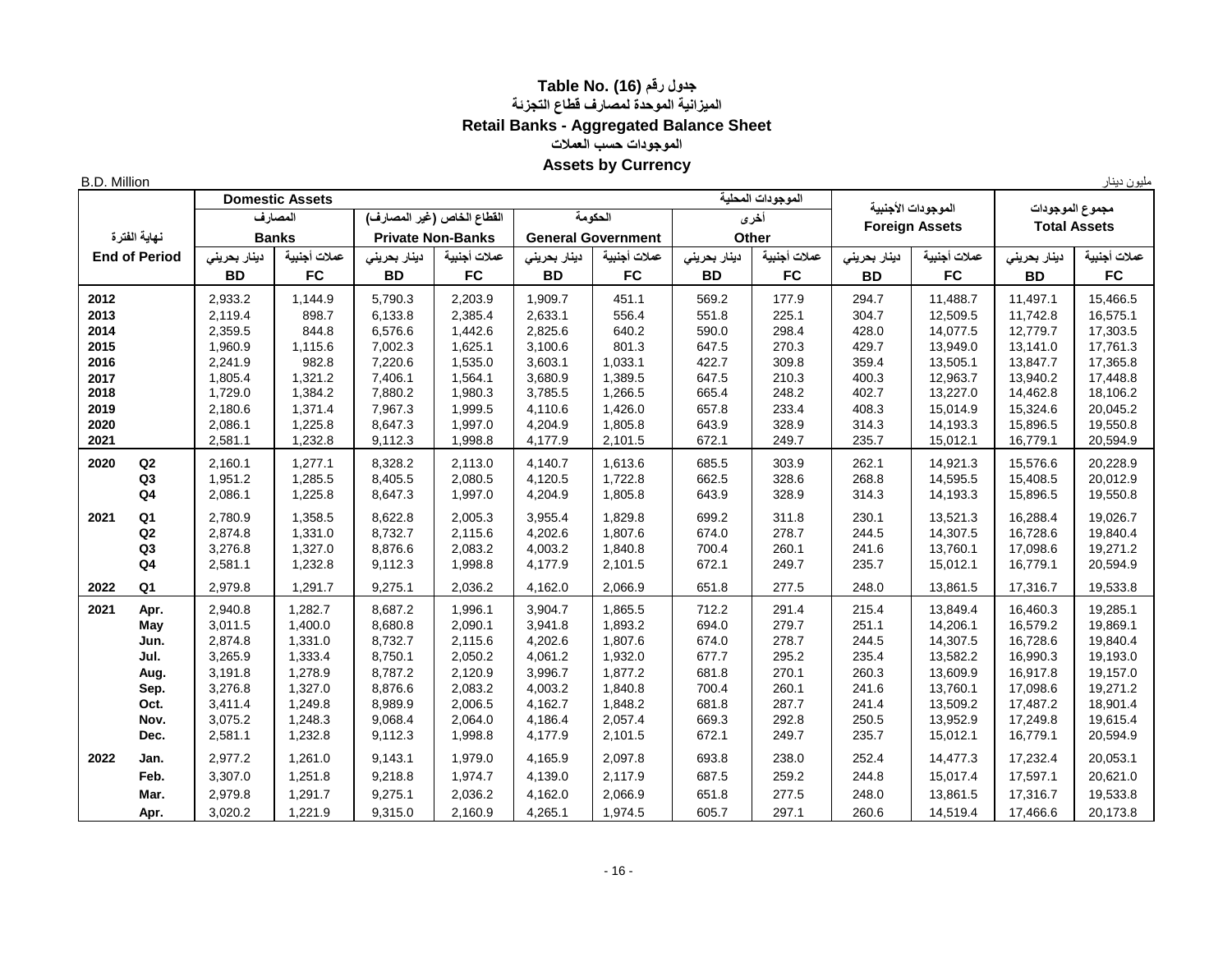## **جدول رقم (17) .No Table الميزانية الموحدة لمصارف قطاع التجزئة Retail Banks - Aggregated Balance Sheet المطلوبات حسب العمالت Liabilities by Currency**

B.D. Million دينار مليون **المطلوبات المحلية Liabilities Domestic أخرى الحكومة القطاع الخاص )غير المصارف( المصارف الفترة نهاية Banks Private Non-Banks General Government Other** عملات أجنبية | دينار بعريني | عملات أجنبية | دينار بعراس بعائب التابع عملات أجنبية | دينار بعريني الجنائج العلام أجنبية | دينار بعريني | End of Period | التار بعريني | علامات أجنبية | دينار بحريني | End of Period **BD FC BD FC BD FC BD FC BD FC BD FC 2012** 1,321.6 1,101.1 6,101.2 1,900.4 1,991.6 170.1 1,713.7 698.6 1,408.4 10,556.9 12,536.5 14,427.1  **2013** 555.3 1,059.2 6,785.4 1,939.5 2,043.8 165.4 1,906.2 694.3 1,366.6 11,802.2 12,657.3 15,660.6  **2014** 447.5 891.4 7,361.2 1,942.6 1,966.9 164.9 2,156.8 768.8 1,408.2 12,974.9 13,340.6 16,742.6  **2015** 411.5 972.1 7,486.6 2,076.7 1,911.4 179.3 2,305.7 808.8 1,397.0 13,353.2 13,512.2 17,390.1  **2016** 579.9 1,044.3 7,443.1 2,241.1 1,822.4 299.9 2,571.4 758.6 1,308.5 13,144.3 13,725.3 17,488.2  **2017** 504.6 754.5 7,541.9 2,576.6 1,962.9 257.6 2,669.4 836.0 1,063.9 13,221.6 13,742.7 17,646.3  **2018** 533.8 980.3 7,543.6 2,803.4 1,914.2 290.5 2,847.8 918.8 1,112.6 13,624.0 13,952.0 18,617.0  **2019** 453.1 926.9 8,469.8 3,081.6 1,768.5 358.3 3,010.7 898.7 1,245.8 15,156.4 14,947.9 20,421.9  **2020** 627.2 642.2 9,386.6 2,888.7 1,604.9 224.4 3,161.4 1,075.2 1,492.2 14,344.5 16,272.3 19,175.0  **2021** 816.4 855.6 9,801.2 3,136.9 1,530.7 173.7 3,469.4 848.3 1,670.9 15,070.9 17,288.6 20,085.4  **2020 Q2** 689.6 734.0 9,098.7 3,200.6 1,534.2 266.6 3,000.0 971.6 1,238.8 15,071.4 15,561.3 20,244.2 **Q3** 493.3 718.9 9,242.0 3,010.2 1,462.5 258.5 3,054.1 1,001.9 1,323.3 14,856.7 15,575.2 19,846.2 **Q4** | 627.2 | 642.2 | 9,386.6 | 2,888.7 | 1,604.9 | 224.4 | 1,015.4 | 1,075.2 | 1,492.2 | 14,344.5 | 16,272.3 | 19,175.0  **2021 Q1** 823.5 758.4 9,514.9 2,875.1 1,500.8 200.8 3,217.6 1,046.1 1,504.5 13,873.4 16,561.3 18,753.8 **Q2** 956.5 759.0 9,599.3 3,306.9 1,518.0 212.7 3,244.0 927.5 1,612.8 14,432.2 16,930.6 19,638.4 **Q3** 952.0 624.7 9,632.7 3,255.5 1,585.1 218.5 3,311.3 894.3 1,725.9 | 14,169.8 | 17,207.0 | 19,162.8 **Q4** | 816.4 | 855.6 | 9,801.2 | 3,136.9 | 1,530.7 | 173.7 | 3,469.4 | 848.3 | 1,670.9 | 15,070.9 | 17,288.6 | 20,085.4  **2022 Q1** 732.6 773.6 9,905.9 3,061.0 1,494.9 144.8 3,447.7 917.2 1,812.9 14,559.9 17,394.0 19,456.5  **2021 Apr.** 908.8 664.0 9,512.0 3,073.7 1,479.7 201.4 3,255.8 925.4 1,608.9 14,115.7 16,765.2 18,980.2 **May** | 1,028.6 | 680.8 | 9,576.4 | 3,235.6 | 1,517.8 | 215.3 | 3,215.4 | 924.8 | 1,599.7 |14,453.9 | 16,937.9 | 19,510.4 **Jun.** | 956.5 | 759.0 | 9,599.3 | 3,306.9 | 1,518.0 | 212.7 | 3,244.0 | 927.5 | 1,612.8 |14,432.2 | 16,930.6 | 19,638.4 **Jul.** | 961.2 | 587.0 | 9,579.1 | 3,133.2 | 1,600.6 | 263.5 | 3,319.8 | 929.8 | 1,744.8 |14,064.3 | 17,205.5 | 18,977.8 **Aug.** | 954.2 | 593.4 | 9,593.8 | 3,184.2 | 1,568.3 | 203.6 | 3,265.3 | 936.9 | 1,790.6 |13,984.5 | 17,172.2 | 18,902.6 **Sep.** | 952.0 | 624.7 | 9,632.7 | 3,255.5 | 1,585.1 | 218.5 | 3,311.3 | 894.3 | 1,725.9 |14,169.8 | 17,207.0 | 19,162.8 **Oct.** | 961.8 | 658.1 | 9,676.3 | 3,188.2 | 1,602.4 | 231.8 | 3,415.8 | 898.9 | 1,818.8 |13,936.5 | 17,475.1 |18,913.5 **Nov.** | 847.7 | 709.0 | 9,756.0 | 3,074.5 | 1,553.8 | 218.8 | 3,459.9 | 897.3 | 1,708.8 |14,639.4 | 17,326.2 | 19,539.0 **Dec.** | 816.4 | 855.6 | 9,801.2 | 3,136.9 | 1,530.7 | 173.7 | 3,469.4 | 848.3 | 1,670.9 | 15,070.9 | 17,288.6 | 20,085.4  **2022 Jan.** 949.9 772.1 9,855.6 3,079.9 1,547.3 166.7 3,450.5 836.3 1,735.1 14,892.1 17,538.4 19,747.1 **Feb.** | 922.1 | 715.0 | 9,931.2 | 3,080.8 | 1,552.7 | 145.6 | 3,464.1 | 889.0 | 1,815.2 |15,702.4 | 17,685.3 | 20,532.8 **Mar.** | 732.6 | 773.6 | 9,905.9 | 3,061.0 | 1,494.9 | 144.8 | 3,447.7 | 917.2 | 1,812.9 |14,559.9 | 17,394.0 | 19,456.5 **Apr.** | 907.1 | 861.6 | 9,911.0 | 2,951.8 | 1,504.0 | 131.5 | 3,274.4 |1,126.1 | 1,656.5 |15,316.4 | 17,253.0 | 20,387.4 **المطلوبات األجنبية Foreign Liabilities مجموع المطلوبات Total Liabilities**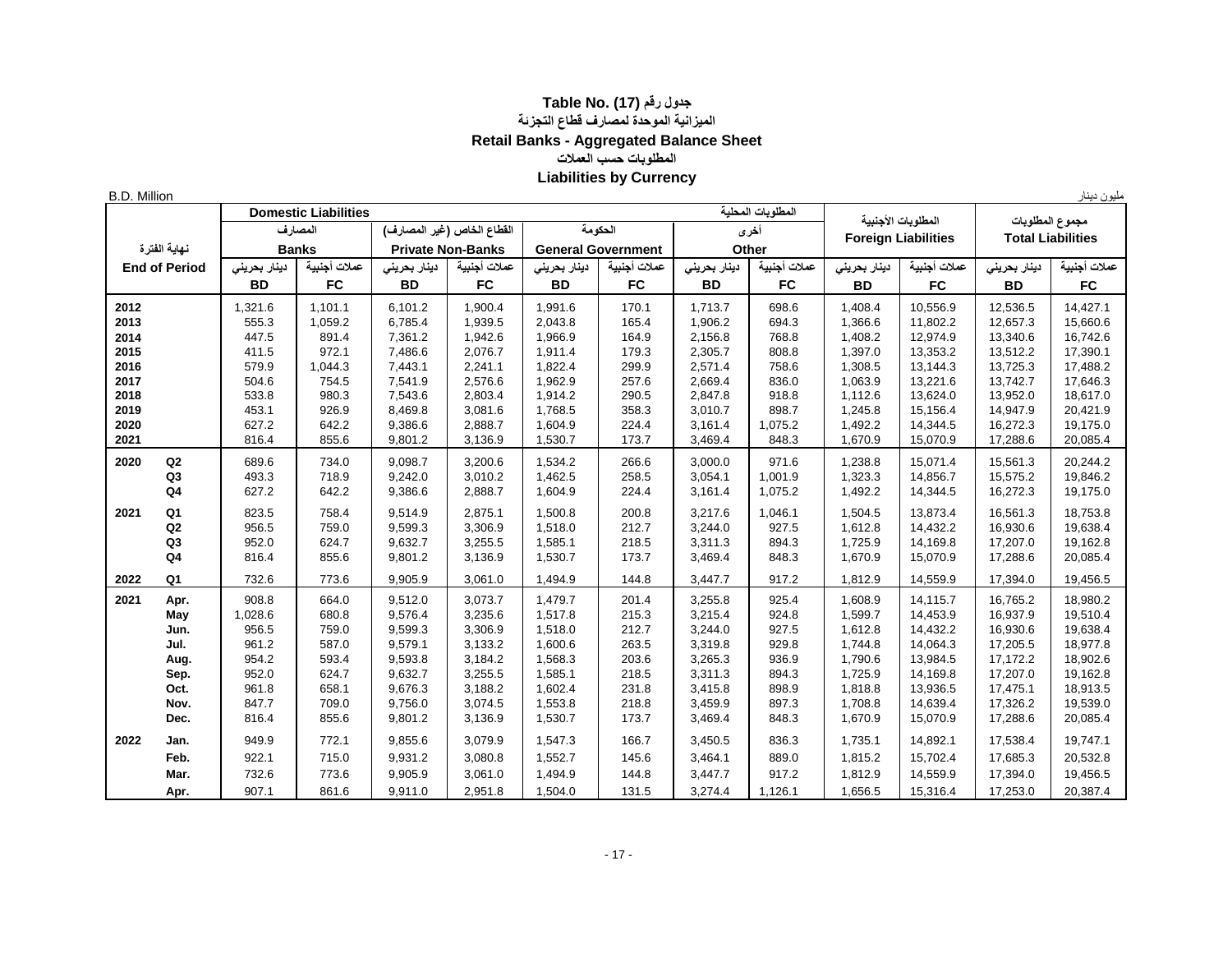## **جدول رقم (18) .No Table الميزانية الموحدة لمصارف قطاع التجزئة Retail Banks - Aggregated Balance Sheet الودائع من غير المصارف Deposit Liabilities to Non-Banks**

| <b>B.D. Million</b> |                      |                    |                           |                    |                       |                    |                |                    |                    |                      |                    |                |                         |                      |                       | مليون دينار          |
|---------------------|----------------------|--------------------|---------------------------|--------------------|-----------------------|--------------------|----------------|--------------------|--------------------|----------------------|--------------------|----------------|-------------------------|----------------------|-----------------------|----------------------|
|                     |                      |                    | <b>Domestic Deposits</b>  |                    |                       |                    |                |                    |                    |                      | الودائع المحلية    |                |                         |                      |                       |                      |
|                     |                      |                    | الحكومة                   |                    | <b>Private Sector</b> |                    |                |                    | القطاع الخاص       | المجموع              |                    |                | الودائع الأجنبية        |                      | مجموع الودائع         |                      |
|                     | نهاية الفترة         |                    | <b>General Government</b> |                    | نحت الطلب             |                    | التوفير        |                    | الأجل              | <b>Total</b>         |                    |                | <b>Foreign Deposits</b> |                      | <b>Total Deposits</b> |                      |
|                     | <b>End of Period</b> |                    |                           |                    | <b>Demand</b>         |                    | <b>Savings</b> |                    | Time 1/            |                      |                    |                |                         |                      |                       |                      |
|                     |                      | دينار بحريني       | عملات أجنبية              | دينار بحريني       | عملات أجنبية          | دينار بحريني       | عملات أجنبية   | دينار بحريني       | عملات أجنبية       | دينار بحريني         | عملات أجنبية       | دينار بحريني   | عملات أجنبية            | دينار بحرينى         | عملات أجنبية          | المجموع              |
|                     |                      | <b>BD</b>          | <b>FC</b>                 | <b>BD</b>          | <b>FC</b>             | <b>BD</b>          | <b>FC</b>      | <b>BD</b>          | <b>FC</b>          | <b>BD</b>            | <b>FC</b>          | <b>BD</b>      | <b>FC</b>               | <b>BD</b>            | <b>FC</b>             | <b>Total</b>         |
| 2012                |                      | 1,797.9            | 170.1                     | 1.569.1            | 620.6                 | 1,619.7            | 111.1          | 2,895.4            | 1.164.3            | 7,882.1              | 2,066.1            | 188.6          | 2.816.8                 | 8.070.7              | 4.882.9               | 12,953.6             |
| 2013                |                      | 1,809.8            | 165.4                     | 1,799.8            | 534.9                 | 1,834.7            | 117.9          | 3,129.1            | 1,281.6            | 8,573.4              | 2,099.8            | 190.0          | 4,065.6                 | 8,763.4              | 6,165.4               | 14,928.8             |
| 2014                |                      | 1,714.2            | 164.9                     | 1,975.6            | 626.3                 | 2,095.4            | 146.1          | 3,253.4            | 1,165.5            | 9,038.6              | 2,102.8            | 213.5          | 4,243.2                 | 9,252.1              | 6,346.0               | 15,598.1             |
| 2015                |                      | 1,672.3            | 179.4                     | 2,110.4            | 658.8                 | 2,355.7            | 157.2          | 2,979.8            | 1,255.8            | 9,118.2              | 2,251.2            | 152.7          | 4,829.9                 | 9,270.9              | 7,081.1               | 16,352.0             |
| 2016                |                      | 1,548.9            | 299.9                     | 2,138.2            | 642.4                 | 2,443.2            | 183.9          | 2,815.1            | 1,409.8            | 8,945.4              | 2,536.0            | 158.0          | 4,928.6                 | 9,103.4              | 7,464.6               | 16,568.0             |
| 2017                |                      | 1,658.5            | 257.6                     | 2,134.9            | 693.2                 | 2,741.7            | 229.3          | 2,619.5            | 1,649.1            | 9,154.6              | 2,829.2            | 172.3          | 4,827.5                 | 9,326.9              | 7,656.7               | 16,983.6             |
| 2018                |                      | 1,480.3            | 290.6                     | 2,134.0            | 759.9                 | 2,696.7            | 195.0          | 2,688.2            | 1,843.4            | 8,999.2              | 3,088.8            | 199.8          | 5,565.8                 | 9,199.0              | 8,654.7               | 17,853.7             |
| 2019                |                      | 1,257.1            | 358.4                     | 2,091.8            | 886.7                 | 3,048.3            | 191.0          | 3,302.8            | 1,996.5            | 9,700.0              | 3,432.6            | 210.4          | 4,621.4                 | 9,910.4              | 8,054.0               | 17,964.4             |
| 2020<br>2021        |                      | 1,082.0<br>1,041.5 | 224.4<br>173.8            | 2,328.1<br>2,666.7 | 959.9<br>1,285.3      | 3,507.5<br>3,610.3 | 231.7<br>259.3 | 3,528.4<br>3,499.3 | 1,691.4<br>1,586.5 | 10,446.0<br>10,817.8 | 3,107.4<br>3,304.9 | 331.6<br>391.0 | 3,023.3<br>4,190.5      | 10,777.6<br>11,208.8 | 6,130.7<br>7,495.4    | 16,908.3<br>18,704.2 |
|                     |                      |                    |                           |                    |                       |                    |                |                    |                    |                      |                    |                |                         |                      |                       |                      |
| 2020                | Q2                   | 1,017.3            | 266.6                     | 2,346.9            | 986.8                 | 3,400.0            | 221.9          | 3,322.6            | 1,984.3            | 10,086.8             | 3,459.6            | 205.8          | 3,692.7                 | 10,292.6             | 7,152.3               | 17,444.9             |
|                     | Q3                   | 930.1              | 258.5                     | 2,260.5            | 1,074.7               | 3,486.0            | 225.0          | 3,461.0            | 1,703.0            | 10,137.6             | 3,261.2            | 245.0          | 3,645.6                 | 10,382.6             | 6,906.8               | 17,289.4             |
|                     | Q <sub>4</sub>       | 1,082.0            | 224.4                     | 2,328.1            | 959.9                 | 3,507.5            | 231.7          | 3,528.4            | 1,691.4            | 10,446.0             | 3,107.4            | 331.6          | 3,023.3                 | 10,777.6             | 6,130.7               | 16,908.3             |
| 2021                | Q <sub>1</sub>       | 1,029.0            | 200.8                     | 2,399.0            | 912.3                 | 3,513.1            | 249.0          | 3,579.2            | 1,706.2            | 10,520.3             | 3,068.3            | 401.4          | 2,631.5                 | 10,921.7             | 5,699.8               | 16,621.5             |
|                     | Q2                   | 1.050.0            | 212.7                     | 2.472.2            | 1.453.2               | 3,609.6            | 252.1          | 3,494.7            | 1,594.0            | 10,626.5             | 3,512.0            | 425.4          | 3.237.5                 | 11.051.9             | 6.749.5               | 17,801.4             |
|                     | Q3                   | 1,088.6            | 218.5                     | 2,561.8            | 1,268.0               | 3,596.2            | 244.4          | 3,449.2            | 1,735.4            | 10,695.8             | 3,466.3            | 425.4          | 3,137.5                 | 11,121.2             | 6,603.8               | 17,725.0             |
|                     | Q <sub>4</sub>       | 1,041.5            | 173.8                     | 2,666.7            | 1,285.3               | 3,610.3            | 259.3          | 3,499.3            | 1,586.5            | 10,817.8             | 3,304.9            | 391.0          | 4,190.5                 | 11,208.8             | 7,495.4               | 18,704.2             |
| 2022                | Q <sub>1</sub>       | 990.7              | 144.8                     | 2,724.5            | 1,234.4               | 3,710.2            | 275.6          | 3,430.1            | 1,543.4            | 10,855.5             | 3,198.2            | 378.0          | 3,943.0                 | 11,233.5             | 7,141.2               | 18,374.7             |
| 2021                | Apr.                 | 1,006.5            | 201.4                     | 2,446.7            | 1,082.7               | 3,543.6            | 247.1          | 3,499.6            | 1,736.2            | 10,496.4             | 3,267.4            | 421.5          | 2,905.1                 | 10,917.9             | 6,172.5               | 17,090.4             |
|                     | May                  | 1,040.8            | 215.3                     | 2,470.0            | 1,322.6               | 3,556.8            | 247.5          | 3,527.3            | 1,657.9            | 10,594.9             | 3,443.3            | 409.5          | 3.192.5                 | 11,004.4             | 6,635.8               | 17,640.2             |
|                     | Jun.                 | 1,050.0            | 212.7                     | 2,472.2            | 1,453.2               | 3,609.6            | 252.1          | 3,494.7            | 1,594.0            | 10,626.5             | 3,512.0            | 425.4          | 3,237.5                 | 11,051.9             | 6,749.5               | 17,801.4             |
|                     | Jul.                 | 1,111.8            | 263.5                     | 2,550.8            | 1,261.1               | 3,583.8            | 249.8          | 3,422.6            | 1,614.6            | 10,669.0             | 3,389.0            | 430.6          | 3,208.0                 | 11,099.6             | 6,597.0               | 17,696.6             |
|                     | Aug.                 | 1,082.0            | 203.6                     | 2,539.3            | 1,276.7               | 3,584.0            | 251.4          | 3,447.4            | 1,648.5            | 10,652.7             | 3,380.2            | 427.4          | 3,090.7                 | 11,080.1             | 6,470.9               | 17,551.0             |
|                     | Sep.                 | 1,088.6            | 218.5                     | 2,561.8            | 1,268.0               | 3,596.2            | 244.4          | 3,449.2            | 1,735.4            | 10,695.8             | 3,466.3            | 425.4          | 3,137.5                 | 11,121.2             | 6,603.8               | 17,725.0             |
|                     | Oct.                 | 1,111.2            | 231.9                     | 2,599.3            | 1.223.0               | 3,589.9            | 256.2          | 3,462.3            | 1,701.4            | 10,762.7             | 3,412.5            | 427.7          | 3,055.2                 | 11,190.4             | 6,467.7               | 17,658.1             |
|                     | Nov.                 | 1,060.5            | 218.8                     | 2,606.1            | 1,144.2               | 3,602.0            | 261.2          | 3,521.7            | 1,661.6            | 10,790.3             | 3,285.8            | 416.6          | 3,399.7                 | 11,206.9             | 6,685.5               | 17,892.4             |
|                     | Dec.                 | 1,041.5            | 173.8                     | 2,666.7            | 1,285.3               | 3,610.3            | 259.3          | 3,499.3            | 1,586.5            | 10,817.8             | 3,304.9            | 391.0          | 4,190.5                 | 11,208.8             | 7,495.4               | 18,704.2             |
| 2022                | Jan.                 | 1,052.1            | 166.7                     | 2,677.2            | 1,201.1               | 3,633.2            | 255.8          | 3,516.6            | 1,615.4            | 10,879.1             | 3,239.0            | 394.1          | 3,898.3                 | 11,273.2             | 7,137.3               | 18,410.5             |
|                     | Feb.                 | 1,052.9            | 145.6                     | 2,745.9            | 1,306.5               | 3,682.6            | 252.8          | 3,461.2            | 1,513.9            | 10,942.6             | 3,218.8            | 371.8          | 4.877.8                 | 11,314.4             | 8,096.6               | 19,411.0             |
|                     | Mar.                 | 990.7              | 144.8                     | 2,724.5            | 1,234.4               | 3,710.2            | 275.6          | 3,430.1            | 1,543.4            | 10,855.5             | 3,198.2            | 378.0          | 3,943.0                 | 11,233.5             | 7,141.2               | 18,374.7             |
|                     | Apr.                 | 1,005.2            | 131.5                     | 2,699.6            | 1,185.8               | 3,721.1            | 272.1          | 3,447.9            | 1,485.5            | 10,873.8             | 3,074.9            | 337.0          | 4,617.9                 | 11,210.8             | 7,692.8               | 18,903.6             |

1/ المثلمات المعادات الإيداع. [1] 1/ Includes Certificates of Deposit. [1] يشمل شهادات الإيداع . [1] 1/ Includes Certificates of Deposit.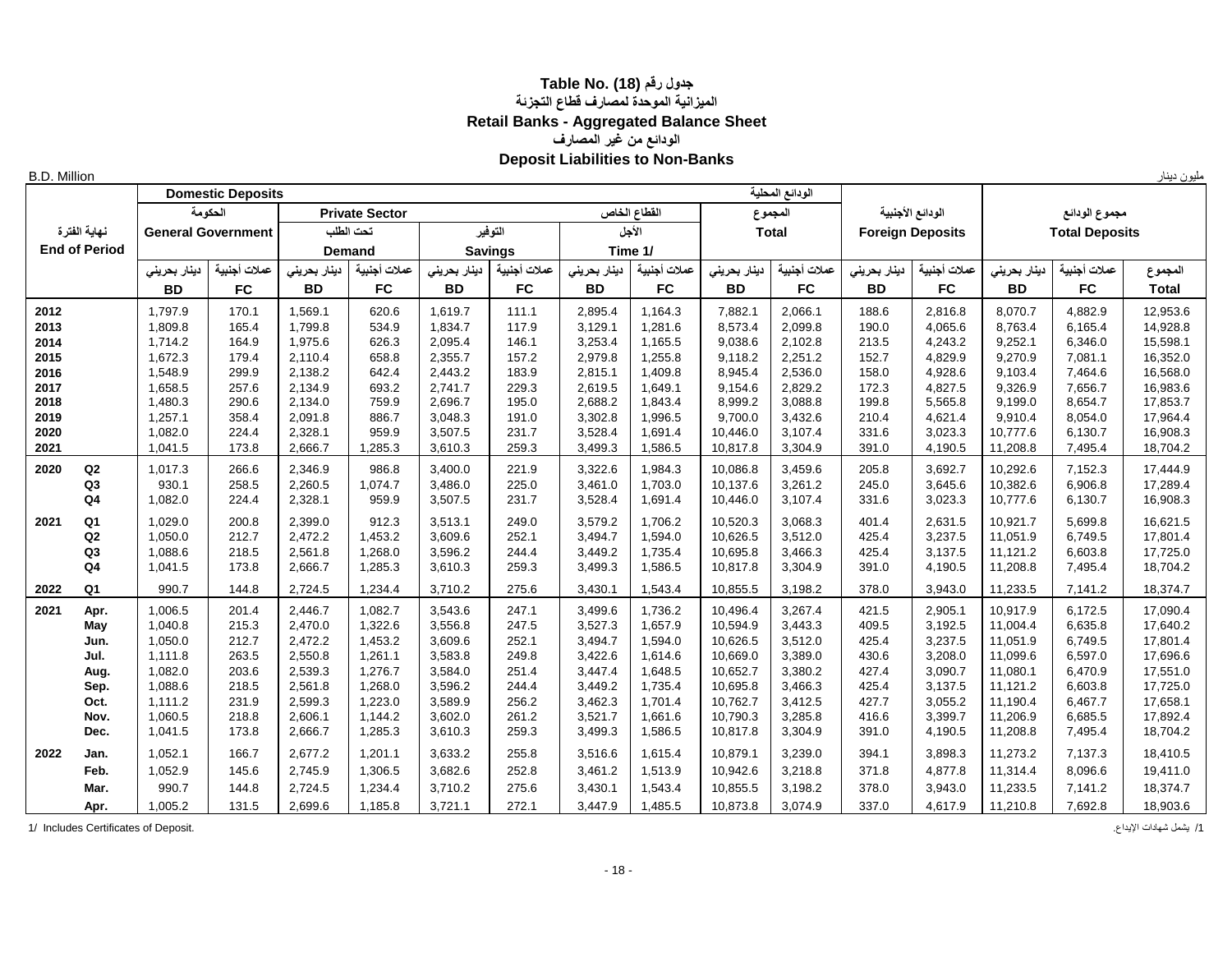## **جدول رقم (19) .Table No**

## **الميزانية الموحدة لمصارف قطاع التجزئة**

#### **Retail Banks - Aggregated Balance Sheet**

#### **توزيع إجمالي القروض والتسهيالت حسب القطاعات االقتصادية المقيمة )باستثناء المصارف( /1**

**Outstanding Loans and Advances to Non-Bank Residents by Economic Sector 1/**

| B.D. Million                 | مليون دينار<br>فطاع الأعمال<br>فطاع الأشخاص<br><b>Business Sector</b><br><b>Personal Sector</b> |                    |                       |                                   |                                      |                |                                         |                         |                     |                          |                    |                 |                        |                         |                |                                      |                                          |                |                    |                      |
|------------------------------|-------------------------------------------------------------------------------------------------|--------------------|-----------------------|-----------------------------------|--------------------------------------|----------------|-----------------------------------------|-------------------------|---------------------|--------------------------|--------------------|-----------------|------------------------|-------------------------|----------------|--------------------------------------|------------------------------------------|----------------|--------------------|----------------------|
|                              |                                                                                                 |                    |                       |                                   |                                      |                |                                         |                         |                     |                          |                    |                 |                        |                         |                |                                      |                                          |                |                    |                      |
|                              |                                                                                                 |                    |                       |                                   |                                      |                |                                         |                         | of which            | ومنها                    |                    |                 | <b>Secured</b>         |                         |                | بضمان                                |                                          |                |                    |                      |
| نهابة الفتر ة                |                                                                                                 | الصناعة            | المناجم<br>والمحاجر   | الزراعة وصيد<br>الأسماك والألبان  | الإنشاء والتعمير                     | النجارة        | لقطاع المالي<br>(غير<br>المصارف)        | فطاعات<br>أخرى          | النفل<br>والاتصالات | الفنادق<br>والمطاعم      | المجموع            | قطاع الحكومة    | العقار                 | المركبة                 | الودائع        | الراتب                               | بطاقات الانتمان                          | أخرى           | المجموع            | المجموع              |
| <b>End of Period</b>         |                                                                                                 | <b>MFG</b>         | Mining &<br>Quarrying | AgricIture,<br>Fishing &<br>Dairy | <b>Construction</b><br>& Real Estate | Trade          | Non-<br><b>Bank</b><br><b>Financial</b> | Other<br><b>Sectors</b> | Trans. &<br>Comm.   | <b>Hotels</b><br>& Rest. | Total              | General<br>Gov. | by<br><b>Mortgages</b> | Vehicle<br><b>Title</b> | by             | Salary<br><b>Deposits Assignment</b> | <b>Credit Card</b><br><b>Receivables</b> | Other          | <b>Total</b>       | Grand<br>Total       |
| 2012                         |                                                                                                 | 537.5              | 8.9                   | 11.5                              | 1,641.7                              | 960.0          | 327.9                                   | 795.2                   | 248.7               | 143.8                    | 4,282.7            | 197.9           | 713.1                  | 98.2                    | 25.8           | 1,028.2                              | 73.8                                     | 429.0          | 2.368.1            | 6.848.7              |
| 2013                         |                                                                                                 | 631.1              | 8.4                   | 10.4                              | 1,566.1                              | 1.144.4        | 180.4                                   | 761.1                   | 219.9               | 132.3                    | 4,301.9            | 174.8           | 867.9                  | 108.0                   | 68.6           | 1,034.5                              | 61.6                                     | 553.2          | 2,693.8            | 7,170.5              |
| 2014                         |                                                                                                 | 529.4              | 11.4                  | 11.0                              | 1,363.7                              | 1,001.0        | 271.9                                   | 781.4                   | 210.8               | 128.3                    | 3.969.8            | 185.1           | 982.0                  | 119.4                   | 68.2           | 1.117.9                              | 67.9                                     | 606.1          | 2,961.5            | 7,116.4              |
| 2015                         |                                                                                                 | 630.4              | 4.2                   | 6.4                               | 1,343.7                              | 1.114.3        | 274.3                                   | 786.1                   | 195.3               | 138.9                    | 4,159.4            | 297.1           | 1,058.3                | 124.4                   | 54.0           | 1,230.4                              | 69.0                                     | 853.1          | 3,389.2            | 7,845.7              |
| 2016                         |                                                                                                 | 553.3              | 13.2                  | 6.1                               | 1,372.9                              | 1.106.3        | 309.7                                   | 800.1                   | 178.5               | 163.8                    | 4,161.6            | 293.4           | 1,512.4                | 124.9                   | 47.5           | 1,211.6                              | 80.6                                     | 630.7          | 3,607.7            | 8,062.7              |
| 2017                         |                                                                                                 | 717.8              | 59.7                  | 8.1                               | 1,698.3                              | 1,125.4        | 222.2                                   | 799.1                   | 97.2                | 172.4                    | 4,630.6            | 333.2           | 1,613.6                | 114.9                   | 52.9           | 1,278.3                              | 86.1                                     | 589.5          | 3,735.3            | 8.699.1              |
| 2018                         |                                                                                                 | 916.3              | 96.5                  | 2.3                               | 1,866.8                              | 1,132.1        | 228.1                                   | 854.3                   | 143.4               | 177.3                    | 5,096.4            | 261.1           | 1,796.7                | 103.0                   | 134.1          | 1,325.1                              | 72.5                                     | 731.0          | 4,162.4            | 9,519.9              |
| 2019                         |                                                                                                 | 1,068.1            | 86.7                  | 6.7                               | 1,841.4                              | 1,071.0        | 251.8                                   | 812.9                   | 127.2               | 151.6                    | 5,138.6            | 301.6           | 1,953.2                | 123.0                   | 140.1          | 1,577.4                              | 104.0                                    | 398.5          | 4,296.2            | 9,736.4              |
| 2020                         |                                                                                                 | 1,173.8<br>1,292.3 | 150.8<br>74.7         | 12.1                              | 1,932.0                              | 934.4          | 227.5                                   | 896.3                   | 209.0               | 188.1                    | 5,326.9            | 369.6           | 2,197.9                | 118.1                   | 187.6          | 1,700.4                              | 92.2                                     | 421.1          | 4,717.3            | 10,413.8             |
| 2021                         |                                                                                                 |                    |                       | 13.2                              | 2,009.6                              | 903.9          | 169.5                                   | 878.0                   | 147.5               | 196.1                    | 5,341.2            | 454.4           | 2,261.5                | 109.2                   | 133.7          | 1,933.0                              | 99.5                                     | 573.8          | 5,110.7            | 10,906.3             |
| Q2<br>2020                   |                                                                                                 | 1.264.6<br>1.171.9 | 105.3                 | 7.4                               | 1,889.0                              | 1,019.0        | 241.2                                   | 859.9                   | 158.2               | 167.8                    | 5,386.4            | 328.9           | 2,058.2                | 121.2                   | 155.2          | 1,657.3<br>1,661.2                   | 95.5                                     | 379.0          | 4,466.4<br>4,596.7 | 10.181.7             |
| Q3<br>Q4                     |                                                                                                 | 1.173.8            | 156.8<br>150.8        | 6.5<br>12.1                       | 1,892.9<br>1,932.0                   | 972.8<br>934.4 | 227.6<br>227.5                          | 874.5<br>896.3          | 195.0<br>209.0      | 177.2<br>188.1           | 5,303.0<br>5,326.9 | 297.0<br>369.6  | 2,121.9<br>2,197.9     | 120.0<br>118.1          | 209.6<br>187.6 | 1,700.4                              | 95.9<br>92.2                             | 388.1<br>421.1 | 4,717.3            | 10,196.7<br>10,413.8 |
|                              |                                                                                                 |                    |                       |                                   |                                      |                |                                         |                         |                     |                          |                    |                 |                        |                         |                |                                      |                                          |                |                    |                      |
| 2021<br>Q1<br>Q <sub>2</sub> |                                                                                                 | 1,181.9<br>1,307.6 | 126.6<br>126.2        | 12.1<br>12.6                      | 1,917.6                              | 920.9<br>898.6 | 216.9<br>199.6                          | 910.8<br>924.0          | 211.4<br>207.3      | 190.8<br>197.8           | 5,286.8<br>5,459.6 | 468.4<br>450.2  | 2,269.4                | 112.9<br>111.6          | 163.8<br>138.3 | 1,757.7<br>1,828.6                   | 89.8                                     | 407.9<br>513.5 | 4,801.5            | 10,556.7<br>10,719.0 |
| Q <sub>3</sub>               |                                                                                                 | 1,339.0            | 75.3                  | 11.9                              | 1,991.0<br>2,004.8                   | 882.1          | 186.1                                   | 912.1                   | 198.0               | 193.5                    | 5,411.3            | 371.5           | 2,134.2<br>2,206.2     | 108.1                   | 124.0          | 1,891.1                              | 83.0<br>95.7                             | 522.7          | 4,809.2<br>4,947.8 | 10,730.6             |
| Q4                           |                                                                                                 | 1,292.3            | 74.7                  | 13.2                              | 2,009.6                              | 903.9          | 169.5                                   | 878.0                   | 147.5               | 196.1                    | 5,341.2            | 454.4           | 2,261.5                | 109.2                   | 133.7          | 1,933.0                              | 99.5                                     | 573.8          | 5,110.7            | 10,906.3             |
| 2022<br>Q1                   |                                                                                                 | 1,272.9            | 78.0                  | 14.0                              | 1,744.7                              | 914.4          | 171.8                                   | 915.3                   | 157.9               | 172.5                    | 5,111.1            | 421.0           | 2,644.9                | 104.6                   | 133.3          | 1,966.9                              | 98.3                                     | 592.2          | 5,540.2            | 11,072.3             |
| 2021                         |                                                                                                 | 1.187.1            |                       | 11.8                              |                                      | 926.3          | 207.7                                   | 914.5                   | 211.8               | 196.3                    |                    | 444.9           | 2,252.2                | 113.0                   |                |                                      |                                          | 413.4          |                    |                      |
| Apr.<br>May                  |                                                                                                 | 1.258.6            | 121.2<br>125.8        | 12.3                              | 1,946.5<br>1,974.9                   | 920.9          | 198.4                                   | 913.0                   | 209.8               | 197.2                    | 5,315.1<br>5,403.9 | 449.7           | 2,116.6                | 112.7                   | 145.2<br>146.9 | 1,779.4<br>1,828.3                   | 89.6<br>77.6                             | 512.5          | 4,792.8<br>4,794.6 | 10,552.8<br>10,648.2 |
| Jun.                         |                                                                                                 | 1.307.6            | 126.2                 | 12.6                              | 1,991.0                              | 898.6          | 199.6                                   | 924.0                   | 207.3               | 197.8                    | 5,459.6            | 450.2           | 2,134.2                | 111.6                   | 138.3          | 1,828.6                              | 83.0                                     | 513.5          | 4,809.2            | 10,719.0             |
| Jul.                         |                                                                                                 | 1.286.1            | 70.1                  | 12.8                              | 1,975.5                              | 902.0          | 195.7                                   | 934.6                   | 214.8               | 196.7                    | 5,376.8            | 488.8           | 2,156.1                | 110.3                   | 133.6          | 1,839.6                              | 89.9                                     | 518.1          | 4,847.6            | 10.713.2             |
| Aug.                         |                                                                                                 | 1.337.7            | 71.0                  | 12.3                              | 1,981.0                              | 910.7          | 202.2                                   | 929.3                   | 208.4               | 198.1                    | 5,444.2            | 428.3           | 2,183.2                | 110.0                   | 128.3          | 1,852.5                              | 89.5                                     | 524.9          | 4,888.4            | 10,760.9             |
| Sep.                         |                                                                                                 | 1.339.0            | 75.3                  | 11.9                              | 2,004.8                              | 882.1          | 186.1                                   | 912.1                   | 198.0               | 193.5                    | 5,411.3            | 371.5           | 2,206.2                | 108.1                   | 124.0          | 1,891.1                              | 95.7                                     | 522.7          | 4,947.8            | 10,730.6             |
| Oct.                         |                                                                                                 | 1,270.4            | 74.7                  | 12.3                              | 1,997.7                              | 871.6          | 177.5                                   | 919.4                   | 197.3               | 192.9                    | 5,323.6            | 391.2           | 2,234.9                | 108.0                   | 119.6          | 1,898.2                              | 95.1                                     | 539.0          | 4,994.8            | 10,709.6             |
| Nov.                         |                                                                                                 | 1,327.3            | 75.2                  | 13.0                              | 2,001.2                              | 900.1          | 178.2                                   | 921.6                   | 197.9               | 197.4                    | 5,416.6            | 436.3           | 2,244.1                | 108.6                   | 124.2          | 1,921.6                              | 98.8                                     | 556.3          | 5,053.6            | 10,906.5             |
| Dec.                         |                                                                                                 | 1,292.3            | 74.7                  | 13.2                              | 2,009.6                              | 903.9          | 169.5                                   | 878.0                   | 147.5               | 196.1                    | 5,341.2            | 454.4           | 2,261.5                | 109.2                   | 133.7          | 1,933.0                              | 99.5                                     | 573.8          | 5,110.7            | 10,906.3             |
| 2022<br>Jan.                 |                                                                                                 | 1.287.4            | 77.1                  | 13.5                              | 2,020.4                              | 890.6          | 164.9                                   | 853.8                   | 149.1               | 173.7                    | 5,307.7            | 470.6           | 2,259.8                | 107.7                   | 127.0          | 1,947.8                              | 96.6                                     | 610.8          | 5,149.7            | 10,928.0             |
| Feb.                         |                                                                                                 | 1.262.0            | 77.3                  | 13.2                              | 1,720.4                              | 886.1          | 170.3                                   | 893.7                   | 156.9               | 173.6                    | 5,023.0            | 481.8           | 2,607.7                | 105.4                   | 128.9          | 1,962.2                              | 96.9                                     | 592.6          | 5,493.7            | 10,998.5             |
| Mar.                         |                                                                                                 | 1.272.9            | 78.0                  | 14.0                              | 1,744.7                              | 914.4          | 171.8                                   | 915.3                   | 157.9               | 172.5                    | 5,111.1            | 421.0           | 2,644.9                | 104.6                   | 133.3          | 1,966.9                              | 98.3                                     | 592.2          | 5,540.2            | 11,072.3             |
| Apr.                         |                                                                                                 | 1,355.5            | 122.0                 | 14.4                              | 1,735.8                              | 942.5          | 166.7                                   | 957.6                   | 173.6               | 172.7                    | 5,294.5            | 383.6           | 2,645.5                | 106.5                   | 133.1          | 1,975.3                              | 98.0                                     | 566.0          | 5,524.4            | 11,202.5             |

/1 ال يشمل السندات. .Securities Excludes 1/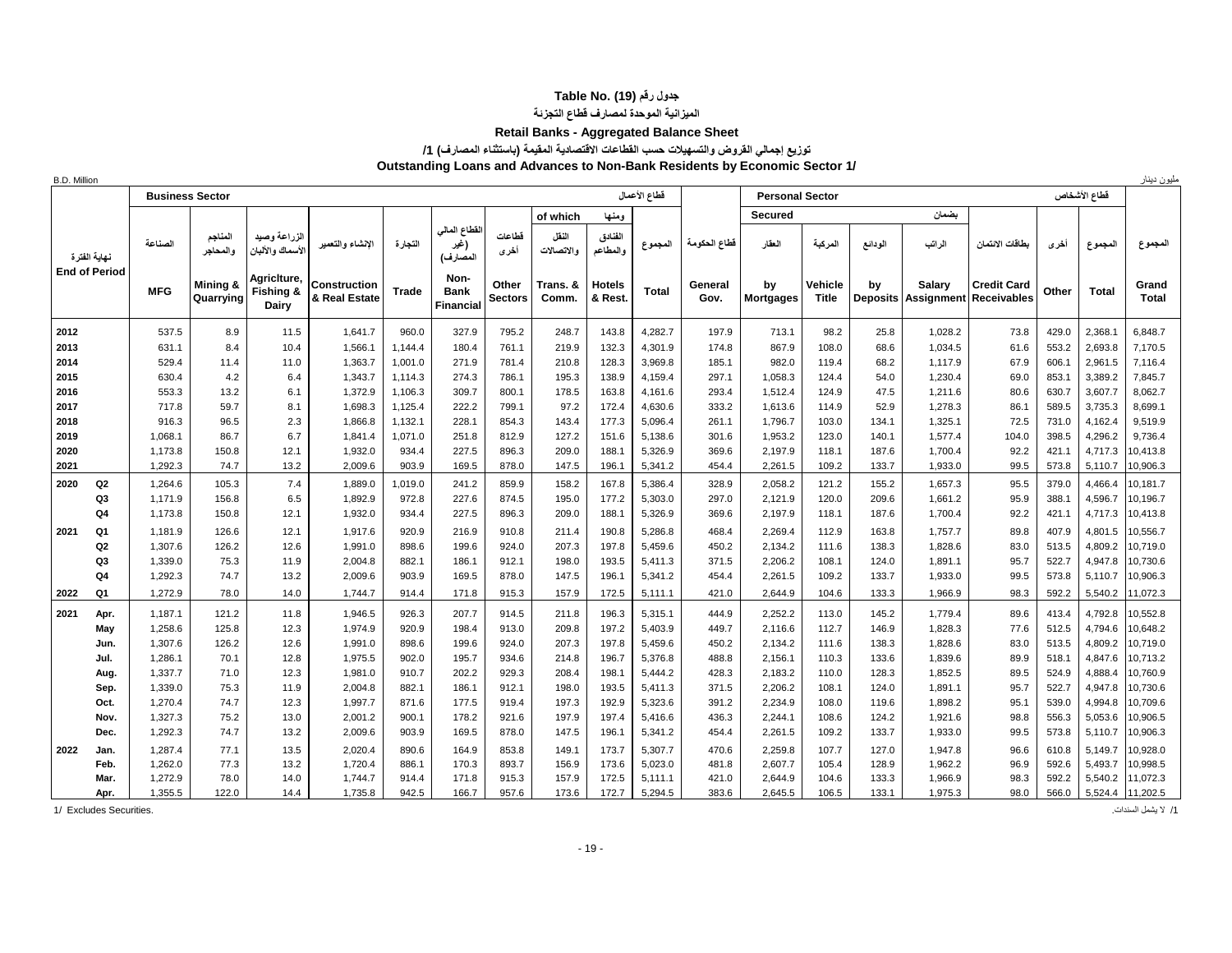## **جدول رقم (20) .No Table توزيع إجمالي القروض والتسهيالت لغير المصارف**

## **المصارف وشركات التمويل Outstanding Loans and Advances to Non-Bank Residents Banks and Financing Companies**

| نهاية الفترة<br><b>End of Period</b> | المصارف<br><b>Banks</b> | شركات التمويل<br><b>Financing Companies 1/</b> | المجموع<br><b>Total</b> |
|--------------------------------------|-------------------------|------------------------------------------------|-------------------------|
| Q1<br>2014                           | 7,041.1                 | 333.3                                          | 7,374.4                 |
| Q2                                   | 7,114.9                 | 353.1                                          | 7,468.0                 |
| Q3                                   | 7,260.6                 | 346.6                                          | 7,607.2                 |
| Q <sub>4</sub>                       | 7,116.4                 | 347.4                                          | 7,463.8                 |
| Q1<br>2015                           | 7,429.1                 | 365.1                                          | 7,794.2                 |
| Q2                                   | 7,661.2                 | 368.2                                          | 8,029.4                 |
| Q3                                   | 7,745.3                 | 385.3                                          | 8,130.6                 |
| Q <sub>4</sub>                       | 7,845.7                 | 407.4                                          | 8,253.1                 |
| 2016<br>Q <sub>1</sub>               | 7,944.2                 | 386.8                                          | 8,331.0                 |
| Q2                                   | 7,998.3                 | 410.1                                          | 8,408.4                 |
| Q <sub>3</sub>                       | 8,050.1                 | 425.2                                          | 8,475.3                 |
| $\mathbf{Q4}$                        | 8,062.7                 | 438.1                                          | 8,500.8                 |
| 2017<br>Q <sub>1</sub>               | 8,178.5                 | 435.9                                          | 8,614.4                 |
| Q2                                   | 8,252.5                 | 431.8                                          | 8,684.3                 |
| Q <sub>3</sub>                       | 8,437.0                 | 455.4                                          | 8,892.4                 |
| Q <sub>4</sub>                       | 8,699.1                 | 435.5                                          | 9,134.6                 |
| Q <sub>1</sub><br>2018               | 8,986.8                 | 455.5                                          | 9,442.3                 |
| Q2                                   | 9,202.3                 | 463.5                                          | 9,665.8                 |
| Q <sub>3</sub>                       | 9,783.7                 | 474.1                                          | 10,257.9                |
| Q <sub>4</sub>                       | 9,519.9                 | 480.4                                          | 10,000.3                |
| Q <sub>1</sub><br>2019               | 9,623.2                 | 471.3                                          | 10,094.5                |
| Q2                                   | 9,887.3                 | 469.3                                          | 10,356.6                |
| Q3                                   | 9,783.7                 | 505.8                                          | 10,289.5                |
| $\mathbf{Q4}$                        | 9,736.4                 | 508.6                                          | 10,245.0                |
| 2020<br>Q <sub>1</sub>               | 10,125.6                | 451.0                                          | 10,576.6                |
| Q2                                   | 10,181.7                | 420.4                                          | 10,602.1                |
| Q <sub>3</sub>                       | 10,196.7                | 426.1                                          | 10,622.8                |
| Q <sub>4</sub>                       | 10,413.8                | 413.1                                          | 10,826.9                |
| 2021<br>Q <sub>1</sub>               | 10,556.7                | 394.0                                          | 10,950.7                |
| Q <sub>2</sub>                       | 10,719.0                | 382.3                                          | 11,101.3                |
| Q <sub>3</sub>                       | 10,730.6                | 382.3                                          | 11,113.0                |
| Q <sub>4</sub>                       | 10,906.3                | 386.8                                          | 11,293.1                |
| 2022<br>Q <sub>1</sub>               | 11,072.3                | 387.4                                          | 11,459.7                |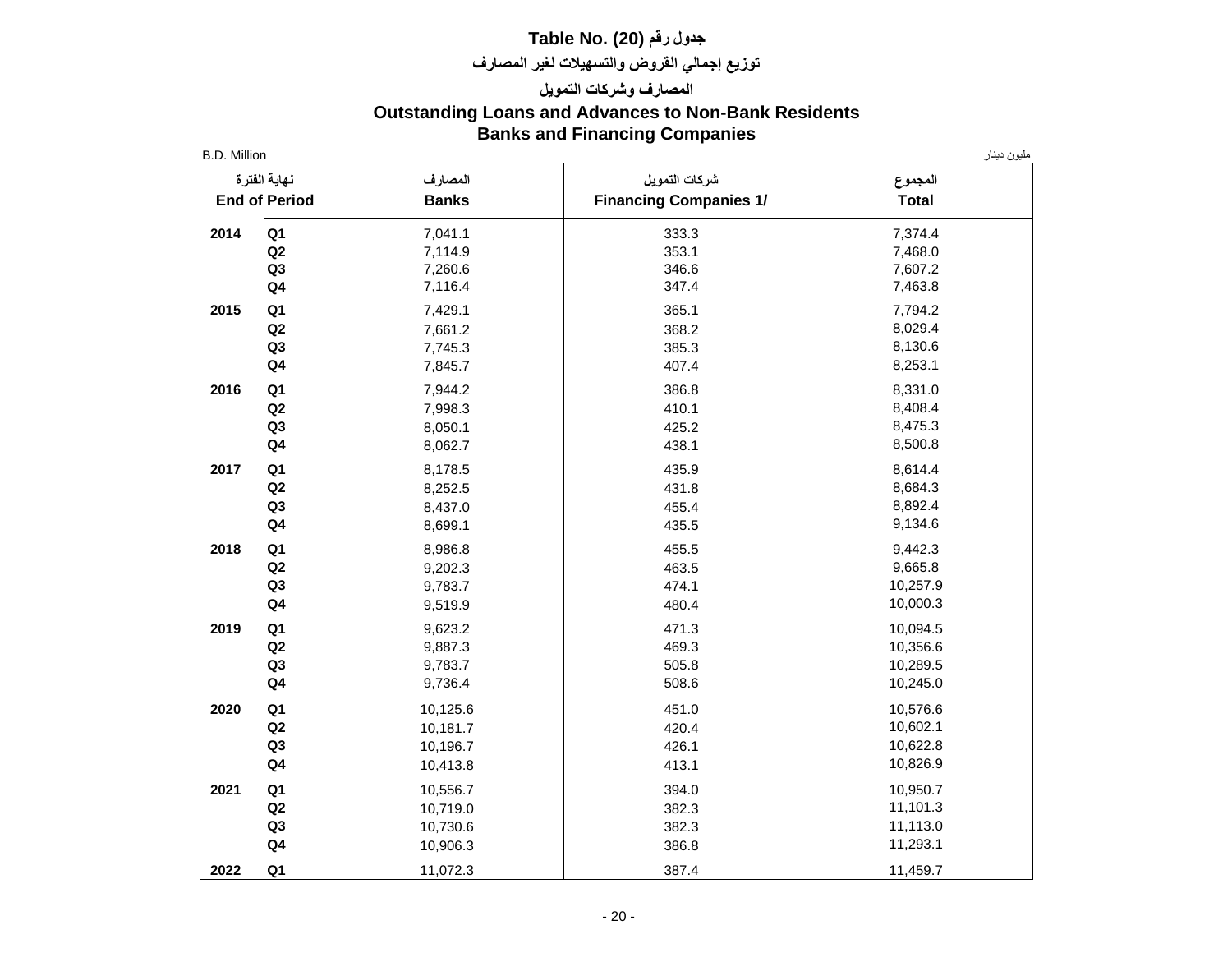| جدول رقم (21) .Table No                                                |
|------------------------------------------------------------------------|
| مصارف فطاع التجزئة: الموجودات والمطلوبات حسب التصنيف الجغرافي 1/       |
| Retail Banks: Geographical Classification of Assets and Liabilities 1/ |

| <b>B.D. Million</b> |                                      |                                                  |                            |                                                                  |                                           |                                               |                    |                |                         |                                                  |                            |                                                                  |                                           |                                        |                    | مليون دينار    |
|---------------------|--------------------------------------|--------------------------------------------------|----------------------------|------------------------------------------------------------------|-------------------------------------------|-----------------------------------------------|--------------------|----------------|-------------------------|--------------------------------------------------|----------------------------|------------------------------------------------------------------|-------------------------------------------|----------------------------------------|--------------------|----------------|
|                     |                                      |                                                  | Assets                     |                                                                  |                                           |                                               | الموجودات          |                |                         |                                                  | <b>Liabilities</b>         |                                                                  |                                           |                                        | المطلوبات          |                |
|                     | نهابة الفترة<br><b>End of Period</b> | مملكة<br>البحرين<br>Kingdom of<br><b>Bahrain</b> | دول مجلس<br>النعاون<br>GCC | الدول العربية<br>الأخرى<br><b>Other Arab</b><br><b>Countries</b> | الدول الأمر بكبة<br><b>Americas</b><br>21 | اوروپا<br>الغريبة<br>Western<br><b>Europe</b> | آسيا<br>Asia       | أخرى<br>Other  | المجموع<br><b>Total</b> | مملكة<br>البحرين<br>Kingdom of<br><b>Bahrain</b> | دول مجلس<br>التعاون<br>GCC | الدول العربية<br>الأخرى<br><b>Other Arab</b><br><b>Countries</b> | الدول الأمر بكبة<br><b>Americas</b><br>2I | اوروپا<br>الغريبة<br>Western<br>Europe | أسيا<br>Asia       | أخرى<br>Other  |
| 2012                |                                      | 15,180.2                                         | 5,105.8                    | 771.6                                                            | 1,375.7                                   | 1,883.8                                       | 2,236.1            | 410.4          | 26,963.6                | 14,998.3                                         | 6,789.2                    | 573.8                                                            | 486.3                                     | 1,979.4                                | 2,019.6            | 117.0          |
| 2013                |                                      | 15,503.7                                         | 5,456.5                    | 751.0                                                            | 1,523.2                                   | 1,969.5                                       | 2,672.3            | 441.7          | 28,317.9                | 15,149.1                                         | 7,981.0                    | 536.1                                                            | 571.3                                     | 1,303.0                                | 2,670.2            | 107.2          |
| 2014                |                                      | 15,577.7                                         | 6,785.9                    | 836.3                                                            | 1,377.7                                   | 1,847.1                                       | 3,175.5            | 483.0          | 30,083.2                | 15,700.1                                         | 8,541.0                    | 731.3                                                            | 881.9                                     | 1,397.6                                | 2,753.9            | 77.4           |
| 2015                |                                      | 16,523.6                                         | 6,352.9                    | 846.2                                                            | 1,879.7                                   | 1,688.9                                       | 3,138.2            | 472.8          | 30,902.3                | 16,152.1                                         | 9,237.2                    | 669.4                                                            | 834.2                                     | 1,281.5                                | 2,647.7            | 80.2           |
| 2016                |                                      | 17,349.0                                         | 7,043.1                    | 944.1                                                            | 1,225.8                                   | 1,590.6                                       | 2,673.1            | 387.8          | 31,213.5                | 16,760.7                                         | 9,543.7                    | 747.7                                                            | 786.8                                     | 1,180.9                                | 2,091.9            | 101.8          |
| 2017                |                                      | 18,025.0                                         | 7,074.1                    | 957.0                                                            | 1,133.3                                   | 1,672.1                                       | 2,198.7            | 328.8          | 31,389.0                | 17,103.5                                         | 9,704.7                    | 863.4                                                            | 805.9                                     | 1,268.9                                | 1,541.6            | 101.0          |
| 2018                |                                      | 18,939.3                                         | 7,948.3                    | 991.9                                                            | 1,186.1                                   | 1,382.4                                       | 1,817.9            | 303.1          | 32,569.0                | 17,832.4                                         | 10,275.9                   | 880.2                                                            | 484.6                                     | 1,411.8                                | 1,636.2            | 47.9           |
| 2019                |                                      | 19,946.6                                         | 8,684.5                    | 1,024.9                                                          | 1,651.2                                   | 1,726.4                                       | 2,041.8            | 294.4          | 35,369.8                | 18,967.6                                         | 10,994.8                   | 1,205.9                                                          | 349.5                                     | 2,404.5                                | 1,382.7            | 64.8           |
| 2020                |                                      | 20,939.7                                         | 8,514.0                    | 898.8                                                            | 1,324.4                                   | 1,515.1                                       | 1,964.2            | 291.1          | 35,447.3                | 19,610.6                                         | 9,347.6                    | 1,438.2                                                          | 632.6                                     | 2,642.0                                | 1,537.3            | 239.0          |
| 2021                |                                      | 22,126.2                                         | 8,841.7                    | 1,049.9                                                          | 1,549.5                                   | 1,560.6                                       | 1,910.2            | 335.9          | 37,374.0                | 20,632.2                                         | 10,438.9                   | 1,204.0                                                          | 1,035.9                                   | 2,432.2                                | 1,328.0            | 302.8          |
| 2020                | Q2                                   | 20,622.1                                         | 8,878.9                    | 889.8                                                            | 1,486.4                                   | 1,678.9                                       | 1,964.6            | 284.8          | 35,805.5                | 19,495.3                                         | 9,886.1                    | 1,133.3                                                          | 654.8                                     | 2,816.1                                | 1,596.9            | 223.0          |
|                     | Q <sub>3</sub>                       | 20,557.1                                         | 8,778.2                    | 882.7                                                            | 1,475.1                                   | 1,610.2                                       | 1,838.6            | 279.5          | 35,421.4                | 19,241.4                                         | 9,631.0                    | 1,323.7                                                          | 549.5                                     | 2,787.1                                | 1,744.5            | 144.2          |
|                     | Q <sub>4</sub>                       | 20,939.7                                         | 8,514.0                    | 898.8                                                            | 1,324.4                                   | 1,515.1                                       | 1,964.2            | 291.1          | 35,447.3                | 19,610.6                                         | 9,347.6                    | 1,438.2                                                          | 632.6                                     | 2,642.0                                | 1,537.3            | 239.0          |
| 2021                | Q1                                   | 21,563.7                                         | 8,360.0                    | 960.1                                                            | 1,008.3                                   | 1,429.3                                       | 1,685.4            | 308.3          | 35,315.1                | 19,937.2                                         | 8,838.7                    | 1,183.9                                                          | 918.5                                     | 2,689.6                                | 1,536.1            | 211.1          |
|                     | Q2                                   | 22,017.0                                         | 8,841.0                    | 954.9                                                            | 1,424.2                                   | 1,433.3                                       | 1,597.3            | 301.3          | 36,569.0                | 20,524.0                                         | 9,193.4                    | 1,346.2                                                          | 1,114.1                                   | 2,596.0                                | 1,561.2            | 234.0          |
|                     | Q <sub>3</sub>                       | 22,368.1                                         | 8.437.0                    | 919.5                                                            | 1,382.3                                   | 1,490.3                                       | 1,453.5            | 319.1          | 36,369.8                | 20,474.1                                         | 9,268.2                    | 1,199.3                                                          | 989.8                                     | 2,608.6                                | 1,543.5            | 286.3          |
|                     | Q <sub>4</sub>                       | 22,126.2                                         | 8,841.7                    | 1,049.9                                                          | 1,549.5                                   | 1,560.6                                       | 1,910.2            | 335.9          | 37,374.0                | 20,632.2                                         | 10,438.9                   | 1,204.0                                                          | 1,035.9                                   | 2,432.2                                | 1,328.0            | 302.8          |
| 2022                | Q <sub>1</sub>                       | 22,741.0                                         | 8,465.2                    | 885.8                                                            | 1,282.3                                   | 1,749.9                                       | 1,383.6            | 342.7          | 36,850.5                | 20,477.7                                         | 10,240.5                   | 1,042.6                                                          | 1,074.6                                   | 2,428.7                                | 1,224.1            | 362.3          |
| 2021                | Apr.                                 | 21,680.6                                         | 8,158.3                    | 970.8                                                            | 1,311.2                                   | 1,734.6                                       | 1,585.7            | 304.2          | 35,745.4                | 20,020.8                                         | 8,924.2                    | 1,305.1                                                          | 1,052.3                                   | 2,636.2                                | 1,595.2            | 211.6          |
|                     | May                                  | 21,991.1                                         | 8.698.6                    | 1,017.9                                                          | 1,331.8                                   | 1,516.4                                       | 1,592.4            | 300.1          | 36,448.3                | 20.394.7                                         | 9,279.8                    | 1,288.0                                                          | 976.7                                     | 2,666.7                                | 1,615.0            | 227.4          |
|                     | Jun.                                 | 22,017.0                                         | 8.841.0                    | 954.9                                                            | 1,424.2                                   | 1,433.3                                       | 1,597.3            | 301.3          | 36,569.0                | 20,524.0                                         | 9,193.4                    | 1,346.2                                                          | 1,114.1                                   | 2,596.0                                | 1,561.2            | 234.0          |
|                     | Jul.                                 | 22,365.7                                         | 8,411.8                    | 954.4                                                            | 1,255.6                                   | 1,507.6                                       | 1,383.2            | 305.0          | 36,183.3                | 20,374.2                                         | 9,359.6                    | 1,226.7                                                          | 799.8                                     | 2,617.6                                | 1,562.8            | 242.6          |
|                     | Aug.                                 | 22,204.6                                         | 8,423.6                    | 947.3                                                            | 1,330.9                                   | 1,547.3                                       | 1,321.0            | 300.1          | 36,074.8                | 20,299.7                                         | 9,480.0                    | 1,221.8                                                          | 756.1                                     | 2,603.3                                | 1,466.6            | 247.3          |
|                     | Sep.                                 | 22,368.1                                         | 8,437.0                    | 919.5                                                            | 1,382.3                                   | 1,490.3                                       | 1,453.5            | 319.1          | 36,369.8                | 20,474.1                                         | 9,268.2                    | 1,199.3                                                          | 989.8                                     | 2,608.6                                | 1,543.5            | 286.3          |
|                     | Oct.                                 | 22,638.0                                         | 8,270.4                    | 922.7                                                            | 1,323.7                                   | 1,441.2                                       | 1,447.5            | 345.1          | 36,388.6                | 20,633.3                                         | 9,392.3                    | 1,094.2                                                          | 984.5                                     | 2,559.8                                | 1,432.8            | 291.7          |
|                     | Nov.                                 | 22,661.8                                         | 8,403.9                    | 980.2                                                            | 1,254.9                                   | 1,555.9                                       | 1,666.0            | 342.5          | 36,865.2                | 20,517.0                                         | 10,075.2                   | 1,123.0                                                          | 980.7                                     | 2,474.8                                | 1,404.7            | 289.8          |
|                     | Dec.                                 | 22,126.2                                         | 8,841.7                    | 1,049.9                                                          | 1,549.5                                   | 1,560.6                                       | 1,910.2            | 335.9          | 37,374.0                | 20,632.2                                         | 10,438.9                   | 1,204.0                                                          | 1,035.9                                   | 2,432.2                                | 1,328.0            | 302.8          |
| 2022                | Jan.                                 | 22,555.8                                         | 8,660.5                    | 1,033.1                                                          | 1,432.8                                   | 1,767.5                                       | 1,502.8            | 333.0          | 37,285.5                | 20,658.4                                         | 10,510.1                   | 1,084.9                                                          | 936.1                                     | 2,419.2                                | 1,352.8            | 324.0          |
|                     | Feb.                                 | 22,955.9                                         | 8,525.3                    | 937.5                                                            | 1,914.2                                   | 2,028.3                                       | 1,522.9            | 334.0          | 38,218.1                | 20,700.5                                         | 11,353.3                   | 960.1                                                            | 1,111.3                                   | 2,405.2                                | 1,366.7            | 321.0          |
|                     | Mar.<br>Apr.                         | 22,741.0<br>22,860.4                             | 8,465.2<br>8,421.1         | 885.8<br>870.3                                                   | 1,282.3<br>1,515.1                        | 1,749.9<br>2,042.2                            | 1,383.6<br>1,600.6 | 342.7<br>330.7 | 36,850.5<br>37,640.4    | 20,477.7<br>20,667.5                             | 10,240.5<br>10,882.3       | 1,042.6<br>1,062.9                                               | 1,074.6<br>948.4                          | 2,428.7<br>2,611.3                     | 1,224.1<br>1,112.5 | 362.3<br>355.5 |
|                     |                                      |                                                  |                            |                                                                  |                                           |                                               |                    |                |                         |                                                  |                            |                                                                  |                                           |                                        |                    |                |

1/ يشمل المصارف الإسلامية.<br>2/ تشمل الأرجنتين، البهاما، البرازيل، الجزر العذراء البريطانية، كندا، جزر كايمان، المكسوك، الأنتيل المحسوك، ال<br>بنما، بورتو ريكو، الولايات المتحدة، فنزويلا وأخرى. . . . . . . . . . . . . . . . . 2/ Includes Argentina, Bahamas, Brazil, British Virgin Islands, Canada, Cayman Islands, Mexico, Netherlands Antilles, Panama, Puerto Rico, United States, Venezuela and Others.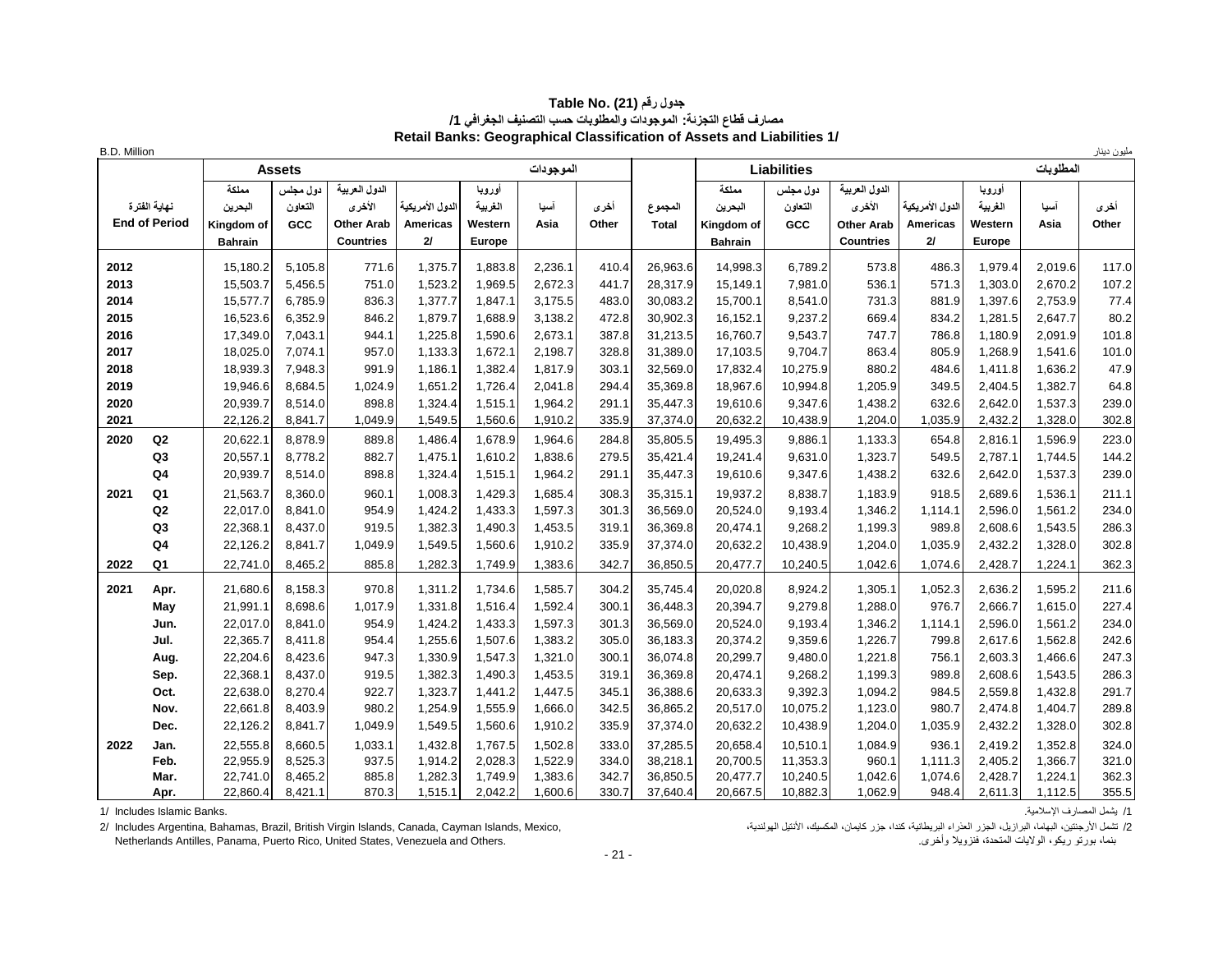| <b>B.D. Million</b> |                      |                 |                   |               |                 |         |           |       |              |                 |                    |               |                 |         |           | مليون دينار |
|---------------------|----------------------|-----------------|-------------------|---------------|-----------------|---------|-----------|-------|--------------|-----------------|--------------------|---------------|-----------------|---------|-----------|-------------|
|                     |                      |                 | <b>Assets</b>     |               |                 |         | الموجودات |       |              |                 | <b>Liabilities</b> |               |                 |         | المطلوبات |             |
|                     |                      | الدينار         | عملات دول         | الدولار       | الجنيه          |         | الين      |       |              | الدينار         | عملات دول          | الدولار       | الجنيه          |         | الين      |             |
|                     | نهابة الفتر ة        | البحريني        | مجلس التعاون      | الأمريكي      | الإسترليني      | اليورو  | اليابانى  | أخرى  | المجموع      | البحرينى        | مجلس التعاون       | الأمريكي      | الإسترليني      | اليورو  | اليابانى  | أخرى        |
|                     | <b>End of Period</b> | <b>Bahraini</b> | GCC               | <b>U.S.</b>   | Pound           | Euro    | Japanese  | Other | <b>Total</b> | <b>Bahraini</b> | GCC                | <b>U.S.</b>   | Pound           | Euro    | Japanese  | Other       |
|                     |                      | <b>Dinar</b>    | <b>Currencies</b> | <b>Dollar</b> | <b>Sterling</b> |         | Yen       |       |              | <b>Dinar</b>    | <b>Currencies</b>  | <b>Dollar</b> | <b>Sterling</b> |         | Yen       |             |
| 2012                |                      | 11,497.1        | 1,721.0           | 11,643.1      | 465.5           | 836.0   | 81.6      | 719.3 | 26,963.6     | 12,536.5        | 1,671.3            | 11,105.0      | 291.6           | 1,075.4 | 63.5      | 220.3       |
| 2013                |                      | 11,742.8        | 1,476.1           | 12,869.5      | 432.8           | 1,004.9 | 101.7     | 690.1 | 28,317.9     | 12,657.3        | 1,329.6            | 12,835.4      | 227.9           | 1,056.5 | 60.0      | 151.2       |
| 2014                |                      | 12,779.7        | 2,227.9           | 13,244.2      | 388.3           | 694.5   | 80.3      | 668.3 | 30,083.2     | 13,340.6        | 1,955.6            | 13,513.7      | 221.1           | 692.2   | 77.5      | 282.5       |
| 2015                |                      | 13,141.0        | 1,778.1           | 14,018.9      | 545.6           | 726.8   | 136.8     | 555.1 | 30,902.3     | 13,512.2        | 1,720.1            | 14,124.4      | 342.7           | 831.9   | 123.8     | 247.2       |
| 2016                |                      | 13,847.7        | 2,582.1           | 13,061.5      | 608.8           | 588.0   | 29.2      | 496.2 | 31,213.5     | 13,725.3        | 2,064.1            | 14,217.4      | 368.4           | 553.2   | 29.6      | 255.5       |
| 2017                |                      | 13,940.2        | 2,907.5           | 12,788.4      | 552.4           | 849.3   | 27.1      | 324.1 | 31,389.0     | 13,742.7        | 2,376.7            | 14,405.8      | 243.9           | 486.4   | 24.3      | 109.2       |
| 2018                |                      | 14,462.8        | 2,586.6           | 13,769.9      | 571.3           | 815.7   | 15.4      | 347.3 | 32,569.0     | 13,952.0        | 2,532.6            | 14,701.1      | 347.7           | 886.5   | 13.5      | 135.6       |
| 2019                |                      | 15,324.6        | 2,658.0           | 15,520.5      | 546.4           | 907.9   | 34.2      | 378.2 | 35,369.8     | 14,947.9        | 3,168.3            | 15,458.7      | 443.7           | 1,220.1 | 33.5      | 97.6        |
| 2020                |                      | 15,896.5        | 2,321.0           | 15,243.6      | 594.2           | 1,050.0 | 18.0      | 324.0 | 35,447.3     | 16,272.3        | 2,600.4            | 14,958.5      | 499.0           | 1,006.5 | 21.3      | 89.3        |
| 2021                |                      | 16,779.1        | 2,282.2           | 16,484.9      | 597.9           | 806.8   | 5.6       | 417.5 | 37,374.0     | 17,288.6        | 2,622.0            | 16,083.7      | 537.5           | 799.2   | 5.6       | 37.4        |
| 2020                | Q2                   | 15,576.6        | 2,357.9           | 16,129.5      | 555.6           | 884.1   | 19.5      | 282.3 | 35,805.5     | 15,561.3        | 2,821.7            | 15,373.3      | 433.2           | 1,478.5 | 31.2      | 106.3       |
|                     | Q <sub>3</sub>       | 15,408.5        | 2,306.8           | 15,799.1      | 576.3           | 1,019.1 | 14.2      | 297.4 | 35,421.4     | 15,575.2        | 2,682.4            | 15,087.2      | 468.2           | 1,477.8 | 33.1      | 97.5        |
|                     | Q <sub>4</sub>       | 15,896.5        | 2,321.0           | 15,243.6      | 594.2           | 1,050.0 | 18.0      | 324.0 | 35,447.3     | 16,272.3        | 2,600.4            | 14,958.5      | 499.0           | 1,006.5 | 21.3      | 89.3        |
| 2021                | Q <sub>1</sub>       | 16,288.4        | 2,207.1           | 14,983.1      | 561.2           | 918.8   | 17.9      | 338.6 | 35,315.1     | 16,561.3        | 2,395.4            | 14,941.1      | 343.4           | 987.2   | 23.3      | 63.4        |
|                     | Q2                   | 16,728.6        | 2,266.2           | 15,733.6      | 538.9           | 905.8   | 6.7       | 389.2 | 36,569.0     | 16,930.6        | 2,612.6            | 15,430.0      | 426.1           | 1,101.3 | 7.8       | 60.6        |
|                     | Q <sub>3</sub>       | 17,098.6        | 2,162.4           | 15,311.6      | 472.5           | 882.6   | 18.4      | 423.7 | 36,369.8     | 17,207.0        | 2,626.6            | 15,033.4      | 465.0           | 969.4   | 19.2      | 49.2        |
|                     | Q <sub>4</sub>       | 16,779.1        | 2,282.2           | 16,484.9      | 597.9           | 806.8   | 5.6       | 417.5 | 37,374.0     | 17,288.6        | 2,622.0            | 16,083.7      | 537.5           | 799.2   | 5.6       | 37.4        |
| 2022                | Q1                   | 17,316.7        | 2,325.5           | 15,743.7      | 528.1           | 667.5   | 4.7       | 264.3 | 36,850.5     | 17,394.0        | 2,614.9            | 15,477.2      | 539.3           | 769.2   | 5.5       | 50.4        |
| 2021                | Apr.                 | 16,460.3        | 2,139.9           | 15,058.3      | 536.5           | 1,136.3 | 10.6      | 403.5 | 35,745.4     | 16.765.2        | 2,424.2            | 14,822.2      | 503.1           | 1,159.3 | 15.7      | 55.7        |
|                     | May                  | 16,579.2        | 2,200.6           | 15,678.2      | 543.5           | 1,048.0 | 9.5       | 389.3 | 36,448.3     | 16,937.9        | 2,532.8            | 15,114.3      | 553.2           | 1,238.5 | 14.8      | 56.8        |
|                     | Jun.                 | 16,728.6        | 2,266.2           | 15,733.6      | 538.9           | 905.8   | 6.7       | 389.2 | 36,569.0     | 16,930.6        | 2,612.6            | 15,430.0      | 426.1           | 1,101.3 | 7.8       | 60.6        |
|                     | Jul.                 | 16,990.3        | 2,113.8           | 15,159.3      | 538.4           | 975.1   | 11.0      | 395.4 | 36,183.3     | 17,205.5        | 2,453.0            | 14,916.9      | 459.5           | 1.076.7 | 10.4      | 61.3        |
|                     | Aug.                 | 16.917.8        | 2,141.5           | 15,216.8      | 473.0           | 897.4   | 13.2      | 415.1 | 36,074.8     | 17,172.2        | 2,562.4            | 14,776.0      | 471.2           | 1,017.4 | 12.1      | 63.5        |
|                     | Sep.                 | 17,098.6        | 2,162.4           | 15,311.6      | 472.5           | 882.6   | 18.4      | 423.7 | 36,369.8     | 17,207.0        | 2,626.6            | 15,033.4      | 465.0           | 969.4   | 19.2      | 49.2        |
|                     | Oct.                 | 17,487.2        | 2,094.3           | 15,103.8      | 459.1           | 803.6   | 21.4      | 419.2 | 36,388.6     | 17,475.1        | 2,512.3            | 14,978.3      | 469.6           | 893.9   | 20.6      | 38.8        |
|                     | Nov.                 | 17,249.8        | 2,072.1           | 15,840.0      | 483.2           | 791.4   | 12.0      | 416.7 | 36,865.2     | 17,326.2        | 2,489.9            | 15,612.8      | 554.3           | 820.7   | 11.9      | 49.4        |
|                     | Dec.                 | 16,779.1        | 2,282.2           | 16,484.9      | 597.9           | 806.8   | 5.6       | 417.5 | 37,374.0     | 17,288.6        | 2,622.0            | 16,083.7      | 537.5           | 799.2   | 5.6       | 37.4        |
| 2022                | Jan.                 | 17,232.4        | 2,144.5           | 16,267.2      | 505.5           | 730.9   | 5.3       | 399.7 | 37,285.5     | 17,538.4        | 2,409.0            | 16,070.0      | 555.2           | 643.0   | 6.4       | 63.5        |
|                     | Feb.                 | 17,597.1        | 2,177.5           | 16,770.0      | 567.8           | 782.9   | 4.8       | 318.0 | 38,218.1     | 17,685.3        | 2,342.5            | 16,790.4      | 595.4           | 753.0   | 4.4       | 47.1        |
|                     | Mar.                 | 17,316.7        | 2,325.5           | 15,743.7      | 528.1           | 667.5   | 4.7       | 264.3 | 36,850.5     | 17,394.0        | 2,614.9            | 15,477.2      | 539.3           | 769.2   | 5.5       | 50.4        |
|                     | Apr.                 | 17,466.6        | 2,193.1           | 16,643.5      | 455.2           | 606.0   | 5.3       | 270.7 | 37,640.4     | 17,253.0        | 2,573.9            | 16,647.6      | 492.2           | 630.5   | 6.3       | 36.9        |

#### **جدول رقم (22) Table No. ( مصارف قطاع التجزئة: الموجودات والمطلوبات حسب أهم العمالت /1 Retail Banks: Classification of Assets and Liabilities by Major Currencies 1/**

/1 يشمل المصارف اإلسالمية. .Banks Islamic Includes 1/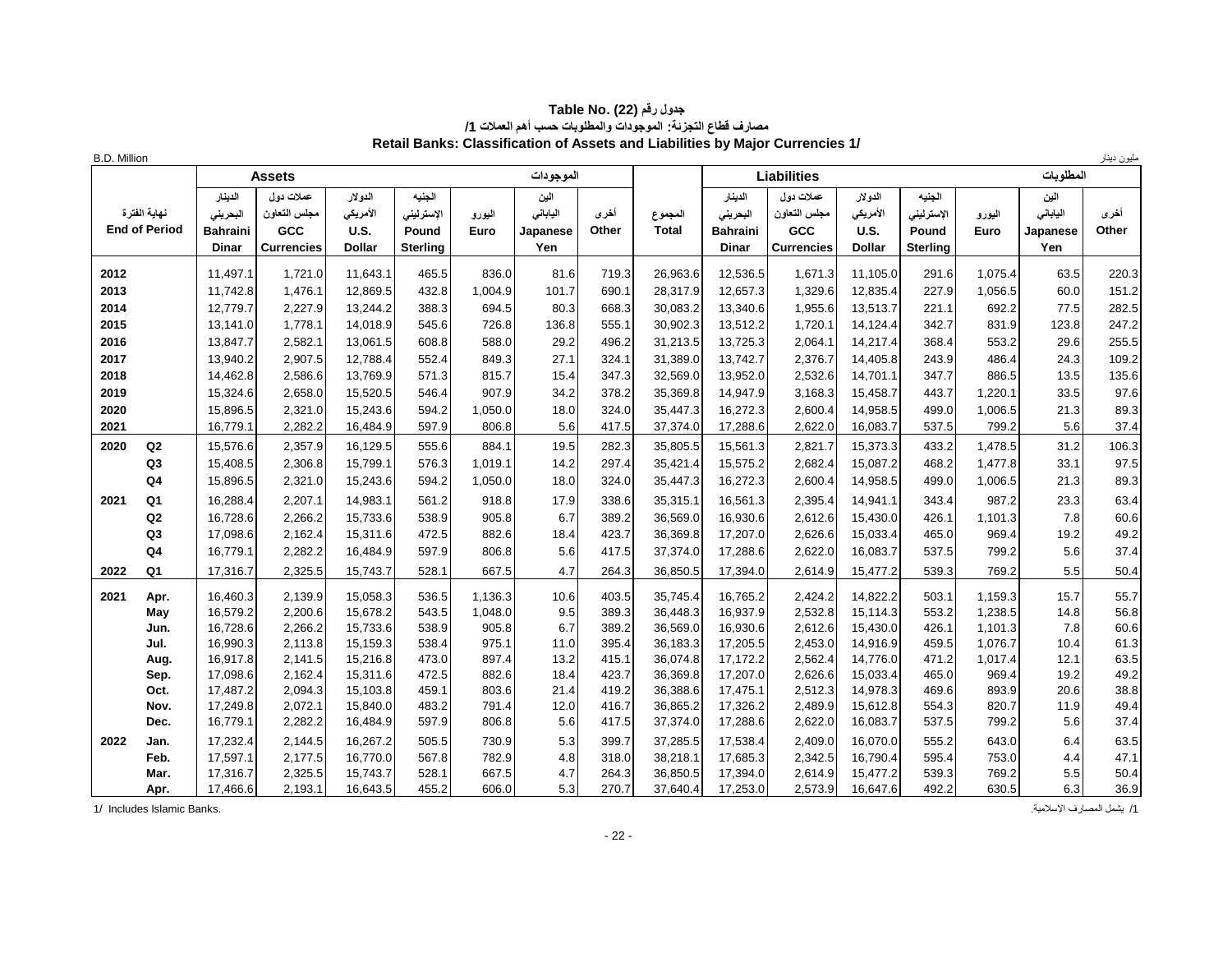## **جدول رقم (23) .No Table الميزانية الموحدة لمصارف قطاع التجزئة Retail Banks - Aggregated Balance Sheet مؤشرات مصرفية مختارة Selected Banking Indicators**

Percentage

**نهاية الفترة القروض لغير المصارف / مجموع الموجودات القروض للقطاع الخاص)غير المصارف( / مجموع الموجودات القروض لغير المصارف / مجموع الودائع الموجودات األجنبية / مجموع الموجودات المطلوبات األجنبية / مجموع المطلوبات مجموع الودائع / مجموع المطلوبات الودائع بالدينار البحريني / مجموع الودائع ودائع القطاع الخاص / مجموع الودائع ودائع القطاع الخاص تحت الطلب / مجموع الودائع End of Period Loans to Non-Banks / Total Assets Loans to Private Non-Banks / Total Assets Loans to Non-Banks / Total Deposits Foreign Assets / Total Assets Foreign Liabilities / Total Liabilities Total Deposits / Total Liabilities BD Deposits / Total Deposits Private Sector Deposits / Total Deposits Private Sector Demand Deposits / Total Deposits 2012** 25.4 24.7 52.9 43.7 44.4 48.0 62.3 61.6 16.9  **2013** 25.3 24.7 48.0 45.3 46.5 52.7 58.7 58.3 15.6  **2014** 23.7 23.0 45.6 48.2 47.8 51.8 59.3 59.4 16.7  **2015** 25.4 24.4 48.0 46.5 47.7 52.9 56.7 58.2 16.9 **2016** | 25.8 | 24.9 | 48.7 | 44.4 | 46.3 | 53.1 | 54.9 | 58.1 | 16.8  **2017** 27.7 26.7 51.2 42.6 45.5 54.1 54.9 59.3 16.7  **2018** 29.2 28.4 53.3 41.8 45.2 54.8 51.5 57.8 16.2  **2019** 27.5 26.7 54.2 43.6 46.4 50.8 55.2 64.1 16.6 **2020** 29.4 28.3 61.6 40.9 44.7 47.7 63.7 72.4 51.94  **2021** 29.2 28.0 58.3 40.8 44.8 50.0 59.9 69.0 21.1 **2020 Q2** 28.4 27.5 6 26.4 42.4 45.6 48.7 59.0 70.3 19.1 **Q3** | 28.8 | 27.9 | 59.0 | 42.0 | 45.7 | 48.8 | 60.1 | 70.6 | 19.3 **Q4** | 29.4 | 28.3 | 61.6 | 40.9 | 44.7 | 47.7 | 63.7 | 72.4 | 19.4 **2021 Q1** | 29.9 | 28.6 | 63.5 | 38.9 | 43.5 | 47.1 | 65.7 | 74.4 | 19.9 **Q2** | 29.3 | 28.1 | 60.2 | 39.8 | 43.9 | 48.7 | 62.1 | 72.3 | 22.1 **Q3** | 29.5 | 28.5 | 60.5 | 38.5 | 43.7 | 48.7 | 62.7 | 72.5 | 21.6 **Q4** | 29.2 | 28.0 | 58.3 | 40.8 | 44.8 | 50.0 | 59.9 | 69.0 | 21.1 **2022 Q1** | 30.0 | 28.9 | 60.3 | 38.3 | 44.4 | 49.9 | 61.1 | 70.3 | 21.5 **2021 Apr. |** 29.5 | 28.3 | 61.7 | 39.3 | 44.0 | 47.8 | 63.9 | 73.5 | 20.7 **May** | 29.2 | 28.0 | 60.4 | 39.7 | 44.0 | 48.4 | 62.4 | 72.5 | 21.5 **Jun. |** 29.3 | 28.1 | 60.2 | 39.8 | 43.9 | 48.7 | 62.1 | 72.3 | 22.1 **Jul. |** 29.6 | 28.3 | 60.5 | 38.2 | 43.7 | 48.9 | 62.7 | 71.7 | 21.5 **Aug. |** 29.8 | 28.6 | 61.3 | 38.4 | 43.7 | 48.7 | 63.1 | 72.6 | 21.7 **Sep. |** 29.5 | 28.5 | 60.5 | 38.5 | 43.7 | 48.7 | 62.7 | 72.5 | 21.6 **Oct. |** 29.4 | 28.4 | 60.7 | 37.8 | 43.3 | 48.5 | 63.4 | 72.7 | 21.6 **Nov.** | 29.6 | 28.4 | 61.0 | 38.5 | 44.3 | 48.5 | 62.6 | 71.5 | 21.0 **Dec.** | 29.2 | 28.0 | 58.3 | 40.8 | 44.8 | 50.0 | 59.9 | 69.0 | 21.1 **2022 Jan. | 29.3 | 28.0 | 59.4 | 39.5 | 44.6 | 49.4 | 61.2 | 70.1 | 21.1 Feb.** | 28.8 | 27.5 | 56.7 | 39.9 | 45.8 | 50.8 | 58.3 | 66.8 | 20.9 **Mar. |** 30.0 | 28.9 | 60.3 | 38.3 | 44.4 | 49.9 | 61.1 | 70.3 | 21.5 **Apr. |** 29.8 | 28.7 | 59.3 | 39.3 | 45.1 | 50.2 | 59.3 | 67.8 | 20.6

النسبة المئوية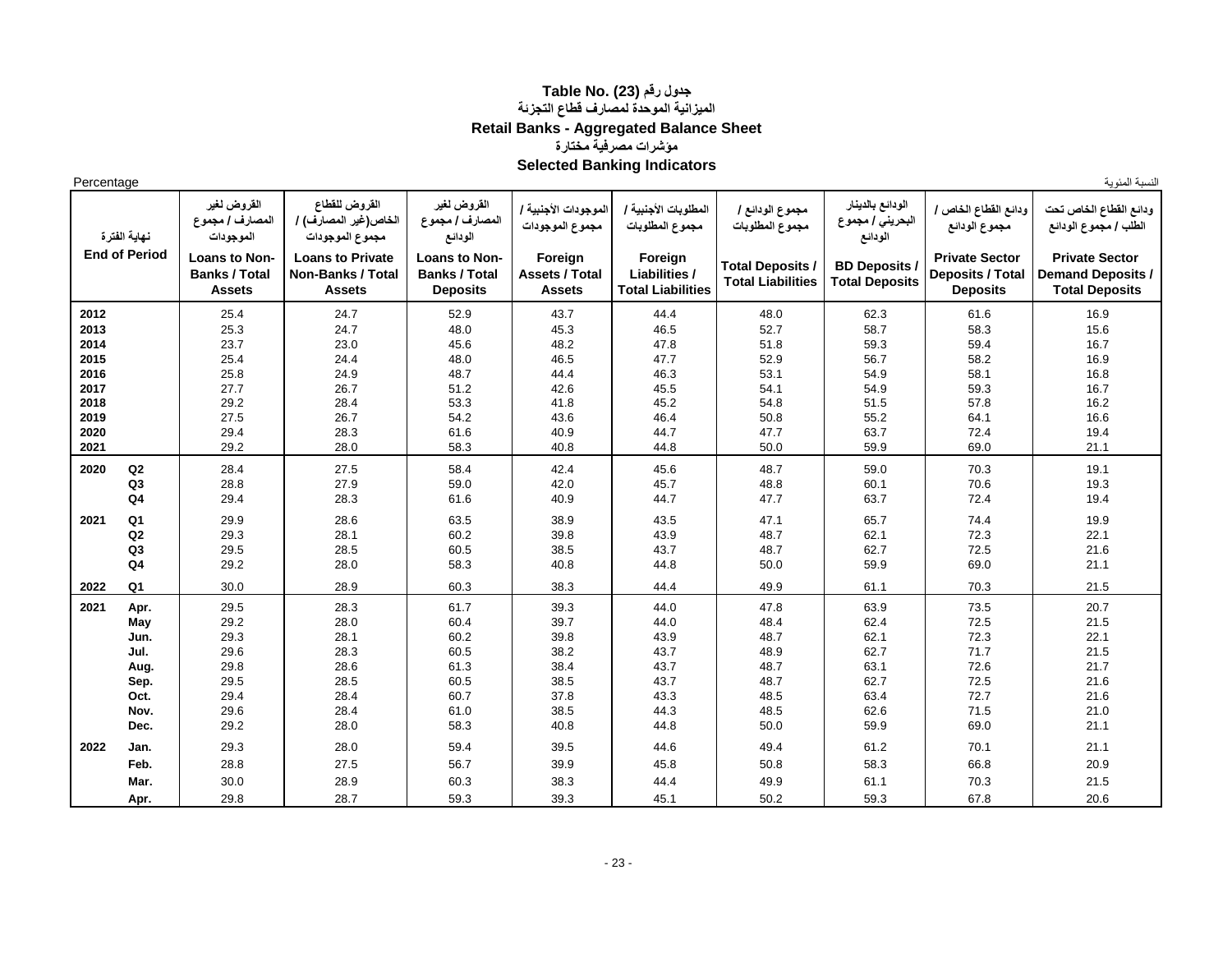### **جدول رقم (24) .Table No مصارف قطاع التجزئة التقليدية: الميزانية الموحدة للنوافذ اإلسالمية Conventional Retail Banks: Aggregated Balance Sheet of Islamic Windows**

**الموجودات \***

#### **Assets \***

| <b>B.D. Million</b> |                                      |            |                        |                           |                       |               |                    |                            |                                |                   |                                      |                          |                    |                    | مليون دينار              |
|---------------------|--------------------------------------|------------|------------------------|---------------------------|-----------------------|---------------|--------------------|----------------------------|--------------------------------|-------------------|--------------------------------------|--------------------------|--------------------|--------------------|--------------------------|
|                     |                                      |            | <b>Domestic Assets</b> |                           |                       |               | الموجودات المحلية  | <b>Foreign Assets</b>      |                                |                   |                                      |                          | الموجودات الأجنبية |                    |                          |
|                     | نهاية الفترة<br><b>End of Period</b> | نقدأ       | آستثمار مع<br>المصارف  | استثمار مع<br>غير المصارف | استثمار مع<br>الحكومة | أخرى          | المجموع            | ۔<br>استثمار مع<br>المصارف | ۔<br>استثمار مع<br>غير المصارف | السندات           | المكاتب الرئيسية<br>والشركات الزميلة | أخرى                     | المجموع            | مجموع<br>الموجودات | البنود خارج<br>الميزانية |
|                     |                                      | Cash       | Invest.                | Invest.                   | Invest.               | <b>Others</b> | <b>Total</b>       | Invest.                    | Invest.                        | <b>Securities</b> | H.O. &                               | <b>Others</b>            | Total              | <b>Total</b>       | Off                      |
|                     |                                      |            | with Banks             | with Private              | with Govt.            |               |                    | with Banks                 | with Private                   |                   | <b>Affiliates</b>                    |                          |                    | <b>Assets</b>      | <b>Balance</b>           |
|                     |                                      |            | 21                     | Non-banks                 |                       |               |                    |                            | Non-banks                      |                   |                                      |                          |                    | 11                 | Sheet 3/                 |
| 2013                |                                      | 0.6        | 927.6                  | 422.4                     | 92.4                  | $7.3$         | 1,450.3            | 61.3                       | 355.4                          | 38.2              | $\overline{\phantom{a}}$             | $\overline{\phantom{a}}$ | 454.9              | 1,905.2            | $0.5\,$                  |
| 2014                |                                      | 4.6        | 261.4                  | 632.9                     | 81.0                  | 9.6           | 989.5              | 48.9                       | 420.4                          | 45.7              | $\overline{\phantom{a}}$             | $\overline{\phantom{a}}$ | 515.0              | 1,504.5            | 0.0                      |
| 2015                |                                      | 6.9        | 212.7                  | 787.1                     | 78.9                  | 13.2          | 1,098.8            | 105.1                      | 362.4                          | 37.2              | --                                   | 0.4                      | 505.1              | 1,603.9            | 0.0                      |
| 2016                |                                      | 6.4        | 197.2                  | 755.7                     | 80.6                  | 22.4          | 1,062.3            | 180.1                      | 384.5                          | 26.5              | --                                   | 4.5                      | 595.6              | 1,657.9            | 8.9                      |
| 2017                |                                      | 0.7        | 105.1                  | 733.1                     | 46.4                  | 8.7           | 894.0              | 88.1                       | 421.2                          | 10.1              | --                                   | 3.5                      | 522.9              | 1,416.9            | 0.0                      |
| 2018                |                                      | 0.8        | 98.9                   | 720.3                     | 62.4                  | 4.0           | 886.4              | 90.3                       | 412.4                          | 53.8              | --                                   | 3.8                      | 560.3              | 1,446.7            | 0.0                      |
| 2019                |                                      | 0.9        | 106.2                  | 767.1                     | 54.1                  | 7.2           | 935.5              | 43.6                       | 388.4                          | 101.8             | $\overline{\phantom{a}}$             | 9.2                      | 543.0              | 1,478.5            | 0.0                      |
| 2020<br>2021        |                                      | 0.9<br>0.9 | 90.7<br>65.1           | 935.9<br>968.1            | 90.1<br>102.6         | 9.3<br>15.4   | 1,126.9<br>1,152.1 | 25.5<br>48.7               | 232.9<br>242.9                 | 165.5<br>108.6    | $\overline{\phantom{a}}$             | 22.4<br>6.4              | 446.3<br>406.6     | 1,573.2<br>1,558.7 | 0.0<br>0.0               |
|                     |                                      |            |                        |                           |                       |               |                    |                            |                                |                   | $\overline{\phantom{a}}$             |                          |                    |                    |                          |
| 2020                | Q2                                   | 0.7        | 82.6                   | 920.7                     | 110.8                 | 11.0          | 1,125.8            | 40.8                       | 356.0                          | 152.2             | $\overline{\phantom{a}}$             | 28.6                     | 577.6              | 1,703.4            | 0.0                      |
|                     | Q <sub>3</sub>                       | 0.9        | 92.9                   | 930.7                     | 93.7                  | 11.0          | 1,129.2            | 42.7                       | 242.3                          | 158.0             | --                                   | 26.3                     | 469.3              | 1,598.5            | 0.0                      |
|                     | Q <sub>4</sub>                       | 0.9        | 90.7                   | 935.9                     | 90.1                  | 9.3           | 1,126.9            | 25.5                       | 232.9                          | 165.5             | --                                   | 22.4                     | 446.3              | 1,573.2            | 0.0                      |
| 2021                | Q <sub>1</sub>                       | 0.8        | 70.0                   | 941.4                     | 232.2                 | 7.2           | 1,251.6            | 41.1                       | 266.8                          | 109.6             | --                                   | 10.6                     | 428.1              | 1,679.7            | 0.0                      |
|                     | Q2                                   | 1.0        | 71.5                   | 961.6                     | 226.5                 | 9.0           | 1,269.6            | 23.8                       | 265.5                          | 111.5             | --                                   | 10.3                     | 411.1              | 1,680.7            | 0.0                      |
|                     | Q <sub>3</sub>                       | 0.8        | 128.0                  | 966.9                     | 221.9                 | 3.3           | 1,320.9            | 24.2                       | 244.2                          | 109.4             | --                                   | 11.8                     | 389.6              | 1,710.5            | 0.0                      |
|                     | Q <sub>4</sub>                       | 0.9        | 65.1                   | 968.1                     | 102.6                 | 15.4          | 1,152.1            | 48.7                       | 242.9                          | 108.6             | --                                   | 6.4                      | 406.6              | 1,558.7            | 0.0                      |
| 2022                | Q <sub>1</sub>                       | 0.9        | 114.3                  | 981.0                     | 91.3                  | 9.0           | 1,196.5            | 119.1                      | 232.2                          | 85.9              | $\overline{\phantom{a}}$             | 1.5                      | 438.7              | 1,635.2            | 0.0                      |
| 2021                | Apr.                                 | 1.0        | 64.6                   | 940.8                     | 230.8                 | 11.3          | 1,248.5            | 23.9                       | 266.4                          | 110.0             | $\overline{\phantom{a}}$             | 12.0                     | 412.3              | 1,660.8            | 0.0                      |
|                     | May                                  | 0.8        | 64.6                   | 948.5                     | 222.2                 | 13.7          | 1,249.8            | 80.0                       | 265.0                          | 110.5             | --                                   | 12.6                     | 468.1              | 1,717.9            | 0.0                      |
|                     | Jun.                                 | 1.0        | 71.5                   | 961.6                     | 226.5                 | 9.0           | 1,269.6            | 23.8                       | 265.5                          | 111.5             | ۰.                                   | 10.3                     | 411.1              | 1,680.7            | 0.0                      |
|                     | Jul.                                 | 0.9        | 64.2                   | 960.2                     | 228.4                 | 3.9           | 1,257.6            | 23.9                       | 266.6                          | 112.2             | --                                   | 11.9                     | 414.6              | 1,672.2            | 0.0                      |
|                     | Aug.                                 | 0.9        | 61.7                   | 959.2                     | 230.6                 | 4.3           | 1,256.7            | 23.8                       | 265.6                          | 111.9             | --                                   | 11.2                     | 412.5              | 1,669.2            | 0.0                      |
|                     | Sep.                                 | 0.8        | 128.0                  | 966.9                     | 221.9                 | 3.3           | 1,320.9            | 24.2                       | 244.2                          | 109.4             | --                                   | 11.8                     | 389.6              | 1,710.5            | 0.0                      |
|                     | Oct.                                 | 1.0        | 82.4                   | 967.9                     | 215.4                 | 11.6          | 1.278.3            | 32.7                       | 245.4                          | 108.9             | --                                   | 7.2                      | 394.2              | 1,672.5            | 0.0                      |
|                     | Nov.                                 | 0.8        | 62.1                   | 963.1                     | 108.7                 | 9.9           | 1,144.6            | 25.0                       | 244.6                          | 109.3             | --                                   | 7.4                      | 386.3              | 1,530.9            | 0.0                      |
|                     | Dec.                                 | 0.9        | 65.1                   | 968.1                     | 102.6                 | 15.4          | 1,152.1            | 48.7                       | 242.9                          | 108.6             | $\overline{\phantom{a}}$             | 6.4                      | 406.6              | 1,558.7            | 0.0                      |
| 2022                | Jan.                                 | 0.8        | 54.0                   | 974.7                     | 102.8                 | 7.3           | 1,139.6            | 84.3                       | 241.3                          | 106.8             | --                                   | 4.2                      | 436.6              | 1,576.2            | 0.0                      |
|                     | Feb.                                 | 0.8        | 55.7                   | 976.4                     | 91.5                  | 7.1           | 1,131.5            | 65.5                       | 237.3                          | 106.2             | --                                   | 3.7                      | 412.7              | 1,544.2            | 0.0                      |
|                     | Mar.                                 | 0.9        | 114.3                  | 981.0                     | 91.3                  | 9.0           | 1,196.5            | 119.1                      | 232.2                          | 85.9              | --                                   | 1.5                      | 438.7              | 1,635.2            | 0.0                      |
|                     | Apr.                                 | 1.0        | 220.0                  | 978.2                     | 92.0                  | 14.8          | 1,306.0            | 76.3                       | 240.7                          | 84.4              | $\overline{\phantom{a}}$             | 0.9                      | 402.3              | 1,708.3            | 0.0                      |

/1 يشمل حسابات اإلستثمار المطلقة. .Accounts Investment Unrestricted Includes 1/

2/ Includes Head Offices and Affiliates.

3/ يشمل حسابات الاستثمار المقيدة.<br>\* موجودات ومطلوبات النوافذ الإسلامية قد لا تتطابق نظرا لوجود معاملات تقليدة. .<br>\* موجودات ومطلوبات النوافذ الإسلامية قد لا تتطابق نظرا لوجود معاملات تقليدة. . . . " Islamic Windows' Assets \* Islamic Windows' Assets and Liabilities may not be equal due to the presence of conventional transactions.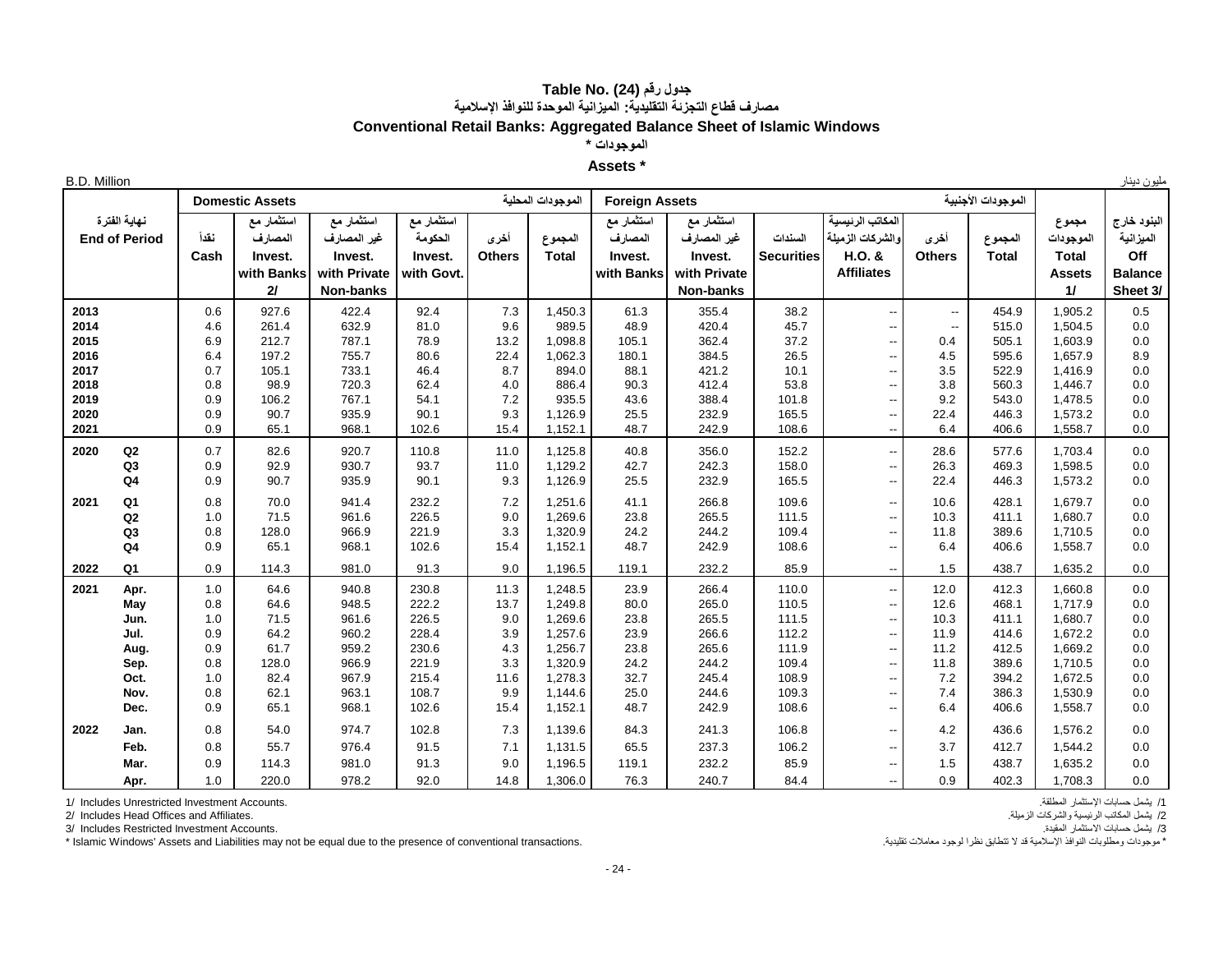## **جدول رقم (25) .Table No مصارف قطاع التجزئة التقليدية: الميزانية الموحدة للنوافذ اإلسالمية Conventional Retail Banks: Aggregated Balance Sheet of Islamic Windows**

**المطلوبات \***

#### **Liabilities \***

| <b>B.D. Million</b><br>۰۰۰ می | $-111$<br>. |  |
|-------------------------------|-------------|--|
|-------------------------------|-------------|--|

|      |                      |              | <b>Domestic Liabilities</b> |                             |                 |       | المطلوبات المحلبة |              | <b>Foreign Liabilities</b> |                   |                 | المطلوبات الأجنبية |              |                    |                |
|------|----------------------|--------------|-----------------------------|-----------------------------|-----------------|-------|-------------------|--------------|----------------------------|-------------------|-----------------|--------------------|--------------|--------------------|----------------|
|      | نهاية الفترة         |              | القطاع الخاص                |                             | رأس المال       |       |                   |              |                            | لمكاتب الرئبسبة   | رأس المال       |                    |              | مجموع              | البنود خارج    |
|      | <b>End of Period</b> | المصارف      | (غير المصارف)               | الحكومة                     | والاحتياطي      | أخرى  | المجموع           | المصارف      | غير المصارف                | والشركات الزميلة  | والاحتياطي      | أخرى               | المجموع      | المطلوبات          | الميزانية      |
|      |                      |              | <b>Private</b>              | General                     | Capital &       |       |                   |              |                            | H.O. &            | Capital &       |                    |              | <b>Total</b>       | Off            |
|      |                      | <b>Banks</b> |                             | <b>Non-Banks Government</b> | <b>Reserves</b> | Other | <b>Total</b>      | <b>Banks</b> | <b>Non-Banks</b>           | <b>Affiliates</b> | <b>Reserves</b> | Other              | <b>Total</b> | <b>Liabilities</b> | <b>Balance</b> |
|      |                      | 2I           |                             |                             |                 |       |                   |              |                            |                   |                 |                    |              | $\mathbf{1}$       | Sheet 3/       |
| 2013 |                      | 828.2        | 83.3                        | 128.3                       | 86.6            | 14.9  | 1,141.3           | 458.6        | 214.1                      | 0.0               | 4.3             | 0.0                | 677.0        | 1,818.3            | 0.5            |
| 2014 |                      | 177.7        | 256.3                       | 169.7                       | 35.8            | 49.9  | 689.4             | 417.2        | 374.3                      | 0.0               | 2.6             | 0.0                | 794.1        | 1,483.5            | 0.0            |
| 2015 |                      | 228.9        | 286.2                       | 221.9                       | 89.4            | 45.8  | 872.2             | 448.9        | 140.7                      | 0.0               | 5.4             | 4.4                | 599.4        | 1,471.6            | 0.0            |
| 2016 |                      | 621.6        | 210.9                       | 242.2                       | 135.7           | 60.5  | 1,270.9           | 230.0        | 29.9                       | 0.0               | 8.3             | 1.0                | 269.2        | 1,540.1            | 8.9            |
| 2017 |                      | 502.5        | 65.5                        | 258.1                       | 79.7            | 29.0  | 934.8             | 329.6        | 25.2                       | 0.0               | 3.0             | 1.7                | 359.5        | 1,294.3            | 0.0            |
| 2018 |                      | 519.9        | 53.6                        | 222.6                       | 96.2            | 14.4  | 906.7             | 398.9        | 42.6                       | 0.0               | 4.6             | 5.2                | 451.3        | 1,358.0            | 0.0            |
| 2019 |                      | 378.9        | 92.7                        | 211.3                       | 129.9           | 32.5  | 845.3             | 418.7        | 141.7                      | 0.0               | 3.9             | 5.4                | 569.7        | 1,415.0            | 0.0            |
| 2020 |                      | 228.1        | 148.5                       | 8.4                         | 339.1           | 13.3  | 737.4             | 354.9        | 342.6                      | 0.0               | 2.8             | 3.7                | 704.0        | 1,441.4            | 0.0            |
| 2021 |                      | 278.0        | 117.6                       | 6.4                         | 324.4           | 10.6  | 737.0             | 416.8        | 236.9                      | 0.0               | 6.3             | 0.9                | 660.9        | 1,397.9            | 0.0            |
| 2020 | Q2                   | 445.4        | 69.0                        | 211.2                       | 141.6           | 23.1  | 890.3             | 463.1        | 206.8                      | 0.0               | 4.9             | 4.2                | 679.0        | 1,569.3            | 0.0            |
|      | Q3                   | 294.2        | 126.9                       | 192.6                       | 148.5           | 11.8  | 774.0             | 471.9        | 216.5                      | 0.0               | 2.1             | 4.7                | 695.2        | 1,469.2            | 0.0            |
|      | Q <sub>4</sub>       | 228.1        | 148.5                       | 8.4                         | 339.1           | 13.3  | 737.4             | 354.9        | 342.6                      | 0.0               | 2.8             | 3.7                | 704.0        | 1,441.4            | 0.0            |
| 2021 | Q <sub>1</sub>       | 310.7        | 138.0                       | 133.2                       | 322.5           | 11.2  | 915.6             | 278.1        | 299.6                      | 0.0               | 4.0             | 3.7                | 585.4        | 1,501.0            | 0.0            |
|      | Q2                   | 377.0        | 112.0                       | 8.3                         | 327.6           | 8.0   | 832.9             | 197.7        | 370.2                      | 0.0               | 4.9             | 0.3                | 573.1        | 1,406.0            | 0.0            |
|      | Q3                   | 198.0        | 115.3                       | 7.9                         | 333.4           | 5.8   | 660.4             | 429.3        | 337.8                      | 0.0               | 5.7             | 8.7                | 781.5        | 1,441.9            | 0.0            |
|      | Q4                   | 278.0        | 117.6                       | 6.4                         | 324.4           | 10.6  | 737.0             | 416.8        | 236.9                      | 0.0               | 6.3             | 0.9                | 660.9        | 1,397.9            | 0.0            |
| 2022 | Q1                   | 271.6        | 86.6                        | 6.3                         | 335.1           | 20.3  | 719.9             | 389.0        | 392.1                      | 0.0               | 7.8             | 8.0                | 796.9        | 1,516.8            | 0.0            |
| 2021 | Apr.                 | 273.8        | 143.4                       | 8.8                         | 319.1           | 8.4   | 753.5             | 245.4        | 364.8                      | 0.0               | 4.4             | 2.8                | 617.4        | 1,370.9            | 0.0            |
|      | May                  | 333.2        | 134.4                       | 8.6                         | 322.4           | 10.1  | 808.7             | 235.2        | 386.8                      | 0.0               | 4.7             | 3.2                | 629.9        | 1,438.6            | 0.0            |
|      | Jun.                 | 377.0        | 112.0                       | 8.3                         | 327.6           | 8.0   | 832.9             | 197.7        | 370.2                      | 0.0               | 4.9             | 0.3                | 573.1        | 1,406.0            | 0.0            |
|      | Jul.                 | 350.1        | 104.1                       | 8.4                         | 332.4           | 6.9   | 801.9             | 198.0        | 393.8                      | 0.0               | 5.2             | 0.1                | 597.1        | 1,399.0            | 0.0            |
|      | Aug.                 | 336.4        | 106.0                       | 8.2                         | 337.9           | 6.5   | 795.0             | 237.3        | 353.1                      | 0.0               | 5.5             | 0.2                | 596.1        | 1,391.1            | 0.0            |
|      | Sep.                 | 198.0        | 115.3                       | 7.9                         | 333.4           | 5.8   | 660.4             | 429.3        | 337.8                      | 0.0               | 5.7             | 8.7                | 781.5        | 1,441.9            | 0.0            |
|      | Oct.                 | 188.5        | 127.6                       | 7.9                         | 340.8           | 6.1   | 670.9             | 410.3        | 307.8                      | 0.0               | 6.0             | 9.0                | 733.1        | 1,404.0            | 0.0            |
|      | Nov.                 | 182.8        | 122.4                       | 7.6                         | 345.8           | 9.8   | 668.4             | 425.0        | 264.7                      | 0.0               | 6.2             | 0.6                | 696.5        | 1,364.9            | 0.0            |
|      | Dec.                 | 278.0        | 117.6                       | 6.4                         | 324.4           | 10.6  | 737.0             | 416.8        | 236.9                      | 0.0               | 6.3             | 0.9                | 660.9        | 1,397.9            | 0.0            |
| 2022 | Jan.                 | 288.9        | 83.4                        | 31.2                        | 328.7           | 13.1  | 745.3             | 498.0        | 205.0                      | 0.0               | 6.9             | 4.7                | 714.6        | 1,459.9            | 0.0            |
|      | Feb.                 | 280.1        | 83.5                        | 31.6                        | 331.3           | 14.5  | 741.0             | 423.5        | 249.5                      | 0.0               | 7.3             | 6.0                | 686.3        | 1,427.3            | 0.0            |
|      | Mar.                 | 271.6        | 86.6                        | 6.3                         | 335.1           | 20.3  | 719.9             | 389.0        | 392.1                      | 0.0               | 7.8             | 8.0                | 796.9        | 1,516.8            | 0.0            |
|      | Apr.                 | 268.6        | 74.3                        | 5.6                         | 336.8           | 23.5  | 708.8             | 430.3        | 421.6                      | 0.0               | 7.6             | 13.0               | 872.5        | 1,581.3            | 0.0            |

/1 يشمل حسابات اإلستثمار المطلقة. .Accounts Investment Unrestricted Includes 1/

/2 يشمل المكاتب الرئيسية والشركات الزميلة. .Affiliates and Offices Head Includes 2/

7/ يشمل حسابات الاستثمار المقيدة.<br>\* موجودات ومطلوبات النوافذ الإسلامية قد لا تتطابق نظرا الموجود معاملات تقليدة. .<br>\* موجودات ومطلوبات النوافذ الإسلامية قد لا تتطابق نظرا الموجود معاملات تقليدة. . . . . . . . . . . . . . . \* Islamic Windows' Assets and Liabilities may not be equal due to the presence of conventional transactions.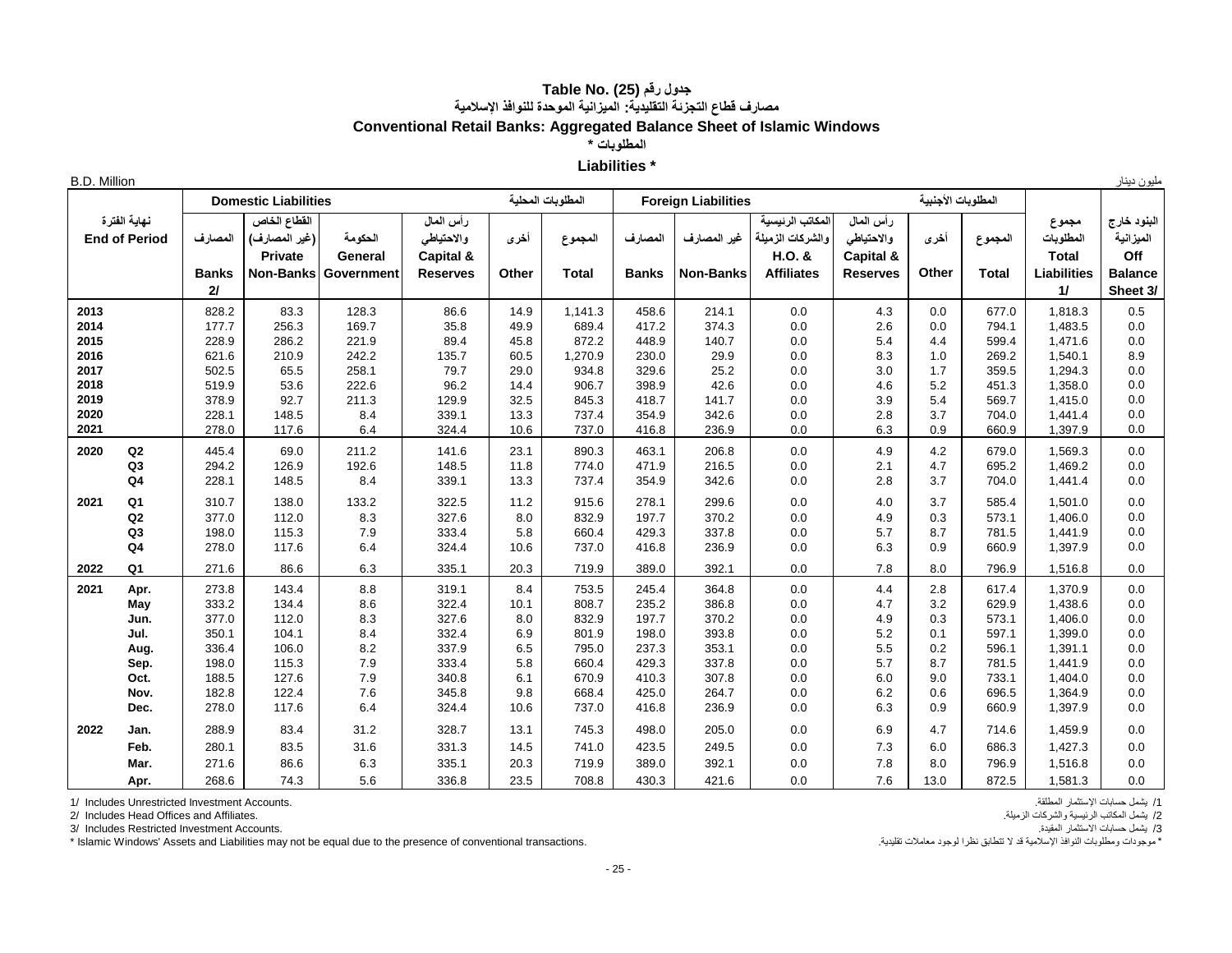#### **جدول رقم (26) Table No. الميزانية الموحدة لمصارف قطاع الجملة Wholesale Banks - Aggregated Balance Sheet الموجودات Assets**

|      | U.S. Dollar Million  |              |                        |            |         |                   |              |                       |                   |                   |          |                    |               | ملیون دولار <sup>ا</sup> مریک <sub>و</sub> |
|------|----------------------|--------------|------------------------|------------|---------|-------------------|--------------|-----------------------|-------------------|-------------------|----------|--------------------|---------------|--------------------------------------------|
|      |                      |              | <b>Domestic Assets</b> |            |         | الموجودات المحلبة |              | <b>Foreign Assets</b> |                   |                   |          | الموجودات الأجنبية |               | الشراء لأجل                                |
|      |                      |              | القطاع الخاص           |            |         |                   |              |                       |                   | المكاتب الرئيسية  |          |                    | مجموع         | للعملات                                    |
|      | نهاية الفترة         | المصارف      | (غير المصارف)          | الحكومة    | أخرى    | المجموع           | المصار ف     | غير المصارف           | السندات           | والشركات الزميلة  | أخرى     | المجموع            | الموجودات     | memo:                                      |
|      | <b>End of Period</b> |              | <b>Private</b>         | General    |         |                   |              |                       |                   | H.O. &            |          |                    | <b>Total</b>  | <b>Forward</b>                             |
|      |                      | <b>Banks</b> | <b>Non-Banks</b>       | Government | Other   | <b>Total</b>      | <b>Banks</b> | <b>Non-Banks</b>      | <b>Securities</b> | <b>Affiliates</b> | Other    | <b>Total</b>       | <b>Assets</b> | <b>Currency</b>                            |
|      |                      | 11           | 21                     | 2I         |         |                   |              |                       |                   |                   |          |                    |               | <b>Purchased</b>                           |
|      |                      |              |                        |            |         |                   |              |                       |                   |                   |          |                    |               |                                            |
| 2012 |                      | 4,288.9      | 1,951.9                | 197.8      | 1,441.3 | 7,879.9           | 12,467.5     | 29,090.8              | 25,939.9          | 30,739.4          | 8,493.2  | 106,730.8          | 114.610.7     | 30,953.9                                   |
| 2013 |                      | 3,623.7      | 2,283.8                | 253.3      | 1,329.7 | 7,490.5           | 13,433.3     | 30,054.3              | 26,234.2          | 30,765.1          | 8,708.3  | 109,195.2          | 116,685.7     | 32,893.6                                   |
| 2014 |                      | 4,101.8      | 1,980.9                | 303.2      | 1,442.2 | 7,828.1           | 17,026.0     | 30,187.9              | 20,134.6          | 24,388.5          | 9,719.4  | 101,456.4          | 109,284.5     | 43,113.1                                   |
| 2015 |                      | 4,155.9      | 2,244.3                | 557.9      | 1,684.3 | 8,642.4           | 14,400.4     | 32,826.8              | 18,610.4          | 23,066.8          | 11,267.0 | 100,171.4          | 108,813.8     | 40,392.1                                   |
| 2016 |                      | 4,746.2      | 2,113.2                | 1,060.8    | 1,699.9 | 9,620.1           | 13,303.9     | 31,391.6              | 18,279.3          | 22,184.5          | 8,256.5  | 93,415.8           | 103,035.9     | 46,535.7                                   |
| 2017 |                      | 4,909.6      | 2,251.7                | 1,285.0    | 1,397.9 | 9,844.2           | 13,291.0     | 34,360.0              | 17,660.1          | 20,740.9          | 8,066.3  | 94,118.3           | 103,962.5     | 36,194.0                                   |
| 2018 |                      | 5,420.3      | 3,275.8                | 1,832.6    | 1,549.2 | 12,077.9          | 7,324.4      | 37,132.8              | 17,785.3          | 23,146.8          | 8,562.5  | 93,951.8           | 106,029.7     | 31,236.4                                   |
| 2019 |                      | 6,010.7      | 4,243.2                | 2,632.4    | 2,579.8 | 15,466.1          | 8,727.5      | 41,918.5              | 17,399.6          | 21,102.8          | 6,223.7  | 95,372.1           | 110,838.2     | 22,654.5                                   |
| 2020 |                      | 6,016.8      | 5,272.3                | 2,417.0    | 2,115.0 | 15,821.1          | 7,108.5      | 42,558.2              | 17,840.5          | 23,333.3          | 6,417.2  | 97,257.7           | 113,078.8     | 17,910.9                                   |
| 2021 |                      | 7,715.4      | 4,658.8                | 2,995.7    | 1,862.4 | 17,232.3          | 9,475.2      | 41,373.6              | 18,324.1          | 26,048.8          | 5,648.7  | 100,870.4          | 118,102.7     | 19,771.2                                   |
| 2020 | Q2                   | 6,818.5      | 4,593.0                | 2,463.4    | 3,007.7 | 16,882.6          | 8,342.8      | 42,178.3              | 17,357.7          | 24,722.0          | 6,000.4  | 98,601.2           | 115,483.8     | 18,342.0                                   |
|      | Q <sub>3</sub>       | 6,004.8      | 4,927.9                | 2,656.3    | 2,386.4 | 15,975.4          | 7,235.8      | 42,811.5              | 16,995.2          | 23,987.0          | 5,833.9  | 96,863.4           | 112,838.8     | 17,007.9                                   |
|      | Q4                   | 6,016.8      | 5,272.3                | 2,417.0    | 2,115.0 | 15,821.1          | 7,108.5      | 42,558.2              | 17,840.5          | 23,333.3          | 6,417.2  | 97,257.7           | 113,078.8     | 17,910.9                                   |
| 2021 | Q <sub>1</sub>       | 6.406.6      | 5,032.5                | 2,937.9    | 1,956.0 | 16,333.0          | 8,239.3      | 41,978.1              | 17,094.3          | 24,796.7          | 6,012.8  | 98,121.2           | 114,454.2     | 17,228.6                                   |
|      | Q2                   | 6,894.2      | 5,036.3                | 2,719.9    | 1,956.8 | 16,607.2          | 8,891.3      | 42,008.7              | 17,762.0          | 24,692.0          | 5,980.8  | 99,334.8           | 115,942.0     | 16,737.2                                   |
|      | Q <sub>3</sub>       | 6,474.9      | 4,763.7                | 2,663.4    | 1,964.0 | 15,866.0          | 8,888.3      | 41,731.4              | 18,845.6          | 23,719.2          | 5,889.0  | 99,073.5           | 114,939.5     | 18,751.4                                   |
|      | Q <sub>4</sub>       | 7,715.4      | 4,658.8                | 2,995.7    | 1,862.4 | 17,232.3          | 9,475.2      | 41,373.6              | 18,324.1          | 26,048.8          | 5,648.7  | 100,870.4          | 118,102.7     | 19,771.2                                   |
| 2022 | Q <sub>1</sub>       | 6,654.8      | 4,954.5                | 2,731.9    | 1,760.9 | 16,102.1          | 8,406.6      | 41,456.5              | 18,195.5          | 27,869.3          | 5,946.1  | 101,874.0          | 117,976.1     | 19,541.5                                   |
| 2021 | Apr.                 | 6,645.6      | 5,152.1                | 3,066.3    | 1,903.8 | 16,767.8          | 7,944.4      | 41,953.3              | 16,700.2          | 24,091.3          | 6,033.1  | 96,722.3           | 113,490.1     | 18,349.2                                   |
|      | May                  | 7,385.1      | 5,047.6                | 2,669.6    | 1,923.6 | 17,025.9          | 7,285.5      | 42,874.9              | 17,385.4          | 25,258.4          | 6,043.0  | 98,847.2           | 115,873.1     | 17,835.9                                   |
|      | Jun.                 | 6,894.2      | 5,036.3                | 2,719.9    | 1,956.8 | 16,607.2          | 8,891.3      | 42,008.7              | 17,762.0          | 24,692.0          | 5,980.8  | 99,334.8           | 115,942.0     | 16,737.2                                   |
|      | Jul.                 | 6,621.8      | 5,134.3                | 2,858.7    | 2,408.0 | 17,022.8          | 7,807.3      | 42,129.2              | 17,646.8          | 24,659.1          | 5,966.4  | 98,208.8           | 115,231.6     | 19,071.0                                   |
|      | Aug.                 | 6,642.5      | 5,018.5                | 2,731.4    | 1,932.6 | 16,325.0          | 8,263.3      | 41,962.6              | 17,354.4          | 23,285.8          | 5,727.1  | 96,593.2           | 112,918.2     | 18,665.5                                   |
|      | Sep.                 | 6,474.9      | 4,763.7                | 2,663.4    | 1,964.0 | 15,866.0          | 8,888.3      | 41,731.4              | 18,845.6          | 23,719.2          | 5,889.0  | 99,073.5           | 114,939.5     | 18,751.4                                   |
|      | Oct.                 | 7,143.6      | 4,830.9                | 2,946.0    | 1,872.2 | 16,792.7          | 7,899.4      | 41,477.2              | 18,529.3          | 22,910.0          | 5,731.6  | 96,547.5           | 113,340.2     | 17,755.6                                   |
|      | Nov.                 | 6,935.4      | 4,879.4                | 2,901.2    | 1,837.5 | 16,553.5          | 7,299.0      | 40,937.8              | 18,297.6          | 25,182.5          | 5,729.7  | 97,446.6           | 114,000.1     | 17,426.2                                   |
|      | Dec.                 | 7,715.4      | 4,658.8                | 2,995.7    | 1,862.4 | 17,232.3          | 9,475.2      | 41,373.6              | 18,324.1          | 26,048.8          | 5,648.7  | 100,870.4          | 118,102.7     | 19,771.2                                   |
| 2022 | Jan.                 | 7,914.8      | 4,659.7                | 2,869.8    | 1,858.3 | 17,302.6          | 7,996.3      | 41,441.8              | 18,025.5          | 26,895.1          | 5,685.0  | 100,043.7          | 117,346.3     | 18,156.4                                   |
|      | Feb.                 | 7,337.3      | 4,884.7                | 2,942.4    | 1,744.0 | 16,908.4          | 7,377.0      | 41,718.6              | 18,388.5          | 26,504.0          | 6,158.0  | 100,146.1          | 117,054.5     | 17,300.6                                   |
|      | Mar.                 | 6,654.8      | 4,954.5                | 2,731.9    | 1,760.9 | 16,102.1          | 8,406.6      | 41,456.5              | 18,195.5          | 27,869.3          | 5,946.1  | 101,874.0          | 117,976.1     | 19,541.5                                   |
|      | Apr.                 | 7,128.7      | 4,909.6                | 2,940.3    | 2,178.3 | 17,156.9          | 7,780.6      | 42,166.3              | 18,440.4          | 27,304.5          | 5,872.6  | 101,564.4          | 118,721.3     | 19,247.3                                   |

/1 يشمل المكاتب الرئيسية والشركات الزميلة. .Affiliates and Offices Head Includes 1/

/2 يشمل السندات. .Securities Includes 2/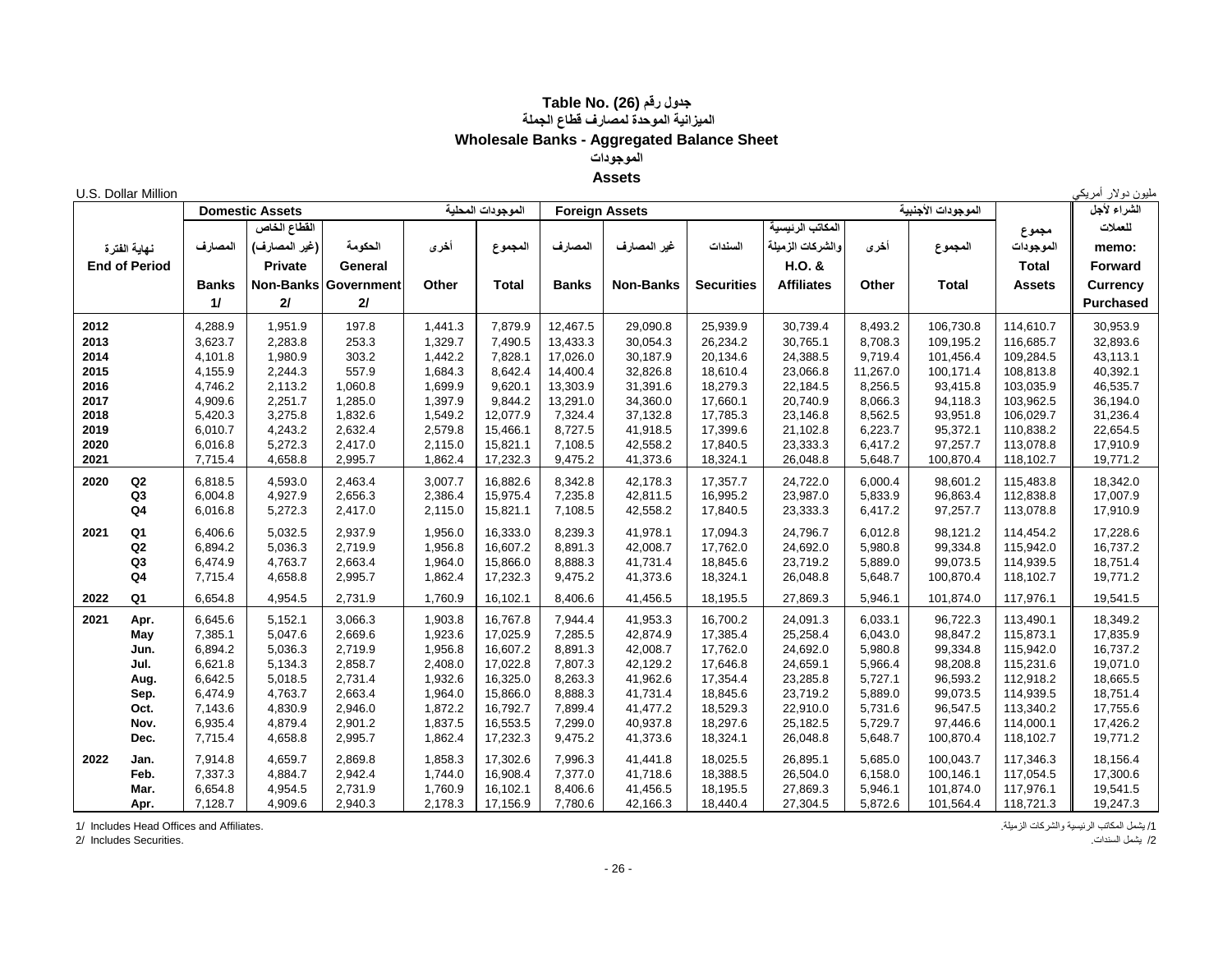#### **جدول رقم (27) Table No. الميزانية الموحدة لمصارف قطاع الجملة Wholesale Banks - Aggregated Balance Sheet المطلوبات Liabilities**

|              | U.S. Dollar Million  |                    |                             |                             |                    |                      |                      |                            |                   |                      |                      |                    |                        | مليون دولار أمريكي   |
|--------------|----------------------|--------------------|-----------------------------|-----------------------------|--------------------|----------------------|----------------------|----------------------------|-------------------|----------------------|----------------------|--------------------|------------------------|----------------------|
|              |                      |                    | <b>Domestic Liabilities</b> |                             |                    | المطلوبات المحلية    |                      | <b>Foreign Liabilities</b> |                   |                      |                      | المطلوبات الأجنبية |                        | البيع لأجل           |
|              |                      |                    | القطاع الخاص                |                             |                    |                      |                      |                            |                   | المكاتب الرئيسية     |                      |                    | مجموع                  | للعملات              |
|              | نهاية الفترة         | المصارف            | (غير المصارف)               | الحكومة                     | أخرى               | المجموع              | المصارف              | غير المصارف                | السندات           | والشركات الزميلة     | أخرى                 | المجموع            | المطلوبات              | memo:                |
|              | <b>End of Period</b> |                    | Private                     | General                     |                    |                      |                      |                            |                   | H.O. &               |                      |                    | <b>Total</b>           | <b>Forward</b>       |
|              |                      | <b>Banks</b>       |                             | <b>Non-Banks Government</b> | Other              | <b>Total</b>         | <b>Banks</b>         | <b>Non-Banks</b>           | <b>Securities</b> | <b>Affiliates</b>    | Other                | <b>Total</b>       | <b>Liabilities</b>     | <b>Currency</b>      |
|              |                      |                    |                             |                             |                    |                      |                      |                            |                   |                      |                      |                    |                        |                      |
|              |                      | 11                 |                             |                             | 2I                 |                      |                      |                            |                   |                      | 2I                   |                    |                        | Sold                 |
| 2012         |                      | 5,376.1            | 799.9                       | 445.0                       | 4,738.0            | 11,359.0             | 29,390.6             | 20,955.9                   | 2,899.7           | 30,468.3             | 19,537.2             | 103,251.7          | 114,610.7              | 31,123.5             |
| 2013         |                      | 4,192.1            | 757.0                       | 414.9                       | 4,843.7            | 10,207.7             | 30,308.7             | 27,625.4                   | 2,453.7           | 28,210.5             | 17,879.7             | 106.478.0          | 116,685.7              | 33,859.7             |
| 2014         |                      | 5,120.4            | 623.3                       | 282.3                       | 4,090.7            | 10,116.7             | 31,623.1             | 25,282.5                   | 2,138.0           | 21,281.8             | 18,842.4             | 99,167.8           | 109,284.5              | 41,794.1             |
| 2015         |                      | 4,769.4            | 476.8                       | 190.1                       | 4,165.6            | 9,601.9              | 34,277.3             | 23,872.1                   | 1,768.0           | 19,988.5             | 19,306.0             | 99,211.9           | 108,813.8              | 38,417.9             |
| 2016         |                      | 5,472.4            | 621.1                       | 170.4                       | 3,986.3            | 10,250.2             | 29,376.0             | 22,801.0                   | 889.5             | 23,243.0             | 16,476.2             | 92,785.7           | 103,035.9              | 45,198.8             |
| 2017         |                      | 5,025.1            | 872.5                       | 201.9                       | 4,310.0            | 10,409.5             | 27,334.2             | 22,452.8                   | 537.0             | 26,363.6             | 16,865.4             | 93,553.0           | 103,962.5              | 35,096.3             |
| 2018         |                      | 4,895.4            | 1,122.4                     | 98.6                        | 4,354.7            | 10,471.1             | 28,238.4             | 21,561.6                   | 3.1               | 28,716.6             | 17,038.9             | 95,558.6           | 106,029.7              | 29,736.5             |
| 2019         |                      | 5,562.5            | 807.2                       | 390.2                       | 5,104.3            | 11,864.2             | 30,443.5             | 22,182.7                   | 538.6             | 30,907.9             | 14,901.3             | 98,974.0           | 110,838.2              | 21,905.8             |
| 2020<br>2021 |                      | 6,276.1<br>7,446.8 | 1,025.9<br>979.9            | 233.0<br>275.0              | 5,186.2<br>4,786.1 | 12,721.2<br>13,487.8 | 27,354.2<br>33,274.9 | 20,540.8<br>21,472.5       | 1,039.4<br>512.2  | 35,455.6<br>35,091.9 | 15,967.6<br>14,263.4 | 100,357.6          | 113,078.8<br>118,102.7 | 19,623.4<br>20,835.0 |
|              |                      |                    |                             |                             |                    |                      |                      |                            |                   |                      |                      | 104,614.9          |                        |                      |
| 2020         | $\mathsf Q2$         | 6,461.4            | 858.6                       | 491.6                       | 5,434.4            | 13,246.0             | 30,245.1             | 22,627.5                   | 538.0             | 33,789.8             | 15,037.4             | 102,237.8          | 115,483.8              | 18,841.3             |
|              | Q <sub>3</sub>       | 6,576.6            | 912.1                       | 158.8                       | 5,182.9            | 12,830.4             | 28,365.9             | 21,637.1                   | 1,038.4           | 34,031.0             | 14,936.0             | 100,008.4          | 112,838.8              | 18,616.3             |
|              | Q4                   | 6,276.1            | 1,025.9                     | 233.0                       | 5,186.2            | 12,721.2             | 27,354.2             | 20,540.8                   | 1,039.4           | 35,455.6             | 15,967.6             | 100,357.6          | 113,078.8              | 19,623.4             |
| 2021         | Q1                   | 6,706.7            | 1,264.5                     | 332.8                       | 4,824.0            | 13,128.0             | 27,754.3             | 21,684.4                   | 1,040.7           | 36,694.0             | 14,152.8             | 101,326.2          | 114,454.2              | 20,141.6             |
|              | Q2                   | 6,466.4            | 806.8                       | 264.3                       | 4,894.2            | 12,431.7             | 28,390.9             | 21,922.3                   | 500.4             | 38,109.1             | 14,587.7             | 103,510.4          | 115,942.0              | 17,815.0             |
|              | Q3                   | 5,898.0            | 902.5                       | 318.4                       | 4,718.4            | 11,837.3             | 30,904.8             | 21,314.1                   | 508.2             | 36,351.9             | 14,023.2             | 103,102.2          | 114,939.5              | 19,728.7             |
|              | Q <sub>4</sub>       | 7,446.8            | 979.9                       | 275.0                       | 4,786.1            | 13,487.8             | 33,274.9             | 21,472.5                   | 512.2             | 35,091.9             | 14,263.4             | 104,614.9          | 118,102.7              | 20,835.0             |
| 2022         | Q1                   | 6,488.8            | 1,044.7                     | 108.8                       | 5,634.7            | 13,277.0             | 31,441.7             | 24,440.2                   | 512.1             | 35,862.9             | 12,442.2             | 104,699.1          | 117,976.1              | 20,585.2             |
| 2021         | Apr.                 | 6,508.6            | 836.5                       | 340.2                       | 4,845.9            | 12,531.2             | 27,861.3             | 21,970.3                   | 510.5             | 36,304.1             | 14,312.7             | 100,958.9          | 113,490.1              | 19,819.2             |
|              | May                  | 6,841.8            | 795.7                       | 275.7                       | 4,890.4            | 12,803.6             | 28,402.1             | 22,427.7                   | 511.6             | 37,120.3             | 14,607.8             | 103,069.5          | 115,873.1              | 18,792.4             |
|              | Jun.                 | 6,466.4            | 806.8                       | 264.3                       | 4,894.2            | 12,431.7             | 28,390.9             | 21,922.3                   | 500.4             | 38.109.1             | 14,587.7             | 103.510.4          | 115,942.0              | 17,815.0             |
|              | Jul.                 | 6,050.0            | 879.1                       | 296.1                       | 5,016.8            | 12,242.0             | 29,257.5             | 22,222.6                   | 512.1             | 36,661.5             | 14,335.9             | 102,989.6          | 115,231.6              | 20,364.6             |
|              | Aug.                 | 6,175.8            | 731.5                       | 323.3                       | 4,996.6            | 12,227.2             | 29,165.1             | 20,930.2                   | 513.5             | 35,871.8             | 14,210.4             | 100,691.0          | 112,918.2              | 19,709.2             |
|              | Sep.                 | 5,898.0            | 902.5                       | 318.4                       | 4,718.4            | 11,837.3             | 30,904.8             | 21,314.1                   | 508.2             | 36,351.9             | 14,023.2             | 103,102.2          | 114,939.5              | 19,728.7             |
|              | Oct.                 | 6,062.2            | 891.4                       | 262.6                       | 4,778.6            | 11,994.8             | 31,978.9             | 19,957.1                   | 509.2             | 34,636.1             | 14,264.1             | 101,345.4          | 113,340.2              | 19,267.1             |
|              | Nov.                 | 6,188.8            | 1,006.1                     | 332.1                       | 4,845.9            | 12,372.9             | 32,469.6             | 20,519.7                   | 516.5             | 33,803.4             | 14,318.0             | 101,627.2          | 114,000.1              | 19,007.3             |
|              | Dec.                 | 7,446.8            | 979.9                       | 275.0                       | 4,786.1            | 13,487.8             | 33,274.9             | 21,472.5                   | 512.2             | 35,091.9             | 14,263.4             | 104,614.9          | 118,102.7              | 20,835.0             |
| 2022         | Jan.                 | 7.010.8            | 948.5                       | 237.6                       | 4,873.2            | 13,070.1             | 33,138.2             | 21,906.1                   | 512.5             | 36,081.8             | 12,637.6             | 104,276.2          | 117.346.3              | 19,452.6             |
|              | Feb.                 | 7,153.1            | 1,218.4                     | 236.5                       | 5,296.9            | 13,904.9             | 32,266.4             | 21,226.3                   | 507.8             | 35.662.7             | 13,486.4             | 103.149.6          | 117,054.5              | 18,405.6             |
|              | Mar.                 | 6,488.8            | 1,044.7                     | 108.8                       | 5,634.7            | 13,277.0             | 31,441.7             | 24,440.2                   | 512.1             | 35,862.9             | 12,442.2             | 104,699.1          | 117,976.1              | 20,585.2             |
|              | Apr.                 | 6,655.5            | 925.9                       | 198.6                       | 5,562.9            | 13,342.9             | 31,809.3             | 24,596.5                   | 516.2             | 35,787.1             | 12,669.3             | 105,378.4          | 118,721.3              | 19,077.2             |

/1 يشمل المكاتب الرئيسية والشركات الزميلة. .Affiliates and Offices Head Includes 1/

2/ Includes Capital & Reserves.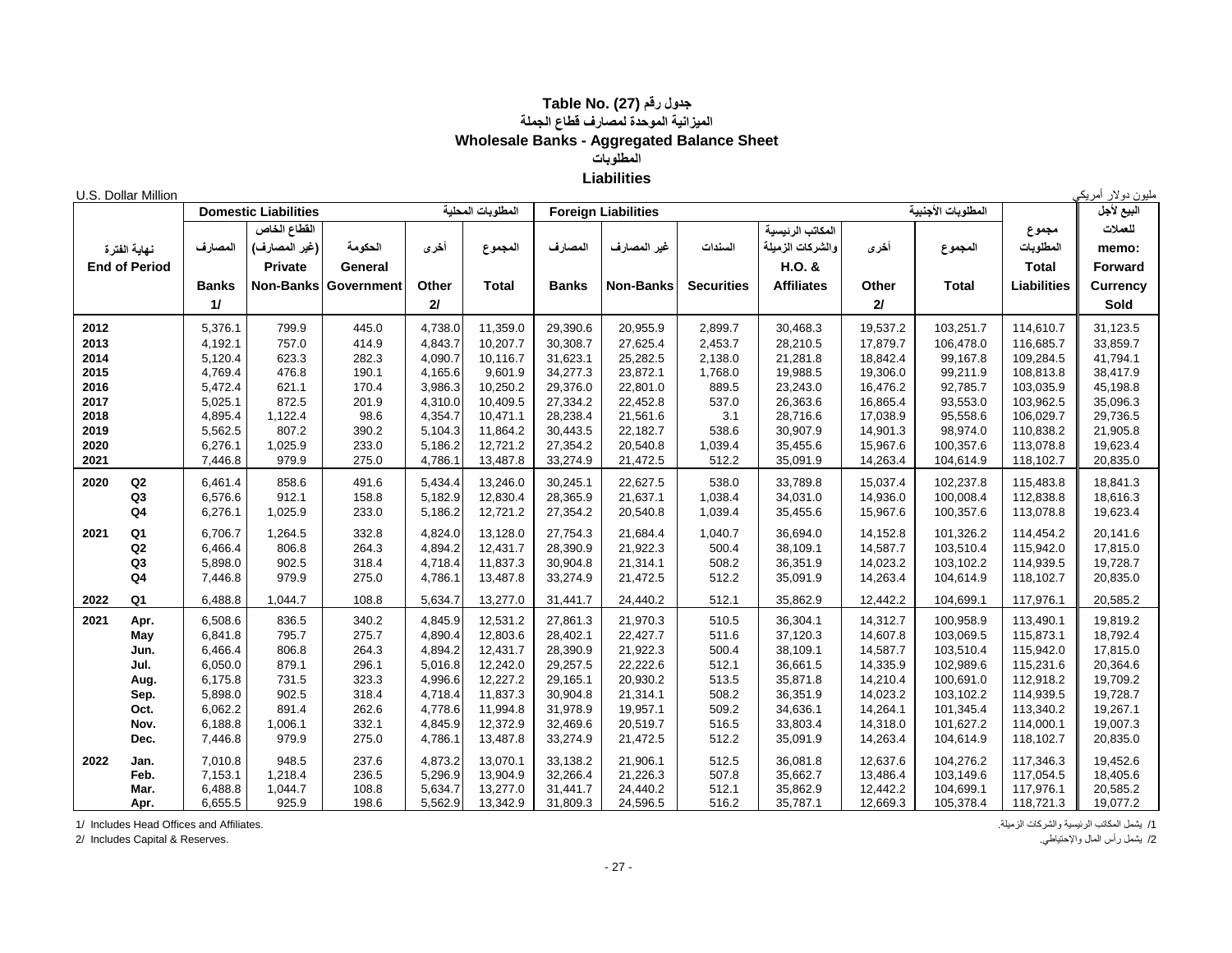| U.S. Dollar Million    |                |               |                   |                  |          |           |         |                   |                |                    |                  |                 |          |           | مليون دولار أمريكي |
|------------------------|----------------|---------------|-------------------|------------------|----------|-----------|---------|-------------------|----------------|--------------------|------------------|-----------------|----------|-----------|--------------------|
|                        |                | <b>Assets</b> |                   |                  |          | الموجودات |         |                   |                | <b>Liabilities</b> |                  |                 |          | المطلوبات |                    |
|                        | مملكة          | دول مجلس      | الدول العربية     |                  | أوروبا   |           |         |                   | مملكة          | دول مجلس           | الدول العربية    |                 | أورويا   |           |                    |
| نهاية الفترة           | البحرين        | التعاون       | الأخرى            | الدول الأمر بكبة | الغربية  | آسيا      | أخرى    | المجموع           | البحرين        | التعاون            | الأخرى           | الدول الأمريكية | الغريبة  | آسيا      | أخرى               |
| <b>End of Period</b>   | Kingdom of     | GCC           | <b>Other Arab</b> | <b>Americas</b>  | Western  | Asia      | Other   | <b>Total</b>      | Kingdom of     | GCC                | Other Arab       | <b>Americas</b> | Western  | Asia      | Other              |
|                        | <b>Bahrain</b> |               | <b>Countries</b>  | 21               | Europe   |           |         |                   | <b>Bahrain</b> |                    | <b>Countries</b> | 21              | Europe   |           |                    |
| 2012                   | 7,879.9        | 30,741.8      | 3,674.7           | 16,719.6         | 45,840.2 | 8,520.9   | 1,233.6 | 114,610.7         | 11,359.0       | 41,786.6           | 10,807.6         | 5,006.6         | 38,238.9 | 6,304.7   | 1,107.3            |
| 2013                   | 7,490.4        | 34,258.7      | 4,316.8           | 13,924.8         | 45,009.1 | 10,115.1  | 1,570.8 | 116,685.7         | 10,207.7       | 44,924.8           | 11,449.6         | 4,025.4         | 34,717.3 | 9,028.9   | 2,331.8            |
| 2014                   | 7,828.1        | 35,057.9      | 4,237.4           | 8,711.3          | 40,269.8 | 11,205.4  | 1,974.6 | 109,284.5         | 10,116.7       | 41,327.1           | 12,400.0         | 3,535.8         | 30,656.3 | 8,844.0   | 2,404.6            |
| 2015                   | 8,642.4        | 35,667.5      | 3,865.0           | 9,099.4          | 37,693.4 | 11,763.4  | 2,082.7 | 108,813.8         | 9,601.9        | 37,848.5           | 13,272.0         | 4,882.6         | 30,541.4 | 10,384.6  | 2,282.8            |
| 2016                   | 9,620.1        | 35,628.4      | 3,800.7           | 10,678.9         | 32,260.0 | 9,304.9   |         | 1,742.9 103,035.9 | 10,250.2       | 35,519.3           | 14,444.6         | 4,743.1         | 28,554.8 | 7,840.0   | 1,683.9            |
| 2017                   | 9,844.2        | 33,126.3      | 4,168.2           | 10,569.6         | 34,810.0 | 9,587.2   | 1,857.0 | 103,962.5         | 10,409.5       | 35,759.5           | 13,628.7         | 5,112.8         | 29,573.4 | 7,491.4   | 1,987.2            |
| 2018                   | 12,077.9       | 31,562.8      | 4,773.8           | 10,533.2         | 36,343.6 | 8,910.7   | 1,827.7 | 106,029.7         | 10,471.1       | 37,836.4           | 14,681.5         | 3,868.1         | 30,757.4 | 6,888.9   | 1,526.3            |
| 2019                   | 15,466.1       | 34,604.6      | 5,815.1           | 11,262.1         | 32,793.3 | 9,170.0   | 1,727.0 | 110,838.2         | 11,864.2       | 39,835.6           | 16,254.1         | 3,950.1         | 28,910.5 | 8,583.7   | 1,440.0            |
| 2020                   | 15,821.1       | 35,403.5      | 6,665.1           | 10,614.7         | 35,090.8 | 8,309.1   | 1,174.5 | 113,078.8         | 12,721.2       | 38,636.6           | 15,979.6         | 3,449.8         | 29,667.5 | 11,204.8  | 1,419.3            |
| 2021                   | 17,232.3       | 37,816.9      | 6,597.2           | 13,146.7         | 33,407.5 | 8,571.3   | 1,330.8 | 118,102.7         | 13,487.8       | 42,140.5           | 16,020.5         | 3,488.9         | 28,115.2 | 13,617.1  | 1,232.7            |
| Q2<br>2020             | 16,882.6       | 36,535.8      | 6,298.7           | 10,599.5         | 35,227.6 | 8,097.9   | 1,841.7 | 115,483.8         | 13,246.0       | 43,734.1           | 15,854.1         | 3,694.2         | 27,646.3 | 9,502.1   | 1,807.0            |
| Q3                     | 15,975.4       | 36,198.8      | 6,614.7           | 10,138.3         | 34,812.9 | 7,819.7   |         | 1,279.0 112,838.8 | 12,830.4       | 40,471.9           | 15,798.1         | 3,401.3         | 27,828.3 | 10,968.0  | 1,540.8            |
| Q <sub>4</sub>         | 15,821.1       | 35,403.5      | 6,665.1           | 10,614.7         | 35,090.8 | 8,309.1   |         | 1,174.5 113,078.8 | 12,721.2       | 38,636.6           | 15,979.6         | 3,449.8         | 29,667.5 | 11,204.8  | 1,419.3            |
| 2021<br>Q <sub>1</sub> | 16,333.0       | 35,596.2      | 6,235.2           | 10,111.5         | 36,243.9 | 8,686.7   | 1.247.7 | 114,454.2         | 13,128.0       | 40,177.5           | 15,359.7         | 3,477.1         | 28,889.5 | 12,034.7  | 1,387.7            |
| Q2                     | 16,607.2       | 34,183.8      | 6,270.7           | 10,874.2         | 37,631.9 | 9,233.6   |         | 1,140.6 115,942.0 | 12,431.7       | 40,084.2           | 15,507.2         | 4,080.3         | 29,023.2 | 13,405.8  | 1,409.6            |
| Q3                     | 15,866.0       | 34,327.9      | 5,952.3           | 12,679.2         | 36,679.4 | 8,279.0   | 1,155.7 | 114,939.5         | 11,837.3       | 40,065.2           | 15,143.6         | 4,044.3         | 29,037.0 | 13,295.3  | 1,516.8            |
| Q <sub>4</sub>         | 17,232.3       | 37,816.9      | 6,597.2           | 13,146.7         | 33,407.5 | 8,571.3   |         | 1,330.8 118,102.7 | 13,487.8       | 42,140.5           | 16,020.5         | 3,488.9         | 28,115.2 | 13,617.1  | 1,232.7            |
| 2022<br>Q1             | 16,102.1       | 35,574.7      | 6,869.2           | 12,152.7         | 36,887.0 | 9,072.0   |         | 1,318.4 117,976.1 | 13,277.0       | 44,835.7           | 14,264.1         | 3,391.8         | 27,127.9 | 13,666.9  | 1,412.7            |
| 2021<br>Apr.           | 16,767.8       | 34,268.3      | 6,217.2           | 10,443.2         | 35,518.0 | 9,036.3   |         | 1,239.3 113,490.1 | 12,531.2       | 39,519.5           | 15,759.7         | 3,488.3         | 28,477.1 | 12,186.5  | 1,527.8            |
| May                    | 17,025.9       | 33,877.3      | 6,325.7           | 10,797.7         | 37,503.5 | 9,122.4   |         | 1,220.6 115,873.1 | 12,803.6       | 40,314.7           | 15,969.2         | 3,656.9         | 29,237.8 | 12,338.7  | 1,552.2            |
| Jun.                   | 16,607.2       | 34,183.8      | 6,270.7           | 10,874.2         | 37,631.9 | 9,233.6   |         | 1,140.6 115,942.0 | 12,431.7       | 40,084.2           | 15,507.2         | 4,080.3         | 29,023.2 | 13,405.8  | 1,409.6            |
| Jul.                   | 17,022.8       | 33,905.5      | 6,209.2           | 10,334.0         | 37,121.4 | 9,437.8   |         | 1,200.9 115,231.6 | 12,242.0       | 39,467.7           | 15,852.2         | 3,848.9         | 28,915.4 | 13,571.3  | 1,334.1            |
| Aug.                   | 16,325.0       | 33,667.0      | 6,027.3           | 10,225.5         | 36,555.8 | 8,960.0   |         | 1,157.6 112,918.2 | 12,227.2       | 37,168.3           | 15,787.4         | 3,751.2         | 28,821.2 | 13,725.6  | 1,437.3            |
| Sep.                   | 15,866.0       | 34,327.9      | 5,952.3           | 12.679.2         | 36,679.4 | 8,279.0   | 1.155.7 | 114,939.5         | 11,837.3       | 40,065.2           | 15.143.6         | 4,044.3         | 29,037.0 | 13,295.3  | 1,516.8            |
| Oct.                   | 16,792.7       | 33,645.5      | 5,911.7           | 12,766.5         | 35,139.8 | 7,919.6   |         | 1,164.4 113,340.2 | 11,994.8       | 39,290.4           | 15,309.2         | 4,167.1         | 28,524.8 | 12,763.7  | 1,290.2            |
| Nov.                   | 16,553.5       | 35,864.5      | 6,433.8           | 11,320.7         | 34,384.7 | 8,263.1   |         | 1,179.8 114,000.1 | 12,372.9       | 40,370.5           | 15,400.1         | 3,788.6         | 27,810.9 | 12,846.8  | 1,410.3            |
| Dec.                   | 17,232.3       | 37,816.9      | 6,597.2           | 13,146.7         | 33,407.5 | 8,571.3   |         | 1,330.8 118,102.7 | 13,487.8       | 42,140.5           | 16,020.5         | 3,488.9         | 28,115.2 | 13,617.1  | 1,232.7            |
| 2022<br>Jan.           | 17,302.6       | 36,296.6      | 6,638.2           | 11,847.3         | 35,370.8 | 8,621.3   | 1,269.5 | 117,346.3         | 13,070.1       | 43,005.8           | 15,137.3         | 3,506.2         | 26,943.7 | 14,285.5  | 1,397.7            |
| Feb.                   | 16,908.4       | 36,833.6      | 7,223.8           | 12,133.1         | 34,013.4 | 8,492.4   |         | 1,449.8 117,054.5 | 13,904.9       | 42,449.9           | 15,063.5         | 3,825.9         | 26,608.2 | 13,797.2  | 1,404.9            |
| Mar.                   | 16,102.1       | 35,574.7      | 6,869.2           | 12,152.7         | 36,887.0 | 9,072.0   |         | 1,318.4 117,976.1 | 13,277.0       | 44,835.7           | 14,264.1         | 3,391.8         | 27,127.9 | 13,666.9  | 1,412.7            |
| Apr.                   | 17,156.9       | 35,655.3      | 6,837.9           | 11,849.6         | 36,963.1 | 8,887.1   |         | 1,371.4 118,721.3 | 13,342.9       | 46,013.4           | 14,238.5         | 3,764.5         | 26,840.4 | 13,307.1  | 1,214.5            |

#### **جدول رقم (28) .No Table مصارف قطاع الجملة: الموجودات والمطلوبات حسب التصنيف الجغرافي /1 Wholesale Banks: Geographical Classification of Assets and Liabilities 1/**

/1 يشمل المصارف اإلسالمية. .Banks Islamic Includes 1/

2/ اتشمل الأرجنتين، البهاما، البرازيل، الجزر العذراء البريطانية، كندا، جزر كايمان، المكسيك، النتيل المكسيك، ال<br>بنما، بورتو ريكو، الولايات المتحدة، فنزويلا وأخرى .<br>Metherlands Antilles, Panama, Puerto Rico, United States, Netherlands Antilles, Panama, Puerto Rico, United States, Venezuela and Others.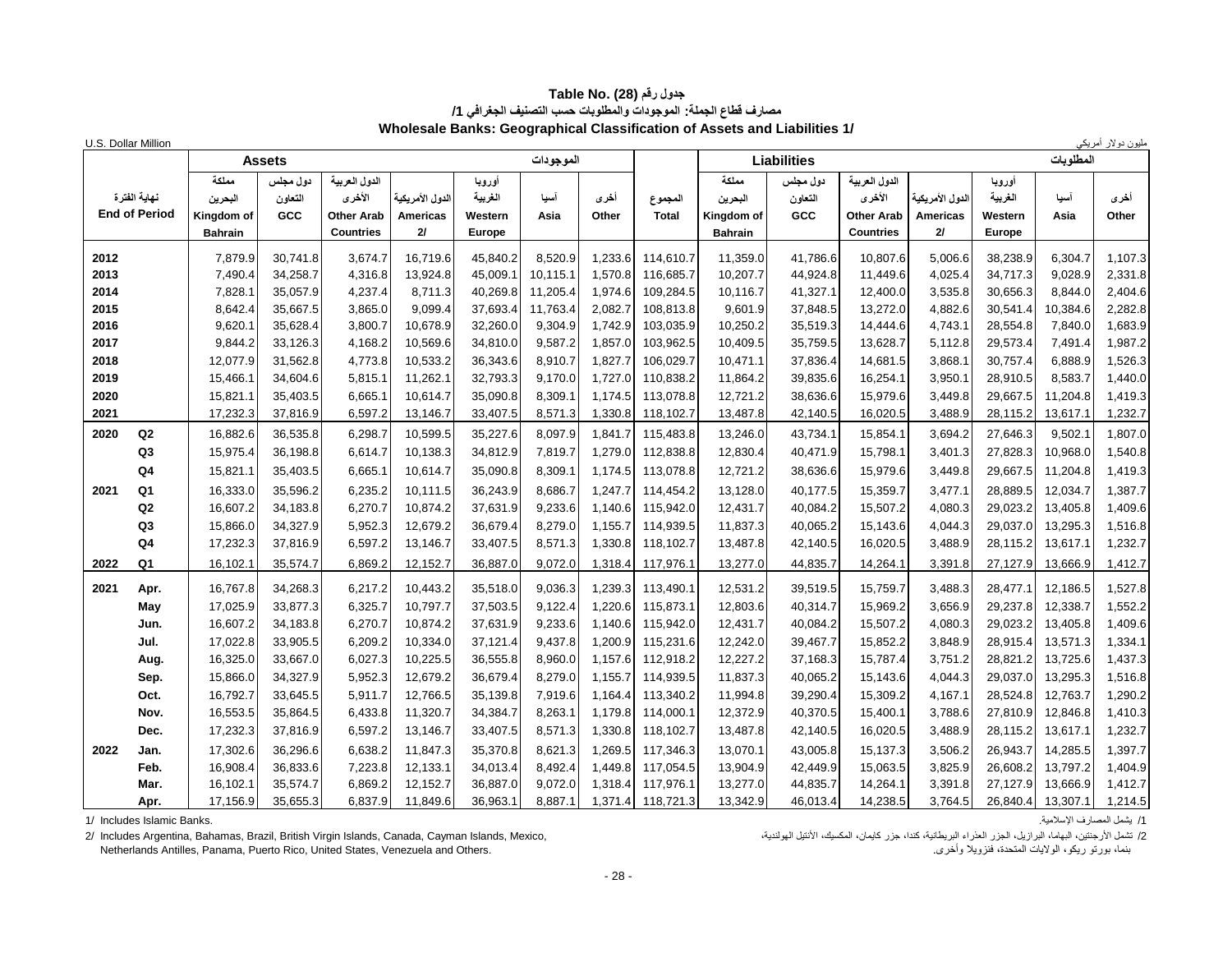| U.S. Dollar Million |                      |              |                   |               |                 |          |           |          |              |                 |                    |               |                 |          |           | ىليون دولار أمريك <u>ي</u> |
|---------------------|----------------------|--------------|-------------------|---------------|-----------------|----------|-----------|----------|--------------|-----------------|--------------------|---------------|-----------------|----------|-----------|----------------------------|
|                     |                      |              | <b>Assets</b>     |               |                 |          | الموجودات |          |              |                 | <b>Liabilities</b> |               |                 |          | المطلوبات |                            |
|                     |                      | الدينار      | عملات دول         | الدولار       | الجنبه          |          | الين      |          |              | الدينار         | عملات دول          | الدولار       | الجنيه          |          | الين      |                            |
|                     | نهابة الفتر ة        | البحريني     | مجلس التعاون      | الأمريكي      | الإسترليني      | اليورو   | الياباني  | أخرى     | المجموع      | البحريني        | مجلس التعاون       | الأمريكي      | الإسترليني      | اليورو   | الياباني  | أخرى                       |
|                     | <b>End of Period</b> | Bahraini     | GCC               | U.S.          | Pound           | Euro     | Japanese  | Other    | <b>Total</b> | <b>Bahraini</b> | GCC                | U.S.          | Pound           | Euro     | Japanese  | Other                      |
|                     |                      | <b>Dinar</b> | <b>Currencies</b> | <b>Dollar</b> | <b>Sterling</b> |          | Yen       |          |              | <b>Dinar</b>    | <b>Currencies</b>  | <b>Dollar</b> | <b>Sterling</b> |          | Yen       |                            |
| 2012                |                      | 1,256.8      | 13,556.6          | 75,040.8      | 2,979.8         | 11,542.4 | 1,271.4   | 8,962.9  | 114,610.7    | 723.4           | 9,638.4            | 84,153.4      | 2,181.5         | 9,564.6  | 1,022.1   | 7,327.3                    |
| 2013                |                      | 1,219.9      | 13,447.5          | 76,382.3      | 3,163.8         | 11,107.9 | 213.4     | 11,150.8 | 116,685.7    | 781.0           | 9,070.9            | 86,337.3      | 2,498.5         | 10,776.3 | 188.8     | 7,032.8                    |
| 2014                |                      | 1,123.4      | 14,286.4          | 72,375.6      | 2.831.8         | 7,882.4  | 302.4     | 10,482.5 | 109,284.5    | 482.5           | 8,520.8            | 84.459.1      | 1.860.1         | 7,247.8  | 200.4     | 6,513.8                    |
| 2015                |                      | 1,634.8      | 13,329.4          | 74,085.8      | 2,516.8         | 8,273.0  | 265.1     | 8,708.9  | 108,813.8    | 768.4           | 9,358.2            | 85,126.2      | 1,557.8         | 8,007.6  | 140.2     | 3,855.4                    |
| 2016                |                      | 1.541.1      | 11,851.7          | 71,479.3      | 3,490.6         | 7,471.0  | 378.0     | 6,824.2  | 103,035.9    | 688.7           | 8,356.4            | 81,330.6      | 1,547.5         | 7,545.0  | 148.5     | 3,419.2                    |
| 2017                |                      | 1,176.9      | 9,769.3           | 72,636.0      | 2,798.1         | 10,753.0 | 294.2     | 6,535.0  | 103,962.5    | 626.5           | 7,636.3            | 80,778.0      | 1,658.2         | 10,205.3 | 98.5      | 2,959.7                    |
| 2018                |                      | 1,880.0      | 10,171.9          | 72,941.9      | 2,231.0         | 11,644.7 | 370.9     | 6,789.3  | 106,029.7    | 749.5           | 7,498.8            | 82,983.6      | 1,055.0         | 9,677.0  | 183.6     | 3,882.2                    |
| 2019                |                      | 1,980.5      | 11,259.5          | 76,435.1      | 2,945.7         | 12,447.9 | 711.2     | 5,058.3  | 110,838.2    | 471.2           | 11,447.4           | 84,033.8      | 824.4           | 10,415.8 | 193.3     | 3,452.3                    |
| 2020                |                      | 2,154.2      | 13,066.4          | 77,571.3      | 2,307.6         | 12,488.7 | 203.3     | 5,287.3  | 113,078.8    | 566.8           | 12,448.4           | 85,622.4      | 1,465.4         | 9,777.8  | 33.2      | 3,164.8                    |
| 2021                |                      | 2,953.2      | 12,239.2          | 83,569.4      | 2,389.0         | 13,862.8 | 432.5     | 2,656.6  | 118,102.7    | 1,010.5         | 9,419.6            | 93,480.2      | 1,017.8         | 9,820.7  | 16.4      | 3,337.5                    |
| 2020                | Q2                   | 2,065.5      | 12,840.3          | 83,589.2      | 1,654.3         | 11,737.0 | 152.6     | 3,444.9  | 115,483.8    | 522.0           | 12,390.9           | 87,467.3      | 816.0           | 9.781.2  | 100.3     | 4,406.1                    |
|                     | Q3                   | 2,090.0      | 12,567.5          | 80,258.7      | 1,720.1         | 11,925.2 | 194.7     | 4,082.6  | 112,838.8    | 531.2           | 11,745.2           | 86,854.3      | 883.0           | 9,567.7  | 27.8      | 3,229.6                    |
|                     | Q4                   | 2,154.2      | 13,066.4          | 77,571.3      | 2,307.6         | 12,488.7 | 203.3     | 5,287.3  | 113,078.8    | 566.8           | 12,448.4           | 85,622.4      | 1,465.4         | 9,777.8  | 33.2      | 3,164.8                    |
| 2021                | Q <sub>1</sub>       | 2,907.2      | 12,334.9          | 81,383.6      | 2,331.9         | 11,822.4 | 78.4      | 3,595.8  | 114,454.2    | 927.8           | 11,694.9           | 86,543.1      | 1,446.5         | 10,092.2 | 6.9       | 3,742.8                    |
|                     | Q2                   | 2,769.0      | 10,943.5          | 83,718.9      | 2,310.4         | 12,537.7 | 75.9      | 3,586.6  | 115,942.0    | 823.8           | 10,628.2           | 88,514.3      | 1,445.3         | 10,884.0 | 14.7      | 3,631.7                    |
|                     | Q3                   | 3,137.3      | 10,704.1          | 80,314.0      | 2,489.3         | 14,620.7 | 175.0     | 3,499.1  | 114,939.5    | 1,130.7         | 8,409.3            | 89,786.6      | 1,014.3         | 10,354.6 | 14.5      | 4,229.5                    |
|                     | Q <sub>4</sub>       | 2,953.2      | 12,239.2          | 83,569.4      | 2,389.0         | 13,862.8 | 432.5     | 2,656.6  | 118,102.7    | 1,010.5         | 9,419.6            | 93,480.2      | 1,017.8         | 9,820.7  | 16.4      | 3,337.5                    |
| 2022                | Q <sub>1</sub>       | 2,877.4      | 11,284.4          | 84,682.4      | 2,337.0         | 14,692.2 | 129.1     | 1,973.6  | 117,976.1    | 1,037.4         | 11,277.7           | 92,216.6      | 834.6           | 9,557.1  | 14.2      | 3,038.5                    |
| 2021                | Apr.                 | 2,998.7      | 12,720.7          | 80,365.7      | 2,122.7         | 11,736.5 | 76.7      | 3,469.1  | 113,490.1    | 719.9           | 11,841.6           | 85,835.3      | 1,258.5         | 10,015.2 | 14.6      | 3,805.0                    |
|                     | May                  | 3,225.8      | 11,815.8          | 82,071.7      | 2,076.5         | 12,857.2 | 76.2      | 3,749.9  | 115,873.1    | 878.1           | 11,528.3           | 86,938.7      | 1,313.7         | 11,195.9 | 14.3      | 4,004.1                    |
|                     | Jun.                 | 2,769.0      | 10,943.5          | 83,718.9      | 2,310.4         | 12,537.7 | 75.9      | 3,586.6  | 115,942.0    | 823.8           | 10,628.2           | 88,514.3      | 1,445.3         | 10,884.0 | 14.7      | 3,631.7                    |
|                     | Jul.                 | 3,114.1      | 10,223.5          | 82,327.3      | 2,091.7         | 13,682.2 | 77.9      | 3,714.9  | 115,231.6    | 924.4           | 9,806.5            | 88,884.4      | 1.197.9         | 10,667.6 | 15.5      | 3,735.3                    |
|                     | Aug.                 | 3,078.6      | 9,900.4           | 79,049.9      | 2,667.4         | 14,594.4 | 183.3     | 3,444.2  | 112,918.2    | 959.5           | 9,557.3            | 86,480.3      | 1,211.1         | 10,548.4 | 12.6      | 4,149.0                    |
|                     | Sep.                 | 3,137.3      | 10,704.1          | 80,314.0      | 2,489.3         | 14,620.7 | 175.0     | 3,499.1  | 114,939.5    | 1,130.7         | 8,409.3            | 89,786.6      | 1,014.3         | 10,354.6 | 14.5      | 4,229.5                    |
|                     | Oct.                 | 3,353.4      | 10,054.3          | 79,952.1      | 2,511.8         | 13,805.2 | 410.1     | 3,253.3  | 113,340.2    | 1,179.1         | 7,863.7            | 89,024.9      | 978.6           | 10,238.7 | 23.1      | 4,032.1                    |
|                     | Nov.                 | 3,140.6      | 10,391.0          | 82,053.9      | 2,521.1         | 12,466.3 | 410.3     | 3,016.9  | 114,000.1    | 1,108.9         | 8,097.3            | 90,483.8      | 1,005.7         | 9,670.4  | 14.8      | 3,619.2                    |
|                     | Dec.                 | 2,953.2      | 12,239.2          | 83,569.4      | 2,389.0         | 13,862.8 | 432.5     | 2,656.6  | 118,102.7    | 1,010.5         | 9,419.6            | 93,480.2      | 1,017.8         | 9,820.7  | 16.4      | 3,337.5                    |
| 2022                | Jan.                 | 3,370.1      | 10,378.9          | 84,127.3      | 2,640.8         | 14,073.3 | 141.3     | 2,614.6  | 117,346.3    | 1,109.3         | 7,709.2            | 93.651.1      | 1,058.1         | 9,705.3  | 13.6      | 4,099.7                    |
|                     | Feb.                 | 3,643.8      | 11,253.3          | 82,965.8      | 2,513.4         | 13,819.2 | 128.1     | 2,730.9  | 117,054.5    | 1,202.2         | 10,887.9           | 91,075.7      | 999.3           | 9,644.5  | 11.4      | 3,233.5                    |
|                     | Mar.                 | 2,877.4      | 11,284.4          | 84,682.4      | 2,337.0         | 14,692.2 | 129.1     | 1,973.6  | 117,976.1    | 1,037.4         | 11,277.7           | 92,216.6      | 834.6           | 9,557.1  | 14.2      | 3,038.5                    |
|                     | Apr.                 | 3,901.9      | 10,909.6          | 86,165.9      | 2,434.6         | 13,384.2 | 79.9      | 1,845.2  | 118,721.3    | 1,082.0         | 11,899.1           | 92,632.8      | 915.3           | 9,184.3  | 17.7      | 2,990.1                    |

#### **جدول رقم (29) Table No. مصارف قطاع الجملة: الموجودات والمطلوبات حسب أهم العمالت /1 Wholesale Banks: Classification of Assets and Liabilities by Major Currencies 1/**

/1 يشمل المصارف اإلسالمية. .Banks Islamic Includes 1/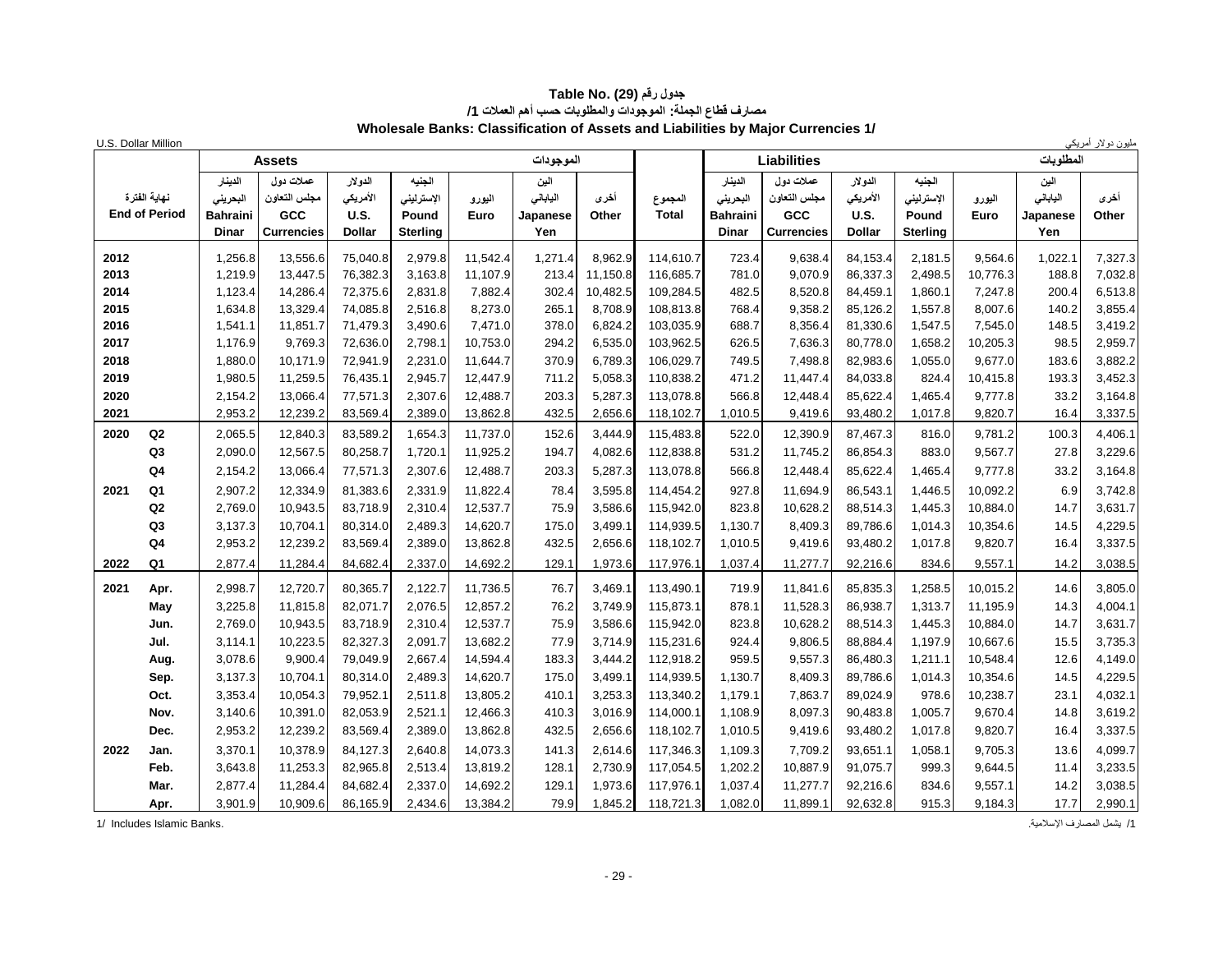#### **جدول رقم (30) Table No. الميزانية الموحدة للمصارف اإلسالمية: مصارف قطاع التجزئة ومصارف قطاع الجملة Aggregated Balance Sheet of the Islamic Banks: Retail Banks and Wholesale Banks الموجودات**

## **Assets**

| U.S. Dollar Million<br>مليون دولار أمريكي |  |  |  |
|-------------------------------------------|--|--|--|
|-------------------------------------------|--|--|--|

|              |                      |                | <b>Domestic Assets</b> |                      |            |                    | الموجودات المحلبة    | <b>Foreign Assets</b> |                    |                    |                    |                | الموجودات الأجنبية |                      |                |
|--------------|----------------------|----------------|------------------------|----------------------|------------|--------------------|----------------------|-----------------------|--------------------|--------------------|--------------------|----------------|--------------------|----------------------|----------------|
|              | نهاية الفترة         |                | استثمار مع             | استثمار مع           | استثمار مع |                    |                      | استثمار مع            | استثمار مع         |                    | المكاتب الرنيسية   |                |                    | مجموع                | البنود خارج    |
|              | <b>End of Period</b> | نقدأ           | المصارف                | غير المصارف          | الحكومة    | أخرى               | المجموع              | المصارف               | غير المصارف        | السندات            | رالشركات الزميلة   | أخرى           | المجموع            | الموجودات            | الميزانية      |
|              |                      | Cash           | Invest.                | Invest.              | Invest.    | <b>Others</b>      | <b>Total</b>         | Invest.               | Invest.            | <b>Securities</b>  | H.O. &             | <b>Others</b>  | <b>Total</b>       | <b>Total</b>         | Off            |
|              |                      |                | with Banks             | with Private         | with Govt. |                    |                      | with Banks            | with Private       |                    | <b>Affiliates</b>  |                |                    | <b>Assets</b>        | <b>Balance</b> |
|              |                      |                | 2I                     | Non-banks            |            |                    |                      |                       | Non-banks          |                    |                    |                |                    | 11                   | Sheet 3/       |
|              |                      |                |                        |                      |            |                    |                      |                       |                    |                    |                    |                |                    |                      |                |
| 2012         |                      | 94.3           | 3,515.4                | 6,684.1              | 673.9      | 1,855.8            | 12,823.5             | 1,390.0               | 1,777.1            | 2,539.4            | 6,105.0            | 927.0          | 12,738.5           | 25,562.0             | N/A            |
| 2013         |                      | 108.2          | 3,708.6                | 7,307.0              | 635.2      | 1,723.7            | 13,482.7             | 1,654.3               | 1,712.8            | 2,530.6            | 2,970.1            | 948.3          | 9.816.1            | 23,298.8             | N/A            |
| 2014         |                      | 115.2          | 3,890.9                | 7,786.1              | 754.7      | 1,870.2            | 14,417.1             | 1,641.0               | 2,112.1            | 2,777.3            | 3,077.4            | 870.1          | 10,477.9           | 24,895.0             | N/A            |
| 2015         |                      | 135.2          | 3,240.4                | 8,634.8              | 1,398.2    | 2,319.2            | 15,727.8             | 1,624.6               | 2,158.1            | 2,372.0            | 2,762.1            | 697.9          | 9,614.7            | 25,342.5             | N/A            |
| 2016         |                      | 120.2          | 4,105.3                | 9,137.1              | 1,934.1    | 1,619.2            | 16,915.9             | 1,651.4               | 1,860.8            | 2,585.2            | 2,694.8            | 582.4          | 9,374.6            | 26,290.5             | N/A            |
| 2017         |                      | 156.3          | 4,330.6                | 9,625.5              | 2,385.9    | 1,934.4            | 18,432.7             | 1,636.5               | 1,447.6            | 2,014.7            | 2,331.2            | 882.8          | 8,312.8            | 26,745.5             | N/A            |
| 2018<br>2019 |                      | 163.3          | 4,793.4                | 10,732.2<br>11,687.6 | 2,854.9    | 1,849.3            | 20,393.1             | 1,445.0               | 1,541.1            | 2,061.4            | 1,776.4            | 711.2          | 7,535.1            | 27,928.2             | N/A<br>N/A     |
| 2020         |                      | 158.6<br>165.4 | 5,171.8<br>4,406.4     | 12,459.3             | 4,001.1    | 2,533.2<br>1,659.5 | 23,552.3<br>23,601.1 | 1,666.4<br>1,309.4    | 1,863.6<br>1,854.6 | 2,624.2<br>2,626.2 | 1,666.2<br>1,733.3 | 709.9<br>486.8 | 8,530.3<br>8,010.3 | 32,082.6<br>31,611.4 | N/A            |
| 2021         |                      | 148.5          | 5,907.0                |                      | 4,910.5    |                    |                      |                       |                    |                    | 909.6              | 935.6          | 8,081.4            |                      | N/A            |
|              |                      |                |                        | 13,144.0             | 5,520.0    | 1,753.9            | 26,473.4             | 1,318.9               | 1,444.4            | 3,472.9            |                    |                |                    | 34,554.8             |                |
| 2020         | Q2                   | 156.3          | 5,226.7                | 12,082.9             | 4,355.6    | 2,472.8            | 24,294.3             | 1,258.9               | 1,570.3            | 2,893.7            | 1,857.2            | 624.3          | 8,204.4            | 32,498.7             | N/A            |
|              | Q <sub>3</sub>       | 168.9          | 4,999.9                | 12,223.3             | 4,857.5    | 1,743.1            | 23,992.7             | 1,001.3               | 1,704.7            | 2,601.4            | 1,437.5            | 662.9          | 7,407.8            | 31,400.5             | N/A            |
|              | Q4                   | 165.4          | 4,406.4                | 12,459.3             | 4,910.5    | 1,659.5            | 23,601.1             | 1,309.4               | 1,854.6            | 2,626.2            | 1,733.3            | 486.8          | 8,010.3            | 31,611.4             | N/A            |
| 2021         | Q1                   | 153.2          | 5,147.4                | 12,495.7             | 4,858.3    | 1,873.3            | 24,527.9             | 1,415.9               | 1,620.4            | 2,542.0            | 919.4              | 432.9          | 6,930.6            | 31,458.5             | N/A            |
|              | Q <sub>2</sub>       | 151.6          | 5,389.1                | 12,768.6             | 5,035.5    | 1,841.8            | 25,186.6             | 1,512.2               | 1,697.9            | 2,715.1            | 925.9              | 575.3          | 7,426.4            | 32,613.0             | N/A            |
|              | Q <sub>3</sub>       | 134.0          | 5,252.4                | 12,725.2             | 4,824.3    | 1,863.2            | 24,799.1             | 1,188.8               | 1,399.1            | 3,760.0            | 925.1              | 808.9          | 8,081.9            | 32,881.0             | N/A            |
|              | Q <sub>4</sub>       | 148.5          | 5,907.0                | 13,144.0             | 5,520.0    | 1,753.9            | 26,473.4             | 1,318.9               | 1,444.4            | 3,472.9            | 909.6              | 935.6          | 8,081.4            | 34,554.8             | N/A            |
| 2022         | Q1                   | 136.0          | 4,976.9                | 13,697.1             | 5,282.4    | 1,605.8            | 25,698.2             | 1,244.2               | 1,490.1            | 3,834.5            | 597.1              | 1,288.7        | 8,454.6            | 34,152.8             | N/A            |
| 2021         | Apr.                 | 167.9          | 5,018.8                | 12,700.2             | 5,031.2    | 1,948.3            | 24,866.4             | 1,417.5               | 1,644.6            | 2,488.7            | 925.6              | 472.0          | 6,948.4            | 31,814.8             | N/A            |
|              | May                  | 153.4          | 5,168.2                | 12,617.4             | 5,017.7    | 1,905.5            | 24,862.2             | 1,328.0               | 1,732.0            | 2,445.8            | 1,006.8            | 484.6          | 6,997.2            | 31,859.4             | N/A            |
|              | Jun.                 | 151.6          | 5,389.1                | 12,768.6             | 5,035.5    | 1,841.8            | 25,186.6             | 1,512.2               | 1,697.9            | 2,715.1            | 925.9              | 575.3          | 7,426.4            | 32,613.0             | N/A            |
|              | Jul.                 | 144.9          | 5,278.0                | 12,738.3             | 4,991.0    | 1,827.2            | 24,979.4             | 1,128.7               | 1,708.3            | 2,710.8            | 1,045.0            | 485.6          | 7,078.4            | 32,057.8             | N/A            |
|              | Aug.                 | 150.0          | 5,218.5                | 12,728.5             | 4,784.0    | 1,747.1            | 24,628.1             | 1,321.6               | 1,500.3            | 2,522.1            | 916.7              | 424.5          | 6,685.2            | 31,313.3             | N/A            |
|              | Sep.                 | 134.0          | 5,252.4                | 12,725.2             | 4,824.3    | 1,863.2            | 24,799.1             | 1,188.8               | 1,399.1            | 3,760.0            | 925.1              | 808.9          | 8,081.9            | 32,881.0             | N/A            |
|              | Oct.                 | 147.5          | 5,300.0                | 12,896.9             | 4,966.6    | 1,827.4            | 25,138.4             | 1,185.9               | 1,343.2            | 3,489.7            | 926.7              | 799.1          | 7,744.6            | 32,883.0             | N/A            |
|              | Nov.                 | 153.8          | 5,266.9                | 12,959.6             | 5,483.6    | 1,866.7            | 25,730.6             | 1,099.1               | 1,381.1            | 3,439.6            | 1,027.1            | 881.7          | 7,828.6            | 33,559.2             | N/A            |
|              | Dec.                 | 148.5          | 5,907.0                | 13,144.0             | 5,520.0    | 1,753.9            | 26,473.4             | 1,318.9               | 1,444.4            | 3,472.9            | 909.6              | 935.6          | 8,081.4            | 34,554.8             | N/A            |
| 2022         | Jan.                 | 152.9          | 5,680.3                | 13,179.0             | 5,348.1    | 1,760.9            | 26,121.2             | 1,321.8               | 1,488.2            | 3,452.6            | 825.5              | 970.6          | 8,058.7            | 34,179.9             | N/A            |
|              | Feb.                 | 144.1          | 5,234.2                | 13,544.5             | 5,358.3    | 1,783.2            | 26,064.3             | 1,291.1               | 1,505.9            | 3,782.7            | 894.1              | 1,396.8        | 8,870.6            | 34,934.9             | N/A            |
|              | Mar.                 | 136.0          | 4,976.9                | 13,697.1             | 5,282.4    | 1,605.8            | 25,698.2             | 1,244.2               | 1,490.1            | 3,834.5            | 597.1              | 1,288.7        | 8,454.6            | 34,152.8             | N/A            |
|              |                      |                |                        |                      |            |                    |                      |                       |                    |                    |                    |                |                    |                      |                |
|              | Apr.                 | 148.0          | 4,564.9                | 13,961.0             | 5,340.3    | 1,710.8            | 25,725.0             | 1,879.4               | 1,515.3            | 3,968.0            | 853.9              | 1,094.0        | 9,310.6            | 35,035.6             | N/A            |

/1 يشمل حسابات اإلستثمار المطلقة. .Accounts Investment Unrestricted Includes 1/

2/ يشمل المكاتب الرئيسية والشركات الزميلة.<br>3/ ايشمل المكاتب الرئيسية والشركات الزميلة .<br>3/ يشمل حسابات الاستثمار المقدة. المستثمل المقدمة المستثمر المقدمة المستثمر المقدمة المستثمر المقدمة . 3/ Includes Restricted Investment Accounts.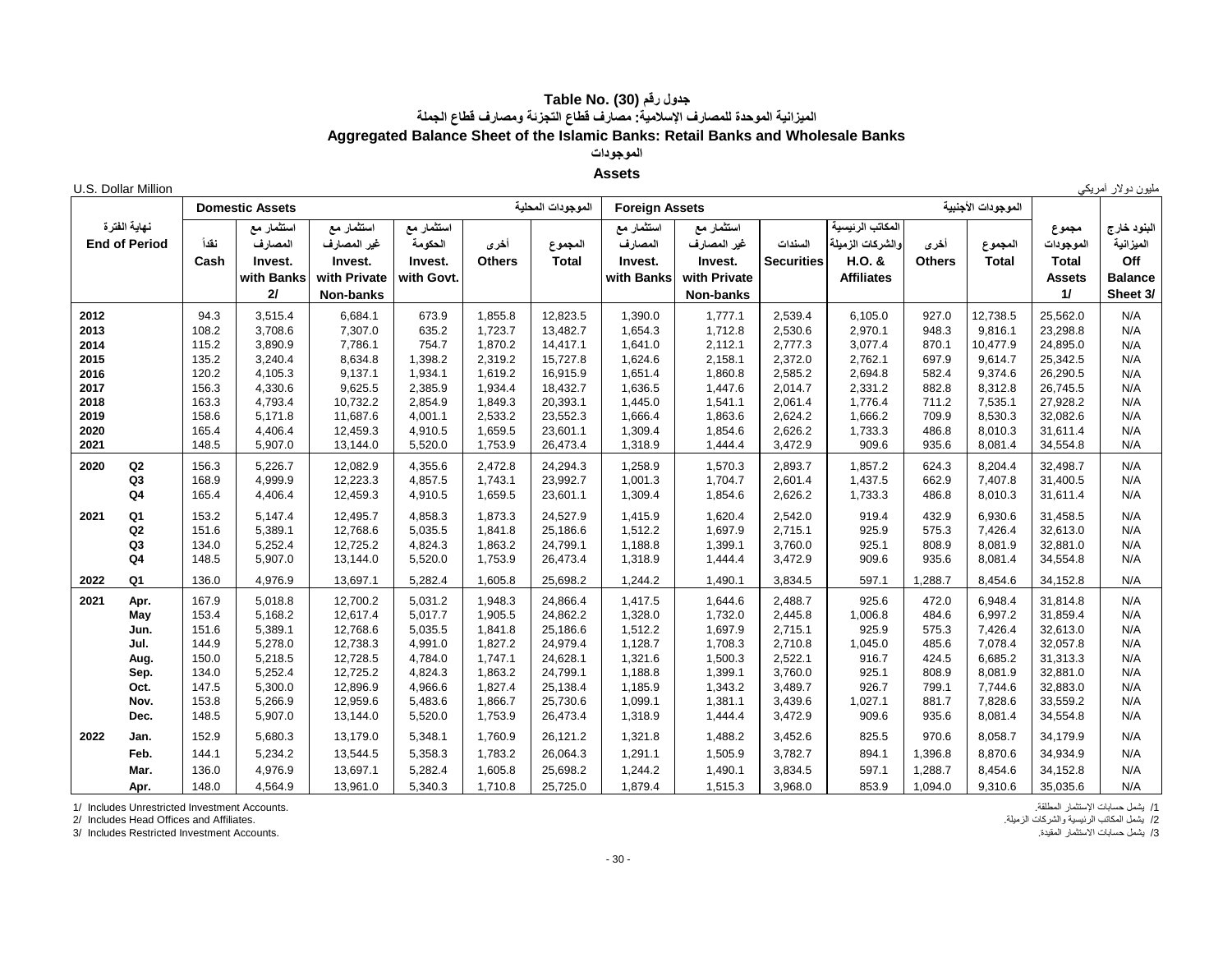### **جدول رقم (31) Table No. الميزانية الموحدة للمصارف اإلسالمية: مصارف قطاع التجزئة ومصارف قطاع الجملة Aggregated Balance Sheet of the Islamic Banks: Retail Banks and Wholesale Banks**

**المطلوبات**

## **Liabilities**

| U.S. Dollar Million  |              |                             |                      |                 |         |                   |                    |                            |                   |                 |                |                    |                    | مليون دولار أمريكي |
|----------------------|--------------|-----------------------------|----------------------|-----------------|---------|-------------------|--------------------|----------------------------|-------------------|-----------------|----------------|--------------------|--------------------|--------------------|
|                      |              | <b>Domestic Liabilities</b> |                      |                 |         | المطلوبات المحلية |                    | <b>Foreign Liabilities</b> |                   |                 |                | المطلوبات الأجنبية |                    |                    |
| نهاية الفترة         |              | القطاع الخاص                |                      | رأس المال       |         |                   |                    |                            | المكاتب الرنيسية  | رأس المال       |                |                    | مجموع              | البنود خارج        |
| <b>End of Period</b> | المصارف      | (غير المصارف)               | الحكومة              | والاحتياطي      | أخرى    | المجموع           | المصارف            | غير المصارف                | والشركات الزميلة  | والاحتياطي      | أخرى           | المجموع            | المطلوبات          | الميزانية          |
|                      |              | <b>Private</b>              | General              | Capital &       |         |                   |                    |                            | H.O. &            | Capital &       |                |                    | <b>Total</b>       | Off                |
|                      | <b>Banks</b> |                             | Non-Banks Government | <b>Reserves</b> | Other   | <b>Total</b>      | <b>Banks</b>       | <b>Non-Banks</b>           | <b>Affiliates</b> | <b>Reserves</b> | Other          | <b>Total</b>       | <b>Liabilities</b> | <b>Balance</b>     |
|                      | 2I           |                             |                      |                 |         |                   |                    |                            |                   |                 |                |                    | 11                 | Sheet 3/           |
| 2012                 | 2,447.0      | 7,237.2                     | 640.1                | 2,781.6         | 556.5   | 13,662.4          | 3,875.0            | 1,907.8                    | 979.0             | 5,097.3         | 40.5           | 11,899.6           | 25,562.0           | N/A                |
| 2013                 | 2,043.0      | 8,147.5                     | 840.2                | 2,821.7         | 411.2   | 14,263.6          | 2,423.3            | 1,092.6                    | 1,060.3           | 4,330.7         | 128.3          | 9,035.2            | 23,298.8           | N/A                |
| 2014                 | 2,277.4      | 8,963.2                     | 973.8                | 3,496.9         | 184.7   | 15,896.0          | 2,374.2            | 1,106.2                    | 788.8             | 4,613.2         | 116.6          | 8,999.0            | 24,895.0           | N/A                |
| 2015                 | 2,493.2      | 9,095.1                     | 1,022.4              | 3,275.1         | 748.4   | 16,634.2          | 2,266.8            | 1,084.1                    | 768.7             | 4,407.5         | 181.2          | 8,708.3            | 25,342.5           | N/A                |
| 2016                 | 2,808.1      | 9,658.0                     | 1,543.3              | 3,124.2         | 650.7   | 17,784.3          | 2,170.7            | 1,316.9                    | 754.6             | 3,946.7         | 317.3          | 8,506.2            | 26,290.5           | N/A                |
| 2017                 | 2,782.5      | 10,523.7                    | 1,449.2              | 3,422.9         | 684.4   | 18,862.7          | 2,189.6            | 1,567.0                    | 408.7             | 3,433.0         | 284.5          | 7,882.8            | 26,745.5           | N/A                |
| 2018                 | 3,298.4      | 10,658.3                    | 1,457.9              | 3,287.6         | 917.5   | 19,619.7          | 2,411.7            | 1,877.0                    | 368.5             | 3,356.4         | 294.9          | 8,308.5            | 27,928.2           | N/A                |
| 2019                 | 2,648.1      | 12,215.4                    | 1,465.5              | 3,528.6         | 1,091.1 | 20,948.7          | 5,246.9            | 1,981.7                    | 472.0             | 3,197.5         | 235.7          | 11,133.9           | 32,082.6           | N/A                |
| 2020<br>2021         | 2,816.7      | 13,113.6                    | 1,172.7              | 2,941.6         | 1,308.1 | 21,352.7          | 4,024.0<br>5,826.2 | 2,604.4                    | 604.9<br>734.9    | 2,718.1         | 307.3<br>219.7 | 10,258.7           | 31,611.4           | N/A<br>N/A         |
|                      | 3,245.8      | 14,533.7                    | 1,087.0              | 2,737.9         | 1,018.1 | 22,622.5          |                    | 3,314.4                    |                   | 1,837.1         |                | 11,932.3           | 34,554.8           |                    |
| Q2<br>2020           | 2,934.8      | 12,885.0                    | 1,181.8              | 3,024.2         | 1,529.5 | 21,555.3          | 4,927.2            | 2,213.4                    | 622.7             | 2,880.0         | 300.1          | 10.943.4           | 32.498.7           | N/A                |
| Q3                   | 2,769.7      | 12,841.8                    | 1,172.2              | 2,852.6         | 1,499.7 | 21,136.0          | 4,440.9            | 2,301.6                    | 476.9             | 2,742.0         | 303.1          | 10,264.5           | 31,400.5           | N/A                |
| Q <sub>4</sub>       | 2,816.7      | 13,113.6                    | 1,172.7              | 2,941.6         | 1,308.1 | 21,352.7          | 4,024.0            | 2,604.4                    | 604.9             | 2,718.1         | 307.3          | 10,258.7           | 31,611.4           | N/A                |
| Q1<br>2021           | 2,690.4      | 13,402.3                    | 1,084.6              | 2,846.5         | 1,315.6 | 21,339.4          | 4,204.7            | 2,824.1                    | 582.2             | 2,175.1         | 333.0          | 10,119.1           | 31,458.5           | N/A                |
| Q <sub>2</sub>       | 2,553.2      | 14,076.7                    | 1,180.7              | 2,919.6         | 1,158.1 | 21,888.3          | 4,297.2            | 3,388.9                    | 592.2             | 2,149.0         | 297.4          | 10,724.7           | 32,613.0           | N/A                |
| Q3                   | 2,378.3      | 14,315.0                    | 1,135.1              | 2,558.0         | 957.8   | 21,344.2          | 5,669.1            | 3,135.9                    | 620.6             | 1,808.5         | 302.7          | 11,536.8           | 32,881.0           | N/A                |
| Q <sub>4</sub>       | 3,245.8      | 14,533.7                    | 1,087.0              | 2,737.9         | 1,018.1 | 22,622.5          | 5,826.2            | 3,314.4                    | 734.9             | 1,837.1         | 219.7          | 11,932.3           | 34,554.8           | N/A                |
| 2022<br>Q1           | 3,360.6      | 14,439.3                    | 979.4                | 3,375.5         | 1,303.1 | 23,457.9          | 5,698.9            | 3,261.8                    | 1,005.5           | 532.9           | 195.8          | 10,694.9           | 34,152.8           | N/A                |
| 2021<br>Apr.         | 2,465.5      | 13,404.1                    | 1,122.6              | 2,716.3         | 1,432.6 | 21,141.1          | 4,329.6            | 3,203.0                    | 668.3             | 2,141.0         | 331.8          | 10,673.7           | 31,814.8           | N/A                |
| May                  | 2,461.5      | 13,693.9                    | 1,186.2              | 2,750.9         | 1,263.7 | 21,356.2          | 4,232.1            | 3,177.3                    | 634.5             | 2,147.2         | 312.1          | 10,503.2           | 31,859.4           | N/A                |
| Jun.                 | 2,553.2      | 14,076.7                    | 1,180.7              | 2,919.6         | 1,158.1 | 21,888.3          | 4,297.2            | 3,388.9                    | 592.2             | 2,149.0         | 297.4          | 10,724.7           | 32,613.0           | N/A                |
| Jul.                 | 2,392.5      | 13,810.9                    | 1,278.9              | 2,859.4         | 1,139.2 | 21,480.9          | 4,222.4            | 3,261.6                    | 642.3             | 2,151.1         | 299.5          | 10,576.9           | 32,057.8           | N/A                |
| Aug.                 | 2,287.0      | 14,086.5                    | 1,255.8              | 2,837.5         | 1,081.8 | 21,548.6          | 4,126.0            | 2,904.8                    | 625.3             | 1,810.7         | 297.9          | 9,764.7            | 31,313.3           | N/A                |
| Sep.                 | 2,378.3      | 14,315.0                    | 1,135.1              | 2,558.0         | 957.8   | 21,344.2          | 5,669.1            | 3,135.9                    | 620.6             | 1,808.5         | 302.7          | 11,536.8           | 32,881.0           | N/A                |
| Oct.                 | 2,289.1      | 14,261.8                    | 1,109.1              | 2,720.9         | 970.1   | 21,351.0          | 5,465.0            | 3,252.7                    | 691.6             | 1,826.3         | 296.4          | 11,532.0           | 32,883.0           | N/A                |
| Nov.                 | 2,448.8      | 14,462.4                    | 1,087.3              | 2,779.1         | 1,104.3 | 21,881.9          | 5,627.4            | 3,257.3                    | 741.1             | 1,831.6         | 219.9          | 11,677.3           | 33,559.2           | N/A                |
| Dec.                 | 3,245.8      | 14,533.7                    | 1,087.0              | 2,737.9         | 1,018.1 | 22,622.5          | 5,826.2            | 3,314.4                    | 734.9             | 1,837.1         | 219.7          | 11,932.3           | 34,554.8           | N/A                |
| 2022<br>Jan.         | 3,101.3      | 14,482.0                    | 1,072.1              | 2,755.4         | 1,020.7 | 22,431.5          | 5,922.3            | 2,783.7                    | 963.7             | 1,842.9         | 235.8          | 11,748.4           | 34,179.9           | N/A                |
| Feb.                 | 3,208.2      | 14,840.0                    | 998.9                | 3,048.2         | 1,274.6 | 23,369.9          | 5,408.3            | 3,297.4                    | 815.5             | 1,848.1         | 195.7          | 11,565.0           | 34,934.9           | N/A                |
| Mar.                 | 3,360.6      | 14,439.3                    | 979.4                | 3,375.5         | 1,303.1 | 23,457.9          | 5,698.9            | 3,261.8                    | 1,005.5           | 532.9           | 195.8          | 10,694.9           | 34,152.8           | N/A                |
| Apr.                 | 3,628.9      | 14,467.4                    | 973.8                | 3,290.3         | 1,393.5 | 23,753.9          | 5,828.1            | 3,697.8                    | 981.6             | 537.9           | 236.3          | 11,281.7           | 35,035.6           | N/A                |

/1 يشمل حسابات اإلستثمار المطلقة. .Accounts Investment Unrestricted Includes 1/

3/ Includes Restricted Investment Accounts.

7/ يشمل المكلئب الرئيسية والشركات الزميلة.<br>3/ Includes Head Offices and Affiliates. يشمل حسابات الاستثمار المقيدة. <br>3/ يشمل حسابات الاستثمار المقيدة.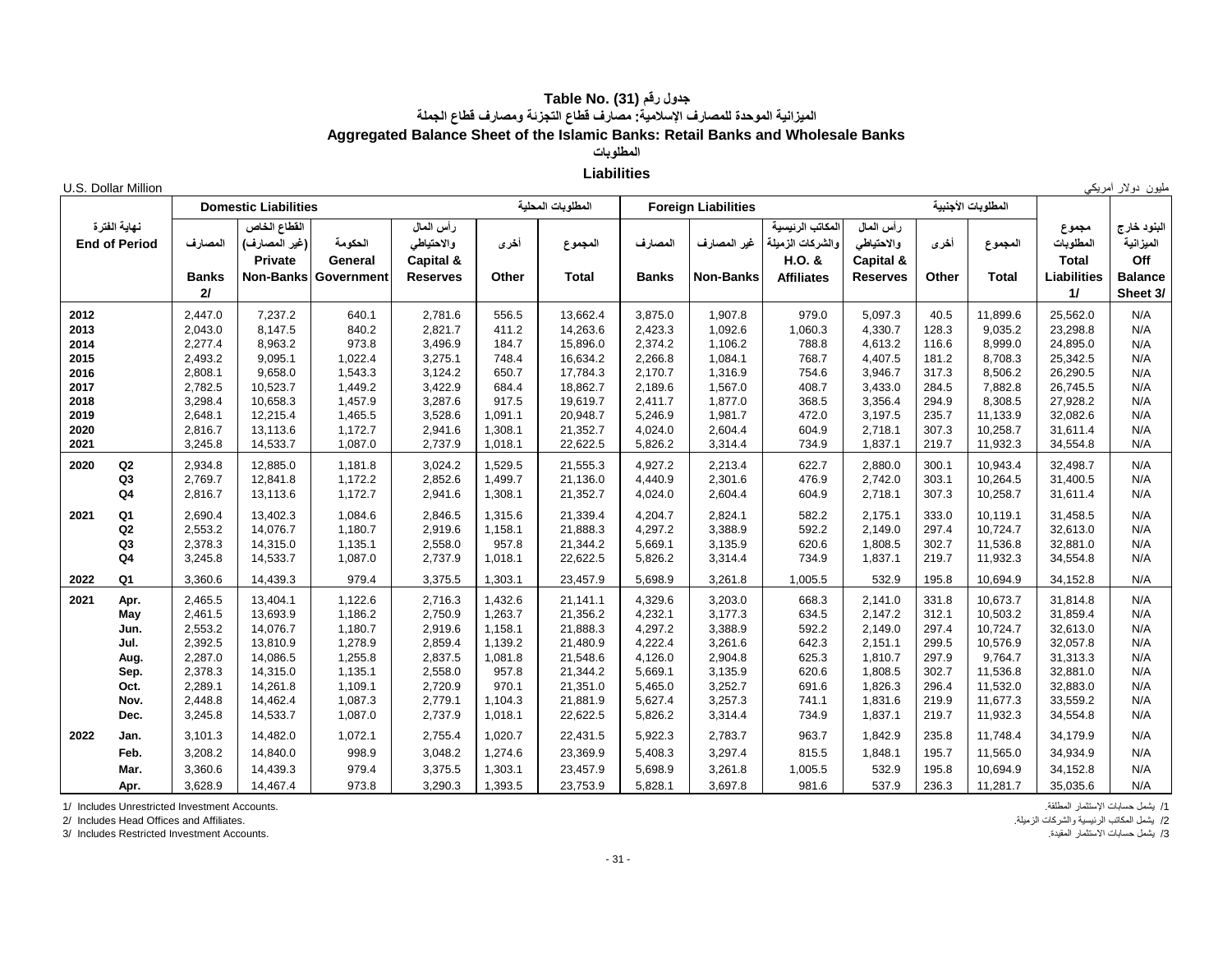#### **جدول رقم (32) Table No. المصارف اإلسالمية: الموجودات والمطلوبات حسب التصنيف الجغرافي Islamic Banks: Geographical Classification of Assets and Liabilities**

|      | U.S. Dollar Million                  |                                                  |                            |                                                                  |                                          |                                               |                |                |                         |                                                  |                            |                                                                  |                                          |                                               |                | مليون دولار أمريكي |
|------|--------------------------------------|--------------------------------------------------|----------------------------|------------------------------------------------------------------|------------------------------------------|-----------------------------------------------|----------------|----------------|-------------------------|--------------------------------------------------|----------------------------|------------------------------------------------------------------|------------------------------------------|-----------------------------------------------|----------------|--------------------|
|      |                                      |                                                  | <b>Assets</b>              |                                                                  |                                          |                                               | الموجودات      |                |                         |                                                  | <b>Liabilities</b>         |                                                                  |                                          |                                               | المطلوبات      |                    |
|      | نهاية الفترة<br><b>End of Period</b> | مملكة<br>البحرين<br>Kingdom of<br><b>Bahrain</b> | دول مجلس<br>التعاون<br>GCC | الدول العربية<br>الأخرى<br><b>Other Arab</b><br><b>Countries</b> | الدول الأمريكية<br><b>Americas</b><br>11 | أوروبا<br>الغربية<br>Western<br><b>Europe</b> | أسيا<br>Asia   | أخرى<br>Other  | المجموع<br><b>Total</b> | مملكة<br>البحرين<br>Kingdom of<br><b>Bahrain</b> | دول مجلس<br>التعاون<br>GCC | الدول العربية<br>الأخرى<br><b>Other Arab</b><br><b>Countries</b> | الدول الأمريكية<br><b>Americas</b><br>11 | أورويا<br>الغربية<br>Western<br><b>Europe</b> | آسيا<br>Asia   | أخرى<br>Other      |
| 2012 |                                      | 12,823.5                                         | 3,561.9                    | 1,120.1                                                          | 4,702.7                                  | 2,488.1                                       | 678.5          | 187.2          | 25,562.0                | 13,662.4                                         | 7,252.9                    | 754.6                                                            | 1,152.9                                  | 1,885.8                                       | 808.8          | 44.6               |
| 2013 |                                      | 13.482.7                                         | 3.704.3                    | 1.126.7                                                          | 1.318.0                                  | 2.760.4                                       | 678.3          | 228.3          | 23.298.8                | 14,263.7                                         | 6.845.8                    | 805.0                                                            | 165.9                                    | 593.0                                         | 612.7          | 12.5               |
| 2014 |                                      | 14,417.1                                         | 3,933.5                    | 1,408.6                                                          | 1,383.4                                  | 2,785.9                                       | 680.0          | 286.5          | 24,895.0                | 15,896.0                                         | 6,410.8                    | 977.3                                                            | 267.6                                    | 765.5                                         | 520.8          | 57.0               |
| 2015 |                                      | 15,727.8                                         | 3,684.9                    | 1,289.5                                                          | 1,357.9                                  | 2,368.5                                       | 676.9          | 237.0          | 25,342.5                | 16,634.2                                         | 6,093.1                    | 987.8                                                            | 252.8                                    | 811.7                                         | 504.1          | 58.8               |
| 2016 |                                      | 16,915.9                                         | 3,738.7                    | 1,290.8                                                          | 1,341.8                                  | 2,122.2                                       | 612.9          | 268.2          | 26,290.5                | 17,784.3                                         | 5,862.6                    | 949.4                                                            | 256.3                                    | 870.1                                         | 515.5          | 52.3               |
| 2017 |                                      | 18,432.7                                         | 2.865.6                    | 1,809.5                                                          | 932.2                                    | 1,955.2                                       | 612.3          | 138.0          | 26,745.5                | 18,862.7                                         | 5,044.0                    | 1,112.3                                                          | 383.6                                    | 778.5                                         | 550.2          | 14.2               |
| 2018 |                                      | 20,393.1                                         | 2,884.2                    | 1,666.8                                                          | 855.9                                    | 1,379.7                                       | 588.7          | 159.8          | 27,928.2                | 19,619.7                                         | 4,756.3                    | 1,257.5                                                          | 357.4                                    | 1,319.0                                       | 601.2          | 17.1               |
| 2019 |                                      | 23,552.3                                         | 3,110.7                    | 1,623.5                                                          | 1,709.0                                  | 1,369.9                                       | 617.3          | 99.9           | 32,082.6                | 20,948.7                                         | 6,089.9                    | 1,543.1                                                          | 646.3                                    | 1,947.0                                       | 873.5          | 34.1               |
| 2020 |                                      | 23,601.1                                         | 2,730.1                    | 1,506.6                                                          | 1,565.0                                  | 1,421.0                                       | 648.7          | 138.9          | 31,611.4                | 21,352.7                                         | 5,715.9                    | 1,602.8                                                          | 533.2                                    | 1,425.4                                       | 898.3          | 83.1               |
| 2021 |                                      | 26,473.4                                         | 3,258.6                    | 862.0                                                            | 2,488.9                                  | 1,062.5                                       | 286.5          | 122.9          | 34,554.8                | 22,622.5                                         | 6,612.2                    | 960.2                                                            | 781.7                                    | 2,849.5                                       | 620.2          | 108.5              |
| 2020 | Q2                                   | 24,294.3                                         | 2,451.7                    | 1,559.8                                                          | 1,829.5                                  | 1,563.9                                       | 709.7          | 89.8           | 32,498.7                | 21,555.3                                         | 5,746.7                    | 1,574.7                                                          | 769.7                                    | 1,943.1                                       | 885.4          | 23.8               |
|      | Q <sub>3</sub>                       | 23,992.7                                         | 2,310.1                    | 1,573.7                                                          | 1,530.2                                  | 1,265.8                                       | 637.1          | 90.9           | 31,400.5                | 21,136.0                                         | 5,886.7                    | 1,585.6                                                          | 513.0                                    | 1,345.2                                       | 892.1          | 41.9               |
|      | Q4                                   | 23,601.1                                         | 2,730.1                    | 1,506.6                                                          | 1,565.0                                  | 1,421.0                                       | 648.7          | 138.9          | 31,611.4                | 21,352.7                                         | 5,715.9                    | 1,602.8                                                          | 533.2                                    | 1,425.4                                       | 898.3          | 83.1               |
| 2021 | Q <sub>1</sub>                       | 24,527.9                                         | 2.315.9                    | 1,082.7                                                          | 1,437.1                                  | 1,321.8                                       | 628.3          | 144.8          | 31,458.5                | 21,339.4                                         | 5,763.3                    | 1,198.4                                                          | 454.8                                    | 1.687.9                                       | 910.9          | 103.8              |
|      | Q <sub>2</sub>                       | 25,186.6                                         | 2,684.5                    | 1,038.2                                                          | 1,728.0                                  | 1,257.7                                       | 601.9          | 116.1          | 32,613.0                | 21,888.3                                         | 5,862.7                    | 1,217.7                                                          | 634.7                                    | 1,995.2                                       | 907.4          | 107.0              |
|      | Q <sub>3</sub><br>Q <sub>4</sub>     | 24,799.1<br>26,473.4                             | 2,213.8<br>3,258.6         | 722.1<br>862.0                                                   | 3,606.7<br>2,488.9                       | 1,094.9<br>1,062.5                            | 312.0<br>286.5 | 132.4<br>122.9 | 32,881.0<br>34,554.8    | 21,344.2<br>22,622.5                             | 6,791.8<br>6,612.2         | 722.3<br>960.2                                                   | 934.3<br>781.7                           | 2,342.3<br>2,849.5                            | 628.1<br>620.2 | 118.0<br>108.5     |
|      |                                      |                                                  |                            |                                                                  |                                          |                                               |                |                |                         |                                                  |                            |                                                                  |                                          |                                               |                |                    |
| 2022 | Q1                                   | 25,698.2                                         | 3,625.0                    | 730.0                                                            | 2,315.4                                  | 1,411.6                                       | 279.3          | 93.3           | 34,152.8                | 23,457.9                                         | 5,773.0                    | 1,160.0                                                          | 969.8                                    | 2,029.8                                       | 646.7          | 115.6              |
| 2021 | Apr.                                 | 24,866.4                                         | 2,103.8                    | 1,112.8                                                          | 1,697.0                                  | 1,298.0                                       | 626.7          | 110.1          | 31,814.8                | 21,141.1                                         | 5,815.7                    | 1,260.2                                                          | 468.7                                    | 2,115.3                                       | 912.4          | 101.4              |
|      | May                                  | 24,862.2                                         | 2,199.9                    | 1,128.3                                                          | 1,608.0                                  | 1,337.3                                       | 616.9          | 106.8          | 31,859.4                | 21,356.2                                         | 5,670.8                    | 1,235.9                                                          | 497.6                                    | 2,085.8                                       | 914.2          | 98.9               |
|      | Jun.                                 | 25,186.6                                         | 2,684.5                    | 1,038.2                                                          | 1,728.0                                  | 1,257.7                                       | 601.9          | 116.1          | 32,613.0                | 21,888.3                                         | 5,862.7                    | 1,217.7                                                          | 634.7                                    | 1,995.2                                       | 907.4          | 107.0              |
|      | Jul.                                 | 24,979.4                                         | 2,238.8                    | 1,037.6                                                          | 1,788.2                                  | 1,286.0                                       | 601.7          | 126.1          | 32,057.8                | 21,480.9                                         | 5,825.2                    | 1,141.0                                                          | 586.3                                    | 2,003.3                                       | 905.8          | 115.3              |
|      | Aug.                                 | 24,628.1                                         | 2,144.7                    | 897.5                                                            | 1,786.7                                  | 1,149.7                                       | 586.2          | 120.4          | 31,313.3                | 21,548.6                                         | 5,498.1                    | 1,115.6                                                          | 501.9                                    | 1,632.5                                       | 904.1          | 112.5              |
|      | Sep.                                 | 24,799.1                                         | 2,213.8                    | 722.1                                                            | 3,606.7                                  | 1,094.9                                       | 312.0          | 132.4          | 32,881.0                | 21,344.2                                         | 6.791.8                    | 722.3                                                            | 934.3                                    | 2,342.3                                       | 628.1          | 118.0              |
|      | Oct.<br>Nov.                         | 25,138.4<br>25,730.6                             | 1,894.1<br>2,922.2         | 780.4<br>856.5                                                   | 3,536.9<br>2,442.0                       | 1,092.2<br>1,181.2                            | 309.4<br>291.9 | 131.6<br>134.8 | 32,883.0<br>33,559.2    | 21,351.0<br>21,881.9                             | 6,404.6<br>6,507.6         | 763.1<br>820.9                                                   | 928.4<br>744.7                           | 2,695.0<br>2,858.4                            | 624.8<br>626.8 | 116.1<br>118.9     |
|      | Dec.                                 | 26,473.4                                         | 3,258.6                    | 862.0                                                            | 2,488.9                                  | 1,062.5                                       | 286.5          | 122.9          | 34,554.8                | 22,622.5                                         | 6,612.2                    | 960.2                                                            | 781.7                                    | 2,849.5                                       | 620.2          | 108.5              |
| 2022 |                                      | 26,121.2                                         | 3,134.3                    | 747.6                                                            | 2,741.5                                  | 1,024.7                                       | 288.2          | 122.4          | 34,179.9                | 22,431.5                                         | 6,854.7                    | 930.9                                                            | 789.2                                    | 2,444.5                                       | 616.3          |                    |
|      | Jan.<br>Feb.                         | 26,064.3                                         | 3,666.2                    | 1,071.0                                                          | 2,370.4                                  | 1,352.7                                       | 287.0          | 123.3          | 34,934.9                | 23,369.9                                         | 6,698.5                    | 1,020.6                                                          | 1,071.2                                  | 1,961.9                                       | 703.2          | 112.8<br>109.6     |
|      | Mar.                                 | 25,698.2                                         | 3,625.0                    | 730.0                                                            | 2,315.4                                  | 1,411.6                                       | 279.3          | 93.3           | 34,152.8                | 23,457.9                                         | 5,773.0                    | 1,160.0                                                          | 969.8                                    | 2,029.8                                       | 646.7          | 115.6              |
|      | Apr.                                 | 25,725.0                                         | 3,520.2                    | 686.7                                                            | 3,068.8                                  | 1,664.9                                       | 277.4          | 92.6           | 35,035.6                | 23,753.9                                         | 5,933.5                    | 1,220.4                                                          | 1,005.2                                  | 2,364.9                                       | 641.9          | 115.8              |

1/ تشمل الأرجنتين، البهاما، البرازيل، الجزر العزراء البريطانية، كندا، جزر كايمان، المكسيك، الأنتيل الهولندية،<br>بنما، بورتو ريكو، الولايات المتحدة، فنزويلا وأخرى.<br>Metherlands Antilles, Panama, Puerto Rico, United States, Ve

Netherlands Antilles, Panama, Puerto Rico, United States, Venezuela and Others.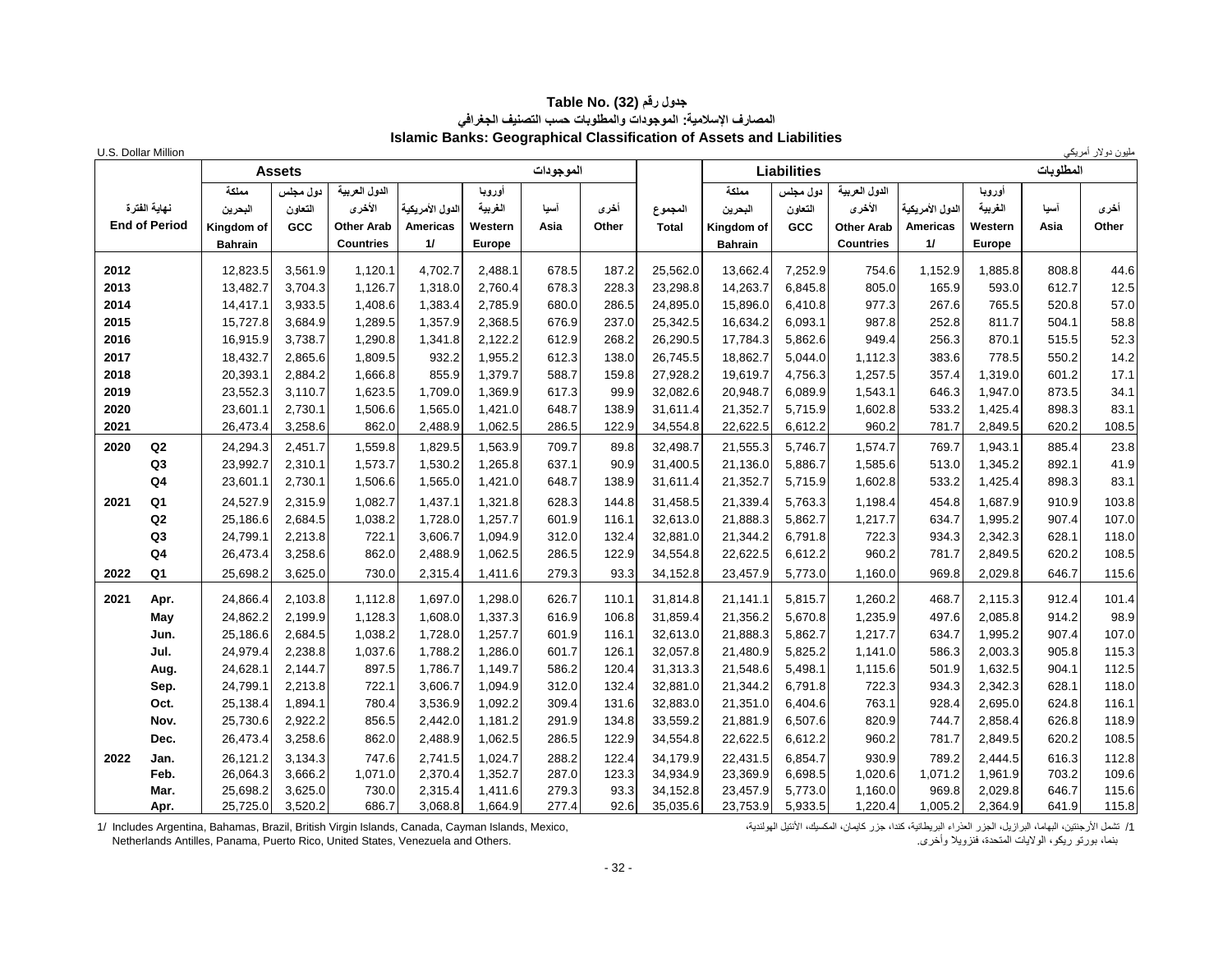#### **جدول رقم (33) Table No. المصارف اإلسالمية: الموجودات والمطلوبات حسب أهم العمالت Islamic Banks: Classification of Assets and Liabilities by Major Currencies**

| U.S. Dollar Million |                                      |                                                        |                                                        |                                              |                                                  |                |                                     |               |                         |                                                 |                                                               |                                                     |                                                  |                |                                     | مليون دولار أمريكي |
|---------------------|--------------------------------------|--------------------------------------------------------|--------------------------------------------------------|----------------------------------------------|--------------------------------------------------|----------------|-------------------------------------|---------------|-------------------------|-------------------------------------------------|---------------------------------------------------------------|-----------------------------------------------------|--------------------------------------------------|----------------|-------------------------------------|--------------------|
|                     |                                      |                                                        | <b>Assets</b>                                          |                                              |                                                  |                | الموجودات                           |               |                         |                                                 | <b>Liabilities</b>                                            |                                                     |                                                  |                | المطلوبات                           |                    |
|                     | نهابة الفترة<br><b>End of Period</b> | الدينار<br>البحريني<br><b>Bahraini</b><br><b>Dinar</b> | عملات دو ل<br>مجلس التعاون<br>GCC<br><b>Currencies</b> | الدولار<br>الأمريكي<br>U.S.<br><b>Dollar</b> | الجنيه<br>الإسترليني<br>Pound<br><b>Sterling</b> | اليورو<br>Euro | الين<br>اليابانى<br>Japanese<br>Yen | أخرى<br>Other | المجموع<br><b>Total</b> | الدينار<br>البحرينى<br>Bahraini<br><b>Dinar</b> | عملات دو ل<br>مجلس التعاون<br><b>GCC</b><br><b>Currencies</b> | الدولار<br>الأمريكي<br><b>U.S.</b><br><b>Dollar</b> | الجنيه<br>الإسترليني<br>Pound<br><b>Sterling</b> | اليورو<br>Euro | الين<br>الياباني<br>Japanese<br>Yen | أخرى<br>Other      |
| 2012                |                                      | 8,936.8                                                | 929.7                                                  | 13,421.5                                     | 309.8                                            | 469.3          | 2.1                                 | 1,492.8       | 25,562.0                | 9,230.9                                         | 563.5                                                         | 14,343.1                                            | 195.8                                            | 731.6          | 1.1                                 | 496.0              |
| 2013                |                                      | 9,562.9                                                | 1,015.6                                                | 10,369.8                                     | 211.8                                            | 657.1          | 2.8                                 | 1,478.8       | 23,298.8                | 10,237.6                                        | 707.2                                                         | 11.157.2                                            | 203.1                                            | 690.3          | 0.2                                 | 303.3              |
| 2014                |                                      | 10,488.2                                               | 1,179.1                                                | 10,617.5                                     | 145.8                                            | 561.4          | 4.3                                 | 1,898.7       | 24,895.0                | 11,159.9                                        | 829.9                                                         | 11,727.3                                            | 116.4                                            | 653.1          | 0.1                                 | 408.3              |
| 2015                |                                      | 11,498.6                                               | 1,118.2                                                | 10,180.1                                     | 152.5                                            | 505.4          | 0.0                                 | 1,887.7       | 25,342.5                | 11,770.1                                        | 691.2                                                         | 11,856.1                                            | 140.2                                            | 580.4          | 0.1                                 | 304.4              |
| 2016                |                                      | 12,221.8                                               | 988.9                                                  | 10,733.1                                     | 163.8                                            | 371.7          | 0.6                                 | 1,810.6       | 26,290.5                | 12,058.9                                        | 664.1                                                         | 12,560.1                                            | 167.0                                            | 509.4          | 0.6                                 | 330.4              |
| 2017                |                                      | 12,417.7                                               | 1,297.9                                                | 11,046.5                                     | 114.3                                            | 548.7          | 0.8                                 | 1,319.6       | 26,745.5                | 12,123.2                                        | 1,353.7                                                       | 12,607.6                                            | 87.3                                             | 568.8          | 0.7                                 | 4.2                |
| 2018                |                                      | 12,973.9                                               | 1,667.7                                                | 11,036.4                                     | 208.9                                            | 701.8          | 0.7                                 | 1,338.8       | 27,928.2                | 12,157.2                                        | 1,534.7                                                       | 13,328.1                                            | 194.0                                            | 707.0          | 0.7                                 | 6.5                |
| 2019                |                                      | 14,241.5                                               | 1,563.0                                                | 13,641.6                                     | 151.7                                            | 1,203.0        | 0.6                                 | 1,281.2       | 32,082.6                | 13,054.8                                        | 4,581.8                                                       | 13,204.4                                            | 134.7                                            | 1,104.8        | 0.6                                 | 1.5                |
| 2020                |                                      | 14,844.3                                               | 1,366.9                                                | 13,407.0                                     | 74.3                                             | 726.2          | 0.7                                 | 1,192.0       | 31,611.4                | 14,137.3                                        | 4,775.9                                                       | 11,972.3                                            | 73.8                                             | 630.1          | 0.7                                 | 21.3               |
| 2021                |                                      | 16,211.6                                               | 853.2                                                  | 15,948.0                                     | 66.6                                             | 704.8          | 0.9                                 | 769.7         | 34,554.8                | 15,344.8                                        | 2,470.2                                                       | 15,150.6                                            | 65.0                                             | 735.9          | 0.9                                 | 787.4              |
| 2020                | Q2                                   | 14,443.9                                               | 1,322.6                                                | 14,601.2                                     | 69.1                                             | 802.7          | 0.6                                 | 1,258.6       | 32,498.7                | 13,899.5                                        | 4,539.9                                                       | 13,304.6                                            | 66.4                                             | 678.4          | 0.6                                 | 9.3                |
|                     | Q <sub>3</sub>                       | 14,916.1                                               | 1,374.2                                                | 13,094.1                                     | 71.7                                             | 708.0          | 0.7                                 | 1,235.7       | 31,400.5                | 13,988.4                                        | 4,504.5                                                       | 12,236.2                                            | 73.1                                             | 581.8          | 0.7                                 | 15.8               |
|                     | Q <sub>4</sub>                       | 14,844.3                                               | 1,366.9                                                | 13,407.0                                     | 74.3                                             | 726.2          | 0.7                                 | 1,192.0       | 31,611.4                | 14,137.3                                        | 4,775.9                                                       | 11,972.3                                            | 73.8                                             | 630.1          | 0.7                                 | 21.3               |
| 2021                | Q <sub>1</sub>                       | 15,125.4                                               | 1,225.8                                                | 13,570.2                                     | 67.4                                             | 763.7          | 0.7                                 | 705.3         | 31,458.5                | 14,423.1                                        | 4,818.1                                                       | 11,397.9                                            | 68.1                                             | 697.2          | 0.7                                 | 53.4               |
|                     | Q2                                   | 15,320.2                                               | 1,029.2                                                | 14,501.1                                     | 85.4                                             | 737.1          | 164.4                               | 775.6         | 32,613.0                | 14,707.3                                        | 4,948.9                                                       | 12,149.2                                            | 68.2                                             | 700.2          | 0.8                                 | 38.4               |
|                     | Q <sub>3</sub>                       | 15,730.7                                               | 643.4                                                  | 14,772.8                                     | 44.7                                             | 700.4          | 0.8                                 | 988.2         | 32,881.0                | 14,922.9                                        | 2,385.2                                                       | 13,986.1                                            | 46.5                                             | 642.8          | 0.8                                 | 896.7              |
|                     | Q <sub>4</sub>                       | 16,211.6                                               | 853.2                                                  | 15,948.0                                     | 66.6                                             | 704.8          | 0.9                                 | 769.7         | 34,554.8                | 15,344.8                                        | 2,470.2                                                       | 15,150.6                                            | 65.0                                             | 735.9          | 0.9                                 | 787.4              |
| 2022                | Q <sub>1</sub>                       | 16,146.3                                               | 1,048.7                                                | 15,578.6                                     | 33.8                                             | 815.5          | 0.6                                 | 529.3         | 34,152.8                | 15,335.8                                        | 4,868.2                                                       | 13,138.4                                            | 53.1                                             | 674.2          | 0.6                                 | 82.5               |
| 2021                | Apr.                                 | 15.195.4                                               | 1,157.3                                                | 13,866.5                                     | 68.5                                             | 743.5          | 0.8                                 | 782.8         | 31.814.8                | 14,614.5                                        | 4,724.8                                                       | 11.674.0                                            | 67.2                                             | 709.5          | 0.8                                 | 24.0               |
|                     | May                                  | 15,194.7                                               | 1,291.0                                                | 13,803.7                                     | 67.2                                             | 779.4          | 0.8                                 | 722.6         | 31,859.4                | 14,462.9                                        | 4,682.1                                                       | 11,872.6                                            | 65.9                                             | 746.9          | 0.8                                 | 28.2               |
|                     | Jun.                                 | 15,320.2                                               | 1,029.2                                                | 14,501.1                                     | 85.4                                             | 737.1          | 164.4                               | 775.6         | 32,613.0                | 14.707.3                                        | 4,948.9                                                       | 12.149.2                                            | 68.2                                             | 700.2          | 0.8                                 | 38.4               |
|                     | Jul.                                 | 15,338.3                                               | 1,175.6                                                | 13,987.9                                     | 67.5                                             | 748.5          | 1.0                                 | 739.0         | 32,057.8                | 14,762.2                                        | 4,669.3                                                       | 11,825.9                                            | 58.7                                             | 700.0          | 0.9                                 | 40.8               |
|                     | Aug.                                 | 15,370.4                                               | 1,156.9                                                | 13,223.5                                     | 71.3                                             | 705.8          | 0.8                                 | 784.6         | 31,313.3                | 14,889.7                                        | 4,683.9                                                       | 10,986.7                                            | 58.1                                             | 655.2          | 0.8                                 | 38.9               |
|                     | Sep.                                 | 15,730.7                                               | 643.4                                                  | 14,772.8                                     | 44.7                                             | 700.4          | 0.8                                 | 988.2         | 32,881.0                | 14,922.9                                        | 2,385.2                                                       | 13,986.1                                            | 46.5                                             | 642.8          | 0.8                                 | 896.7              |
|                     | Oct.                                 | 16,040.3                                               | 597.6                                                  | 14,569.5                                     | 52.0                                             | 705.0          | 0.8                                 | 917.8         | 32,883.0                | 15,026.5                                        | 2,268.4                                                       | 14,026.6                                            | 49.7                                             | 667.0          | 0.8                                 | 844.0              |
|                     | Nov.                                 | 16,208.3                                               | 579.6                                                  | 15,233.2                                     | 60.1                                             | 703.5          | 0.9                                 | 773.6         | 33,559.2                | 15,334.9                                        | 2,296.1                                                       | 14,396.0                                            | 61.3                                             | 679.2          | 0.9                                 | 790.8              |
|                     | Dec.                                 | 16,211.6                                               | 853.2                                                  | 15,948.0                                     | 66.6                                             | 704.8          | 0.9                                 | 769.7         | 34,554.8                | 15,344.8                                        | 2,470.2                                                       | 15,150.6                                            | 65.0                                             | 735.9          | 0.9                                 | 787.4              |
| 2022                | Jan.                                 | 16,195.8                                               | 676.6                                                  | 15,809.1                                     | 49.9                                             | 686.4          | 0.8                                 | 761.3         | 34,179.9                | 15,513.1                                        | 2,067.9                                                       | 14,941.3                                            | 55.4                                             | 721.9          | 0.8                                 | 879.5              |
|                     | Feb.                                 | 16,562.1                                               | 948.3                                                  | 15,648.0                                     | 56.8                                             | 769.3          | 0.8                                 | 949.6         | 34,934.9                | 15,603.6                                        | 4,675.6                                                       | 13,888.0                                            | 56.2                                             | 672.0          | 0.8                                 | 38.7               |
|                     | Mar.                                 | 16,146.3                                               | 1,048.7                                                | 15,578.6                                     | 33.8                                             | 815.5          | 0.6                                 | 529.3         | 34,152.8                | 15,335.8                                        | 4,868.2                                                       | 13,138.4                                            | 53.1                                             | 674.2          | 0.6                                 | 82.5               |
|                     | Apr.                                 | 16,067.4                                               | 1,011.6                                                | 16,728.4                                     | 46.6                                             | 764.4          | 0.6                                 | 416.6         | 35,035.6                | 15,343.4                                        | 5,001.1                                                       | 13,945.2                                            | 63.3                                             | 637.2          | 0.6                                 | 44.8               |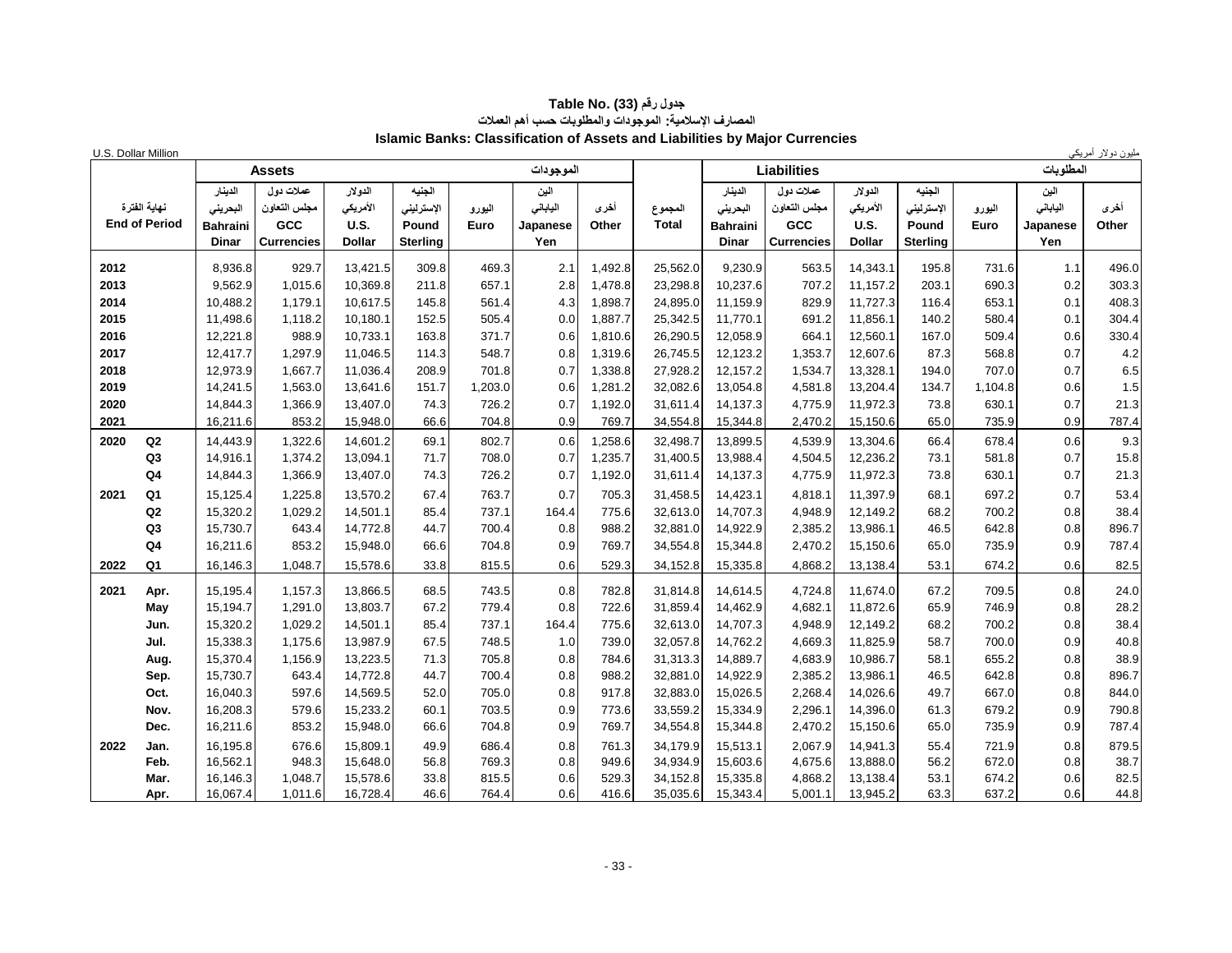## **جدول رقم (34) Table No. الحسابات المقيدة وغير المقيدة للمصارف اإلسالمية )مجمعة( أبريل 2022**

## **Classification of Restricted & Unrestricted account for Islamic Banks (Consolidated) April 2022**

#### **الموجودات**

#### **Assets**

| U.S. Dollar Million                                  |                            |                             |                                                                  |                                                     |              |                           |                             |                                                                        |                                                     |              |                           |                             |                                                      |                                      |          |                | مليون دولار أمريكي                             |
|------------------------------------------------------|----------------------------|-----------------------------|------------------------------------------------------------------|-----------------------------------------------------|--------------|---------------------------|-----------------------------|------------------------------------------------------------------------|-----------------------------------------------------|--------------|---------------------------|-----------------------------|------------------------------------------------------|--------------------------------------|----------|----------------|------------------------------------------------|
|                                                      |                            |                             | حسابات الاستثمار المقبدة<br><b>Restricted Investment Account</b> |                                                     |              |                           |                             | حسابات الاستثمار غبر المقبدة<br><b>Unrestricted Investment Account</b> |                                                     |              |                           |                             | تمويل ذاتي - أموال المصرف<br>Self Finance - Own Fund |                                      |          | المجموع        |                                                |
| <b>Classification</b>                                |                            | المقبمة<br><b>Residents</b> |                                                                  | غير المقيمة<br><b>Non-Residents</b>                 | المجموع      |                           | المقبمة<br><b>Residents</b> | <b>Non-Residents</b>                                                   | غير المقيمة                                         | المجموع      |                           | المقيمة<br><b>Residents</b> | <b>Non-Residents</b>                                 | غير المقيمة                          | المجموع  | الكلى<br>Grand | لتصنبف                                         |
|                                                      | ادينار بحرينى<br><b>BD</b> | عملات أخر ي<br><b>OC</b>    | <b>BD</b>                                                        | عملات أخرى <mark>ا</mark> دينار بحريني<br><b>OC</b> | <b>Total</b> | دينار بحريني<br><b>BD</b> | عملات أخرى<br><b>OC</b>     | <b>BD</b>                                                              | عملات أخرى <mark>ا</mark> دينار بحريني<br><b>OC</b> | <b>Total</b> | دینار بحرینی<br><b>BD</b> | عملات أخرى<br><b>OC</b>     | <b>BD</b>                                            | عملات أخرى دينار بحريني<br><b>OC</b> | Total    | Total          |                                                |
| <b>Total</b>                                         | 331.5                      | 395.4                       | 0.0                                                              | 180.6                                               | 907.5        | 8.859.2                   | 3.543.6                     | 42.6                                                                   | 3.755.0                                             | 16.200.4     | 6.703.0                   | 5.728.7                     | 25.3                                                 | 5.696.5                              | 18.153.5 | 35.261.4       | المجموع                                        |
| Short-term investment and<br>treasury securities     | 0.0                        | 0.0                         | 0.0                                                              | 0.0                                                 | 0.0          | 339.4                     | 247.9                       | 8.0                                                                    | 555.7                                               | 1,151.0      | 97.4                      | 66.5                        | 0.0                                                  | 128.6                                | 292.5    |                | استثمار ات قصير ة الأجل وسندات الخزينة 1,443.5 |
| Long-term investments                                | 0.0                        | 0.0                         | 0.0                                                              | 0.0                                                 | 0.0          | 358.5                     | 872.4                       | 0.0                                                                    | 843.5                                               | 2,074.4      | 730.8                     | 2,353.1                     | 0.0                                                  | 2,021.2                              | 5.105.1  | 7.179.5        | استثمارات طويلة الأجل                          |
| Murabaha                                             | 331.5                      | 281.6                       | 0.0                                                              | 134.1                                               | 747.2        | 3,657.5                   | 386.2                       | 9.4                                                                    | 1,035.                                              | 5,088.2      | 1.569.6                   | 1,653.5                     | 2.0                                                  | 265.7                                | 3.490.8  | 9.326.2        | المرابحة                                       |
| iara                                                 | 0.0                        | 0.0                         | 0.0                                                              | 9.0                                                 | 9.0          | 3,471.5                   | 376.5                       | 8.8                                                                    | 9.2                                                 | 3,866.0      | 786.4                     | 119.2                       | 0.6                                                  | 16.5                                 | 922.7    | 4,797.7        | الإجارة                                        |
| iara installment receivables                         | 0.0                        | 0.0                         | 0.0                                                              | 0.0                                                 | 0.0          | 0.0                       | 0.0                         | 0.0                                                                    | 0.0                                                 | 0.0          | 0.0                       | 0.0                         | 0.0                                                  | 0.0                                  | 0.0      | 0.0            | أقساط الإجارة المستحقة                         |
| Mudaraba                                             | 0.0                        | 3.2                         | 0.0                                                              | 2.7                                                 | 5.9          | 680.0                     | 515.0                       | 0.9                                                                    | 15.3                                                | 1,211.2      | 112.7                     | 145.6                       | 0.0                                                  | 20.5                                 | 278.8    | .495.9         | المضار بة                                      |
| Musharaka                                            | 0.0                        | 0.0                         | 0.0                                                              | 2.4                                                 | 2.4          | 161.9                     | 0.0                         | 15.5                                                                   | 0.0                                                 | 177.4        | 129.6                     | 0.0                         | 0.0                                                  | 0.0                                  | 129.6    | 309.4          | المشاركة                                       |
| Salam                                                | 0.0                        | 0.0                         | 0.0                                                              | 0.0                                                 | 0.0          | 0.0                       | 0.0                         | 0.0                                                                    | 0.0                                                 | 0.0          | 0.0                       | 0.0                         | 0.0                                                  | 0.0                                  | 0.0      | 0.0            | السلم                                          |
| <b>Real Estate</b>                                   | 0.0                        | 110.6                       | 0.0                                                              | 16.2                                                | 126.8        | 0.0                       | 0.0                         | 0.0                                                                    | 0.0                                                 | 0.0          | 663.5                     | 19.4                        | 0.0                                                  | 0.0                                  | 682.9    | 809.7          | عقار ات                                        |
| Securities                                           | 0.0                        | 0.0                         | 0.0                                                              | 0.0                                                 | 0.0          | 1.1                       | 741.7                       | 0.0                                                                    | 543.6                                               | .286.4       | 202.2                     | 47.4                        | 0.0                                                  | 236.9                                | 486.5    | .772.9         | سندات                                          |
| Istisna'a                                            | 0.0                        | 0.0                         | 0.0                                                              | 0.0                                                 | 0.0          | 0.0                       | 0.0                         | 0.0                                                                    | 446.2                                               | 446.2        | 0.0                       | 0.0                         | 0.0                                                  | 0.6                                  | 0.6      | 446.8          | الاستصناع                                      |
| Istisna'a receivables                                | 0.0                        | 0.0                         | 0.0                                                              | 0.0                                                 | 0.0          | 0.0                       | 0.0                         | 0.0                                                                    | 0.0                                                 | 0.0          | 0.0                       | 0.0                         | 0.0                                                  | 0.0                                  | 0.0      | 0.0            | دين مستحق على الاستصناع                        |
| <b>Qard Hasan</b>                                    | 0.0                        | 0.0                         | 0.0                                                              | 0.0                                                 | 0.0          | 0.0                       | 0.0                         | 0.0                                                                    | 0.0                                                 | 0.0          | 1.9                       | 0.0                         | 0.0                                                  | 0.0                                  | 1.9      | 1.9            | قرض حسن                                        |
| <b>Unconsolidated Subsidiaries</b><br>and Associates | 0.0                        | 0.0                         | 0.0                                                              | 16.2                                                | 16.2         | 5.3                       | 371.6                       | 0.0                                                                    | 0.0                                                 | 376.9        | 316.2                     | 637.5                       | 5.0                                                  | 734.0                                | 1,692.7  | 2,085.8        | استثمارات في شركات شقيقة وتابعة غير<br>مدمحة   |
| Property, plant, and<br>equipments (PPE)             |                            |                             |                                                                  |                                                     |              |                           |                             |                                                                        |                                                     |              | 106.0                     | 63.0                        | 0.0                                                  | 0.0                                  | 169.0    | 169.0          | العقارات، المصانع والمعدات                     |
| Balances at banks                                    |                            |                             |                                                                  |                                                     |              |                           |                             |                                                                        |                                                     |              | 388.3                     | 383.2                       | 0.0                                                  | 517.6                                | 1,289.1  | .289.1         | صدة المصر ف                                    |
| Other                                                | 0.0                        | 0.0                         | 0.0                                                              | 0.0                                                 | 0.0          | 184.0                     | 32.3                        | 0.0                                                                    | 306.4                                               | 522.7        | 1,598.4                   | 240.3                       | 17.7                                                 | 1,754.9                              | 3.611.3  | 4,134.0        | أخرى                                           |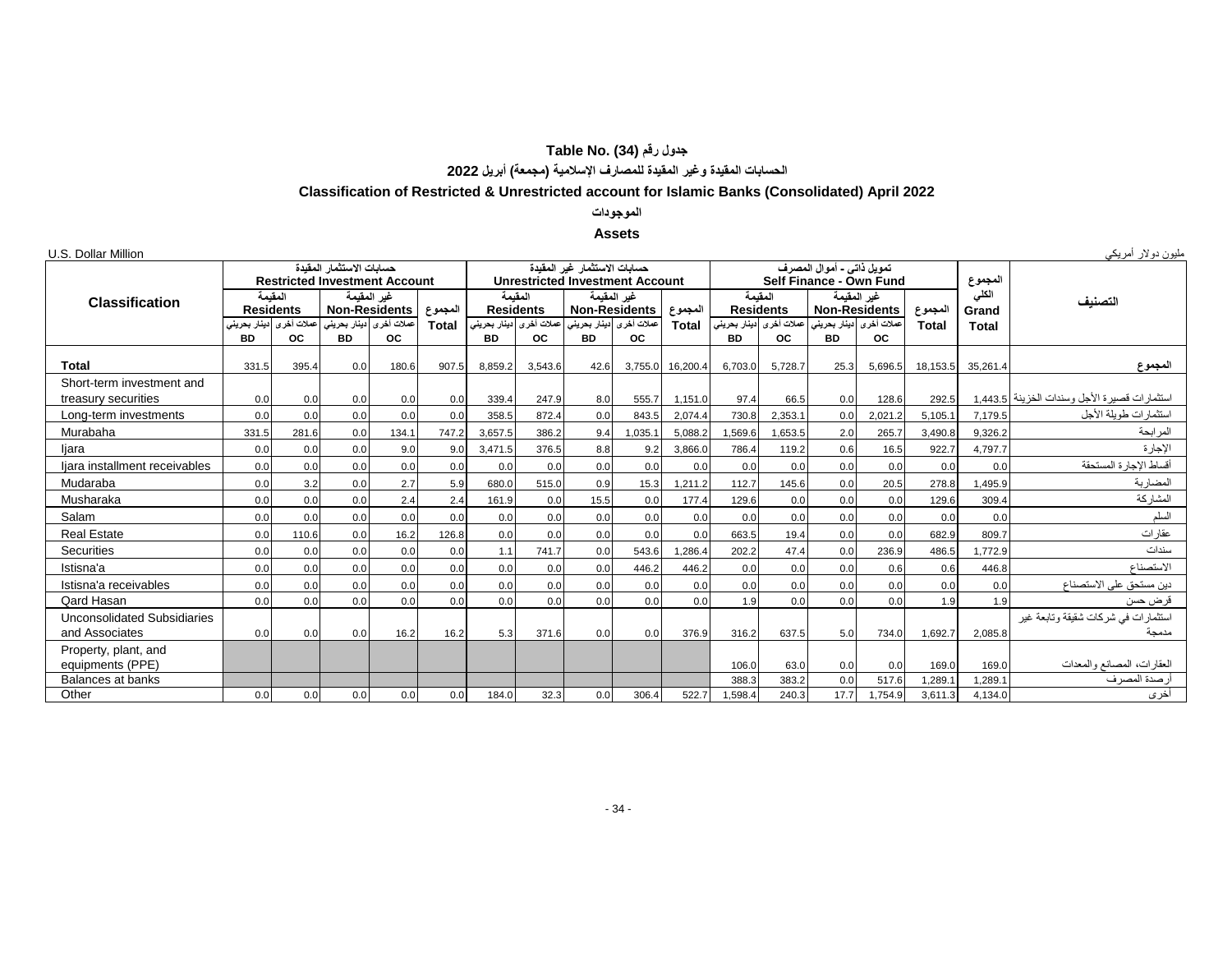#### **جدول رقم (35) Table No. مؤشرات السالمة المالية للقطاع المصرفي Financial Soundness Indicators القطاع المصرفي Entire Banking Sector**

| Percentage |                                      |                                                           |                                                                                              |                                                       |                                                                                       |                         |                                                  |                                         | النسبة المئوية                       |
|------------|--------------------------------------|-----------------------------------------------------------|----------------------------------------------------------------------------------------------|-------------------------------------------------------|---------------------------------------------------------------------------------------|-------------------------|--------------------------------------------------|-----------------------------------------|--------------------------------------|
|            |                                      |                                                           | رأس المعال                                                                                   |                                                       | جودة الأصول                                                                           |                         | الربحبة                                          |                                         | السبولة                              |
|            | نهابة الفترة<br><b>End of Period</b> | نسبة رأس المال التنظيمي<br>إلى الأصول المرجحة<br>بالمخاطر | <b>Capital Adequacy 1/</b><br>نسبة رأس المال الأساسي التنظيمي<br>إلى الأصول المرجحة بالمخاطر | نسبة القروض المتعثرة<br>إلى مجموع القروض<br>الاجمالية | <b>Asset Quality</b><br>نسبة مخصصات الفروض<br>المتعثرة إلى إجمالي<br>المقروض المتعثرة | معدل العاند علم الأصول  | Profitability<br>نسبة العاند على حقوق<br>الملكبة | نسبة الأصول السانلة<br>إلى مجموع الأصول | Liquidity<br>نسبة القروض إلى الودانع |
|            |                                      | <b>Total Capital</b><br><b>Adequacy Ratio</b>             | <b>Tier 1 Capital Adequacy</b><br>Ratio                                                      | Non-Performing<br>Loans Ratio (%<br>of Gross Loans)   | <b>Specific Provisions</b>                                                            | <b>Return on Assets</b> | <b>Return on Equity</b><br>11                    | <b>Liquid Assets</b><br>Ratio           | Loans/Deposit<br>Ratio               |
| 2012       |                                      | 19.2                                                      | 16.0                                                                                         | 7.2                                                   | 57.3                                                                                  | 0.6                     | 5.1                                              | 19.8                                    | 69.6                                 |
| 2013       |                                      | 21.2                                                      | 18.2                                                                                         | 6.2                                                   | 59.9                                                                                  | 1.3                     | 7.7                                              | 22.4                                    | 69.6                                 |
| 2014       |                                      | 20.3                                                      | 17.9                                                                                         | 5.6                                                   | 62.8                                                                                  | 1.0                     | 6.2                                              | 22.1                                    | 67.5                                 |
| 2015       |                                      | 19.0                                                      | 17.4                                                                                         | 5.3                                                   | 59.2                                                                                  | 0.8                     | 4.6                                              | 23.0                                    | 68.1                                 |
| 2016       |                                      | 19.3                                                      | 17.9                                                                                         | 5.9                                                   | 56.6                                                                                  | 1.0                     | 6.8                                              | 21.9                                    | 66.6                                 |
| 2017       |                                      | 19.5                                                      | 18.2                                                                                         | 5.6                                                   | 52.8                                                                                  | 1.1                     | 7.1                                              | 24.0                                    | 71.0                                 |
| 2018       |                                      | 18.9                                                      | 17.6                                                                                         | 5.5                                                   | 61.2                                                                                  | 1.0                     | 6.7                                              | 24.1                                    | 72.1                                 |
| 2019       |                                      | 19.4                                                      | 18.1                                                                                         | 4.8                                                   | 62.0                                                                                  | 1.1                     | 7.9                                              | 25.5                                    | 71.5                                 |
| 2020       |                                      | 18.6                                                      | 17.3                                                                                         | 4.2                                                   | 68.6                                                                                  | 0.7                     | 2.6                                              | 24.4                                    | 70.9                                 |
| 2021       |                                      | 18.7                                                      | 17.2                                                                                         | 3.2                                                   | 70.1                                                                                  | 1.1                     | 7.8                                              | 26.2                                    | 69.8                                 |
| 2018       | Q <sub>1</sub>                       | 18.8                                                      | 17.4                                                                                         | 5.6                                                   | 52.0                                                                                  | 0.3                     | 2.5                                              | 25.5                                    | 72.7                                 |
|            | Q2                                   | 19.2                                                      | 17.8                                                                                         | 5.6                                                   | 58.2                                                                                  | 0.6                     | 4.0                                              | 24.1                                    | 73.2                                 |
|            | Q <sub>3</sub>                       | 19.4                                                      | 18.0                                                                                         | 5.5                                                   | 61.2                                                                                  | 0.7                     | 5.3                                              | 24.5                                    | 71.1                                 |
|            | Q4                                   | 18.9                                                      | 17.6                                                                                         | 5.5                                                   | 61.2                                                                                  | 1.0                     | 6.7                                              | 24.1                                    | 72.1                                 |
| 2019       | Q <sub>1</sub>                       | 18.4                                                      | 17.1                                                                                         | 5.5                                                   | 61.4                                                                                  | 0.3                     | 2.5                                              | 25.0                                    | 70.8                                 |
|            | Q2                                   | 19.2                                                      | 17.9                                                                                         | 5.3                                                   | 64.7                                                                                  | 0.6                     | 4.8                                              | 25.2                                    | 70.2                                 |
|            | Q <sub>3</sub>                       | 19.2                                                      | 17.8                                                                                         | 5.2                                                   | 64.9                                                                                  | 0.8                     | 6.5                                              | 24.6                                    | 71.5                                 |
|            | Q <sub>4</sub>                       | 19.4                                                      | 18.1                                                                                         | 4.8                                                   | 62.0                                                                                  | 1.1                     | 7.9                                              | 25.5                                    | 71.5                                 |
| 2020       | Q <sub>1</sub>                       | 17.7                                                      | 16.3                                                                                         | 4.4                                                   | 63.2                                                                                  | 0.2                     | 0.5                                              | 25.4                                    | 71.1                                 |
|            | Q2                                   | 18.5                                                      | 17.1                                                                                         | 4.5                                                   | 64.8                                                                                  | 0.4                     | 1.5                                              | 24.6                                    | 69.5                                 |
|            | Q <sub>3</sub>                       | 18.6                                                      | 17.3                                                                                         | 4.6                                                   | 66.8                                                                                  | 0.7                     | 2.8                                              | 24.0                                    | 70.9                                 |
|            | Q <sub>4</sub>                       | 18.6                                                      | 17.3                                                                                         | 4.2                                                   | 68.6                                                                                  | 0.7                     | 2.6                                              | 24.4                                    | 70.9                                 |
| 2021       | Q <sub>1</sub>                       | 18.5                                                      | 17.3                                                                                         | 4.0                                                   | 67.2                                                                                  | 0.2                     | 2.2                                              | 25.2                                    | 68.4                                 |
|            | Q2                                   | 18.8                                                      | 17.5                                                                                         | 3.8                                                   | 68.9                                                                                  | 0.6                     | 3.9                                              | 26.4                                    | 70.1                                 |
|            | Q3                                   | 18.3                                                      | 16.9                                                                                         | 3.6                                                   | 69.6                                                                                  | 0.8                     | 6.1                                              | 26.2                                    | 69.1                                 |
|            | Q <sub>4</sub>                       | 18.7                                                      | 17.2                                                                                         | 3.2                                                   | 70.1                                                                                  | 1.1                     | 7.8                                              | 26.2                                    | 69.8                                 |
| 2022       | $Q1*$                                | 19.5                                                      | 18.1                                                                                         | 3.5                                                   | 70.3                                                                                  | 0.3                     | 2.3                                              | 25.5                                    | 69.3                                 |

1/ For Locally Incorporated Banks only<br>\* Provisional data.

للمصارف المدرجة محلياً /1<br>بيانات أولية \*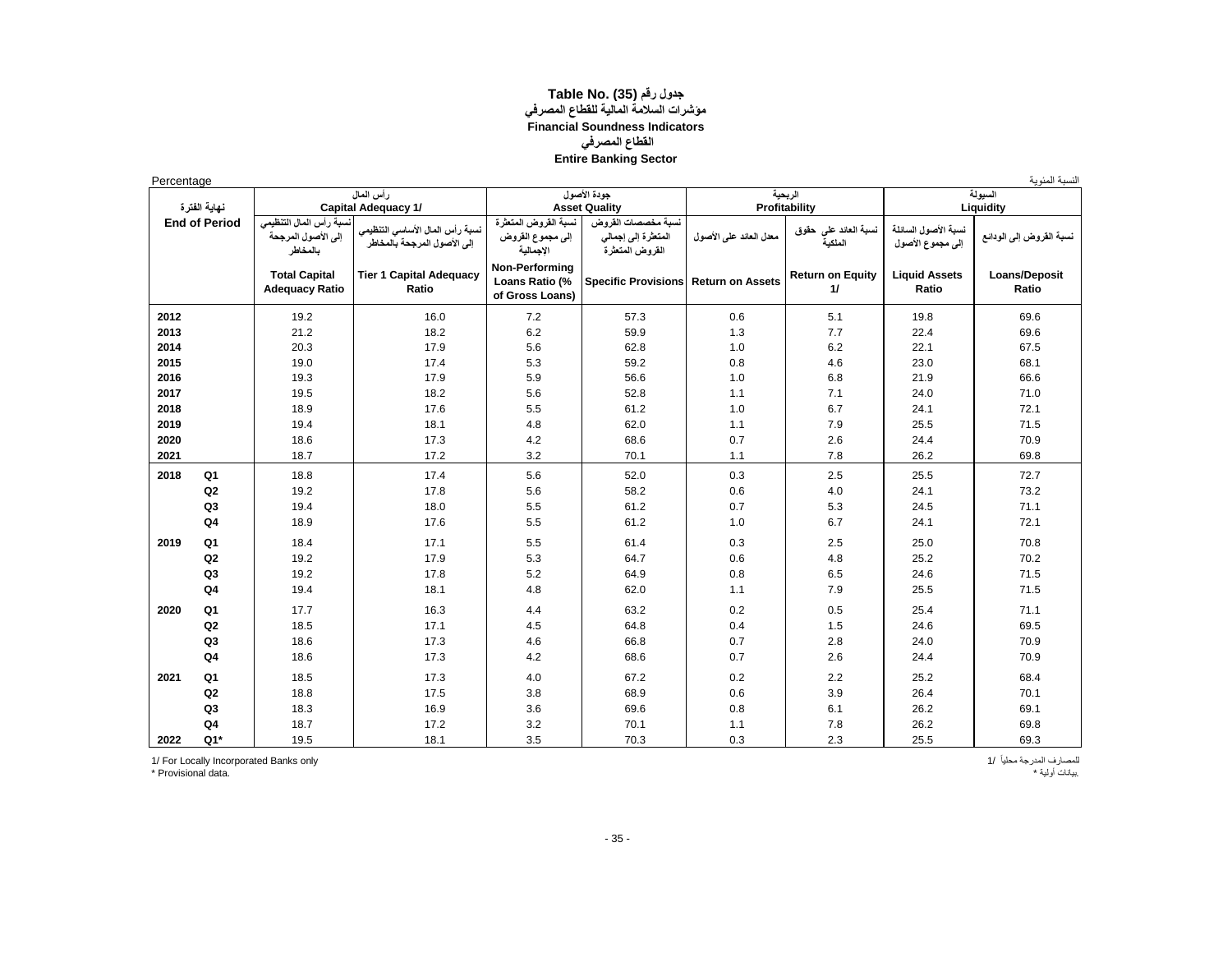#### **جدول رقم (36) .Table No مؤشرات السالمة المالية للقطاع المصرفي Financial Soundness Indicators المصارف التقليدية Conventional Banks**

| Percentage           |                         |                                                                                |                                |                                                                |                                                         |                                                    |                                     |                                                           |                         |                           |                              |                            |                         |                                         |                         | النسبة المئوية             |
|----------------------|-------------------------|--------------------------------------------------------------------------------|--------------------------------|----------------------------------------------------------------|---------------------------------------------------------|----------------------------------------------------|-------------------------------------|-----------------------------------------------------------|-------------------------|---------------------------|------------------------------|----------------------------|-------------------------|-----------------------------------------|-------------------------|----------------------------|
|                      |                         | رأس المعال<br><b>Capital Adequacy 1/</b><br>نسبة رأس المال التنظيمي إلى الأصول |                                |                                                                |                                                         |                                                    | جودة الأصول<br><b>Asset Quality</b> |                                                           |                         |                           | الربحية<br>Profitability     |                            |                         |                                         | السيولة<br>Liquidity    |                            |
| نهاية الفترة         |                         | المرجحة بالمخاطر                                                               |                                | نسبة رأس المال الأساسي التنظيمي<br>إلى الأصول المرجحة بالمخاطر |                                                         | نسبة القروض المنعثرة إلى مجموع<br>القروض الاجمالية |                                     | نسبة مخصصات القروض المتعثرة إلى<br>إجمالي القروض المتعثرة | نسبة العاند على الأصول  |                           | نسبة العاند على حقوق الملكية |                            |                         | نسبة الأصول السائلة إلى مجموع<br>الأصول | نسبة القروض إلى الودانع |                            |
| <b>End of Period</b> |                         | <b>Total Capital Adequacy</b><br>Ratio                                         | <b>Tier 1 Capital Adequacy</b> | Ratio                                                          | <b>Non-Performing Loans</b><br>Ratio (% of Gross Loans) |                                                    |                                     | <b>Specific Provisions</b>                                |                         | <b>Return on Assets</b>   |                              | <b>Return on Equity 1/</b> |                         | <b>Liquid Assets Ratio</b>              |                         | <b>Loans/Deposit Ratio</b> |
|                      | مصارف التجزنة<br>Retail | مصارف الجملة<br>Wholesale                                                      | مصارف التجزنة<br>Retail        | مصارف الجملة<br>Wholesale                                      | مصارف التجزنة<br>Retail                                 | مصارف الجملة<br>Wholesale                          | مصارف التجزنة<br>Retail             | مصارف الجملة<br>Wholesale                                 | مصارف التجزنة<br>Retail | مصارف الجملة<br>Wholesale | مصارف التجزنة<br>Retail      | مصارف الجملة<br>Wholesale  | مصارف التجزنة<br>Retail | مصارف الجملة<br>Wholesale               | مصارف التجزنة<br>Retail | مصارف الجملة<br>Wholesale  |
| 2012                 | 19.3                    | 23.6                                                                           | 15.8                           | 19.9                                                           | 4.2                                                     | 8.1                                                | 51.8                                | 79.5                                                      | 1.3                     | 0.4                       | 11.5                         | 4.6                        | 24.5                    | 17.2                                    | 67.1                    | 64.1                       |
| 2013                 | 19.2                    | 22.2                                                                           | 15.0                           | 19.0                                                           | 4.1                                                     | 6.9                                                | 53.5                                | 65.6                                                      | 1.8                     | 1.3                       | 17.2                         | 8.1                        | 27.0                    | 21.0                                    | 68.9                    | 62.6                       |
| 2014                 | 18.3                    | 21.4                                                                           | 15.6                           | 18.6                                                           | 3.7                                                     | 5.9                                                | 56.0                                | 73.0                                                      | 1.5                     | 0.9                       | 13.2                         | 5.5                        | 25.7                    | 21.2                                    | 64.8                    | 72.4                       |
| 2015                 | 18.6                    | 19.8                                                                           | 16.7                           | 18.2                                                           | 3.9                                                     | 5.2                                                | 54.3                                | 67.0                                                      | 1.4                     | 0.8                       | 13.3                         | 4.3                        | 25.5                    | 24.2                                    | 72.4                    | 66.0                       |
| 2016                 | 20.1                    | 19.4                                                                           | 18.4                           | 18.1                                                           | 5.3                                                     | 5.7                                                | 49.9                                | 65.7                                                      | 1.5                     | 0.7                       | 13.3                         | 3.7                        | 24.1                    | 23.2                                    | 71.3                    | 64.0                       |
| 2017                 | 21.0                    | 19.2                                                                           | 19.4                           | 18.3                                                           | 5.5                                                     | 5.4                                                | 50.6                                | 59.0                                                      | 1.5                     | 0.9                       | 13.0                         | 3.8                        | 34.1                    | 19.6                                    | 71.3                    | 66.4                       |
| 2018                 | 20.9                    | 18.1                                                                           | 19.4                           | 17.3                                                           | 5.5                                                     | 5.7                                                | 63.8                                | 67.9                                                      | 1.5                     | 0.7                       | 14.3                         | 0.8                        | 32.9                    | 23.0                                    | 69.6                    | 64.2                       |
| 2019                 | 21.1                    | 18.6                                                                           | 19.7                           | 17.7                                                           | 4.9                                                     | 4.5                                                | 66.1                                | 74.3                                                      | 1.8                     | 0.9                       | 14.2                         | 4.8                        | 36.0                    | 21.3                                    | 65.8                    | 68.5                       |
| 2020                 | 20.0                    | 17.8                                                                           | 18.7                           | 17.0                                                           | 4.7                                                     | 4.1                                                | 69.9                                | 74.3                                                      | 1.0                     | 0.8                       | 9.6                          | $-5.3$                     | 34.4                    | 21.6                                    | 66.3                    | 71.1                       |
| 2021                 | 20.6                    | 17.1                                                                           | 19.2                           | 15.6                                                           | 3.9                                                     | 2.8                                                | 71.9                                | 72.8                                                      | 1.3                     | 1.3                       | 10.9                         | 3.5                        | 33.6                    | 24.7                                    | 69.3                    | 68.7                       |
| Q1<br>2018           | 19.6                    | 18.6                                                                           | 18.1                           | 17.6                                                           | 5.9                                                     | 5.3                                                | 47.8                                | 59.9                                                      | 0.4                     | 0.3                       | 4.1                          | 2.1                        | 33.6                    | 23.2                                    | 73.4                    | 69.2                       |
| Q <sub>2</sub>       | 20.0                    | 18.4                                                                           | 18.4                           | 17.4                                                           | 5.8                                                     | 5.3                                                | 54.3                                | 66.6                                                      | 0.8                     | 0.4                       | 8.0                          | 1.7                        | 33.9                    | 21.9                                    | 69.6                    | 65.8                       |
| Q <sub>3</sub>       | 20.4                    | 18.6                                                                           | 18.9                           | 17.7                                                           | 5.8                                                     | 5.5                                                | 59.1                                | 67.5                                                      | 1.1                     | 0.4                       | 11.1                         | 1.2                        | 32.8                    | 23.4                                    | 70.2                    | 60.3                       |
| Q <sub>4</sub>       | 20.9                    | 18.1                                                                           | 19.4                           | 17.3                                                           | 5.5                                                     | 5.7                                                | 63.8                                | 67.9                                                      | 1.5                     | 0.7                       | 14.3                         | 0.8                        | 32.9                    | 23.0                                    | 69.6                    | 64.2                       |
| Q1<br>2019           | 19.6                    | 17.8                                                                           | 18.1                           | 16.9                                                           | 5.5                                                     | 5.6                                                | 63.3                                | 69.3                                                      | 0.2                     | 0.4                       | 4.3                          | 2.5                        | 34.9                    | 22.5                                    | 68.0                    | 64.3                       |
| Q2                   | 19.8                    | 19.4                                                                           | 18.5                           | 18.5                                                           | 5.5                                                     | 5.3                                                | 66.0                                | 74.3                                                      | 0.9                     | 0.6                       | 8.0                          | 4.1                        | 35.9                    | 20.9                                    | 67.9                    | 63.4                       |
| Q3                   | 20.5                    | 18.4                                                                           | 19.1                           | 17.4                                                           | 5.4                                                     | 5.1                                                | 67.8                                | 74.6                                                      | 1.3                     | 0.6                       | 11.3                         | 3.9                        | 34.3                    | 21.1                                    | 67.7                    | 65.4                       |
| Q <sub>4</sub>       | 21.1                    | 18.6                                                                           | 19.7                           | 17.7                                                           | 4.9                                                     | 4.5                                                | 66.1                                | 74.3                                                      | 1.8                     | 0.9                       | 14.2                         | 4.8                        | 36.0                    | 21.3                                    | 65.8                    | 68.5                       |
|                      | 17.6                    | 17.3                                                                           | 16.3                           | 16.0                                                           | 4.7                                                     | 4.2                                                | 62.5                                | 73.6                                                      | 0.4                     | 0.2                       |                              | $-1.9$                     | 33.4                    | 22.5                                    | 65.2                    | 70.3                       |
| Q1<br>2020<br>Q2     | 18.8                    | 17.9                                                                           | 18.2                           | 17.0                                                           | 4.6                                                     | 4.7                                                | 66.2                                | 72.3                                                      | 0.6                     | 0.4                       | 4.0<br>6.0                   | $-2.3$                     | 32.8                    | 22.2                                    | 66.4                    | 67.1                       |
| Q <sub>3</sub>       | 19.5                    | 17.8                                                                           | 18.2                           | 16.9                                                           | 4.6                                                     | 5.0                                                | 67.3                                | 74.1                                                      | 0.8                     | 0.8                       | 8.3                          | $-3.1$                     | 32.7                    | 21.6                                    | 66.9                    | 69.5                       |
| Q4                   | 20.0                    | 17.8                                                                           | 18.7                           | 17.0                                                           | 4.7                                                     | 4.1                                                | 69.9                                | 74.3                                                      | 1.0                     | 0.8                       | 9.6                          | $-5.3$                     | 34.4                    | 21.6                                    | 66.3                    | 71.1                       |
|                      |                         |                                                                                |                                |                                                                |                                                         |                                                    |                                     |                                                           |                         |                           |                              |                            |                         |                                         |                         |                            |
| Q1<br>2021           | 19.7                    | 17.9                                                                           | 18.3                           | 17.0                                                           | 4.6                                                     | 3.7                                                | 69.5                                | 71.4                                                      | 0.3                     | 0.2                       | 3.3                          | 0.8                        | 35.0                    | 21.6                                    | 67.8                    | 63.9                       |
| Q2                   | 20.4                    | 17.6                                                                           | 18.9                           | 16.7                                                           | 4.3                                                     | 3.6                                                | 69.6                                | 73.9                                                      | 0.7                     | 0.6                       | 5.8                          | 1.7                        | 34.1                    | 24.5                                    | 67.2                    | 69.4                       |
| Q <sub>3</sub>       | 20.3                    | 16.8                                                                           | 18.9                           | 15.3                                                           | 4.3                                                     | 3.6                                                | 69.9                                | 74.4                                                      | 1.0                     | 0.8                       | 8.5                          | 2.8                        | 34.2                    | 23.8                                    | 68.2                    | 67.1                       |
| Q4                   | 20.6                    | 17.1                                                                           | 19.2                           | 15.6                                                           | 3.9                                                     | 2.8                                                | 71.9                                | 72.8                                                      | 1.3                     | 1.3                       | 10.9                         | 3.5                        | 33.6                    | 24.7                                    | 69.3                    | 68.7                       |
| $Q1*$<br>2022        | 21.3                    | 17.8                                                                           | 19.9                           | 16.3                                                           | 3.8                                                     | 2.9                                                | 72.6                                | 71.8                                                      | 0.3                     | 0.3                       | 3.2                          | 1.1                        | 31.3                    | 23.1                                    | 71.1                    | 66.0                       |

1/ For Locally Incorporated Banks only 1/ ًمحليا المدرجة للمصارف \* بيانات أولية. .data Provisional\*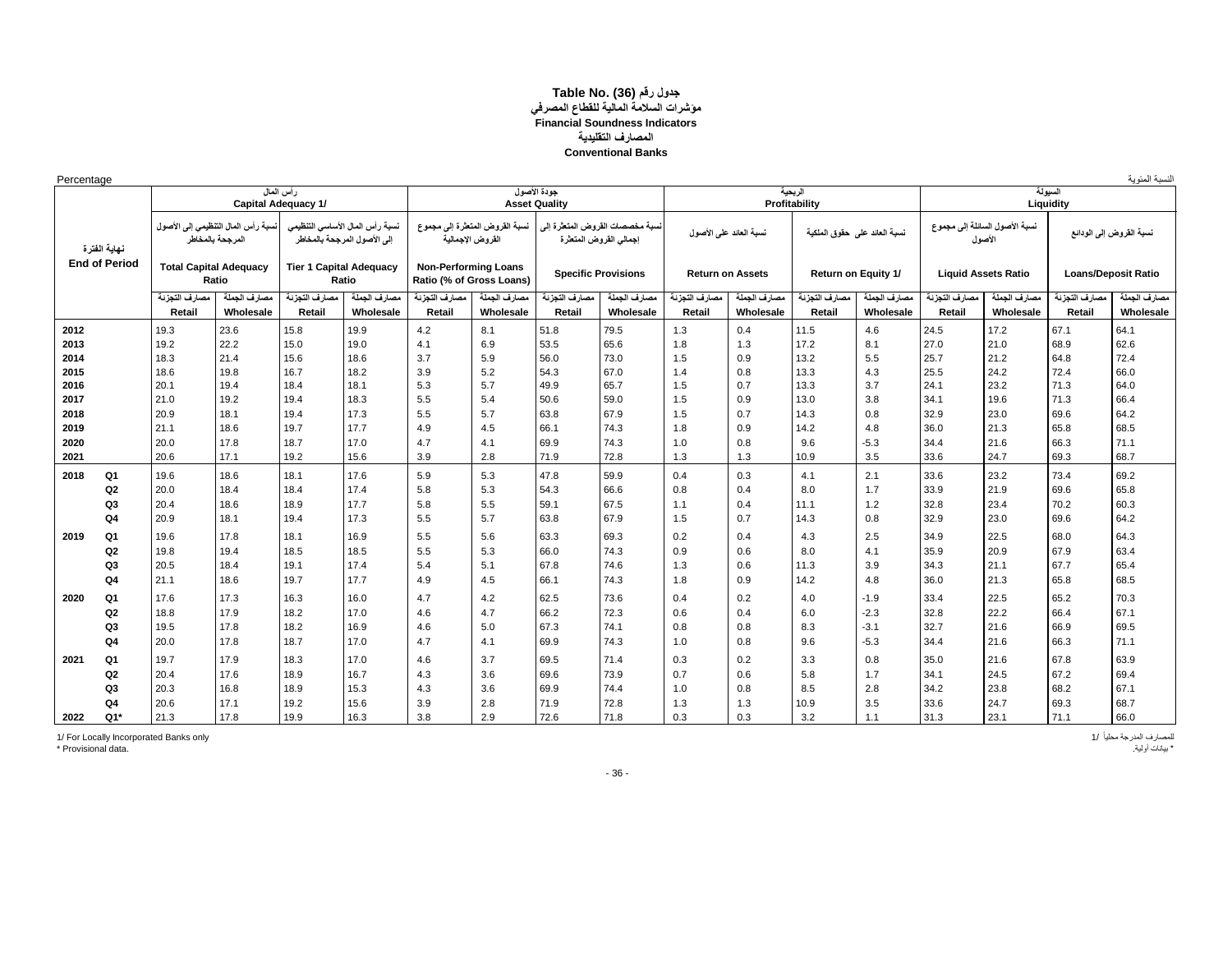#### **جدول رقم (37) Table No. مؤشرات السالمة المالية للقطاع المصرفي Financial Soundness Indicators المصارف اإلسالمية Islamic Banks**

| Percentage |
|------------|
|------------|

| Percentage |                      |                               |                                    |                                |                                                                |                                                         |                                |                      |                                                           |                        |                         |                              |              |               |                                         |                            | لنسبة المئوية           |
|------------|----------------------|-------------------------------|------------------------------------|--------------------------------|----------------------------------------------------------------|---------------------------------------------------------|--------------------------------|----------------------|-----------------------------------------------------------|------------------------|-------------------------|------------------------------|--------------|---------------|-----------------------------------------|----------------------------|-------------------------|
|            |                      |                               |                                    | رأس المعال                     |                                                                |                                                         |                                | جودة الأصول          |                                                           |                        |                         | الريحية<br>Profitability     |              |               |                                         | السيولة                    |                         |
|            |                      |                               |                                    | <b>Capital Adequacy 1/</b>     |                                                                |                                                         |                                | <b>Asset Quality</b> |                                                           |                        |                         |                              |              |               |                                         | Liquidity                  |                         |
|            | نهابة الفتر ة        | المرجحة بالمخاطر              | نسبة رأس المال التنظيمي إلى الأصول |                                | نسبة رأس المال الأساسي التنظيمي<br>إلى الأصول المرجحة بالمخاطر | القروض الإجمالية                                        | نسبة القروض المتعثرة إلى مجموع |                      | نسبة مخصصات القروض المنعثرة إلى<br>إجمالي القروض المتعثرة | نسبة العاند على الأصول |                         | نسبة العاند على حقوق الملكية |              |               | نسبة الأصول السانلة إلى مجموع<br>الأصول |                            | نسبة القروض إلى الودانع |
|            | <b>End of Period</b> | <b>Total Capital Adequacy</b> | Ratio                              | <b>Tier 1 Capital Adequacy</b> | Ratio                                                          | <b>Non-Performing Loans</b><br>Ratio (% of Gross Loans) |                                |                      | <b>Specific Provisions</b>                                |                        | <b>Return on Assets</b> | Return on Equity 1/          |              |               | <b>Liquid Assets Ratio</b>              | <b>Loans/Deposit Ratio</b> |                         |
|            |                      | مصارف التجزنة                 | مصارف الجملة                       | مصارف النجزنة                  | مصارف الجملة                                                   | مصارف التجزنة                                           | مصارف الجملة                   | مصارف التجزنة        | مصارف الجملة                                              | مصارف النجزنة          | مصارف الجملة            | مصارف التجزنة                | مصارف الجملة | مصارف التجزئة | مصارف الجملة                            | مصارف التجزنة              | مصارف الجملة            |
|            |                      | Retail                        | Wholesale                          | Retail                         | Wholesale                                                      | Retail                                                  | Wholesale                      | Retail               | Wholesale                                                 | Retail                 | Wholesale               | Retail                       | Wholesale    | Retail        | Wholesale                               | Retail                     | Wholesale               |
| 2012       |                      | 18.5                          | 9.4                                | 15.4                           | 7.7                                                            | 15.0                                                    | 6.2                            | 40.0                 | 52.8                                                      | $-0.3$                 | 0.3                     | $-2.7$                       | 7.1          | 11.8          | 23.1                                    | 78.7                       | 69.8                    |
| 2013       |                      | 17.3                          | 25.8                               | 14.8                           | 24.8                                                           | 12.1                                                    | 5.2                            | 41.5                 | 73.4                                                      | 0.0                    | 0.8                     | 0.4                          | 5.1          | 13.2          | 23.4                                    | 77.2                       | 67.2                    |
| 2014       |                      | 16.9                          | 24.0                               | 14.6                           | 22.9                                                           | 12.5                                                    | 4.6                            | 39.2                 | 75.3                                                      | 0.5                    | 0.5                     | 4.7                          | 3.2          | 13.3          | 22.2                                    | 79.9                       | 65.6                    |
| 2015       |                      | 15.9                          | 20.7                               | 13.7                           | 20.1                                                           | 12.0                                                    | 4.6                            | 39.6                 | 81.2                                                      | 0.2                    | $-0.5$                  | 1.4                          | $-3.4$       | 9.9           | 20.8                                    | 78.0                       | 61.8                    |
| 2016       |                      | 17.2                          | 19.2                               | 15.2                           | 18.6                                                           | 11.4                                                    | 3.7                            | 40.1                 | 81.4                                                      | 0.4                    | 1.1                     | 3.2                          | 7.2          | 13.6          | 17.7                                    | 78.7                       | 59.5                    |
| 2017       |                      | 18.6                          | 18.3                               | 15.5                           | 17.7                                                           | 10.0                                                    | 2.6                            | 35.9                 | 86.5                                                      | 0.6                    | 0.9                     | 6.1                          | 6.2          | 12.0          | 22.4                                    | 89.8                       | 60.4                    |
| 2018       |                      | 17.8                          | 17.9                               | 14.9                           | 16.9                                                           | 9.5                                                     | 1.3                            | 39.4                 | 79.6                                                      | 0.6                    | 0.9                     | 6.7                          | 6.9          | 14.1          | 12.6                                    | 94.8                       | 75.1                    |
| 2019       |                      | 18.3                          | 18.2                               | 15.7                           | 17.1                                                           | 10.4                                                    | 1.1                            | 36.7                 | 93.8                                                      | 0.4                    | 0.7                     | 4.7                          | 6.4          | 17.5          | 17.9                                    | 92.5                       | 69.9                    |
| 2020       |                      | 20.3                          | 16.4                               | 17.9                           | 15.0                                                           | 6.5                                                     | 1.6                            | 42.9                 | 87.6                                                      | 0.2                    | 0.3                     | 2.1                          | 3.1          | 17.8          | 14.6                                    | 79.7                       | 63.2                    |
| 2021       |                      | 21.7                          | 15.8                               | 19.9                           | 14.4                                                           | 5.0                                                     | 0.7                            | 56.4                 | 92.0                                                      | 0.6                    | 0.8                     | 7.3                          | 10.0         | 19.5          | 18.0                                    | 73.3                       | 63.0                    |
| 2018       | Q <sub>1</sub>       | 18.0                          | 18.5                               | 14.8                           | 17.4                                                           | 10.0                                                    | 1.4                            | 41.3                 | 75.7                                                      | 0.2                    | 0.3                     | 1.5                          | 2.0          | 14.5          | 21.0                                    | 94.4                       | 67.9                    |
|            | Q2                   | 18.1                          | 20.2                               | 15.1                           | 19.0                                                           | 10.4                                                    | 1.8                            | 43.5                 | 85.3                                                      | 0.3                    | 0.6                     | 2.5                          | 3.9          | 14.5          | 13.4                                    | 92.1                       | 80.4                    |
|            | Q <sub>3</sub>       | 18.2                          | 20.0                               | 15.3                           | 18.9                                                           | 8.9                                                     | 1.7                            | 44.4                 | 92.5                                                      | 0.4                    | 0.8                     | 3.5                          | 5.6          | 13.9          | 14.9                                    | 97.9                       | 80.5                    |
|            | Q4                   | 17.8                          | 17.9                               | 14.9                           | 16.9                                                           | 9.5                                                     | 1.3                            | 39.4                 | 79.6                                                      | 0.6                    | 0.9                     | 6.7                          | 6.9          | 14.1          | 12.6                                    | 94.8                       | 75.1                    |
| 2019       | Q <sub>1</sub>       | 17.0                          | 18.5                               | 14.1                           | 17.4                                                           | 9.9                                                     | 1.2                            | 37.8                 | 90.4                                                      | 0.1                    | 0.2                     | 1.9                          | 1.2          | 16.5          | 14.5                                    | 100.7                      | 66.7                    |
|            | Q2                   | 17.3                          | 18.7                               | 14.5                           | 17.6                                                           | 9.5                                                     | 1.1                            | 38.0                 | 91.7                                                      | 0.3                    | 0.4                     | 3.9                          | 3.0          | 17.7          | 17.4                                    | 95.9                       | 68.7                    |
|            | Q <sub>3</sub>       | 18.5                          | 18.5                               | 15.8                           | 17.4                                                           | 9.7                                                     | 1.2                            | 36.8                 | 84.6                                                      | 0.5                    | 0.7                     | 5.4                          | 5.7          | 16.5          | 17.4                                    | 95.1                       | 71.6                    |
|            | Q <sub>4</sub>       | 18.3                          | 18.2                               | 15.7                           | 17.1                                                           | 10.4                                                    | 1.1                            | 36.7                 | 93.8                                                      | 0.4                    | 0.7                     | 4.7                          | 6.4          | 17.5          | 17.9                                    | 92.5                       | 69.9                    |
| 2020       | Q <sub>1</sub>       | 18.5                          | 17.9                               | 15.9                           | 16.7                                                           | 8.5                                                     | 1.4                            | 40.8                 | 75.1                                                      | 0.1                    | $-0.2$                  | 1.1                          | $-1.9$       | 18.5          | 18.6                                    | 82.7                       | 68.9                    |
|            | Q2                   | 20.6                          | 17.6                               | 17.8                           | 16.2                                                           | 7.5                                                     | 1.4                            | 40.7                 | 78.6                                                      | 0.2                    | 0.0                     | 2.1                          | $-0.5$       | 17.3          | 16.5                                    | 79.1                       | 65.6                    |
|            | Q <sub>3</sub>       | 20.8                          | 17.0                               | 18.2                           | 15.5                                                           | 7.1                                                     | 1.7                            | 44.4                 | 72.6                                                      | 0.2                    | 0.2                     | 2.6                          | 2.4          | 16.4          | 14.7                                    | 80.6                       | 65.1                    |
|            | Q4                   | 20.3                          | 16.4                               | 17.9                           | 15.0                                                           | 6.5                                                     | 1.6                            | 42.9                 | 87.6                                                      | 0.2                    | 0.3                     | 2.1                          | 3.1          | 17.8          | 14.6                                    | 79.7                       | 63.2                    |
|            |                      |                               |                                    |                                |                                                                |                                                         |                                |                      |                                                           |                        |                         |                              |              |               |                                         |                            |                         |
| 2021       | Q <sub>1</sub>       | 20.0                          | 16.2                               | 17.9                           | 14.9                                                           | 6.0                                                     | 1.8                            | 48.8                 | 78.6                                                      | 0.2                    | 0.3                     | 2.2                          | 2.7          | 16.2          | 19.3                                    | 79.0                       | 66.3                    |
|            | Q2                   | 21.6                          | 16.4                               | 19.6                           | 15.2                                                           | 5.5                                                     | 1.8                            | 51.8                 | 78.6                                                      | 0.3                    | 0.4                     | 3.6                          | 4.7          | 19.2          | 18.8                                    | 76.2                       | 64.0                    |
|            | Q <sub>3</sub>       | 21.4                          | 15.5                               | 19.6                           | 14.2                                                           | 5.4                                                     | 0.7                            | 53.5                 | 93.7                                                      | 0.4                    | 0.7                     | 5.1                          | 8.3          | 18.6          | 20.3                                    | 76.3                       | 61.9                    |
|            | Q <sub>4</sub>       | 21.7                          | 15.8                               | 19.9                           | 14.4                                                           | 5.0                                                     | 0.7                            | 56.4                 | 92.0                                                      | 0.6                    | 0.8                     | 7.3                          | 10.0         | 19.5          | 18.0                                    | 73.3                       | 63.0                    |
| 2022       | $Q1*$                | 21.3                          | 16.4                               | 19.6                           | 15.7                                                           | 4.9                                                     | 4.6                            | 57.1                 | 99.9                                                      | 0.2                    | 0.3                     | 2.7                          | 2.5          | 19.0          | 22.7                                    | 72.4                       | 43.4                    |

\* بيانات أولية. .data Provisional\*

1/ For Locally Incorporated Banks only 1/ ًمحليا المدرجة للمصارف

- 37 -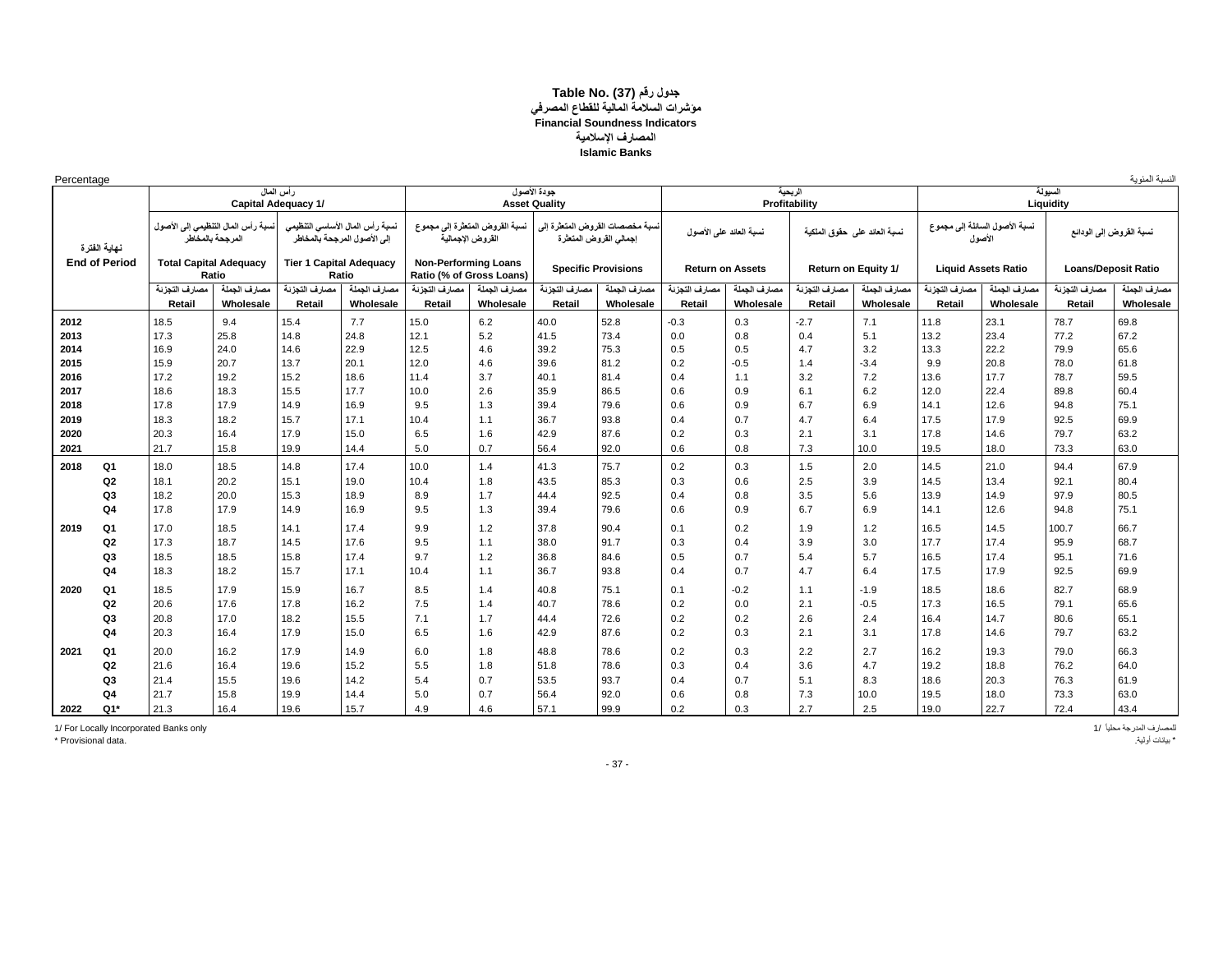#### **جدول رقم (38) Table No. شركات أعمال استثمارية Investment Business Firms**

| B. D. Million |                                  |                      |                                                                                                                                    |                             |                                                                               |                      |                                           |                                                    |                             |                                                                               |                      |                                           |                                                    | مليون دينار                                                |
|---------------|----------------------------------|----------------------|------------------------------------------------------------------------------------------------------------------------------------|-----------------------------|-------------------------------------------------------------------------------|----------------------|-------------------------------------------|----------------------------------------------------|-----------------------------|-------------------------------------------------------------------------------|----------------------|-------------------------------------------|----------------------------------------------------|------------------------------------------------------------|
|               |                                  |                      |                                                                                                                                    | الفنة (1)<br>Category (1)   |                                                                               |                      |                                           |                                                    |                             | الفنة (2)<br>Category (2)                                                     |                      |                                           | الفنة (3)<br>Category (3)                          | مجموع الفنات<br><b>Total IB</b>                            |
|               | نهاية الفترة                     |                      | مجموع موجودات الميزانية<br><b>Balance Sheet Total Assets</b>                                                                       |                             | مجموع الموجودات المدارة لصالح العملاء<br><b>Total Assets Under Management</b> |                      | مجموع<br>الموجودات                        | مجموع موجودات<br>الميزانية                         |                             | مجموع الموجودات المدارة لصالح العملاء<br><b>Total Assets Under Management</b> |                      | مجموع<br>الموجودات                        | مجموع موجودات <mark>ا</mark><br>الميزانية          | المجموع الكلي                                              |
|               | <b>End of Period</b>             | المجموع<br>Total (a) | ويتضمن: مجموع<br>الموجودات<br>المستثمرة لصالح<br>الشركات<br>الاستثمارية<br>of which:<br><b>Total</b><br>Investment<br>as Principal | المقنمة<br><b>Residents</b> | غير المقيمة<br>Non-<br><b>Residents</b>                                       | المجموع<br>Total (b) | <b>Total</b><br>Assets $(c)$ =<br>$(a+b)$ | <b>Balance</b><br><b>Sheet Total</b><br>Assets (d) | المقبمة<br><b>Residents</b> | غير المقيمة<br>Non-<br><b>Residents</b>                                       | المجموع<br>Total (e) | <b>Total</b><br>Assets $(f)$ =<br>$(d+e)$ | <b>Balance</b><br><b>Sheet Total</b><br>Assets (g) | <b>Total</b><br>Assets (Cat<br>$1,2,3)$ (h) =<br>$(c+f+g)$ |
| 2014          | Q <sub>3</sub>                   | 464.8                | 112.0                                                                                                                              | 3,767.7                     | 707.2                                                                         | 4,474.9              | 4,939.7                                   | 26.4                                               | 1,401.7                     | 886.8                                                                         | 2,288.5              | 2,314.9                                   | 9.4                                                | 7,264.0                                                    |
|               | Q <sub>4</sub>                   | 597.9                | 144.4                                                                                                                              | 4,294.8                     | 859.8                                                                         | 5,154.6              | 5,752.5                                   | 27.7                                               | 1,320.4                     | 778.0                                                                         | 2,098.4              | 2,126.1                                   | 11.3                                               | 7,889.9                                                    |
| 2015          | Q1                               | 542.5                | 136.1                                                                                                                              | 4,317.8                     | 842.4                                                                         | 5,160.2              | 5,702.7                                   | 28.3                                               | 1,406.6                     | 793.7                                                                         | 2,200.3              | 2,228.6                                   | 11.4                                               | 7,942.7                                                    |
|               | Q2                               | 581.1                | 124.8                                                                                                                              | 4,340.1                     | 979.2                                                                         | 5,319.3              | 5,900.4                                   | 36.3                                               | 1,391.5                     | 797.9                                                                         | 2,189.4              | 2,225.7                                   | 11.4                                               | 8,137.5                                                    |
|               | Q <sub>3</sub><br>Q <sub>4</sub> | 450.7<br>318.9       | 62.7<br>45.6                                                                                                                       | 3,756.5<br>3,770.7          | 898.0<br>890.3                                                                | 4,654.5<br>4,661.0   | 5,105.2<br>4,979.9                        | 30.3<br>42.0                                       | 1,375.1<br>1,368.9          | 731.9<br>699.7                                                                | 2,107.0<br>2,068.6   | 2,137.3<br>2,110.6                        | 9.7<br>10.1                                        | 7,252.2<br>7,100.6                                         |
| 2016          | Q1                               | 286.6                | 46.1                                                                                                                               | 3,648.4                     | 856.8                                                                         | 4,505.2              | 4,791.8                                   | 42.6                                               | 1,338.3                     | 669.6                                                                         | 2,007.9              | 2,050.5                                   | 7.9                                                | 6,850.2                                                    |
|               | Q <sub>2</sub>                   | 277.8                | 49.0                                                                                                                               | 3,634.0                     | 912.2                                                                         | 4,546.2              | 4,824.0                                   | 36.1                                               | 1,367.5                     | 609.1                                                                         | 1,976.6              | 2,012.7                                   | 8.9                                                | 6,845.6                                                    |
|               | Q <sub>3</sub>                   | 268.9                | 44.5                                                                                                                               | 3,653.8                     | 924.9                                                                         | 4,578.7              | 4.847.6                                   | 47.7                                               | 1,462.4                     | 624.3                                                                         | 2,086.7              | 2,134.4                                   | 8.7                                                | 6,990.7                                                    |
|               | Q <sub>4</sub>                   | 286.2                | 50.3                                                                                                                               | 3,656.7                     | 947.9                                                                         | 4,604.6              | 4,890.8                                   | 30.6                                               | 1,631.1                     | 667.5                                                                         | 2,298.6              | 2,329.2                                   | 9.7                                                | 7,229.7                                                    |
| 2017          | Q <sub>1</sub>                   | 290.9                | 54.8                                                                                                                               | 3,724.5                     | 922.4                                                                         | 4,646.9              | 4,937.8                                   | 32.7                                               | 1,734.0                     | 677.2                                                                         | 2,411.2              | 2,443.9                                   | 9.2                                                | 7,390.9                                                    |
|               | Q2                               | 289.3                | 57.9                                                                                                                               | 3,781.3                     | 959.2                                                                         | 4,740.6              | 5,029.8                                   | 35.1                                               | 1,809.6                     | 694.7                                                                         | 2,504.3              | 2,539.4                                   | 8.6                                                | 7,577.8                                                    |
|               | Q3<br>Q <sub>4</sub>             | 291.5<br>291.1       | 58.6<br>51.6                                                                                                                       | 3,821.9<br>3,855.0          | 986.1<br>942.2                                                                | 4,808.0<br>4,794.2   | 5,099.5<br>5,085.3                        | 38.3<br>36.7                                       | 1,797.2<br>1,767.5          | 742.9<br>730.4                                                                | 2,540.0<br>2,497.8   | 2,578.3<br>2,534.5                        | 8.3<br>8.7                                         | 7,686.1<br>7,628.5                                         |
| 2018          | Q <sub>1</sub>                   | 281.0                | 60.0                                                                                                                               | 3,894.7                     | 902.8                                                                         | 4,797.4              | 5,078.4                                   | 39.5                                               | 1,869.0                     | 746.7                                                                         | 2,615.7              | 2,655.2                                   | 8.4                                                | 7,742.1                                                    |
|               | Q2                               | 286.1                | 57.8                                                                                                                               | 3,877.8                     | 928.9                                                                         | 4,806.7              | 5,092.7                                   | 37.6                                               | 1,899.8                     | 734.6                                                                         | 2,634.5              | 2,672.1                                   | 7.5                                                | 7,772.3                                                    |
|               | Q <sub>3</sub>                   | 291.9                | 67.7                                                                                                                               | 3,900.4                     | 909.3                                                                         | 4,809.7              | 5,101.5                                   | 43.3                                               | 1,967.4                     | 739.7                                                                         | 2,707.7              | 2,751.0                                   | 7.4                                                | 7,859.9                                                    |
|               | Q4                               | 266.3                | 68.2                                                                                                                               | 3,841.6                     | 900.2                                                                         | 4,741.8              | 5,008.1                                   | 40.1                                               | 2,058.7                     | 624.4                                                                         | 2,683.1              | 2,723.2                                   | 7.6                                                | 7,738.8                                                    |
| 2019          | Q <sub>1</sub>                   | 254.2                | 109.6                                                                                                                              | 4,029.7                     | 874.4                                                                         | 4,904.1              | 5,158.3                                   | 41.9                                               | 1,917.8                     | 1,109.7                                                                       | 3,027.5              | 3,069.4                                   | 7.4                                                | 8,235.1                                                    |
|               | Q2                               | 289.3                | 121.3                                                                                                                              | 3,897.6                     | 857.4                                                                         | 4,755.0              | 5.044.3                                   | 40.3                                               | 1,985.7                     | 1,266.2                                                                       | 3.251.9              | 3.292.2                                   | 7.4                                                | 8,343.9                                                    |
|               | Q <sub>3</sub><br>Q <sub>4</sub> | 386.3<br>252.3       | 111.5<br>134.3                                                                                                                     | 3,960.4<br>4,087.9          | 3,316.2<br>886.9                                                              | 7,276.6<br>4,974.8   | 7,662.9<br>5,227.1                        | 47.9<br>39.8                                       | 2,037.8<br>2,533.6          | 1,235.1<br>849.8                                                              | 3,272.9<br>3,383.4   | 3,320.8<br>3,423.2                        | 6.0<br>7.9                                         | 10,989.7<br>8,658.2                                        |
| 2020          | Q <sub>1</sub>                   | 368.2                | 175.3                                                                                                                              | 3,700.8                     | 3,130.0                                                                       | 6,830.8              | 7,199.0                                   | 43.4                                               | 2,256.5                     | 628.3                                                                         | 2,884.8              | 2,928.2                                   | 8.3                                                | 10,135.5                                                   |
|               | Q2                               | 364.4                | 162.6                                                                                                                              | 3,580.2                     | 3,129.7                                                                       | 6,709.9              | 7,074.3                                   | 35.7                                               | 1,949.7                     | 1,189.8                                                                       | 3,139.5              | 3,175.2                                   | 10.1                                               | 10,259.6                                                   |
|               | Q <sub>3</sub>                   | 333.0                | 150.6                                                                                                                              | 3,674.0                     | 3,000.4                                                                       | 6,671.4              | 7,004.4                                   | 40.0                                               | 2,502.4                     | 899.6                                                                         | 3,389.7              | 3,429.7                                   | 8.0                                                | 10,442.1                                                   |
|               | Q <sub>4</sub>                   | 400.1                | 201.6                                                                                                                              | 4,136.0                     | 3,074.0                                                                       | 7,210.0              | 7,610.1                                   | 39.2                                               | 3,030.8                     | 592.1                                                                         | 3,622.9              | 3,662.1                                   | 8.2                                                | 11,280.3                                                   |
| 2021          | Q <sub>1</sub>                   | 395.1                | 193.2                                                                                                                              | 4,015.9                     | 3,095.9                                                                       | 7,111.9              | 7,507.0                                   | 41.1                                               | 2,203.0                     | 1,456.3                                                                       | 3,659.3              | 3,700.4                                   | 8.4                                                | 11,215.7                                                   |
|               | Q2                               | 404.2                | 191.0                                                                                                                              | 4,078.9                     | 3,259.9                                                                       | 7,338.7              | 7,742.9                                   | 41.1                                               | 2,328.7                     | 1,512.8                                                                       | 3,841.5              | 3,882.6                                   | 7.2                                                | 11,632.7                                                   |
|               | Q3<br>Q4                         | 414.9<br>367.1       | 141.1<br>139.9                                                                                                                     | 4,069.7<br>4,101.0          | 3,425.0<br>3,314.7                                                            | 7,494.7<br>7,415.7   | 7,909.6<br>7,782.8                        | 44.1<br>45.8                                       | 2,701.3<br>2,430.5          | 1,087.2<br>1,473.9                                                            | 3,788.5<br>3,904.4   | 3,832.6<br>3,950.2                        | 9.0<br>8.7                                         | 11,751.2<br>11,741.7                                       |
| 2022          | Q1                               | 755.0                | 276.9                                                                                                                              | 4,161.3                     | 3,265.6                                                                       | 7,426.9              | 8,181.9                                   | 47.2                                               | 2,835.8                     | 1,102.6                                                                       | 3,938.4              | 3,985.6                                   | 7.5                                                | 12,175.0                                                   |
|               |                                  |                      |                                                                                                                                    |                             |                                                                               |                      |                                           |                                                    |                             |                                                                               |                      |                                           |                                                    |                                                            |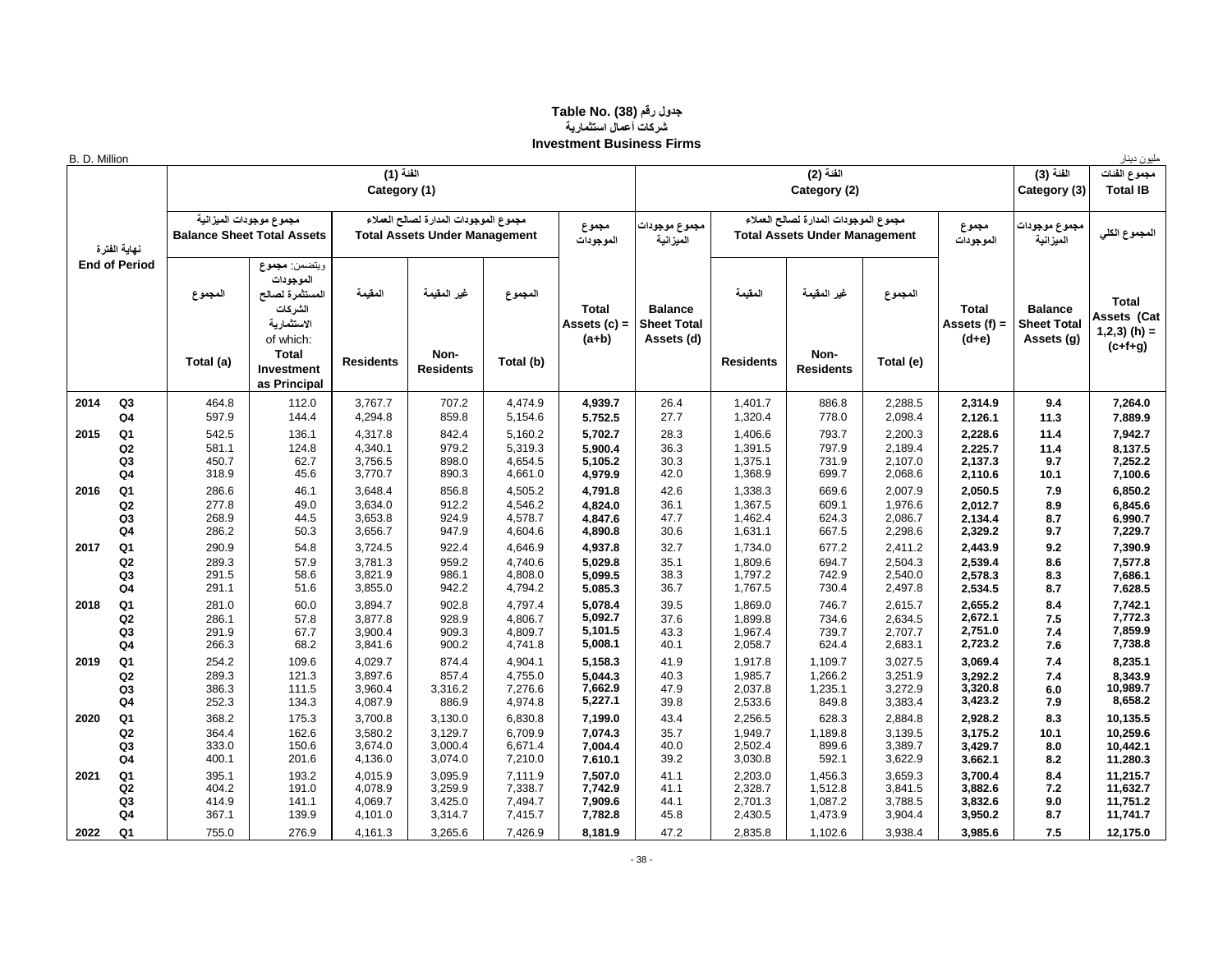## **جدول رقم (39) .No Table الميزانية الموحدة لمكاتب الصرافة Money Changers: Aggregated Balance Sheet**

ألف دينار Thousand BD **المطلوبات Liabilities الموجودات Assets المحلية Domestic المحلية Domestic مطلوبات رأس المال مطلوبات مستحق الى قروض من المجموع موجودات موجودات مستحق من ودائع لدى أجنبية المجموع واإلحتياطي أخرى الغير المصارف Total أجنبية المجموع أخرى الغير المصارف النقد Cash Deposits in Due from Other Total Foreign Loans from Due to Other Equity & Total Foreign Banks Others 1/ Assets Assets Banks Others 1/ Liabilities Reserves Liabilities 2014 Q3** 68,306.3 1,143.4 527.9 19,475.7 89,453.3 25,179.7 114,633.0 7,853.7 1,586.3 18,368.3 52,014.0 79,822.3 34,810.7 **Q4** 36,080.4 1,142.9 1,152.6 14,899.5 53,275.4 21,034.2 74,309.6 626.5 685.7 12,384.1 54,681.3 68,377.6 5,932.0  **2015 Q1** 38,111.4 1,143.0 1,979.0 14,776.4 56,009.8 29,652.6 85,662.4 3,045.7 72.7 18,023.4 57,117.3 78,259.1 7,403.3 **Q2** 58,410.3 2,536.3 1,141.0 15,182.3 77,269.9 20,239.3 97,509.2 8,009.9 107.4 21,511.8 58,541.2 88,170.3 9,338.9 **Q3** 59,419.7 1,548.7 1,662.5 13,437.6 76,068.4 43,361.4 119,429.8 4,324.5 101.0 33,308.9 60,185.1 97,919.5 21,510.3 **Q4** | 37,927.0 | 1,424.5 | 386.8 | 19,504.4 | 59,242.7 | 30,046.0 | 89,288.7 | 554.0 | 40.2 | 18,401.9 | 62,169.8 | 81,165.8 | 8,122.9  **2016 Q1** 40,168.4 1,448.7 1,645.1 18,038.3 61,300.5 40,835.3 102,135.8 5,725.1 77.9 22,859.6 64,965.7 93,628.2 8,507.6 **Q2** 41,297.1 | 1,428.3 | 3,413.7 | 27,025.6 | 73,164.7 | 48,324.8 | 121,489.5 | 1,912.2 | 82.5 | 45,148.2 | 63,390.7 | 110,533.6 | 10,955.9 **Q3** | 66,464.6 | 1,183.9 861.2 | 28,073.6 | 96,583.2 | 30,106.1 | 126,689.3 | 815.6 | 76.0 | 40,872.3 | 64,604.2 | 106,368.1 | 20,321.2 **Q4**  $\vert$  50,429.7  $\vert$  1,087.8  $\vert$  557.7  $\vert$  26,818.2  $\vert$  78,893.4  $\vert$  45,225.0  $\vert$  124,118.4  $\vert$  25,906.2  $\vert$  64.9  $\vert$  17,167.5  $\vert$  64,603.8  $\vert$  107,742.5  $\vert$  16,375.9  **2017 Q1** 48,566.3 4,923.9 1,338.8 27,137.9 81,966.9 38,733.6 120,700.5 30,327.9 175.6 11,563.8 65,158.5 107,225.9 13,474.6 **Q2** | 57,826.7 | 4,823.0 | 1,755.9 | 27,842.0 | 92,247.6 | 40,646.9 | 132,894.5 | 38,837.9 | 76.7 | 12,300.8 | 68,781.8 | 119,997.2 | 12,897.3 **Q3** 76,983.1 4,830.2 6,438.7 28,938.7 117,190.7 28,773.8 145,964.5 34,033.0 73.0 12,888.2 70,575.6 117,569.8 28,394.7 **Q4**  $\vert$  53,188.8  $\vert$  4,831.3  $\vert$  1,000.3  $\vert$  17,667.0  $\vert$  76,687.4  $\vert$  42,744.8  $\vert$  119,432.2  $\vert$  31,256.0  $\vert$  128.4  $\vert$  9,825.7  $\vert$  60,881.5  $\vert$  102,091.6  $\vert$  17,340.6  **2018 Q1** 80,019.1 4,987.4 1,170.9 37,002.2 123,179.5 34,930.5 158,110.0 27,599.5 228.5 31,583.1 61,994.5 121,405.6 36,704.4 **Q2** 128,775.8 6,487.5 1,563.7 24,741.3 161,568.2 13,749.8 175,318.0 36,712.9 313.1 14,747.8 62,915.5 114,689.3 60,628.7 **Q3** 78,879.8 6,629.5 926.7 20,621.8 107,057.8 50,565.3 157,623.1 29,280.9 98.7 13,715.1 63,494.8 106,589.5 51,033.6 **Q4**  $\vert$  37,234.0  $\vert$  5,298.0  $\vert$  175.7  $\vert$  20,049.6  $\vert$  62,757.3  $\vert$  46,658.3  $\vert$  109,415.6  $\vert$  26,595.3  $\vert$  37.4  $\vert$  11,424.9  $\vert$  61,724.7  $\vert$  99,782.3  $\vert$  9,633.3  **2019 Q1** 67,398.9 5,699.8 45.4 19,400.0 92,544.1 62,113.0 154,657.0 19,312.7 107.5 15,787.0 62,900.5 98,107.7 56,549.4 **Q2** 79,993.7 4,638.3 125.2 21,813.6 106,570.8 28,523.7 135,094.5 22,733.8 76.1 15,172.3 59,526.5 97,508.7 37,585.8 **Q3** | 50,552.4 | 4,629.3 | 18.1 | 20,682.1 | 75,881.9 | 38,591.3 | 114,473.2 | 23,146.1 | 387.9 | 12,666.9 | 57,861.9 | 94,062.9 | 20,410.4 **Q4**  $\vert$  51,415.0  $\vert$  4,519.7  $\vert$  303.7  $\vert$  18,653.6  $\vert$  74,892.1  $\vert$  26,850.6  $\vert$  101,742.7  $\vert$  21,199.2  $\vert$  197.9  $\vert$  7,749.8  $\vert$  56,869.6  $\vert$  86,016.5  $\vert$  15,726.2  **2020 Q1** 60,043.7 6,276.2 38.5 23,805.6 90,164.0 17,132.5 107,296.5 21,634.9 110.4 13,959.0 63,492.9 99,197.2 8,099.3 **Q2** | 65,015.8 | 8,352.1 | 85.3 | 19,793.2 | 93,246.4 | 11,835.8 | 105,082.3 | 17,132.2 | 102.2 | 16,433.5 | 54,939.9 | 88,607.8 | 16,474.4 **Q3** | 62,704.0 | 10,006.6 | 598.1 | 21,265.1 | 94,573.7 | 15,385.3 | 109,959.1 | 16,693.8 | 125.2 | 16,153.6 | 59,388.4 | 92,361.0 | 17,598.0 **Q4** 40,913.8 13,467.0 268.3 18,949.8 73,598.9 19,767.7 93,366.7 15,360.9 25.0 12,091.1 58,771.8 86,248.9 7,117.8  **2021 Q1** 51,432.0 12,164.9 174.9 21,330.6 85,102.3 16,453.0 101,555.3 15,293.2 207.5 15,752.0 59,720.4 90,973.1 10,582.2 **Q2** 81,209.5 | 12,316.7 | 65.3 |20,780.4 |114,371.8 | 11,847.9 | 126,219.7 | 12,684.3 | 60.7 | 20,515.5 | 61,676.4 | 94,937.0 | 31,282.8 **Q3** | 62,901.1 | 12,370.9 | 250.5 | 20,157.6 | 95,680.1 | 23,510.8 | 119,190.9 | 12,911.5 | 40.6 | 19,396.5 | 63,606.9 | 95,955.5 | 23,235.4 **Q4**  $\vert$  55,767.0  $\vert$  12,365.6  $\vert$  76.7  $\vert$  20,782.2  $\vert$  88,991.6  $\vert$  19,386.9  $\vert$  108,378.5  $\vert$  12,703.0  $\vert$  47.3  $\vert$  16,962.8  $\vert$  65,851.5  $\vert$  95,564.6  $\vert$  12,813.9  **2022 Q1** 66,484.9 10,451.5 58.7 11,908.8 88,903.9 22,256.7 111,160.6 16,148.8 51.8 18,201.7 67,809.4 102,211.8 8,948.8 **نهاية الفترة End of Period**

1\ يشمل على مكاتب الصرافة األخرى وشركات إصدار الشيكات السياحية. .companies cheque' travellers and changers money other includes 1/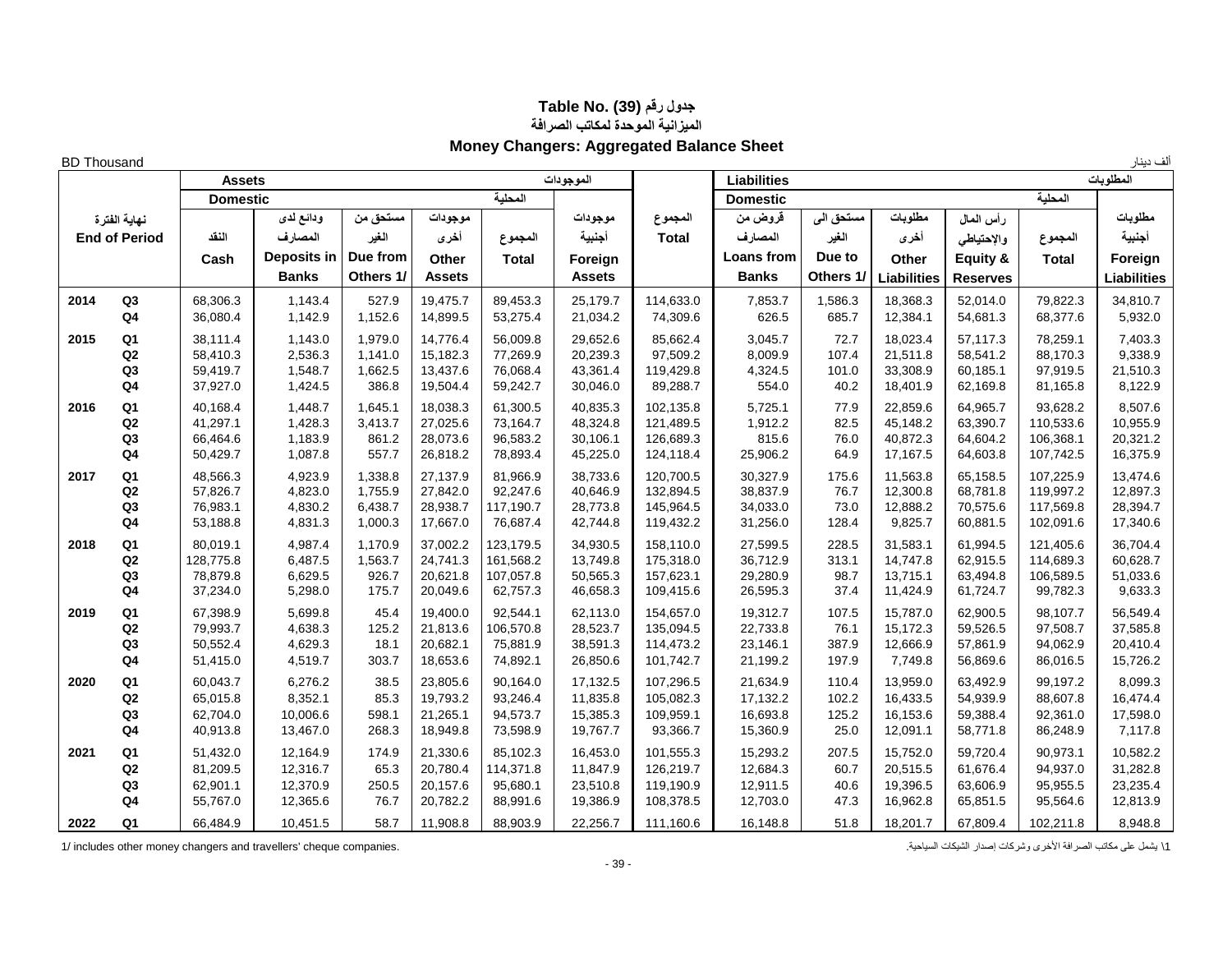#### **جدول رقم (40) .No Table أنظمة المدفوعات Payment Systems**

| B.D. Million             |                                          |                                               |                                           |                                       |         |                   |         |                                                                                               |          |                       | مليون دينار |
|--------------------------|------------------------------------------|-----------------------------------------------|-------------------------------------------|---------------------------------------|---------|-------------------|---------|-----------------------------------------------------------------------------------------------|----------|-----------------------|-------------|
|                          |                                          | النظام الآني للتسويات الإجمالية               |                                           |                                       |         |                   |         | نظام التحويلات المالية الالكتروني                                                             |          |                       |             |
|                          | <b>Real Time Gross Settlement (RTGS)</b> | System 1/                                     | نظام البحرين لمقاصة<br>الشيكات الإلكتروني | عمليات السحب من أجهز ة الصراف الآلي   |         |                   |         | Electronic Funds Transfer System (EFTS) and Electronic Bill Payment and Presentment (EBPP) 4/ |          |                       |             |
| <b>During the Period</b> | تحويلات الزبائن                          | النّحو بلات المصر فبة ببن<br>المصارف التجارية | <b>Bahrain Cheque</b>                     | <b>ATM Withdrawal Transactions 3/</b> |         | فوري +<br>Fawri + |         | فورى<br>Fawri                                                                                 |          | فواتير<br>Fawateer 5/ |             |
|                          | <b>Customer</b>                          | Interbank                                     | <b>Truncation</b>                         | العدد                                 | القيمة  | العدد             | القيمة  | العدد                                                                                         | القيمة   | العدد                 | القيمة      |
|                          | <b>Transactions</b>                      | <b>Transactions</b>                           | System (BCTS)                             | Volume                                | Value   | Volume            | Value   | Volume                                                                                        | Value    | Volume                | Value       |
| 2012                     | 9,691.1                                  | 39,452.5                                      | 6,825.1                                   | 5,367,978                             | 511.9   |                   |         |                                                                                               |          |                       |             |
| 2013                     | 10,455.8                                 | 48,340.6                                      | 9,076.5                                   | 6,469,271                             | 631.7   |                   |         |                                                                                               |          |                       |             |
| 2014                     | 12,433.9                                 | 50,934.6                                      | 10,136.7                                  | 8,029,462                             | 786.5   |                   |         |                                                                                               |          |                       |             |
| 2015                     | 15,074.7                                 | 53,503.8                                      | 10,479.3                                  | 9,271,985                             | 909.2   | 4,881             | 1.4     | 179,326                                                                                       | 633.1    |                       | 0.0         |
| 2016                     | 11,144.8                                 | 64,772.2                                      | 10,087.7                                  | 11,524,588                            | 1,105.8 | 131,548           | 35.7    | 2,589,591                                                                                     | 7,286.6  | 102,758               | 12.5        |
| 2017                     | 9,134.1                                  | 78,021.1                                      | 10,058.5                                  | 15,158,643                            | 1,429.7 | 371,841           | 87.6    | 4,981,026                                                                                     | 9,630.8  | 1,244,287             | 79.0        |
| 2018                     | 9,232.9                                  | 81,718.9                                      | 9,472.0                                   | 17,811,102                            | 1,651.9 | 962,740           | 174.7   | 5,831,526                                                                                     | 11,159.1 | 1,665,110             | 133.1       |
| 2019                     | 9,372.9                                  | 85,142.4                                      | 8,737.8                                   | 19,731,651                            | 1,746.6 | 6,322,911         | 542.9   | 7,110,816                                                                                     | 12,671.9 | 1,995,920             | 291.5       |
| 2020                     | 10,593.5                                 | 68,026.2                                      | 7,266.4                                   | 18,741,958                            | 1,555.7 | 47,247,358        | 2,237.8 | 8,702,806                                                                                     | 13,458.7 | 4,199,985             | 465.0       |
| 2021                     | 9,673.9                                  | 83,922.6                                      | 7,254.8                                   | 15,758,177                            | 1,419.6 | 141,835,256       | 4,462.5 | 9,681,631                                                                                     | 15,378.3 | 9,140,103             | 685.4       |
| 2020<br>Q2               | 2,843.5                                  | 16,386.7                                      | 1,653.3                                   | 4,358,401                             | 368.4   | 8,974,578         | 506.5   | 2,151,686                                                                                     | 3.470.0  | 690.174               | 105.9       |
| Q <sub>3</sub>           | 2,662.0                                  | 13,685.6                                      | 1,712.1                                   | 4,647,141                             | 376.9   | 13,896,169        | 641.1   | 2,157,866                                                                                     | 3,158.5  | 1,280,802             | 118.7       |
| Q <sub>4</sub>           | 2,528.2                                  | 16,075.6                                      | 1,787.7                                   | 4,632,312                             | 379.2   | 19,792,109        | 785.6   | 2,263,550                                                                                     | 3,424.2  | 1,657,146             | 125.3       |
| 2021<br>Q1               | 2,633.9                                  | 20,380.2                                      | 1,812.1                                   | 4,224,205                             | 363.7   | 25,552,775        | 920.1   | 2,296,439                                                                                     | 3,635.9  | 1,907,069             | 164.0       |
| Q2                       | 2,435.3                                  | 21,612.6                                      | 1,766.8                                   | 3,798,507                             | 345.8   | 31,037,798        | 1,051.4 | 2,367,030                                                                                     | 3,725.4  | 2,209,563             | 144.2       |
| Q <sub>3</sub>           | 2,303.7                                  | 20,808.5                                      | 1,779.7                                   | 3,812,110                             | 348.7   | 38,937,387        | 1,174.1 | 2,453,191                                                                                     | 3,814.2  | 2,457,854             | 163.7       |
| Q <sub>4</sub>           | 2,301.0                                  | 21,121.3                                      | 1,896.2                                   | 3,923,355                             | 361.3   | 46,307,296        | 1,316.9 | 2,564,971                                                                                     | 4,202.7  | 2,565,617             | 213.5       |
| 2022<br>Q1               | 2,445.1                                  | 21,051.2                                      | 1,879.3                                   | 3,600,994                             | 350.4   | 52,101,222        | 1,406.3 | 2,665,584                                                                                     | 4,367.4  | 2,738,603             | 206.8       |
| 2021<br>Apr.             | 743.2                                    | 7,202.6                                       | 588.4                                     | 1,290,816                             | 117.3   | 9,565,290         | 332.7   | 885.795                                                                                       | 1,252.4  | 676,286               | 48.4        |
| May                      | 806.7                                    | 5,495.8                                       | 566.4                                     | 1,302,545                             | 116.4   | 10,833,976        | 360.8   | 760,632                                                                                       | 1,180.2  | 809,842               | 51.3        |
| Jun.                     | 885.4                                    | 8,914.2                                       | 612.1                                     | 1,205,146                             | 112.1   | 10,638,532        | 357.9   | 720,603                                                                                       | 1,292.8  | 723,435               | 44.4        |
| Jul.                     | 657.9                                    | 5,810.3                                       | 571.5                                     | 1,317,553                             | 120.1   | 13,006,538        | 398.3   | 861,072                                                                                       | 1,167.6  | 760,696               | 48.6        |
| Aug.                     | 783.9                                    | 7,135.7                                       | 593.2                                     | 1,241,441                             | 113.2   | 12,638,251        | 386.5   | 801,586                                                                                       | 1,266.6  | 854,978               | 60.1        |
| Sep.                     | 861.9                                    | 7,862.5                                       | 615.0                                     | 1,253,116                             | 115.4   | 13,292,598        | 389.3   | 790,533                                                                                       | 1,380.0  | 842,180               | 55.0        |
| Oct.                     | 742.1                                    | 7,094.5                                       | 593.3                                     | 1,312,556                             | 120.7   | 14,719,767        | 419.3   | 906,828                                                                                       | 1,290.5  | 868,324               | 102.3       |
| Nov.                     | 703.7                                    | 6,205.5                                       | 650.1                                     | 1,241,855                             | 115.4   | 15, 153, 414      | 430.4   | 817,960                                                                                       | 1,357.1  | 847,851               | 54.5        |
| Dec.                     | 855.3                                    | 7,821.4                                       | 652.8                                     | 1,368,944                             | 125.2   | 16,434,115        | 467.2   | 840,183                                                                                       | 1,555.1  | 849,442               | 56.7        |
| 2022<br>Jan.             | 774.5                                    | 7,481.1                                       | 590.6                                     | 1,187,060                             | 112.1   | 16,585,948        | 444.0   | 931,740                                                                                       | 1,386.7  | 904,646               | 75.5        |
| Feb.                     | 733.8                                    | 6,023.9                                       | 589.5                                     | 1,108,148                             | 106.4   | 16,067,475        | 432.3   | 791,026                                                                                       | 1,282.1  | 829,383               | 65.3        |
| Mar.                     | 936.7                                    | 7,546.2                                       | 699.2                                     | 1,305,786                             | 131.9   | 19,447,799        | 530.0   | 942,818                                                                                       | 1,698.5  | 1,004,574             | 66.0        |
| Apr.                     | 840.0                                    | 7,341.2                                       | 582.8                                     | 1,189,773                             | 124.5   | 17,780,852        | 520.1   | 1,046,483                                                                                     | 1,505.0  | 954,750               | 75.5        |

1/ بدأ عمل النظام الأني للتسويك الإجمالية في 14 يونيو 2007 2007 2007 . [1] أيضاً هافي 14 في 14 يونيو 11 The Real Time Gross Settlement (RTGS) System went live on 14<sup>th</sup> June 2007 **المسويات الإجمالية للتي النظام الأن**ي للت

2/ تما الترين المقاصة الشيكات الإلكتروني في 13 مايو 1302 2/ The Bahrain Cheque Truncation System (BCTS) went live on 13<sup>th</sup> May, 2012 2012<br>3/ بطاقات الخصم المحلية فقط

4/ تما نظام التعويلات العالية الإلكتروني (فوري و فوري+ فقط) في 5 فيلغمبر 2015 / 4/ The Electronic Fund Transfer System (EFTS) went live on 5<sup>th</sup> November 2015 (only with Fawri+ and Fawri)

5/ جاً على نطام عرض ودفع الفواتير الإلكترونية بشكل *رسمي في 1 فبراير 2016 (خدمة الاستقطاع العباشر) 2018 (خدمة الاستقطاع العباشر) 2018 (خدمة الاستقطاع العباشر) 2018 (خدمة الاستقطاع العباشر) 2018 (خدمة الاستقطاع العباشر) 20* and on 3rd October, 2016 (Direct Credit Service)

/3 بطاقات الخصم المحلية فقط Only Cards Debit Local 3/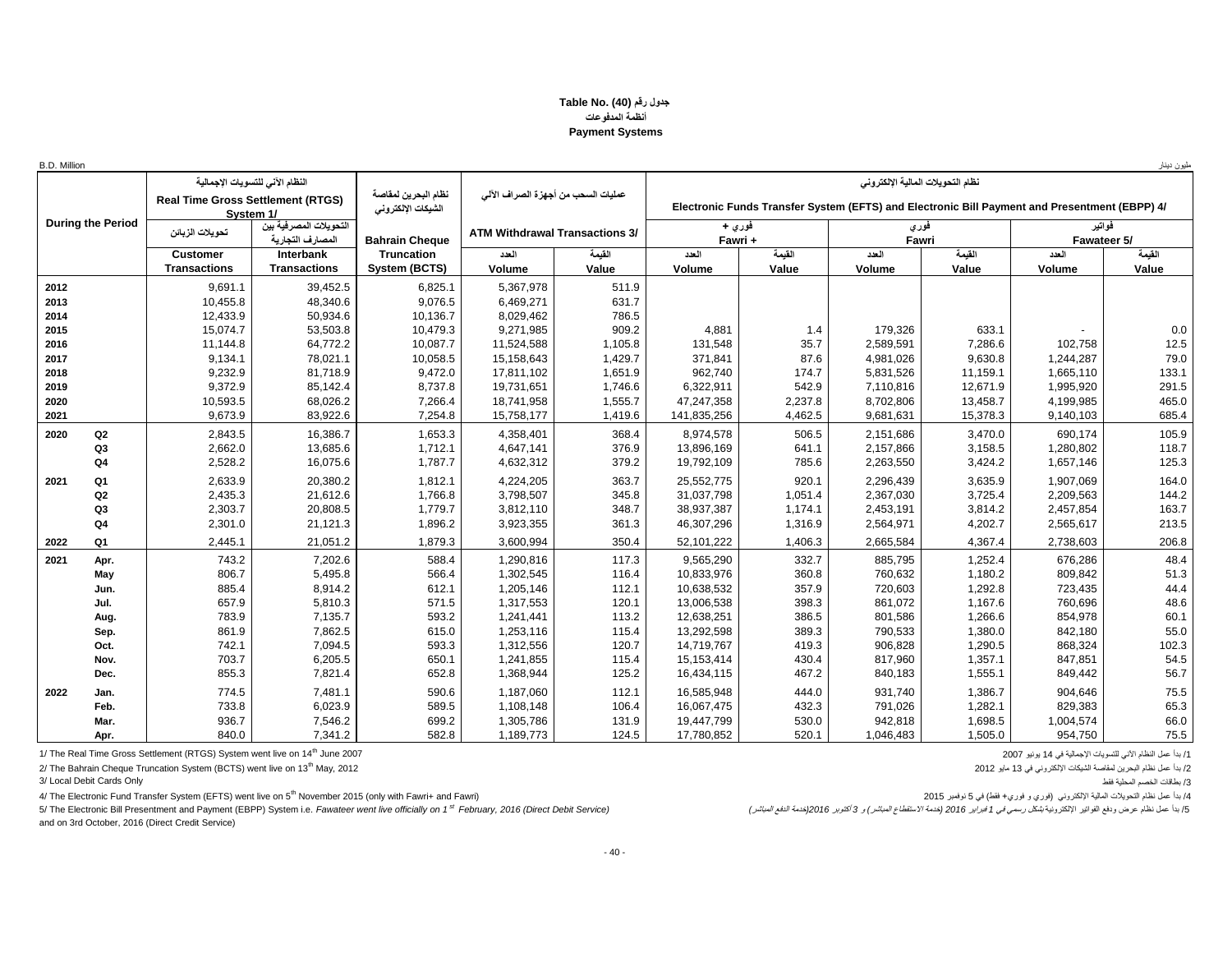#### **جدول رقم (41) .Table No نظام البحرين لمقاصة الشيكات اإللكتروني - الشيكات المرتجعة Bahrain Cheque Truncation System (BCTS) - Returned Cheques**

|              |                          | إجمالي الشبكات الصادرة      |                         |                  | اجمالي الشبكات المرتجعة                 |                         |                                          | الشيكات المرتجعة لأسباب تقنية         |                         | الشيكات المرتجعة لأسباب مالية                           |                         |
|--------------|--------------------------|-----------------------------|-------------------------|------------------|-----------------------------------------|-------------------------|------------------------------------------|---------------------------------------|-------------------------|---------------------------------------------------------|-------------------------|
|              |                          | <b>Total Cheques Issued</b> |                         |                  | <b>Total Returned Cheques</b>           |                         |                                          | <b>Returned Cheques for Technical</b> | <b>Reasons</b>          | <b>Returned Cheques for Financial</b><br><b>Reasons</b> |                         |
|              | <b>During the Period</b> | العدد                       | القيمة<br>(مليون دينار) | العدد            | كنسبة من إجمالي عدد<br>الشبكات الصادر ة | الفيمة<br>(مليون دينار) | كنسبة من إجمالي قيمة<br>الشبكات الصادر ة | العدد                                 | القيمة<br>(ملبون دينار) | العدد                                                   | القيمة<br>(مليون دينار) |
|              |                          | Volume                      | Value<br>(B.D. Million) | Volume           | % of Total<br><b>Cheques Issued</b>     | Value<br>(B.D. Million) | % of Total<br><b>Cheques Issued</b>      | Volume                                | Value<br>(B.D. Million) | Volume                                                  | Value<br>(B.D. Million) |
| 2013         |                          | 3,249,487                   | 9,076.5                 | 87,145           | 2.7%                                    | 207.1                   | 2.3%                                     | 17,869                                | 66.8                    | 69,276                                                  | 140.3                   |
| 2014         |                          | 3,382,447                   | 10,136.7                | 83,681           | 2.5%                                    | 236.5                   | 2.3%                                     | 17,403                                | 67.7                    | 66,278                                                  | 168.8                   |
| 2015         |                          | 3,372,471                   | 10,479.3                | 84,944           | 2.5%                                    | 254.0                   | 2.4%                                     | 17,080                                | 74.2                    | 67,864                                                  | 179.8                   |
| 2016         |                          | 3,303,295                   | 10,087.7                | 88,416           | 2.7%                                    | 294.9                   | 2.9%                                     | 16,257                                | 76.9                    | 72,159                                                  | 218.0                   |
| 2017         |                          | 3,300,941                   | 10,058.5                | 105,111          | 3.2%                                    | 369.8                   | 3.7%                                     | 21,042                                | 139.2                   | 84,069                                                  | 230.6                   |
| 2018         |                          | 3,166,987                   | 9,472.1                 | 99,961           | 3.2%                                    | 318.4                   | 3.4%                                     | 20,836                                | 66.7                    | 79,125                                                  | 251.7                   |
| 2019<br>2020 |                          | 2,964,508                   | 8,737.8                 | 92,571<br>63,668 | 3.1%<br>2.7%                            | 252.5<br>195.5          | 2.9%<br>2.7%                             | 19,039<br>13,509                      | 59.9<br>53.0            | 73,532<br>50,159                                        | 192.2<br>142.5          |
| 2021         |                          | 2,331,423<br>2,175,075      | 7,266.4<br>7,254.8      | 56,047           | 2.7%                                    | 242.2                   | 2.7%                                     | 11,426                                | 93.6                    | 44,621                                                  | 148.7                   |
|              |                          |                             |                         |                  |                                         |                         |                                          |                                       |                         |                                                         |                         |
| 2020         | Q2                       | 509,524                     | 1,653.3                 | 13,523           | 2.7%                                    | 37.3                    | 2.3%                                     | 3,042                                 | 12.8                    | 10,481                                                  | 24.5                    |
|              | Q3<br>Q <sub>4</sub>     | 544,921<br>580,120          | 1,712.1<br>1,787.7      | 13,467<br>16,226 | 2.5%<br>2.8%                            | 38.6<br>49.9            | 2.3%<br>2.8%                             | 2,972<br>3,123                        | 11.3<br>11.5            | 10,495<br>13,103                                        | 27.2<br>38.4            |
|              |                          |                             |                         |                  |                                         |                         |                                          |                                       |                         |                                                         |                         |
| 2021         | Q1                       | 557,107                     | 1,812.0                 | 13,993           | 2.5%                                    | 56.4                    | 3.1%                                     | 2,603                                 | 11.1                    | 11,390                                                  | 45.4                    |
|              | Q <sub>2</sub>           | 527,748                     | 1,766.8                 | 13,711           | 2.6%                                    | 52.6                    | 3.0%                                     | 2,534                                 | 12.0                    | 11,177                                                  | 40.6                    |
|              | Q3                       | 535,986                     | 1,779.7                 | 14,605           | 2.7%                                    | 89.1                    | 5.0%                                     | 3,315                                 | 57.3                    | 11,290                                                  | 31.8                    |
|              | Q4                       | 554,234                     | 1,896.2                 | 13,738           | 2.5%                                    | 44.1                    | 2.3%                                     | 2,974                                 | 13.2                    | 10,764                                                  | 30.9                    |
| 2022         | Q1                       | 544,544                     | 1,879.3                 | 13,746           | 2.5%                                    | 39.2                    | 2.1%                                     | 2,559                                 | 12.0                    | 11,187                                                  | 27.2                    |
| 2021         | Apr.                     | 173,339                     | 588.4                   | 4,086            | 2.4%                                    | 13.2                    | 2.2%                                     | 719                                   | 3.8                     | 3,367                                                   | 9.4                     |
|              | May                      | 174,898                     | 566.4                   | 4,999            | 2.9%                                    | 20.5                    | 3.6%                                     | 848                                   | 4.9                     | 4,151                                                   | 15.7                    |
|              | Jun.                     | 179,511                     | 612.1                   | 4,626            | 2.6%                                    | 18.9                    | 3.1%                                     | 967                                   | 3.3                     | 3,659                                                   | 15.6                    |
|              | Jul.                     | 160,510                     | 571.5                   | 5,028            | 3.1%                                    | 62.7                    | 11.0%                                    | 1,600                                 | 49.6                    | 3,428                                                   | 13.1                    |
|              | Aug.                     | 189,777                     | 593.2                   | 5,108            | 2.7%                                    | 14.2                    | 2.4%                                     | 855                                   | 3.9                     | 4,253                                                   | 10.3                    |
|              | Sep.                     | 185,699                     | 615.0                   | 4,469            | 2.4%                                    | 12.2                    | 2.0%                                     | 860                                   | 3.8                     | 3,609                                                   | 8.4                     |
|              | Oct.                     | 182,302                     | 593.3                   | 4,638            | 2.5%                                    | 17.5                    | 2.9%                                     | 913                                   | 2.8                     | 3,725                                                   | 14.7                    |
|              | Nov.                     | 188,687                     | 650.1                   | 4,503            | 2.4%                                    | 13.7                    | 2.1%                                     | 984                                   | 4.6                     | 3,519                                                   | 9.1                     |
|              | Dec.                     | 183,245                     | 652.8                   | 4,597            | 2.5%                                    | 13.0                    | 2.0%                                     | 1,077                                 | 5.9                     | 3,520                                                   | $7.1\,$                 |
| 2022         | Jan.                     | 180,714                     | 590.6                   | 4,914            | 2.7%                                    | 14.1                    | 2.4%                                     | 840                                   | 4.5                     | 4,074                                                   | 9.6                     |
|              | Feb.                     | 168,062                     | 589.5                   | 4,522            | 2.7%                                    | 13.1                    | 2.2%                                     | 791                                   | 2.6                     | 3,731                                                   | 10.5                    |
|              | Mar.                     | 195,768                     | 699.2                   | 4,310            | 2.2%                                    | 12.1                    | 1.7%                                     | 928                                   | 5.0                     | 3,382                                                   | 7.1                     |
|              | Apr.                     | 164,795                     | 582.8                   | 3,780            | 2.3%                                    | 27.9                    | 4.8%                                     | 702                                   | 17.3                    | 3,078                                                   | 10.5                    |

سم المستقل المقاصمة الشبكات الإلكتروني بتاريخ الأحد، 13 مايو 1302 مايو 1712 مويو 1712 مويو 1712 مويو 1752 مايو 1802 مايو 1802 مايو 1712 مويو 13 مايو 1302 مايو 1302 مايو 1712 مويو 1803 مايو 1712 ميا بدأ مقاصة البحرين لعقاص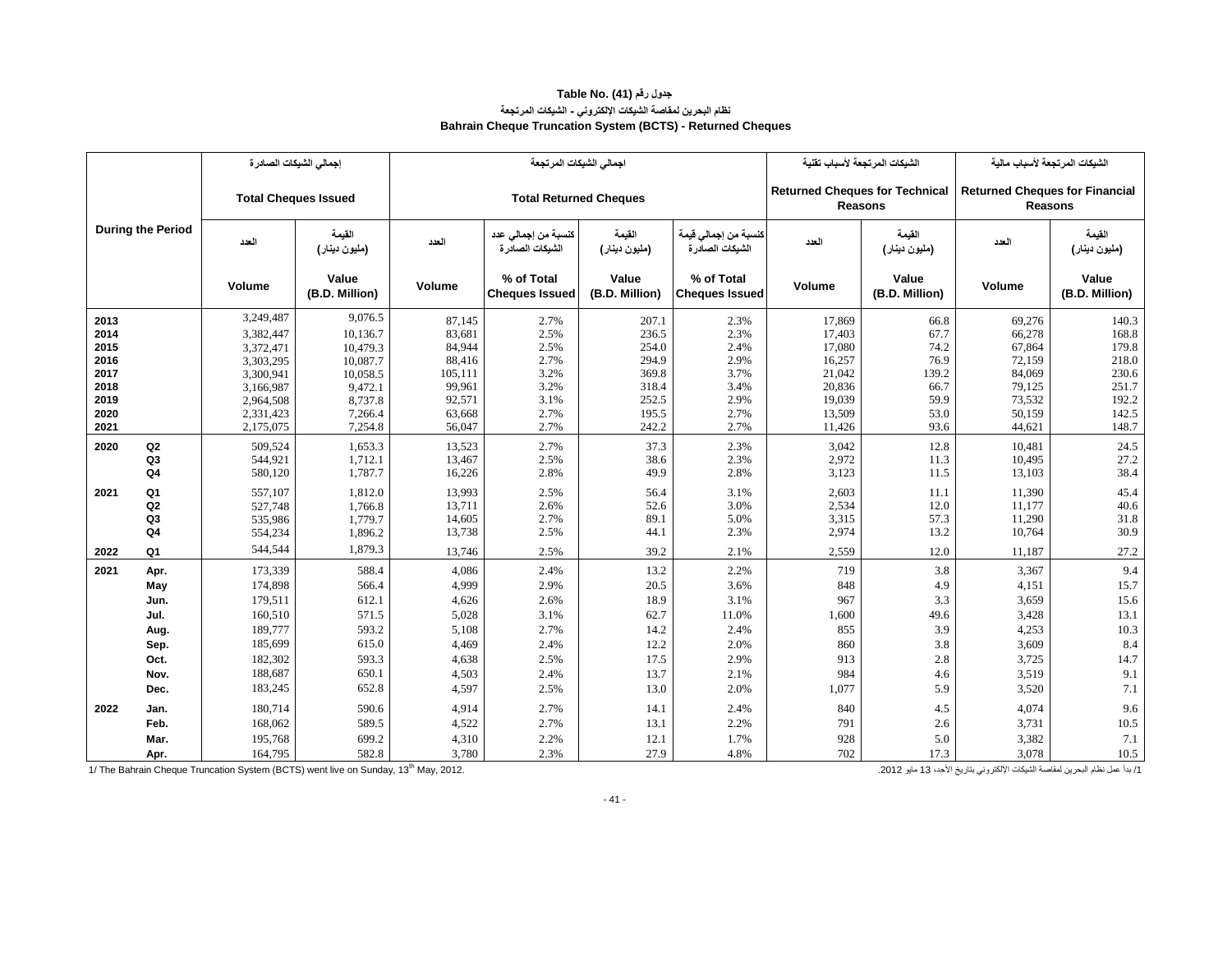#### **جدول رقم (42) Table No. عمليات نقاط البيع والتجارة اإللكترونية Points of Sales and E-Commerce Transactions**

|      |                |                                   | عدد العمليات                           |             |                                         |                                   | فَيمة العمليات (دينار)                 |               |                                         | Of which: E-Commerce Trans. |                                   |                              |
|------|----------------|-----------------------------------|----------------------------------------|-------------|-----------------------------------------|-----------------------------------|----------------------------------------|---------------|-----------------------------------------|-----------------------------|-----------------------------------|------------------------------|
|      |                |                                   | <b>Number of transactions</b>          |             |                                         |                                   | Value of transactions (BD)             |               |                                         |                             | ومنها: عمليات التجارة الإلكترونية | عدد أجهزة نقاط البيع         |
|      | الفتر ة        | البطاقات المصدرة في<br>البحرين    | البطاقات المصدرة خارج<br>البحرين       | المجموع     | ومنه البطاقات<br>اللاتلامسبة            | البطاقات المصدرة في<br>البحرين    | البطاقات المصدرة خارج<br>البحرين       | المجموع       | ومنه البطاقات<br>اللاتلامسية            | عدد العملبات                | فَيمة العمليات (دينار)            | (نهاية الفترة)<br>No. of POS |
|      | Period         | Cards issued in<br><b>Bahrain</b> | <b>Cards issued</b><br>outside Bahrain | Total       | of which<br><b>Contactless</b><br>Cards | Cards issued in<br><b>Bahrain</b> | <b>Cards issued</b><br>outside Bahrain | <b>Total</b>  | of which<br><b>Contactless</b><br>Cards | Number of<br>transactions   | Value of<br>transactions<br>(BD)  | terminals<br>(end of period) |
| 2018 |                | 49,048,695                        | 15,425,030                             | 64,473,725  | N/A                                     | 1,524,054,553                     | 453,159,703                            | 1,977,214,256 | N/A                                     | N/A                         | N/A                               | 35,010                       |
| 2019 |                | 58,433,552                        | 15,246,093                             | 73,679,645  | N/A                                     | 1,877,177,353                     | 557,218,330                            | 2,434,395,681 | N/A                                     | N/A                         | N/A                               | 40,262                       |
| 2020 |                | 77,347,515                        | 6,438,295                              | 83,785,810  | 31,863,198                              | 2,124,921,776                     | 216,993,593                            | 2,341,915,369 | 438,734,453                             | N/A                         | N/A                               | 24,702                       |
| 2021 |                | 109,539,142                       | 16,009,386                             | 125,548,528 | 82,397,936                              | 2,707,223,375                     | 443,993,621                            | 3,151,216,996 | 1,252,676,799                           | 11,470,238                  | 988,113,898                       | 32,742                       |
| 2020 | Q2             | 15,874,738                        | 772,294                                | 16,647,032  | 5,632,961                               | 447,251,147                       | 25,008,665                             | 472,259,812   | 75,960,199                              | N/A                         | N/A                               | 43,538                       |
|      | Q <sub>3</sub> | 20,504,199                        | 907,432                                | 21,411,631  | 8,062,483                               | 554,864,878                       | 33,249,383                             | 588,114,260   | 108,290,222                             | N/A                         | N/A                               | 22,587                       |
|      | Q <sub>4</sub> | 23,760,563                        | 1,355,332                              | 25,115,895  | 10,934,807                              | 620,491,169                       | 46,907,750                             | 667,398,919   | 153,069,648                             | N/A                         | N/A                               | 24,702                       |
| 2021 | Q1             | 25, 207, 125                      | 1,620,229                              | 26,827,354  | 15,301,960                              | 639,417,616                       | 53,619,453                             | 693,037,069   | 228,768,206                             | 2,604,591                   | 220,154,223                       | 27,800                       |
|      | Q2             | 24,884,685                        | 1,810,883                              | 26,695,568  | 17,079,841                              | 615,312,730                       | 58,961,685                             | 674, 274, 415 | 255,496,096                             | 2,835,759                   | 239,510,052                       | 29,394                       |
|      | Q3             | 29,079,182                        | 4,897,285                              | 33,976,467  | 23,118,851                              | 698,432,809                       | 138,429,500                            | 836, 862, 309 | 352,077,213                             | 2,624,711                   | 250, 201, 365                     | 30,775                       |
|      | Q <sub>4</sub> | 30,368,150                        | 7,680,989                              | 38,049,139  | 26,897,284                              | 754,060,220                       | 192,982,983                            | 947,043,202   | 416, 335, 285                           | 3,405,177                   | 278,248,258                       | 32,742                       |
| 2022 | Q <sub>1</sub> | 31,183,234                        | 6,740,793                              | 37,924,027  | 27,335,002                              | 734,843,884                       | 169, 342, 186                          | 904,186,069   | 406,168,855                             | 4,016,575                   | 298,375,390                       | 34,760                       |
| 2021 | Apr.           | 8,241,607                         | 584,293                                | 8,825,900   | 5,745,585                               | 215,280,129                       | 20,359,130                             | 235,639,259   | 90,832,179                              | 885,378                     | 79,981,641                        | 28,287                       |
|      | May            | 8,888,683                         | 763,309                                | 9,651,992   | 6,281,754                               | 212,613,728                       | 25,363,618                             | 237,977,346   | 97,325,301                              | 960,672                     | 75,262,252                        | 29,013                       |
|      | Jun.           | 7,754,395                         | 463,281                                | 8.217.676   | 5,052,502                               | 187.418.872                       | 13,238,938                             | 200,657,810   | 67,338,616                              | 989,709                     | 84,266,159                        | 29,394                       |
|      | Jul.           | 9,875,340                         | 1,271,093                              | 11,146,433  | 7,548,210                               | 235, 673, 376                     | 37,506,988                             | 273,180,364   | 116,695,737                             | 887,482                     | 80,800,089                        | 29,931                       |
|      | Aug.           | 9,464,619                         | 1,856,737                              | 11,321,356  | 7,614,346                               | 228, 263, 219                     | 51,375,562                             | 279,638,781   | 115,885,859                             | 884,233                     | 83,073,081                        | 30,329                       |
|      | Sep.           | 9,739,223                         | 1,769,455                              | 11,508,678  | 7,956,295                               | 234,496,214                       | 49,546,950                             | 284,043,164   | 119,495,618                             | 852,996                     | 86,328,194                        | 30,775                       |
|      | Oct.           | 10.344.295                        | 2,274,366                              | 12,618,661  | 8,861,166                               | 245.209.272                       | 57,493,648                             | 302,702,920   | 130,485,590                             | 983.468                     | 91,616,736                        | 31,264                       |
|      | Nov.           | 9,927,970                         | 2,563,534                              | 12,491,504  | 8,855,504                               | 247,996,084                       | 69,109,208                             | 317, 105, 292 | 139,489,652                             | 1,242,379                   | 88,736,867                        | 32,048                       |
|      | Dec.           | 10,095,885                        | 2,843,089                              | 12,938,974  | 9,180,614                               | 260,854,864                       | 66,380,127                             | 327,234,991   | 146,360,043                             | 1,179,330                   | 97,894,655                        | 32,742                       |
| 2022 | Jan.           | 9,761,895                         | 2,796,592                              | 12,558,487  | 8,886,747                               | 232,312,131                       | 58,182,383                             | 290,494,514   | 128,707,808                             | 1,130,328                   | 93,432,371                        | 33,347                       |
|      | Feb.           | 9,884,077                         | 1,517,814                              | 11,401,891  | 8,171,516                               | 229,864,669                       | 42,207,339                             | 272,072,008   | 118,748,497                             | 1,313,169                   | 95,373,548                        | 33,894                       |
|      | Mar.           | 11,537,262                        | 2,426,387                              | 13,963,649  | 10,276,739                              | 272,667,084                       | 68,952,464                             | 341,619,548   | 158,712,551                             | 1,573,078                   | 109,569,471                       | 34,760                       |
|      | Apr.           | 9,918,898                         | 1,343,250                              | 11,262,148  | 8,377,292                               | 257,903,556                       | 37,639,259                             | 295,542,815   | 132,284,903                             | 1,348,238                   | 107,177,964                       | 35,309                       |

- 42 -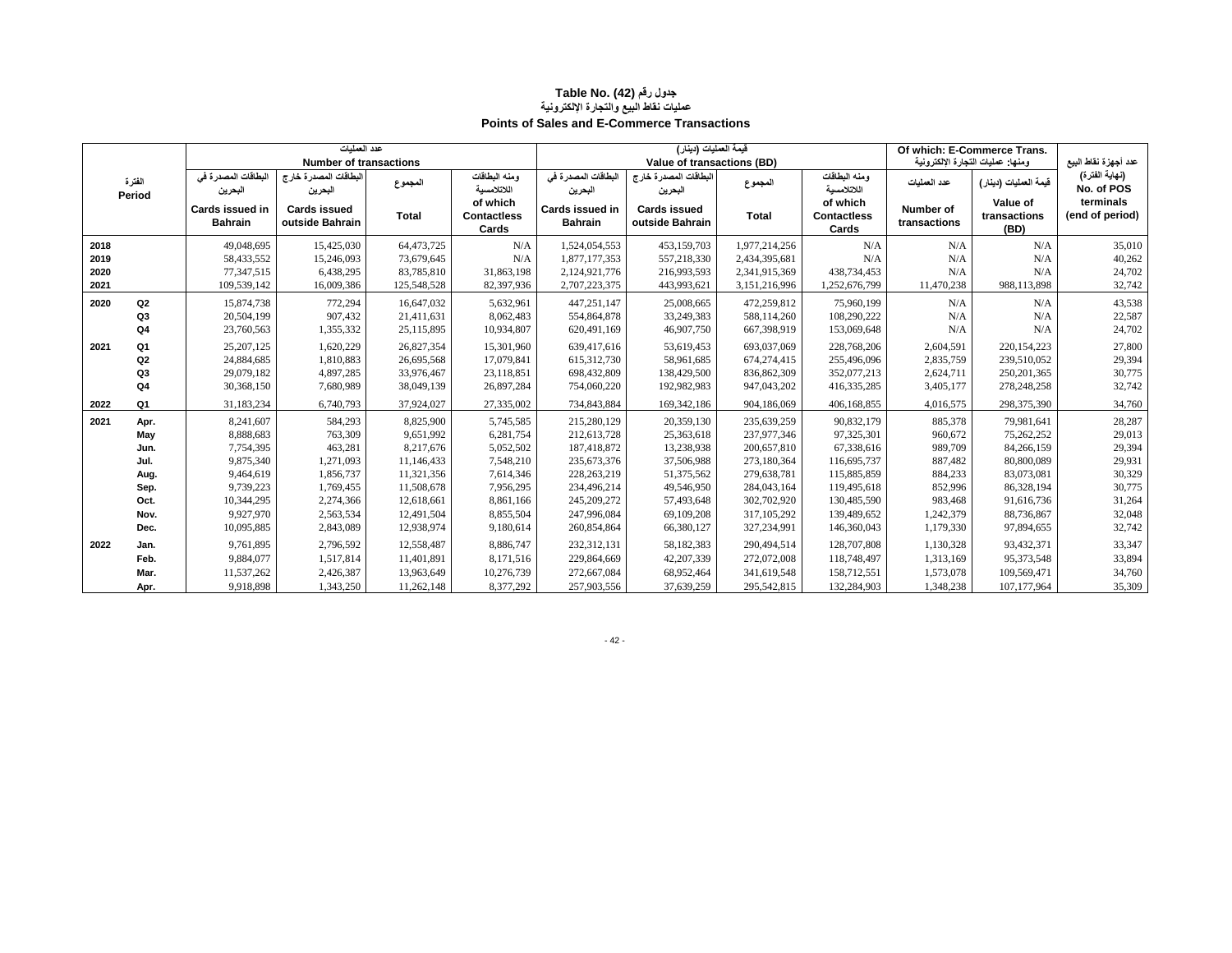|                | Value of Transactions in B.D.                                                    |              |                   |                          |             |              |                    |               |                   |                          |             |                       |             |               |                 | قيمة المعاملات بالديذار البحريني                       |
|----------------|----------------------------------------------------------------------------------|--------------|-------------------|--------------------------|-------------|--------------|--------------------|---------------|-------------------|--------------------------|-------------|-----------------------|-------------|---------------|-----------------|--------------------------------------------------------|
|                |                                                                                  |              |                   |                          | 2021        |              |                    |               |                   |                          |             | 2022                  |             |               |                 |                                                        |
|                | <b>Sector</b>                                                                    | عدد العمليات | October<br>القيمة | November<br>عدد العمليات | القيمة      | عدد العمليات | December<br>القيمة | عدد العمليات  | January<br>القيمة | February<br>عدد العمليات | القيمة      | March<br>عدد العمليات | القيمة      | عدد العملبات  | April<br>القيمة | القطاع                                                 |
|                |                                                                                  | No. of trans | Value             | No. of trans             | Value       | No. of trans | Value              | No. of trans. | Value             | No. of trans.            | Value       | No. of trans.         | Value       | No. of trans. | Value           |                                                        |
| $\mathbf{1}$   | Education                                                                        | 5.050        | 1.801.504         | 5,377                    | 2.017.831   | 4.539        | 1,751,111          | 5.021         | 3.294.442         | 6,077                    | 3.113.155   | 6,427                 | 2.439.844   | 5.137         | 2,431,497       | التعليم                                                |
| $\overline{2}$ | Lodaina - Hotels, Motels, Resorts                                                | 16.109       | 1,086,626         | 14,149                   | 947.406     | 14,901       | 1,074,934          | 13.872        | 1,854,821         | 13,519                   | 1,263,974   | 15,008                | 1,174,108   | 9.465         | 899,772         | الاقامة - الفنادق والمنتجعات                           |
| $\mathbf{3}$   | <b>Restaurants</b>                                                               | 785,720      | 6,129,889         | 726,899                  | 5.598.990   | 746.475      | 5,838,320          | 735.692       | 5.807.762         | 1.011.883                | 7,359,898   | 1,183,926             | 8.435.182   | 878.192       | 6,428,216       | المطاعم                                                |
| $\overline{a}$ | Health                                                                           | 175,168      | 4,314,924         | 173,150                  | 4,323,102   | 174.497      | 4,234,720          | 186,534       | 4,290,043         | 198,575                  | 4,372,347   | 190,076               | 4,483,675   | 174.466       | 4,124,375       | الصحة                                                  |
| 5              | <b>Government Services</b><br><b>Construction - Contractors, Building</b>        | 251.545      | 60,143,562        | 261.557                  | 59.210.379  | 273.844      | 65,586,610         | 250.951       | 63,846,389        | 236,276                  | 62,672,858  | 281.245               | 69.398.607  | 251.323       | 73,137,488      | الخدمات الحكومية                                       |
| 6              | <b>Materials and Maintenance &amp; Related</b><br><b>Services</b>                | 49.856       | 3,223,272         | 51.080                   | 3.424.059   | 53.505       | 4.459.518          | 48.345        | 2,797,293         | 46.766                   | 2.957.334   | 54.455                | 3,631,841   | 37.674        | 2,978,061       | البناء - المقاولون ، مواد البناء والصيانة والخدمات ذات |
| $\overline{7}$ | <b>Supermarket</b>                                                               | 581,010      | 8,341,842         | 569,178                  | 8,173,245   | 576,347      | 8,264,584          | 580,994       | 8,483,978         | 578,407                  | 8,368,389   | 663,330               | 10,037,980  | 684,529       | 9,489,381       | أسواق السوبرماركت                                      |
| 8              | <b>Jewelry Stores</b>                                                            | 9.972        | 4,159,527         | 14,853                   | 10,369,044  | 14.742       | 6,652,195          | 8.000         | 2,920,232         | 8,316                    | 3,208,832   | 11,042                | 4,330,607   | 10,323        | 4,453,074       | متلجر المجوهرات                                        |
| 9              | Department Store                                                                 | 110,180      | 2.601.863         | 103,388                  | 2,518,860   | 112.170      | 2,905,350          | 97.987        | 2,190,316         | 101,571                  | 2,413,322   | 126,370               | 3.296.667   | 118.927       | 2,979,766       | المتاجر                                                |
| 10             | <b>Clothing and Footwear</b>                                                     | 98,24'       | 2,785,906         | 108,342                  | 3,309,873   | 114,217      | 3,466,176          | 89.302        | 2,513,836         | 77,409                   | 2,313,858   | 105,60                | 3,203,659   | 145,070       | 4,406,237       | لملابس والأحذية                                        |
|                | 11 Electronic and Digital Goods                                                  | 29.331       | 2.434.394         | 30,669                   | 2.624.328   | 31.867       | 2.918.493          | 26.472        | 1,948,368         | 26.416                   | 1.969.891   | 31.842                | 2.528.020   | 28.567        | 2,468,425       | مبيعات الأجهزة الإلكترونية والرقمية                    |
|                | 12 Insurance                                                                     | 13.430       | 1,427,827         | 13,736                   | 1.442.390   | 15,274       | 1,681,385          | 12.524        | 1,322,920         | 13,676                   | 1,351,337   | 20,097                | 1,717,653   | 17.156        | 1,488,935       | التأمين                                                |
| 13             | Telecommunication                                                                | 158,423      | 4,723,517         | 149,092                  | 4,816,743   | 152,769      | 4,967,124          | 151,524       | 4,427,588         | 174,122                  | 4,765,211   | 208,210               | 5,737,383   | 194,910       | 5,348,386       | الاتصالات                                              |
| 14             | Transportation<br><b>Automobile and Truck Dealers - Sales.</b>                   | 5.127        | 278,471           | 5.743                    | 309.873     | 5.940        | 346,683            | 4.776         | 310,106           | 4,852                    | 302.118     | 5.622                 | 389,581     | 5.586         | 382,139         | وسائل النقل                                            |
|                | 15 Service, Repairs, Parts and Leasing                                           | 87.281       | 7.600.300         | 83.242                   | 7.331.736   | 82.646       | 9.372.700          | 74.769        | 6.041.266         | 76,360                   | 6.286.639   | 99.077                | 8.979.094   | 95.753        | 10,378,797      | نجار السيارات والشاحنات                                |
|                | 16 Trave                                                                         | 5.063        | 1,434,378         | 5.222                    | 1.572.598   | 5.286        | 1,580,928          | 4.128         | 1,365,320         | 4.311                    | 1,308,657   | 5.981                 | 1.624.482   | 5.224         | 1,963,604       | السفر                                                  |
|                | 17 Family Entertainment & Tourism                                                | 53,202       | 996.437           | 42.575                   | 876.876     | 55.579       | 1.123.171          | 39.473        | 783.834           | 48.117                   | 1.016.365   | 64.613                | 1.455.904   | 38.730        | 1.116.826       | الترفيه العانلي والسياحة                               |
| 18             | <b>Equipment, Furniture &amp; Home Furnishings</b><br>Stores (except appliances) | 23,059       | 2,157,338         | 21,296                   | 2,210,274   | 27.147       | 2,975,054          | 20,248        | 1,781,060         | 20,966                   | 1.704.678   | 25,602                | 2,212,120   | 19,271        | 1,978,341       | متاجر الأثاث                                           |
|                | 19 Book Stores & Stationary                                                      | 8,362        | 216,958           | 7,597                    | 171.852     | 7.733        | 198,986            | 6.630         | 146,394           | 7,092                    | 154.056     | 9,109                 | 213,454     | 7.262         | 164,428         | متاجر الكتب والقرطاسية                                 |
| 20             | Miscellaneous Goods & Services                                                   | 121.026      | 4.629.115         | 122.796                  | 5.312.086   | 133.738      | 5.504.752          | 116,460       | 4.352.294         | 122.383                  | 4.292.371   | 144.286               | 4.439.760   | 138.395       | 5.326.636       | سلع وخدمات غير مصنفة أعلاه                             |
|                | Total                                                                            | 2.587.155    | 120.487.650       | 2.509.941                | 126.561.547 | 2.603.216    | 134.902.795        | 2.473.702     | 120.478.263       | 2.777,094                | 121.195.289 | 3.251.919             | 139.729.620 | 2.865.960     | 141.944.385     | المجموع                                                |

# Table No. (43) قاط اللبع والنجارة المجول رفم (43) .<br>عمليات نقاط البيع والنجار 5 الإنكتريدية المسافحات - بطلقات الإنتمان المصدرة في البحرين<br>Points of Sales and E-Commerce Transactions by Sectors - Credit Cards issued in Ba

Government Services includes: Court Costs including Alimony and Child Support, Fines, Bail and Bond Payments, Tax Payments,<br>Government Services not elsewhere classified, Government Postal Services, and Intra-Government Pur

تثمل الخدمات الحكومية: تكاليف المحكمة بما في نلك النفقة ودعم الطفل، الغز امات، دفع الكفلة والمندات، المدفوعات الضريبية،<br>الخدمات الحكومية غير المصنفة في مكان آخر ، الخدمات البريدية الحكومية، والمثنثريات الحكومية.

- 43 -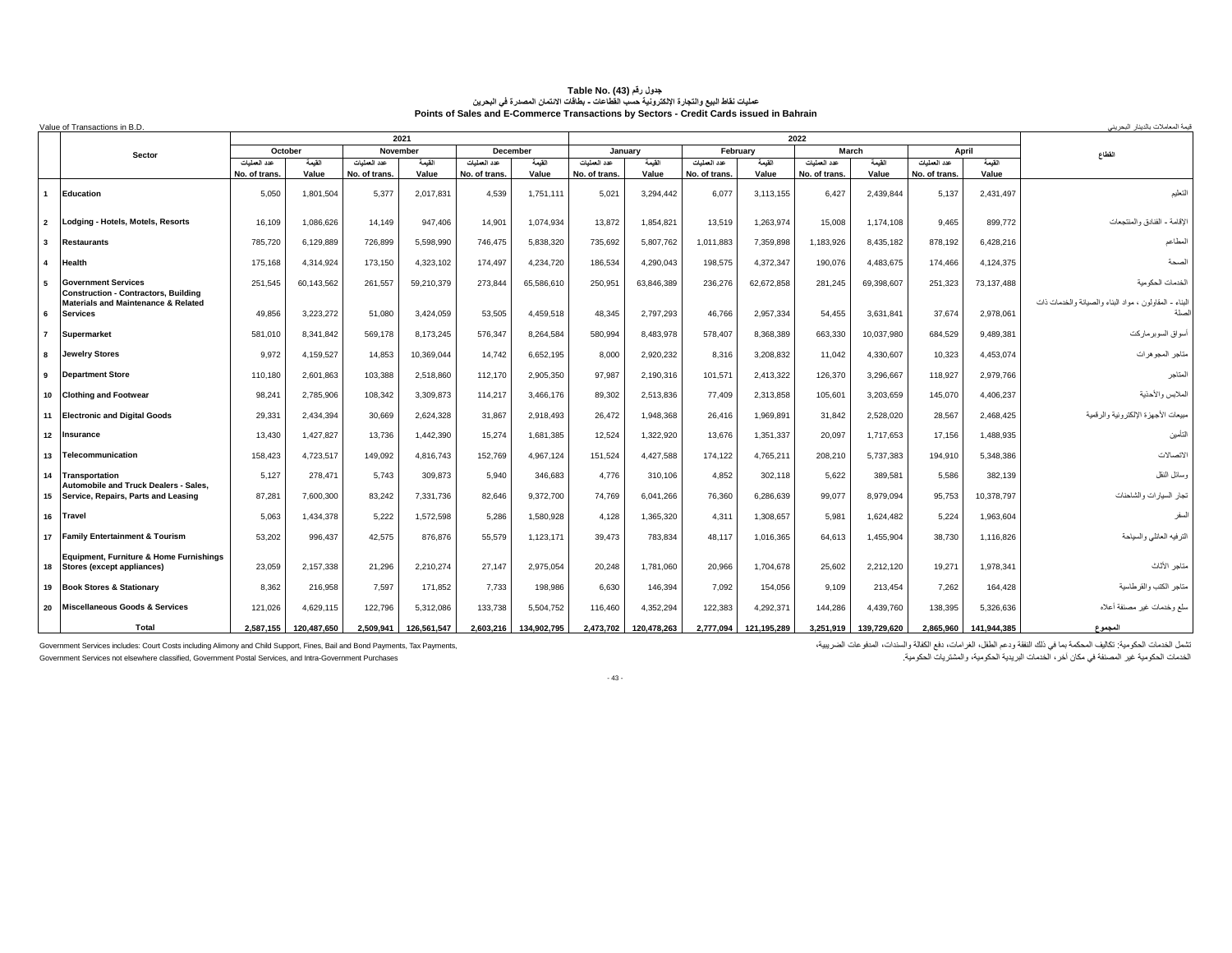### جدول رقم Table No. (44)<br>عمليات نقاط البيع والنجارة الإلكترونية حسب الفطاعات - بطاقات الانتمان المصدرة خارج البحرين **Points of Salesand E-Commerce Transactions by Sectors - Credit Cards issued Outside Bahrain**

|                | Value of Transactions in B.D.                                             |               |            |               |            |                 |            |               |            |               |            |               |            |              |            | قيمة المعاملات بالديذار البحريني                      |
|----------------|---------------------------------------------------------------------------|---------------|------------|---------------|------------|-----------------|------------|---------------|------------|---------------|------------|---------------|------------|--------------|------------|-------------------------------------------------------|
|                |                                                                           |               |            |               | 2021       |                 |            |               |            |               |            | 2022          |            |              |            |                                                       |
|                | Sector                                                                    | October       |            | November      |            | <b>December</b> |            | January       |            | February      |            | March         |            | April        |            | القطاع                                                |
|                |                                                                           | عدد العمليات  | القمة      | عدد العمليات  | القيمة     | عدد العمليات    | القمة      | عدد العمليات  | القيمة     | عدد العمليات  | القيمة     | عدد العملبات  | القمة      | عدد العمليات | القيمة     |                                                       |
|                |                                                                           | No. of trans. | Value      | No. of trans. | Value      | No. of trans.   | Value      | No. of trans. | Value      | No. of trans. | Value      | No. of trans. | Value      | No. of trans | Value      |                                                       |
|                | Education                                                                 | 878           | 242,850    | 1,288         | 313,231    | 1,006           | 233,076    | 891           | 292,548    | 808           | 292,045    | 1,024         | 267,622    | 780          | 233,949    | التعليم                                               |
| $\overline{2}$ | Lodging - Hotels, Motels, Resorts                                         | 89.765        | 7,603,739  | 91.634        | 8,356,338  | 91.544          | 7,946,347  | 84.032        | 6,815,324  | 68,752        | 6,345,370  | 118,876       | 11,906,746 | 36,998       | 4,409,897  | الاقامة - الفنادق والمنتجعات                          |
| $\mathbf{3}$   | <b>Restaurants</b>                                                        | 533,772       | 6.573.517  | 700,423       | 7.585.632  | 778.039         | 8.062.442  | 816,057       | 8.884.409  | 381,259       | 5,305,735  | 585.255       | 8,371,032  | 323.402      | 3,550,680  | المطاعد                                               |
| 4              | Health                                                                    | 41,176        | 992,585    | 50,385        | 1,106,787  | 58,100          | 1,262,436  | 62,236        | 1,266,419  | 47.449        | 885,331    | 46,277        | 1,009,777  | 24,216       | 725,975    | الصحة                                                 |
| $5^{\circ}$    | <b>Government Services</b><br><b>Construction - Contractors, Building</b> | 46,683        | 1,982,613  | 57,310        | 1,518,301  | 62.044          | 1,558,265  | 52,332        | 1,395,787  | 34,802        | 1,173,003  | 49,530        | 1,236,406  | 45.642       | 1,252,332  | الخدمات الحكو مبة                                     |
| 6              | Materials and Maintenance & Related<br><b>Services</b>                    | 13,099        | 524.899    | 13.593        | 453.876    | 15,331          | 559.614    | 14.049        | 488,344    | 9.895         | 348.647    | 16,356        | 490.018    | 8.480        | 323,008    | لبناء - المقاولون ، مواد البناء والصيانة والخدمات ذات |
| $\overline{7}$ | Supermarket                                                               | 130.270       | 1.795.078  | 153.976       | 2.023.960  | 170,891         | 2,232,753  | 175.383       | 2.332.805  | 97.982        | 1,433,790  | 146.298       | 2,130,663  | 98.633       | 1,476,738  | أسواق السوبرماركت                                     |
| 8              | <b>Jewelry Stores</b>                                                     | 6.749         | 3,080,296  | 9,544         | 9,596,224  | 8,637           | 4,437,486  | 5.226         | 2,452,910  | 4,254         | 2,483,317  | 7,022         | 3,893,881  | 4.989        | 2,640,733  | متاجر المجوهرات                                       |
| 9              | <b>Department Store</b>                                                   | 61.748        | 1.889.777  | 69,623        | 2,123,504  | 73,077          | 2,219,754  | 65.115        | 1,837,842  | 41,113        | 1,419,534  | 81.497        | 2,593,901  | 43.555       | 1,548,378  | المتاجر                                               |
|                | 10 Clothing and Footwear                                                  | 68,507        | 3.131.676  | 79.124        | 3.783.471  | 90.968          | 4.273.492  | 81.134        | 3,475,357  | 38.279        | 2.050.310  | 79.598        | 3.913.223  | 63.981       | 3.405.295  | الملابس والأحذية                                      |
|                | 11 Electronic and Digital Goods                                           | 10,973        | 606,782    | 11,459        | 645,303    | 13,759          | 795,959    | 10,520        | 512,879    | 5,995         | 391,304    | 9,305         | 506,666    | 6,076        | 344,801    | مبيعات الأجهزة الإلكترونية والرقمية                   |
| 12             | Insurance                                                                 | 62.612        | 218,440    | 65.122        | 271.505    | 73.755          | 314.633    | 68.516        | 310.452    | 26.544        | 116.098    | 32,132        | 154.695    | 19.669       | 110,307    | التأمين                                               |
| 13             | Telecommunication                                                         | 30,588        | 548,531    | 42,984        | 756,316    | 48,444          | 912,058    | 57,073        | 963,168    | 18,908        | 325,572    | 26,396        | 427.145    | 20,585       | 342,879    | لاتصالات                                              |
| 14             | Transportation<br>Automobile and Truck Dealers - Sales.                   | 3,951         | 61.846     | 5,316         | 94,627     | 5,261           | 54,903     | 4.876         | 54,824     | 3,761         | 39.712     | 7,022         | 81.825     | 2.926        | 56,962     | وسانل النقل                                           |
| 15             | Service, Repairs, Parts and Leasing                                       | 23,500        | 1,453,496  | 29,371        | 1,292,940  | 34,373          | 1.947.691  | 32.057        | 1,296,015  | 17,936        | 952,908    | 30,737        | 1,362,729  | 17.821       | 932,877    | نجار المىيارات والشاحنات                              |
|                | 16 Travel                                                                 | 2,184         | 334,915    | 2.452         | 408,132    | 2,262           | 356,670    | 1.578         | 249,813    | 1,561         | 245,750    | 2,992         | 437,181    | 1.989        | 564,835    | المىفر                                                |
|                | 17 Family Entertainment & Tourism                                         | 39,881        | 702.583    | 35,760        | 700,499    | 42,596          | 842,338    | 36,670        | 663,461    | 22,228        | 605,835    | 47.340        | 1,334,770  | 15.403       | 409,686    | الترفيه العانلي والسياحة                              |
| 18             | Equipment, Furniture & Home Furnishings<br>Stores (except appliances)     | 7.484         | 511.066    | 8.613         | 604.383    | 9.809           | 642.869    | 8.850         | 608.326    | 5.139         | 373.014    | 8.294         | 523.931    | 5.162        | 457.745    | متاجر الأثاث                                          |
|                | 19 Book Stores & Stationary                                               | 3,386         | 126,922    | 3,351         | 120,409    | 3.714           | 114,362    | 3.266         | 114,705    | 2,239         | 95,907     | 3,680         | 124,254    | 2.606        | 109,433    | مناجر الكتب والقرطاسية                                |
|                | 20 Miscellaneous Goods & Services                                         | 75.959        | 2.808.768  | 86.702        | 3,237,747  | 103,105         | 3,488,060  | 96.854        | 3,083,918  | 57,213        | 3,000,516  | 94.101        | 4.853.585  | 64.399       | 3,681,182  | سلع وخدمات غير مصنفة أعلاه                            |
|                | <b>Total</b>                                                              | 1.253.165     | 35.190.379 | 1.518.030     | 44.993.183 | 1.686.715       | 42.255.206 | 1.676.715     | 37.099.308 | 886.117       | 27.883.701 | 1.393.732     | 45.620.051 | 807.312      | 26.577.690 | المجموع                                               |

ثقمل المحكمة بمن الفي المعكمة بما في الثقة ودع الطفل الغرامات، نفع الكفاف المنفع المستحدر المستحدين المستحدث المستحدين المستحدين المستحدين المستحدين المستحدين المستحدين المستحدين المستحدين المستحدين المستحدين المستحدين ال الخدمات الحكومية غير المصنفة في مكان آخر، الخدمات البريدية الحكومية، والمشتريات الحكومية. Purchases Government-Intra and ,Services Postal Government ,classified elsewhere not Services Government

- 44 -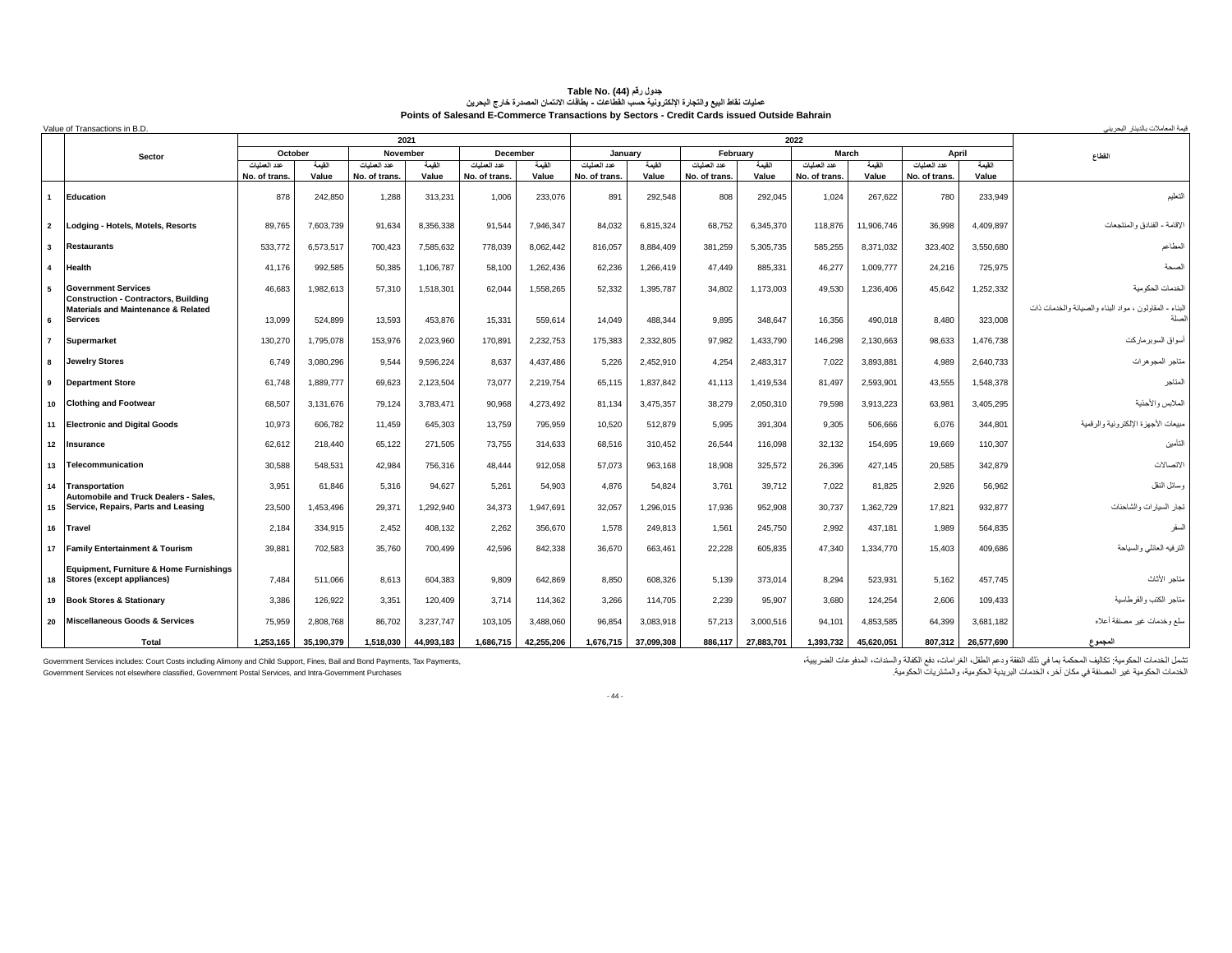|                | Value of Transactions in B.D.                                                    |               |                   |                          |             |               |                    |               |                   |                          |             |                       |             |               |                 | قيمة المعاملات بالديذار البحر ينے                      |
|----------------|----------------------------------------------------------------------------------|---------------|-------------------|--------------------------|-------------|---------------|--------------------|---------------|-------------------|--------------------------|-------------|-----------------------|-------------|---------------|-----------------|--------------------------------------------------------|
|                |                                                                                  |               |                   |                          | 2021        |               |                    |               |                   |                          |             | 2022                  |             |               |                 |                                                        |
|                | Sector                                                                           | عدد العمليات  | October<br>القيمة | November<br>عدد العمليات | القيمة      | عدد العمليات  | December<br>القيمة | عدد العطيات   | January<br>القيمة | February<br>عدد العمليات | القيمة      | March<br>عدد العمليات | القيمة      | عدد العمليات  | April<br>القيمة | القطاع                                                 |
|                |                                                                                  | No. of trans. | Value             | No. of trans             | Value       | No. of trans. | Value              | No. of trans. | Value             | No. of trans.            | Value       | No. of trans.         | Value       | No. of trans. | Value           |                                                        |
|                | Education                                                                        | 8.343         | 983.839           | 7,381                    | 1.028.311   | 5,581         | 910.557            | 4.848         | 860,580           | 6.599                    | 982.536     | 9,858                 | 1,277,521   | 6,031         | 886,507         | التعليم                                                |
| $\overline{2}$ | Lodging - Hotels, Motels, Resorts                                                | 49.807        | 1.296.683         | 43,411                   | 1.067.291   | 42.862        | 1,148,632          | 41.591        | 1,208,618         | 40,841                   | 1,056,345   | 46.388                | 1,146,784   | 18.064        | 591,246         | الإقامة - الفنادق والمنتجعات                           |
| $\mathbf{3}$   | <b>Restaurants</b>                                                               | 2.508.008     | 14.866.743        | 2.345.205                | 13.545.443  | 2.352.606     | 13.809.115         | 2.280.886     | 13,934,788        | 2.250.565                | 13.452.104  | 2.599.375             | 15.410.111  | 1.849.143     | 11,100,705      | المطاعم                                                |
| $\mathbf{A}$   | Health                                                                           | 579,681       | 9,350,276         | 565,125                  | 9,248,410   | 560,376       | 9,061,223          | 623,205       | 9,061,952         | 622,566                  | 8,811,189   | 592,750               | 9,383,711   | 517,296       | 8,144,605       | الصحة                                                  |
| -5             | <b>Government Services</b><br><b>Construction - Contractors, Building</b>        | 316,568       | 13,406,415        | 324,752                  | 13.202.920  | 345,872       | 13,403,083         | 332.829       | 12,890,303        | 305,887                  | 12,469,204  | 359.968               | 13,095,366  | 304.784       | 11,766,342      | الخدمات الحكومية                                       |
| 6              | <b>Materials and Maintenance &amp; Related</b><br><b>Services</b>                | 177.872       | 3,628,376         | 176,132                  | 3.814.141   | 185,552       | 4,271,528          | 179,488       | 3,282,185         | 171.900                  | 3,189,376   | 211,685               | 3,963,498   | 133,356       | 2,809,870       | البناء - المقاولون ، مواد البناء والصيانة والخدمات ذات |
| $\overline{7}$ | Supermarket                                                                      | 2,057,731     | 21,236,748        | 1,968,318                | 19.718.309  | 1,928,339     | 19,193,096         | 1.974.678     | 20,127,596        | 1.964.482                | 19,985,862  | 2,287,353             | 24.784.038  | 2,162,982     | 22,011,221      | أسواق السوبرماركت                                      |
| 8              | <b>Jewelry Stores</b>                                                            | 21,418        | 3,060,243         | 24,738                   | 4,811,250   | 28,010        | 5,131,466          | 16,045        | 2,426,255         | 15,914                   | 2,165,685   | 21,997                | 3,008,852   | 19,079        | 2,785,268       | متاجر المجوهرات                                        |
| 9              | <b>Department Store</b>                                                          | 391.454       | 5.509.992         | 371,372                  | 5,463,350   | 385,823       | 5.775.690          | 359.469       | 4,945,527         | 339,074                  | 4,698,167   | 407.190               | 6,204,063   | 364.633       | 5,741,506       | المتاجر                                                |
| 10             | <b>Clothing and Footwear</b>                                                     | 324.977       | 6.065.530         | 349,157                  | 7.062.177   | 357.942       | 7.127.974          | 297.239       | 5,543,611         | 245.934                  | 4.832.609   | 334.723               | 6.890.873   | 471.840       | 10,397,032      | الملابس والأحذية                                       |
| 11             | <b>Electronic and Digital Goods</b>                                              | 78.642        | 3,079,776         | 80,665                   | 3,183,936   | 78,942        | 3,079,633          | 71.682        | 2,167,290         | 69,835                   | 2,184,055   | 86,040                | 2,788,388   | 73.588        | 2,171,255       | مبيعات الأجهزة الإلكترونية والرقمية                    |
| 12             | Insurance                                                                        | 28,601        | 1,682,184         | 29,183                   | 1,702,005   | 31,790        | 1,935,860          | 26,743        | 1,521,062         | 28,112                   | 1,537,956   | 47,302                | 1,972,001   | 39,282        | 1,662,855       | التأمين                                                |
| 13             | Telecommunication                                                                | 158,753       | 3,412,398         | 156.105                  | 3.516.780   | 161.673       | 3,453,206          | 161.878       | 3,416,739         | 147.737                  | 3,130,847   | 172.409               | 3.780.441   | 146.380       | 3,132,221       | الاتصالات                                              |
| 14             | Transportation<br><b>Automobile and Truck Dealers - Sales</b>                    | 12,380        | 429.472           | 14,637                   | 510.805     | 15.134        | 599.524            | 12.504        | 478,935           | 10,852                   | 401.949     | 10.866                | 414.958     | 13.177        | 538,602         | وسائل النقل                                            |
| 15             | Service, Repairs, Parts and Leasing                                              | 296,205       | 4,407,084         | 274,326                  | 4,311,640   | 267.507       | 4,416,793          | 252,051       | 3,805,326         | 249,576                  | 3,822,355   | 320,305               | 5,485,402   | 291.384       | 4,859,910       | تجار السيارات والشاحنات                                |
| 16             | <b>Travel</b>                                                                    | 11.424        | 727.043           | 11.354                   | 757.790     | 12.309        | 788.951            | 8.750         | 575,395           | 4.679                    | 520.120     | 6.662                 | 742.631     | 5.536         | 672.616         | السفر                                                  |
| 17             | <b>Family Entertainment &amp; Tourism</b>                                        | 136,477       | 1,782,462         | 106,132                  | 1,427,405   | 118,061       | 1,649,342          | 100,523       | 1,197,578         | 111,626                  | 1,530,504   | 139,952               | 1,956,001   | 85.436        | 1,477,906       | الترفيه العانلي والسياحة                               |
| 18             | <b>Equipment. Furniture &amp; Home Furnishings</b><br>Stores (except appliances) | 60,909        | 2,398,988         | 54,654                   | 2,430,625   | 64,626        | 2,869,258          | 51.317        | 1,941,073         | 55,057                   | 2,011,786   | 70,684                | 2,500,475   | 45.609        | 1,917,463       | متاجر الأثاث                                           |
| 19             | <b>Book Stores &amp; Stationary</b>                                              | 29,421        | 316,274           | 26,647                   | 286,804     | 24,862        | 274.742            | 23,251        | 244,685           | 24,973                   | 249,667     | 30,584                | 340,219     | 23,786        | 246,475         | متاجر الكتب والقرطاسية                                 |
| 20             | Miscellaneous Goods & Services                                                   | 508.469       | 27,081,097        | 488,735                  | 24,345,145  | 524.802       | 27,052,394         | 469,216       | 22,204,372        | 440.774                  | 21,637,063  | 529,252               | 27,792,132  | 481.552       | 23,045,569      | سلع وخدمات غير مصنفة أعلاه                             |
|                | <b>Total</b>                                                                     | 7.757.140     | 124.721.621       | 7.418.029                | 121.434.537 | 7.492.669     | 125.952.068        | 7.288,193     | 111.833.868       | 7.106.983                | 108.669.380 | 8.285.343             | 132,937,464 | 7.052.938     | 115.959.171     | المجموع                                                |

# Table No. (45) (المقر (15) Table No. (45)<br>عمليات نقاط البيع والتجارة الإنكترندية بمنطقاعات . بطلقات الفصم المصدرة في البحرين<br>Points of Salesand E-Commerce Transactions by Sectors - Debit Cards issued in Bahrain

Government Services includes: Court Costs including Alimony and Child Support, Fines, Bail and Bond Payments, Tax Payments,<br>Government Services not elsewhere classified, Government Postal Services, and Intra-Government Pur

تثمل الخدمات الحكومية: تكاليف المحكمة بما في نلك النفقة ودعم الطفل، الغز امات، دفع الكفلة والمندات، المدفوعات الضريبية،<br>الخدمات الحكومية غير المصنفة في مكان آخر ، الخدمات البريدية الحكومية، والمثنثريات الحكومية.

- 45 -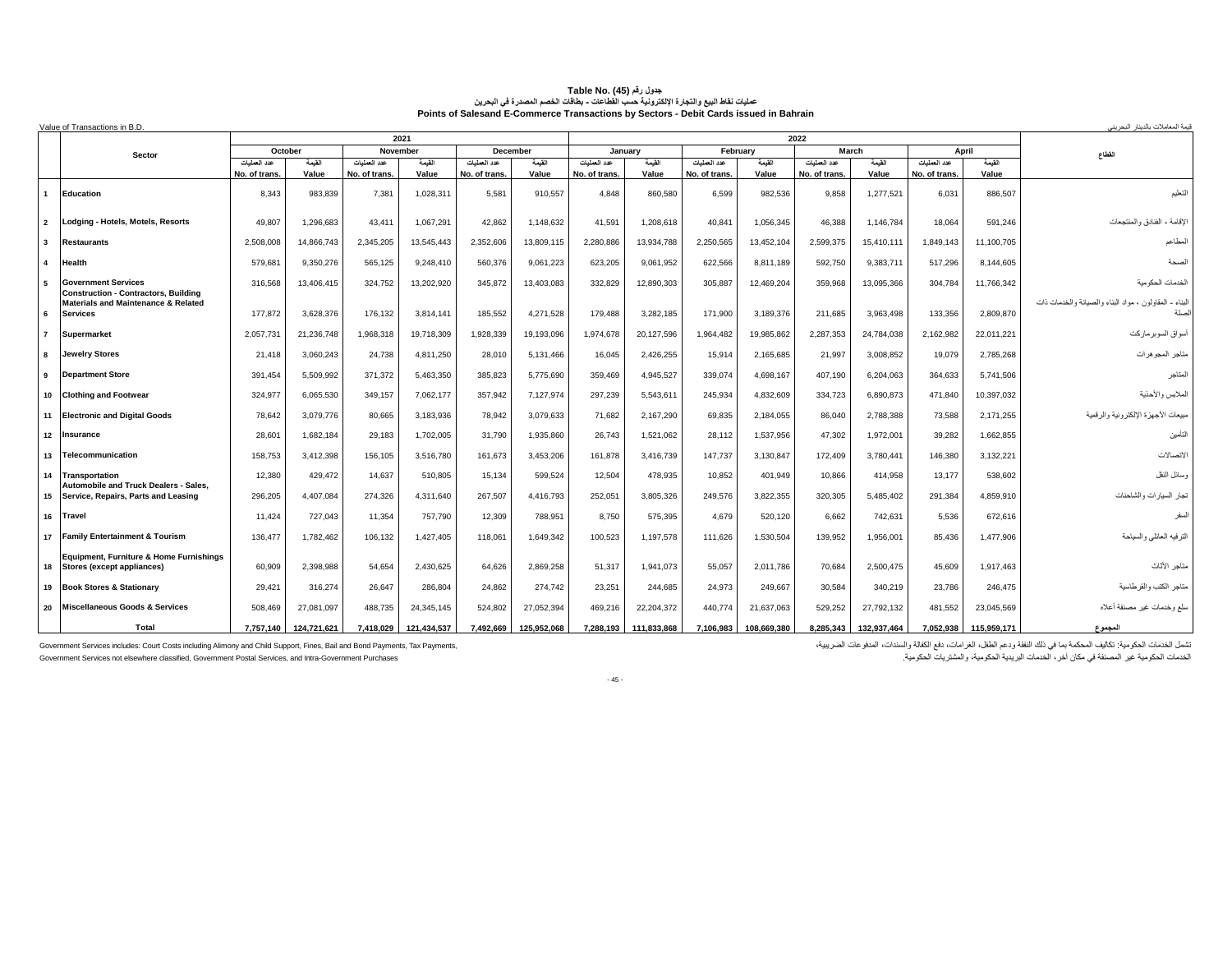| Value of Transactions in B.D.<br>2021<br>2022 |                                                                                  |                              |                 |                               |                 |                               |                 |                               |                 |                              |                 |                               | قيمة المعاملات بالديذار البحر ينے |                               |                 |                                                       |
|-----------------------------------------------|----------------------------------------------------------------------------------|------------------------------|-----------------|-------------------------------|-----------------|-------------------------------|-----------------|-------------------------------|-----------------|------------------------------|-----------------|-------------------------------|-----------------------------------|-------------------------------|-----------------|-------------------------------------------------------|
|                                               |                                                                                  |                              |                 |                               |                 |                               |                 |                               |                 |                              |                 |                               |                                   |                               |                 |                                                       |
|                                               | Sector                                                                           | October                      |                 | November                      |                 | December                      |                 | January                       |                 | February                     |                 | March                         |                                   | April                         |                 | القطاع                                                |
|                                               |                                                                                  | عدد العمليات<br>No. of trans | القيمة<br>Value | عدد العمليات<br>No. of trans. | القيمة<br>Value | عدد العملبات<br>No. of trans. | القيمة<br>Value | عدد العمليات<br>No. of trans. | القيمة<br>Value | عدد العمليات<br>No. of trans | القيمة<br>Value | عدد العمليات<br>No. of trans. | القيمة<br>Value                   | عدد العمليات<br>No. of trans. | القيمة<br>Value |                                                       |
| $\mathbf{1}$                                  | Education                                                                        | 321                          | 82,054          | 385                           | 72.143          | 368                           | 64,544          | 331                           | 90,944          | 168                          | 67.018          | 197                           | 69,729                            | 112                           | 55,474          | التعليم                                               |
| $\overline{2}$                                | Lodging - Hotels, Motels, Resorts                                                | 120,482                      | 4,593,752       | 105,744                       | 4.174.626       | 106,580                       | 4.212.320       | 104.281                       | 4,118,633       | 77.384                       | 3.089.892       | 121.592                       | 5,023,844                         | 22,411                        | 951.167         | لإقامة - الفنادق والمنتجعات                           |
| $\mathbf{3}$                                  | <b>Restaurants</b>                                                               | 307.383                      | 4,156,441       | 327,750                       | 4.009.587       | 357.131                       | 4.383.500       | 346.235                       | 4,399,916       | 170,512                      | 2.682.557       | 284.316                       | 4.248.851                         | 128.894                       | 1,449,521       | المطاعم                                               |
| $\overline{4}$                                | Health                                                                           | 37,527                       | 853.603         | 41.170                        | 889.070         | 47.376                        | 970.912         | 51.767                        | 963.601         | 34,860                       | 669.197         | 30.529                        | 700.270                           | 13.919                        | 446.411         | الصحة                                                 |
| $5^{\circ}$                                   | <b>Government Services</b><br><b>Construction - Contractors, Building</b>        | 99.584                       | 528,143         | 98,348                        | 537,279         | 113,733                       | 719,723         | 110,073                       | 525,962         | 53,713                       | 306,142         | 83,265                        | 428,710                           | 74.922                        | 308,981         | الخدمات الحكو مية                                     |
| 6                                             | Materials and Maintenance & Related<br><b>Services</b>                           | 32.142                       | 692,550         | 30,819                        | 708.240         | 36.345                        | 814.818         | 35.436                        | 745,616         | 24,305                       | 517.888         | 39,970                        | 869,688                           | 22.752                        | 463,954         | لبناء - المقاولون ، مواد البناء والصيانة والخدمات ذات |
| $\overline{7}$                                | Supermarket                                                                      | 138.653                      | 1.592.486       | 148.712                       | 1.648.806       | 166.748                       | 1.855.899       | 169.593                       | 1.911.129       | 84.858                       | 1.041.652       | 128,534                       | 1.577.286                         | 70,839                        | 910,431         | أسواق السوبرماركت                                     |
| 8                                             | <b>Jewelry Stores</b>                                                            | 5.540                        | 2,260,779       | 6,774                         | 4,248,623       | 6.794                         | 2,714,958       | 4.166                         | 1,396,572       | 3,105                        | 1,356,764       | 5,492                         | 2,375,154                         | 3.291                         | 1,493,882       | متاجر المجوهرات                                       |
| 9                                             | <b>Department Store</b>                                                          | 42,480                       | 1,061,258       | 43.843                        | 1.127.061       | 49.627                        | 1,181,805       | 45.416                        | 988.025         | 23.644                       | 621.684         | 43.027                        | 1,145,170                         | 20.261                        | 574.965         | المتاجر                                               |
| 10                                            | <b>Clothing and Footwear</b>                                                     | 53.592                       | 2.161.787       | 57.879                        | 2.328.062       | 64.092                        | 2.484.640       | 57.113                        | 2.002.209       | 25.049                       | 1.103.818       | 52.989                        | 2.367.865                         | 39.947                        | 1,917,976       | الملابس والأحذية                                      |
| 11                                            | <b>Electronic and Digital Goods</b>                                              | 8.099                        | 350,616         | 8,391                         | 338,782         | 9,335                         | 413,371         | 7.422                         | 267,634         | 3,820                        | 190,707         | 6,105                         | 221,495                           | 3.511                         | 167,269         | مبيعات الأجهزة الإلكترونية والرقمية                   |
| 12                                            | Insurance                                                                        | 35,751                       | 132,559         | 33,180                        | 131,905         | 36.747                        | 145,219         | 41.673                        | 166,943         | 42,238                       | 140.892         | 91.194                        | 272,533                           | 58.446                        | 171,636         | التأمين                                               |
| 13                                            | Telecommunication                                                                | 6,891                        | 163,477         | 5,647                         | 141.119         | 5,947                         | 138,434         | 5.912                         | 139,025         | 3,591                        | 90,741          | 5,392                         | 151.717                           | 3,093                         | 93,161          | لاتصالات                                              |
| 14                                            | Transportation<br><b>Automobile and Truck Dealers - Sales.</b>                   | 1.630                        | 33,136          | 2.092                         | 35.167          | 2.160                         | 37.110          | 1.827                         | 35.809          | 1,135                        | 23,867          | 1,883                         | 32.828                            | 766                           | 22,296          | وسائل النقل                                           |
| 15                                            | Service, Repairs, Parts and Leasing                                              | 24,214                       | 567,900         | 26,648                        | 556,749         | 30,771                        | 618,204         | 29,551                        | 569,505         | 16,514                       | 440,571         | 27,105                        | 588,418                           | 17.742                        | 398,190         | تجار السيارات والشاحنات                               |
| 16                                            | Travel                                                                           | 1,936                        | 109.413         | 1,961                         | 116,678         | 2,083                         | 121.976         | 1.525                         | 81.372          | 1,235                        | 80.708          | 2,660                         | 127.245                           | 938                           | 54,762          | السفر                                                 |
| 17                                            | <b>Family Entertainment &amp; Tourism</b>                                        | 24.156                       | 354.782         | 22.058                        | 327.433         | 25.157                        | 386.416         | 23.053                        | 346.811         | 12.858                       | 221.805         | 24.768                        | 443.647                           | 6.973                         | 169,577         | الترفيه العانلي والسياحة                              |
| 18                                            | <b>Equipment, Furniture &amp; Home Furnishings</b><br>Stores (except appliances) | 6.694                        | 326.914         | 6,934                         | 338.227         | 8.031                         | 363.170         | 6.656                         | 296,953         | 4,110                        | 232,411         | 6,833                         | 298.989                           | 3.907                         | 226,540         | متاجر الأثاث                                          |
| 19                                            | <b>Book Stores &amp; Stationary</b>                                              | 3.547                        | 58,060          | 3,516                         | 51.731          | 3.936                         | 60.140          | 3.222                         | 41.023          | 2,513                        | 31,809          | 4,264                         | 52.309                            | 3.014                         | 36,134          | متاجر الكتب والقر طاسية                               |
| 20                                            | <b>Miscellaneous Goods &amp; Services</b>                                        | 70.579                       | 2,223,557       | 73,653                        | 2,334,736       | 83,413                        | 2,437,763       | 74.625                        | 1,995,394       | 46,085                       | 1,413,516       | 72,540                        | 2,336,667                         | 40.200                        | 1,149,241       | سلع وخدمات غير مصنفة أعلاه                            |
|                                               | Total                                                                            | 1.021.201                    | 22.303.269      | 1.045.504                     | 24.116.024      | 1,156,374                     | 24.124.921      | 1.119.877                     | 21.083.075      | 631.697                      | 14.323.638      | 1.032.655                     | 23.332.413                        | 535.938                       | 11.061.569      | المجموع                                               |

#### **جدول رقم (46) Table No. عمليات نقاط البيع والتجارة اإللكترونية حسب القطاعات - بطاقات الخصم المصدرة خارج البحرين Points of Sales and E-Commerce Transactions by Sectors - Debit Cards issued Outside Bahrain**

Government Services includes: Court Costs including Alimony and Child Support, Fines, Bail and Bond Payments, Tax Payments,<br>Government Services not elsewhere classified, Government Postal Services, and Intra-Government Pur

تثمل الخدمات الحكومية: تكاليف المحكمة بما في ذلك النفقة ودعم الطفل، الغرامات، دفع الكفلة والمئذات، المدفو عات الضريبية،<br>الخدمات الحكومية غير المصنفة في مكان آخر، الخدمات البريدية الحكومية، والمشتريات الحكومية.

- 46 -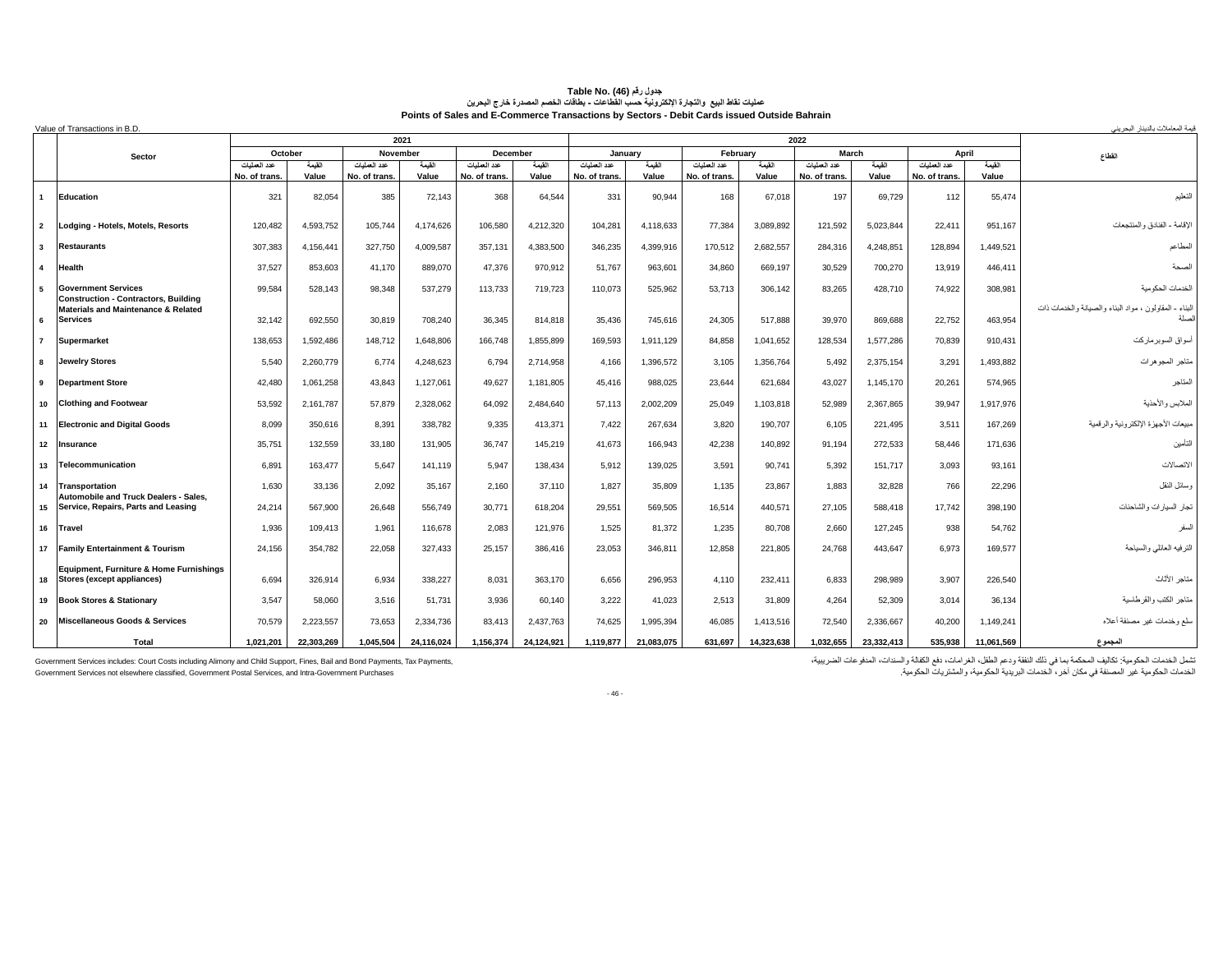#### **جدول رقم (47) .Table No عدد عمليات نقاط البيع حسب الدول المصدرة للبطاقة (باستثناء البحرين) Number of Point of Sales Transactions by Card-Issuer Country (Excluding Bahrain)**

|      | الفترة         | السعو دبـة      | الكويت  | الإمار ات العر ببة المتحدة            | قطر     | عمان   | الولايات المتحدة     | المملكة المتحدة          | فر نسا        | ألمانيا | الهند   | أخرى      | المجموع      |
|------|----------------|-----------------|---------|---------------------------------------|---------|--------|----------------------|--------------------------|---------------|---------|---------|-----------|--------------|
|      | Period         | Saudi<br>Arabia | Kuwait  | <b>United Arab</b><br><b>Emirates</b> | Qatar   | Oman   | <b>United States</b> | <b>United</b><br>Kingdom | <b>France</b> | Germany | India   | Other     | <b>TOTAL</b> |
| 2020 |                | 2,924,708       | 263,623 | 304,474                               | 56.177  | 34,308 | 2,099,157            | 248,345                  | 19.806        | 25,037  | 62,366  | 400.294   | 6,438,295    |
| 2021 |                | 7,514,395       | 458,368 | 498,733                               | 108,910 | 55,870 | 4,522,015            | 461,737                  | 73,913        | 121,754 | 568,391 | 1,625,323 | 16,009,409   |
| 2020 | Q <sub>2</sub> | 192,361         | 25,612  | 40,860                                | 9.924   | 3,835  | 396,954              | 37,315                   | 2,081         | 1.754   | 9.446   | 52,152    | 772,294      |
|      | Q3             | 198,392         | 27,911  | 51,613                                | 11,812  | 4.974  | 499,374              | 34,517                   | 2,404         | 2,611   | 10.010  | 63,814    | 907,432      |
|      | Q4             | 301,152         | 49,320  | 82,543                                | 14,589  | 9,208  | 676,208              | 74,453                   | 6,104         | 9,481   | 13,886  | 118,388   | 1,355,332    |
| 2021 | Q1             | 415,366         | 52,652  | 104,098                               | 17,165  | 9,326  | 702,446              | 116,569                  | 6,360         | 12,182  | 18,365  | 165,700   | 1,620,229    |
|      | Q <sub>2</sub> | 644,690         | 48,967  | 105,525                               | 22,241  | 8,581  | 693,343              | 83,960                   | 6,994         | 11,429  | 20,368  | 164,785   | 1,810,883    |
|      | Q3             | 2,919,565       | 175,915 | 122,122                               | 34,238  | 13,102 | 1,115,880            | 89,255                   | 19,047        | 25,007  | 17,454  | 365,723   | 4,897,308    |
|      | Q <sub>4</sub> | 3,534,774       | 180,834 | 166,988                               | 35,266  | 24,861 | 2,010,346            | 171,953                  | 41,512        | 73,136  | 512,204 | 929,115   | 7,680,989    |
| 2022 | Q1             | 3,782,729       | 266,857 | 173,652                               | 41,047  | 29,089 | 1,357,261            | 207,712                  | 40,415        | 50,971  | 220,367 | 570,693   | 6,740,793    |
| 2021 | Apr.           | 170,888         | 16,837  | 40,442                                | 6,735   | 2,636  | 241,003              | 33,449                   | 3,403         | 3,845   | 7,600   | 57,455    | 584,293      |
|      | May            | 307,911         | 20,366  | 44,116                                | 9,297   | 3,462  | 261,594              | 34,363                   | 2,353         | 4,916   | 8,344   | 66,587    | 763,309      |
|      | Jun.           | 165,891         | 11,764  | 20,967                                | 6,209   | 2,483  | 190,746              | 16,148                   | 1,238         | 2,668   | 4,424   | 40.743    | 463,281      |
|      | Jul.           | 728,884         | 39,989  | 34,426                                | 12,228  | 3,052  | 313,455              | 21,508                   | 2,830         | 6,354   | 4,803   | 103,564   | 1,271,093    |
|      | Aug.           | 1,156,484       | 62,706  | 44,881                                | 13,248  | 4,748  | 385,145              | 31,541                   | 8,027         | 9,505   | 6,044   | 134,431   | 1,856,760    |
|      | Sep.           | 1,034,197       | 73,220  | 42,815                                | 8,762   | 5,302  | 417,280              | 36,206                   | 8,190         | 9,148   | 6,607   | 127.728   | 1,769,455    |
|      | Oct.           | 1,166,818       | 66,168  | 49,701                                | 9,223   | 6,014  | 587,776              | 49,752                   | 10,226        | 11,902  | 86,851  | 229.935   | 2,274,366    |
|      | Nov.           | 1,144,063       | 57,594  | 54,689                                | 10,261  | 8,111  | 593,362              | 59,205                   | 8,188         | 23,687  | 246,453 | 357,921   | 2,563,534    |
|      | Dec.           | 1,223,893       | 57,072  | 62,598                                | 15,782  | 10,736 | 829,208              | 62,996                   | 23,098        | 37,547  | 178,900 | 341,259   | 2,843,089    |
| 2022 | Jan.           | 1,149,430       | 43,967  | 41,388                                | 12,321  | 9,426  | 859,319              | 61,763                   | 23,603        | 39,891  | 201.606 | 353.878   | 2,796,592    |
|      | Feb.           | 990,188         | 80,094  | 52,748                                | 11,421  | 8,223  | 225,945              | 48,952                   | 6,024         | 3,410   | 7,072   | 83,737    | 1,517,814    |
|      | Mar.           | 1,643,111       | 142,796 | 79,516                                | 17,305  | 11,440 | 271,997              | 96,997                   | 10,788        | 7.670   | 11,689  | 133,078   | 2,426,387    |
|      | Apr.           | 878,820         | 35,719  | 45,537                                | 12,548  | 5,693  | 209,808              | 51,009                   | 6,239         | 5,744   | 8,377   | 83,756    | 1,343,250    |

- 47 -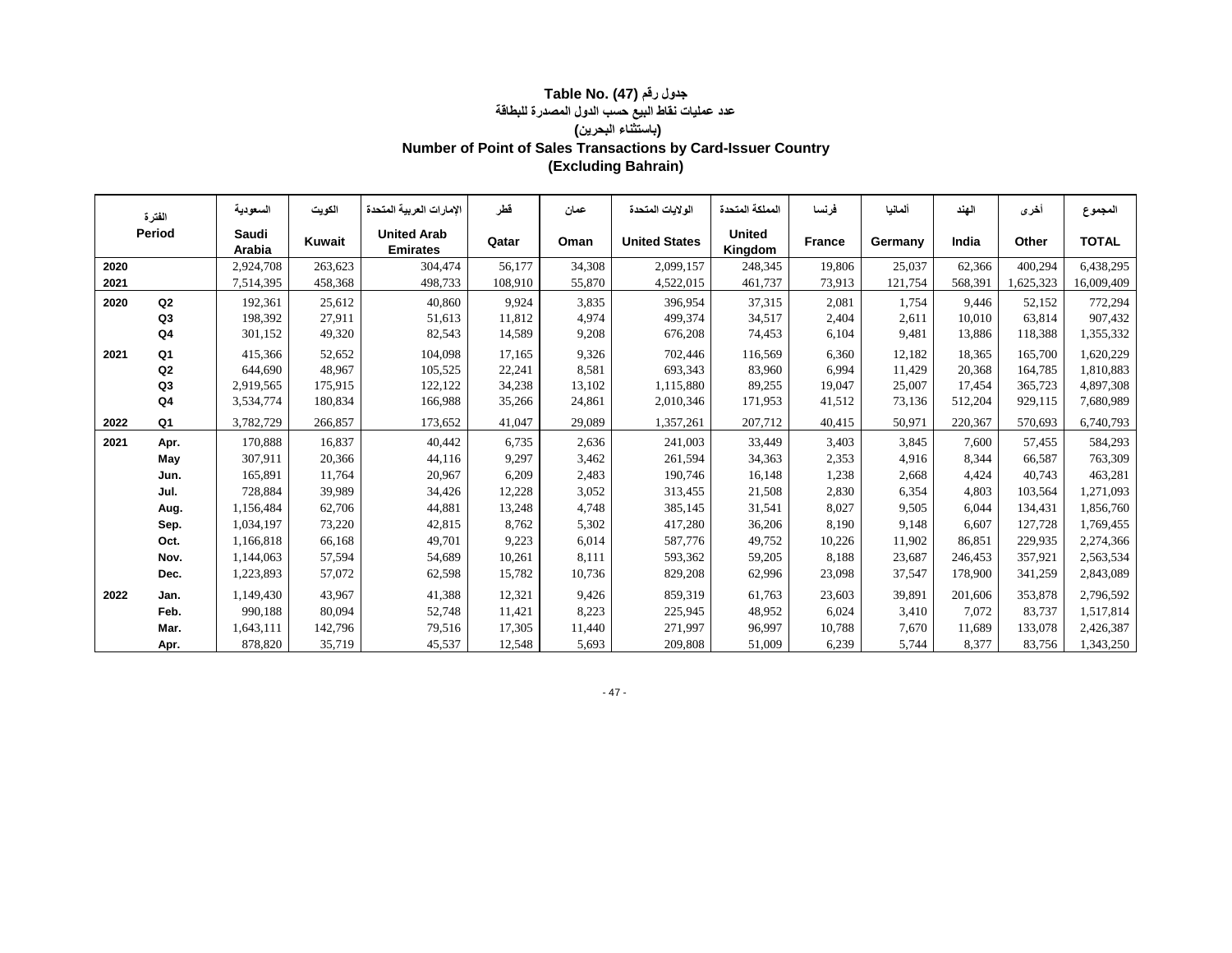#### **جدول رقم (48) Table No. (48 قيمة عمليات نقاط البيع حسب الدول المصدرة للبطاقة (باستثناء البحرين) Value of Point of Sales Transactions by Card-Issuer Country (Excluding Bahrain)**

|      |                                                                                                                                                                                                         | السعو دبـة      | الكويت     | الإمار ات العر بية المتحدة            | قطر       | عمان      | الو لإبات المتحدة    | المملكة المتحدة          | فرنسا         | ألمانيا   | الهند     | أخرى       | المجموع       |
|------|---------------------------------------------------------------------------------------------------------------------------------------------------------------------------------------------------------|-----------------|------------|---------------------------------------|-----------|-----------|----------------------|--------------------------|---------------|-----------|-----------|------------|---------------|
|      | الفترة<br>Period<br>2020<br>2021<br>Q2<br>2020<br>Q <sub>3</sub><br>Q4<br>Q1<br>2021<br>Q <sub>2</sub><br>Q3<br>Q4<br>Q1<br>2022<br>2021<br>Apr.<br>May<br>Jun.<br>Jul.<br>Aug.<br>Sep.<br>Oct.<br>Nov. | Saudi<br>Arabia | Kuwait     | <b>United Arab</b><br><b>Emirates</b> | Qatar     | Oman      | <b>United States</b> | <b>United</b><br>Kingdom | <b>France</b> | Germany   | India     | Other      | <b>TOTAL</b>  |
|      |                                                                                                                                                                                                         | 95,845,542      | 12,387,291 | 13,505,456                            | 2,685,254 | 1.247.941 | 64,792,231           | 9,395,499                | 796,473       | 881,809   | 1,469,796 | 13,986,298 | 216,993,590   |
|      |                                                                                                                                                                                                         | 206,932,062     | 22,505,465 | 23,354,491                            | 5,112,824 | 1,984,024 | 113,342,955          | 16,753,529               | 2,518,651     | 3,372,643 | 6,246,134 | 41,871,511 | 443,994,290   |
|      |                                                                                                                                                                                                         | 7,412,850       | 1.012.767  | 1,675,893                             | 368,261   | 161.759   | 11,528,172           | 1.164.077                | 100.154       | 56.620    | 142.534   | 1.385.578  | 25,008,664    |
|      |                                                                                                                                                                                                         | 8,241,445       | 1,234,031  | 2,316,370                             | 590,264   | 217,245   | 16,076,473           | 1,196,837                | 102,464       | 112,172   | 182,801   | 2,979,279  | 33,249,381    |
|      |                                                                                                                                                                                                         | 11,764,529      | 2,365,726  | 3,863,498                             | 877,674   | 322,787   | 19,891,695           | 2,892,129                | 290,504       | 284,041   | 319,543   | 4,035,624  | 46,907,749    |
|      |                                                                                                                                                                                                         | 14,123,811      | 2,243,195  | 4,821,545                             | 828,714   | 323,032   | 19,720,025           | 4,435,003                | 333,816       | 401.975   | 400.192   | 5,988,146  | 53,619,453    |
|      |                                                                                                                                                                                                         | 20,150,331      | 2,279,167  | 5,019,610                             | 1,074,051 | 354,528   | 20,200,797           | 3,661,702                | 288,691       | 375,775   | 684,253   | 4,872,781  | 58,961,685    |
|      |                                                                                                                                                                                                         | 77,280,520      | 8,373,119  | 5,376,689                             | 1,557,854 | 431,801   | 29,942,942           | 3,370,183                | 567,687       | 689.981   | 366,857   | 10,472,535 | 138,430,169   |
|      |                                                                                                                                                                                                         | 95,377,400      | 9,609,983  | 8,136,647                             | 1,652,205 | 874,663   | 43,479,191           | 5,286,641                | 1,328,457     | 1,904,912 | 4,794,833 | 20,538,049 | 192,982,982   |
|      |                                                                                                                                                                                                         | 92,460,279      | 12,013,222 | 7,787,076                             | 1,717,021 | 1,011,608 | 30,255,597           | 5,992,972                | 972,946       | 1,081,744 | 2,242,979 | 13,806,743 | 169, 342, 186 |
|      |                                                                                                                                                                                                         | 5,745,436       | 821,318    | 2,175,731                             | 347,040   | 95,998    | 7,300,806            | 1.453.913                | 159,262       | 153,268   | 208,126   | 1,898,233  | 20,359,130    |
|      |                                                                                                                                                                                                         | 9,937,982       | 966,907    | 1,986,037                             | 481,715   | 172,525   | 7,719,092            | 1,576,898                | 86,556        | 138,367   | 374,523   | 1,923,017  | 25,363,618    |
|      |                                                                                                                                                                                                         | 4,466,913       | 490,942    | 857,843                               | 245,296   | 86,005    | 5,180,899            | 630,891                  | 42,872        | 84.140    | 101,604   | 1,051,531  | 13,238,938    |
|      |                                                                                                                                                                                                         | 20,819,223      | 2,009,805  | 1,491,571                             | 501,467   | 106,953   | 8,636,158            | 725,877                  | 83,221        | 178,020   | 99,751    | 2,854,943  | 37,506,988    |
|      |                                                                                                                                                                                                         | 29,727,464      | 3,063,430  | 1,869,344                             | 585,155   | 142,860   | 10,319,112           | 1,236,007                | 242,653       | 257,452   | 127,469   | 3,805,286  | 51,376,232    |
|      |                                                                                                                                                                                                         | 26,733,833      | 3,299,885  | 2,015,775                             | 471,231   | 181,988   | 10,987,673           | 1,408,298                | 241,813       | 254,510   | 139,637   | 3,812,307  | 49,546,949    |
|      |                                                                                                                                                                                                         | 29,438,086      | 3,199,577  | 2,358,685                             | 466,441   | 206,102   | 13,015,427           | 1,666,668                | 517,104       | 331,589   | 795.564   | 5,498,406  | 57,493,648    |
|      |                                                                                                                                                                                                         | 34, 545, 781    | 3,783,143  | 2,913,753                             | 567,248   | 358,041   | 13,905,234           | 1,923,337                | 278,511       | 863,784   | 2,379,682 | 7,590,694  | 69,109,207    |
|      | Dec.                                                                                                                                                                                                    | 31,393,532      | 2,627,264  | 2,864,210                             | 618,516   | 310,519   | 16,558,530           | 1,696,637                | 532,843       | 709,540   | 1,619,587 | 7,448,948  | 66,380,126    |
| 2022 | Jan.                                                                                                                                                                                                    | 27,265,984      | 1,762,856  | 1,819,362                             | 493.873   | 269,822   | 15,419,533           | 1,445,054                | 509,046       | 706,768   | 1.758.994 | 6.731.091  | 58,182,383    |
|      | Feb.                                                                                                                                                                                                    | 24,806,422      | 3,492,516  | 2,360,259                             | 459,586   | 265,185   | 6,372,490            | 1,473,547                | 158,197       | 102,040   | 152,964   | 2,564,132  | 42, 207, 340  |
|      | Mar.                                                                                                                                                                                                    | 40,387,873      | 6,757,850  | 3,607,455                             | 763,561   | 476,601   | 8,463,574            | 3,074,371                | 305,703       | 272,936   | 331,020   | 4,511,520  | 68,952,464    |
|      | Apr.                                                                                                                                                                                                    | 22,115,721      | 1,865,240  | 2,312,867                             | 562,026   | 245,771   | 6,335,662            | 1,354,516                | 137,115       | 167,032   | 174,290   | 2,369,018  | 37,639,259    |

- 48 -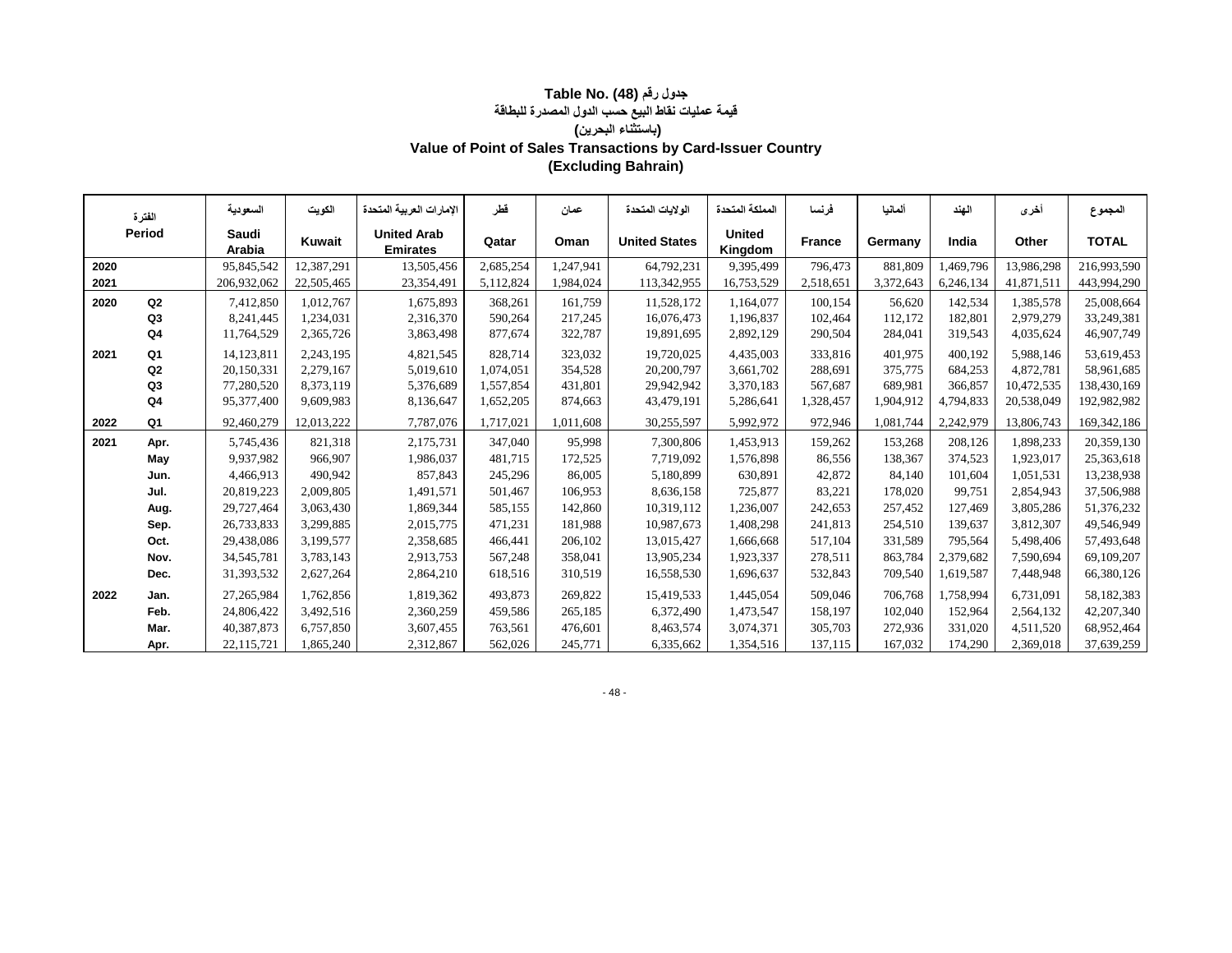## **جدول رقم (49) .No Table**

## **عدد السكان**

## **Population**

|       | <b>Nationality / Sex</b> |                        |                  |                      |                        |                         |                      |                        | الجنسية / النوع  |
|-------|--------------------------|------------------------|------------------|----------------------|------------------------|-------------------------|----------------------|------------------------|------------------|
| السنة | <b>Bahraini</b>          |                        | بحرينى           | Non-Bahraini         |                        | غیر بحرین <i>ی</i>      | <b>Total</b>         |                        | المجموع          |
| Year  | نكور<br><b>Males</b>     | اناث<br><b>Females</b> | المجموع<br>Total | نكور<br><b>Males</b> | اناث<br><b>Females</b> | المجموع<br><b>Total</b> | نكور<br><b>Males</b> | اناث<br><b>Females</b> | المجموع<br>Total |
| 2007  | 266,420                  | 261,013                | 527,433          | 365,654              | 146,209                | 511,864                 | 632,074              | 407,223                | 1,039,297        |
| 2008  | 273,612                  | 267,975                | 541,587          | 402,978              | 158,931                | 561,909                 | 676,590              | 426,906                | 1,103,496        |
| 2009  | 282,011                  | 276,000                | 558,011          | 449,986              | 170,418                | 620,404                 | 731,997              | 446,418                | 1,178,415        |
| 2010  | 288,452                  | 282,235                | 570,687          | 475,905              | 181,951                | 657,856                 | 764,357              | 464,186                | 1,228,543        |
| 2011  | 295,878                  | 288,810                | 584,688          | 445,605              | 164,727                | 610,332                 | 741,483              | 453,537                | 1,195,020        |
| 2012  | 305,354                  | 294,275                | 599,629          | 455,095              | 154,240                | 609,335                 | 760,449              | 448,515                | 1,208,964        |
| 2013  | 312,945                  | 301,885                | 614,830          | 475,436              | 162,925                | 638,361                 | 788,381              | 464,810                | 1,253,191        |
| 2014  | 320,839                  | 309,905                | 630,744          | 485,648              | 198,170                | 683,818                 | 806,487              | 508,075                | 1,314,562        |
| 2015  | 328,887                  | 318,948                | 647,835          | 517,478              | 205,009                | 722,487                 | 846,365              | 523,957                | 1,370,322        |
| 2016  | 336,834                  | 327,873                | 664,707          | 551,555              | 207,464                | 759,019                 | 888,389              | 535,337                | 1,423,726        |
| 2017  | 343,340                  | 334,166                | 677,506          | 607,972              | 215,638                | 823,610                 | 951,312              | 549,804                | 1,501,116        |
| 2018  | 349,661                  | 340,053                | 689,714          | 597,203              | 216,174                | 813,377                 | 946,864              | 556,227                | 1,503,091        |
| 2019  | 355,633                  | 346,194                | 701,827          | 564,931              | 216,998                | 781,929                 | 920,564              | 563,192                | 1,483,756        |
| 2020  | 361,979                  | 351,284                | 713,263          | 563,057              | 195,884                | 758,941                 | 925,036              | 547,168                | 1,472,204        |
| 2021  | 364,891                  | 354,442                | 719,333          | 560,856              | 224,176                | 785,032                 | 925,747              | 578,618                | 1,504,365        |

المصدر: الجهاز المركزي للمعلومات. .<br>المصدر: الجهاز المركزي للمعلومات. .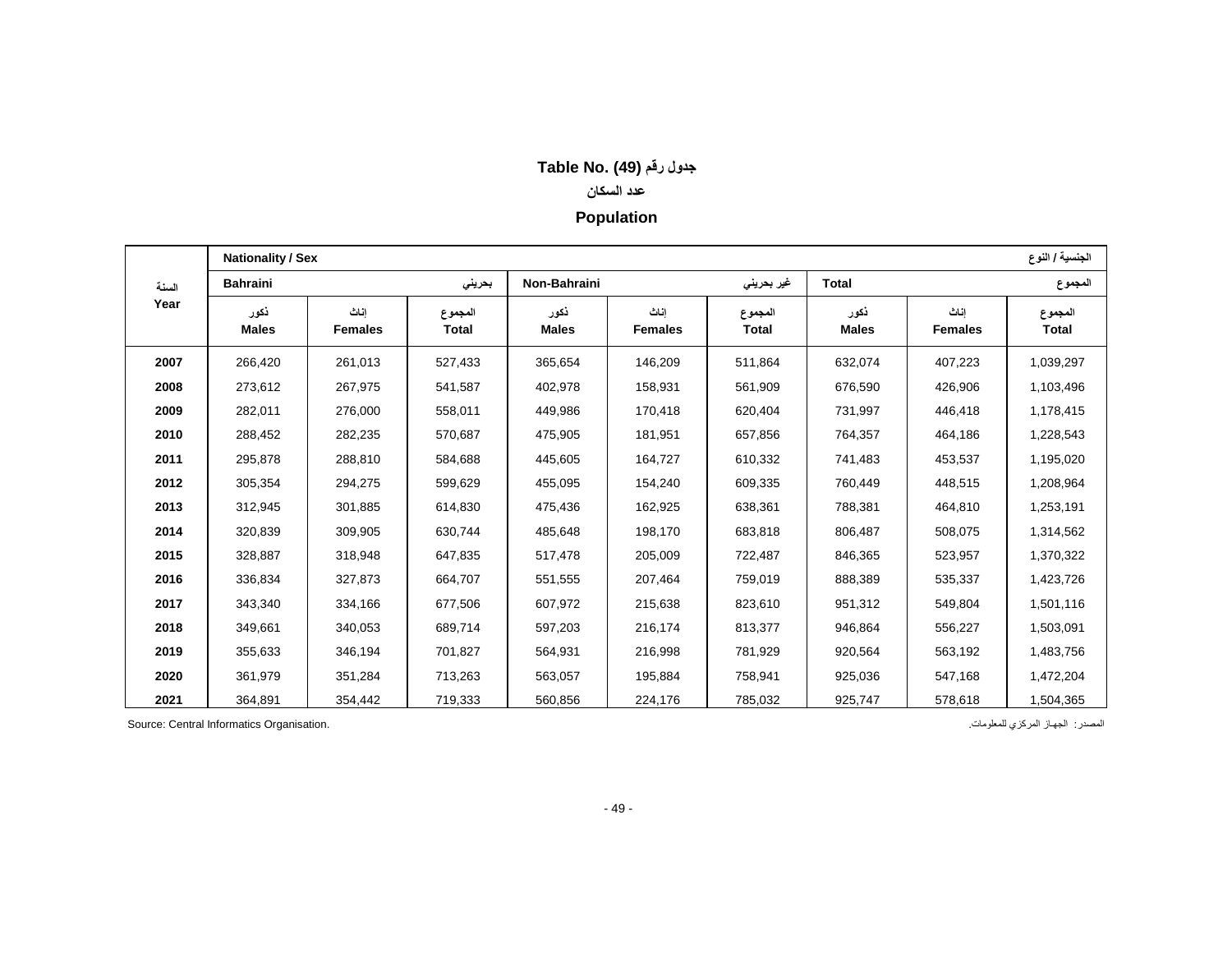### **جدول رقم (50) .No Table**

## **عدد العاملين في القطاع المالي**

#### **Number of Employees in the Financial Sector**

|                                    | <b>Bahraini</b> |        |              |                |                | بحرينى       | Non-Bahraini   |          |              |             |        | غیر بحرینی   | المجموع |              |                                        |
|------------------------------------|-----------------|--------|--------------|----------------|----------------|--------------|----------------|----------|--------------|-------------|--------|--------------|---------|--------------|----------------------------------------|
| <b>Sector</b>                      |                 | 2020   |              |                | 2021           |              |                | 2020     |              |             | 2021   |              |         | <b>Total</b> | القطاع                                 |
|                                    | نكور            | اناث   | المجموع      | ذكور           | اناث           | لمجموع       | ذكور           | اناث     | المجموع      | نكور        | اناث   | المجموع      | 2020    | 2021         |                                        |
|                                    | <b>Male</b>     | Female | <b>Total</b> | <b>Male</b>    | Female         | <b>Total</b> | <b>Male</b>    | Female   | <b>Total</b> | <b>Male</b> | Female | <b>Total</b> |         |              |                                        |
| <b>Banking Sector</b>              | 3206            | 2179   | 5385         | 3172           | 2128           | 5300         | 1347           | 257      | 1604         | 1304        | 261    | 1565         | 6989    | 6865         | القطاع المصرفي                         |
| <b>Retail Banks</b>                | 2614            | 1705   | 4319         | 2650           | 1681           | 4331         | 646            | 151      | 797          | 611         | 146    | 757          | 5116    | 5088         | مصارف قطاع التجزئة                     |
| <b>Wholesale Banks</b>             | 588             | 473    | 1061         | 520            | 445            | 965          | 694            | 102      | 796          | 677         | 108    | 785          | 1857    | 1750         | مصارف قطاع الجملة                      |
| <b>Representative Offices</b>      |                 |        | 5            | $\overline{2}$ | $\overline{2}$ |              |                | $\Delta$ | 11           | 16          |        | 23           | 16      | 27           | المكاتب التمثيلية                      |
| Non-Bank Financial Sector          | 2209            | 1284   | 3493         | 2282           | 1380           | 3662         | 2110           | 656      | 2766         | 2058        | 629    | 2687         | 6259    | 6349         | القطاع المالي غير المصرفي              |
| Locally Incorporated               |                 |        |              |                |                |              |                |          |              |             |        |              |         |              | شر كات التأمين الو طنية و شر كات إعادة |
| <b>Insurance Firms</b>             | 623             | 395    | 1018         | 610            | 398            | 1008         | 330            | 96       | 426          | 307         | 105    | 412          | 1444    | 1420         | التأمين                                |
| <b>Insurance Related</b>           |                 |        |              |                |                |              |                |          |              |             |        |              |         |              | شر كات الأنشطة المتعلقة بالتأمين       |
| <b>Activities Firms</b>            | 214             | 166    | 380          | 206            | 177            | 383          | 288            | 144      | 432          | 284         | 129    | 413          | 812     | 796          |                                        |
| Specialised Licensees *            | 1077            | 555    | 1632         | 1088           | 584            | 1672         | 1217           | 356      | 1573         | 1223        | 333    | 1556         | 3205    | 3228         | الأنشطة المتخصصة *                     |
| Of which:                          |                 |        |              |                |                |              |                |          |              |             |        |              |         |              | ومنها:                                 |
| <b>Money Changers</b>              | 194             | 72     | 266          | 214            | 92             | 306          | 824            | 239      | 1063         | 793         | 241    | 1034         | 1329    | 1340         | محلات الصر افة                         |
| <b>Financing Companies</b>         |                 |        |              |                |                |              |                |          |              |             |        |              |         |              | شركات التمويل ومؤسسات                  |
| and Microfinance                   |                 |        |              |                |                |              |                |          |              |             |        |              |         |              | التمويل متناهية الصغر                  |
| Institutions                       | 472             | 298    | 770          | 446            | 281            | 727          | 114            | 31       | 145          | 106         | 30     | 136          | 915     | 863          |                                        |
| Capital Markets **                 | 56              | 33     | 89           | 147            | 104            | 251          | $\overline{2}$ |          |              | 24          |        | 31           | 92      | 282          | أسواق رأس المال **                     |
| <b>Investment Business Firms</b>   | 239             | 135    | 374          | 231            | 117            | 348          | 273            | 59       | 332          | 220         | 55     | 275          | 706     | 623          | شر كات أعمال استثمار ية                |
| <b>Supporting Institutions ***</b> | 208             | 230    | 438          | 208            | 232            | 440          | 38             | 13       | 51           | 34          | 9      | 43           | 489     | 483          | المؤسسات الداعمة ***                   |
| <b>Total</b>                       | 5623            | 3693   | 9316         | 5662           | 3740           | 9402         | 3495           | 926      | 4421         | 3396        | 899    | 4295         | 13737   | 13697        | المجموع                                |

\* Includes Money Changers, Financing Companies, Microfinance Institutions, Ancillary Service Provider, Trust Service Provider, Registered Administrators, Fund Administrators and Registrar License.

\*\* Includes Licensed Exchanges, Licensed Clearing (Settlement and Central), Licensed Securities Broker-Dealer, Licensed Securities Clearing Member, and Licensed Securities Broker, Licensed Securities Discount Broker and Crypto-Asset Services.

\*\*\* Includes Central Bank of Bahrain, and Bahrain Institute of Banking and Finance.

\*تشمل محالت الصرافة، شركات التمويل، مؤسسات التمويل متناهية الصغر، خدمات الدعم للقطاع المالي، أمناء العهد المالية، مسجلو األسهم ومسجلو الخدمات اإلدارية للمحافظ االستثمارية وهيئة مهنية مسجلة.

\*\* تشمل األسواق المالية المرخص لها للتداول في األوراق واألدوات المالية، مؤسسات وغرف التسوية والتقاص واإليداع والحفظ المركزي المرخص لها، وسطاء األوراق المالية العاملون لصالح حساباتهم وحسابات عمالئهم، وسطاء التسوية والتقاص واإليداع المركزي، خدمات الداللة في األوراق المالية ووحدات األصول المشفرة.

\*\*\* تشمل مصرف البحرين المركزي ومعهد البحرين للدراسات المصرفية والمالية.

- 50 -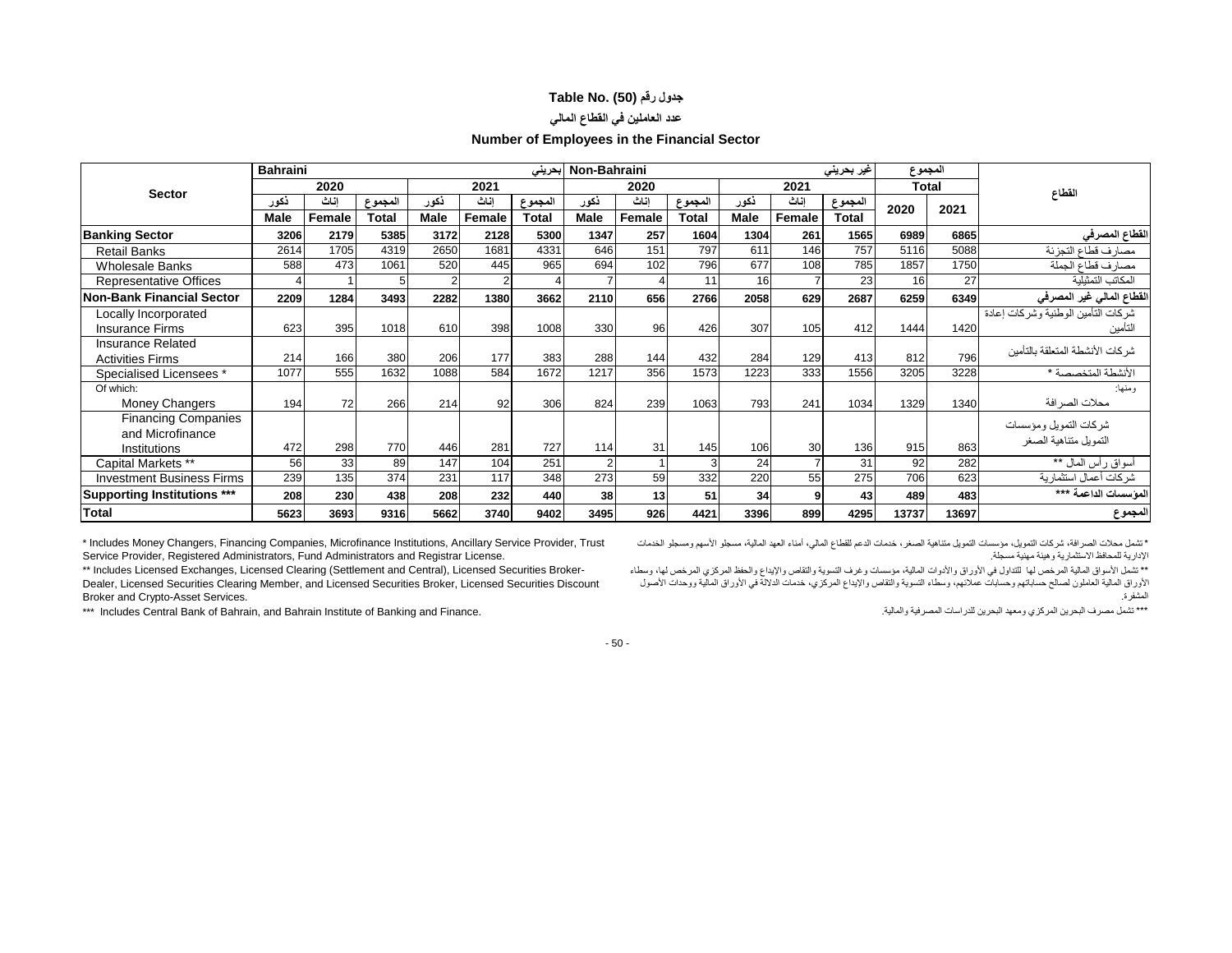#### **جدول رقم (51) Table No. ( ميزان المدفوعات Balance of Payments**

| <b>B.D. Million</b>                           |            |            |                   |                                |                    |                    |                   | مليون دينار                                    |
|-----------------------------------------------|------------|------------|-------------------|--------------------------------|--------------------|--------------------|-------------------|------------------------------------------------|
|                                               |            |            |                   |                                | 2021*              |                    | 2022*             |                                                |
| Items                                         | 2020       | 2021*      | الفصل الأول<br>Q1 | الفصل الثانى<br>Q <sub>2</sub> | الفصل الثالث<br>Q3 | الفصل الرابع<br>Q4 | الفصل الأول<br>Q1 | البيان                                         |
|                                               |            |            |                   |                                |                    |                    |                   |                                                |
| Current Account (a+b+c+d)                     | $-1,220.0$ | 978.5      | $-108.2$          | 181.8                          | 477.5              | 427.4              | 555.1             | لتساب الجارى (أ+ب+ج+د)                         |
| a. Goods                                      | $-47.8$    | 1,844.3    | 134.1             | 436.3                          | 651.5              | 622.4              | 809.5             | أ - السلع                                      |
| Exports (fob)                                 | 5,288.7    | 8,410.9    | 1,676.8           | 1,899.8                        | 2,344.5            | 2,489.8            | 2,788.1           | الصادرات (فوب)                                 |
| - Oil                                         | 2,232.8    | 3,737.7    | 807.3             | 792.0                          | 995.8              | 1,142.6            | 1,374.6           | - النفطية                                      |
| - Non-Oil                                     | 3,055.9    | 4,673.2    | 869.5             | 1,107.8                        | 1,348.7            | 1,347.2            | 1,413.5           | - غير النفطية                                  |
|                                               |            |            |                   |                                |                    |                    |                   | الواردات (فوب)                                 |
| Imports (fob)                                 | $-5,336.5$ | $-6,566.6$ | $-1,542.7$        | $-1,463.5$                     | $-1,693.0$         | $-1,867.4$         | $-1,978.6$        |                                                |
| - Oil                                         | $-1.043.9$ | $-1.782.4$ | $-362.2$          | $-339.5$                       | $-478.6$           | $-602.1$           | $-752.1$          | - النفطية                                      |
| - Non-Oil                                     | $-4,292.6$ | $-4,784.2$ | $-1,180.5$        | $-1,124.0$                     | $-1,214.4$         | $-1,265.3$         | $-1,226.5$        | - غير النفطية                                  |
| b. Services (net)                             | 781.9      | 1,034.8    | 202.2             | 226.3                          | 310.7              | 295.6              | 266.3             | ب - الخدمات (صافى)                             |
| Credit                                        | 4,205.0    | 4,837.3    | 1,095.6           | 1,125.6                        | 1,305.6            | 1,310.5            | 1,288.3           | دانن                                           |
| <b>Debit</b>                                  | $-3,423.1$ | $-3.802.5$ | $-893.4$          | $-899.3$                       | $-994.9$           | $-1,014.9$         | $-1.022.0$        | مدين                                           |
|                                               |            |            | 39.6              | 38.5                           |                    | 40.1               |                   | - الصيانة                                      |
| - Maintenance                                 | 161.8      | 157.3      |                   |                                | 39.1               |                    | 42.3              | ۔ النقل                                        |
| - Transportation                              | $-718.6$   | $-738.6$   | $-180.1$          | $-171.6$                       | $-185.3$           | $-201.6$           | $-220.0$          |                                                |
| - Travel                                      | 540.6      | 814.6      | 141.9             | 156.1                          | 255.5              | 261.1              | 258.2             | - السفر                                        |
| - Construction                                | 4.5        | 4.2        | 1.0               | 1.1                            | 1.1                | 1.0                | 1.1               | - الانشاء                                      |
| - Insurance                                   | 365.8      | 340.5      | 87.2              | 88.1                           | 86.0               | 79.2               | 72.1              | - التأمين                                      |
| - Financial Services                          | 38.8       | 40.5       | 9.9               | 10.1                           | 10.2               | 10.3               | 10.0              | - خدمات مالية                                  |
| - Communication services                      | 315.9      | 337.6      | 83.7              | 83.9                           | 84.5               | 85.5               | 84.1              | - خدمات الاتصالات                              |
| - Other Business Services                     | 72.8       | 78.7       | 19.0              | 20.1                           | 19.6               | 20.0               | 18.5              | - خدمات أخر ي                                  |
|                                               |            |            |                   | $-232.0$                       | $-239.6$           | $-247.9$           | $-280.8$          | ج - الدخل الأساسي (صافي)                       |
| c. Primary Income (net)                       | $-924.6$   | $-950.5$   | $-231.0$          |                                |                    |                    |                   | دانن                                           |
| Credit                                        | 946.4      | 970.0      | 240.1             | 244.8                          | 240.4              | 244.7              | 248.1             |                                                |
| <b>Debit</b>                                  | $-1,871.0$ | $-1,920.5$ | $-471.1$          | $-476.8$                       | $-480.0$           | $-492.6$           | $-528.9$          | مدين                                           |
| Investment Income                             | $-924.6$   | $-950.5$   | $-231.0$          | $-232.0$                       | $-239.6$           | $-247.9$           | $-280.8$          | دخل الاستثمار                                  |
| - Direct Investment Income                    | $-321.1$   | $-317.5$   | $-79.4$           | $-78.6$                        | $-79.1$            | $-80.4$            | $-91.3$           | - الاستثمار المباشر                            |
| - Portfolio Income                            | $-587.8$   | $-609.2$   | $-147.1$          | $-148.3$                       | $-153.6$           | $-160.2$           | $-175.0$          | - استثمار ات الحافظة                           |
| - Other Investment Income                     | $-15.7$    | $-23.8$    | $-4.5$            | $-5.1$                         | $-6.9$             | $-7.3$             | $-14.5$           | - استثمار ات أخر ي                             |
|                                               |            |            |                   |                                |                    |                    |                   |                                                |
| d. Secondary income (Current Transfers) (net) | $-1,029.5$ | $-950.1$   | $-213.5$          | $-248.8$                       | $-245.1$           | $-242.7$           | $-239.9$          | د - الدخل الثانوي (النحويلات الجارية ) (صافى)  |
| - Workers' Remittances                        | $-1,029.5$ | $-950.1$   | $-213.5$          | $-248.8$                       | $-245.1$           | $-242.7$           | $-239.9$          | - تحويلات العاملين                             |
| Capital and Financial Account (net) (a+b)     | 1,741.3    | $-636.7$   | 368.5             | 142.2                          | $-288.8$           | $-858.6$           | $-11.3$           | الحساب الرأسمالي والمالي (صافي) (أ+ب)          |
| a. Capital Account (net)                      | 293.1      | 0.0        | 0.0               | 0.0                            | 0.0                | 0.0                | 0.0               |                                                |
| - Capital Transfers                           | 293.1      | 0.0        | 0.0               | 0.0                            | 0.0                | 0.0                | 0.0               | أ - الصباب الرأسمالي<br>- التحويلات الرأسمالية |
|                                               |            |            |                   |                                |                    |                    |                   |                                                |
| b. Financial Account 1/                       | 1,448.2    | $-636.7$   | 368.5             | 142.2                          | $-288.8$           | $-858.6$           | $-11.3$           | ب - التساب المالي 1/                           |
| <b>Direct Investment</b>                      | 461.1      | 637.4      | 338.2             | 201.0                          | 46.1               | 52.1               | 4.6               | الاستثمار المباشر                              |
| - Abroad                                      | 77.1       | $-24.2$    | $-3.1$            | $-5.2$                         | $-13.0$            | $-2.9$             | $-0.7$            | - في الخارج                                    |
| - In Bahrain                                  | 384.0      | 661.6      | 341.3             | 206.2                          | 59.1               | 55.0               | 5.3               | - في البحرين                                   |
|                                               |            |            |                   |                                |                    |                    |                   |                                                |
| Portfolio Investment (net)                    | 817.3      | $-425.0$   | 675.5             | $-163.5$                       | $-999.9$           | 62.9               | 610.8             | استثمارات الحافظة (صافى)                       |
| - Assets                                      | $-472.2$   | $-1,316.4$ | 290.6             | $-61.5$                        | $-1,229.1$         | $-316.4$           | 254.9             | - الأصول                                       |
| - Liabilities                                 | 1,289.5    | 891.4      | 384.9             | $-102.0$                       | 229.2              | 379.3              | 355.9             | - الخصوم                                       |
|                                               |            |            |                   |                                |                    |                    |                   |                                                |
| Other Investment (net)                        | $-378.0$   | 97.2       | $-158.2$          | 330.6                          | 753.6              | $-828.8$           | $-852.9$          | استثمارات أخرى (صافى)                          |
| - Assets                                      | $-420.9$   | $-397.3$   | 212.5             | $-476.7$                       | 607.3              | $-740.4$           | $-340.6$          | - الأصول                                       |
| - Liabilities                                 | 42.9       | 494.5      | $-370.7$          | 807.3                          | 146.3              | $-88.4$            | $-512.3$          | - الخصوم                                       |
| <b>Reserve Assets (net)</b>                   | 547.8      | $-946.3$   | $-487.0$          | $-225.9$                       | $-88.6$            | $-144.8$           | 226.2             | الاصول الاحتياطية (صافي)                       |
| <b>Errors and Omissions</b>                   | $-521.3$   | $-341.8$   | $-260.3$          | $-324.0$                       | $-188.7$           | 431.2              | $-543.8$          | السهو والخطأ                                   |
|                                               |            |            |                   |                                |                    |                    |                   |                                                |

/1 اإلشارة السالبة تعني تدفق للخارج أو زيادة في الموجودات األجنبية. .assets external in increases/outflows net means sign negative A 1/ \* بيانات أولية. .data Provisional\*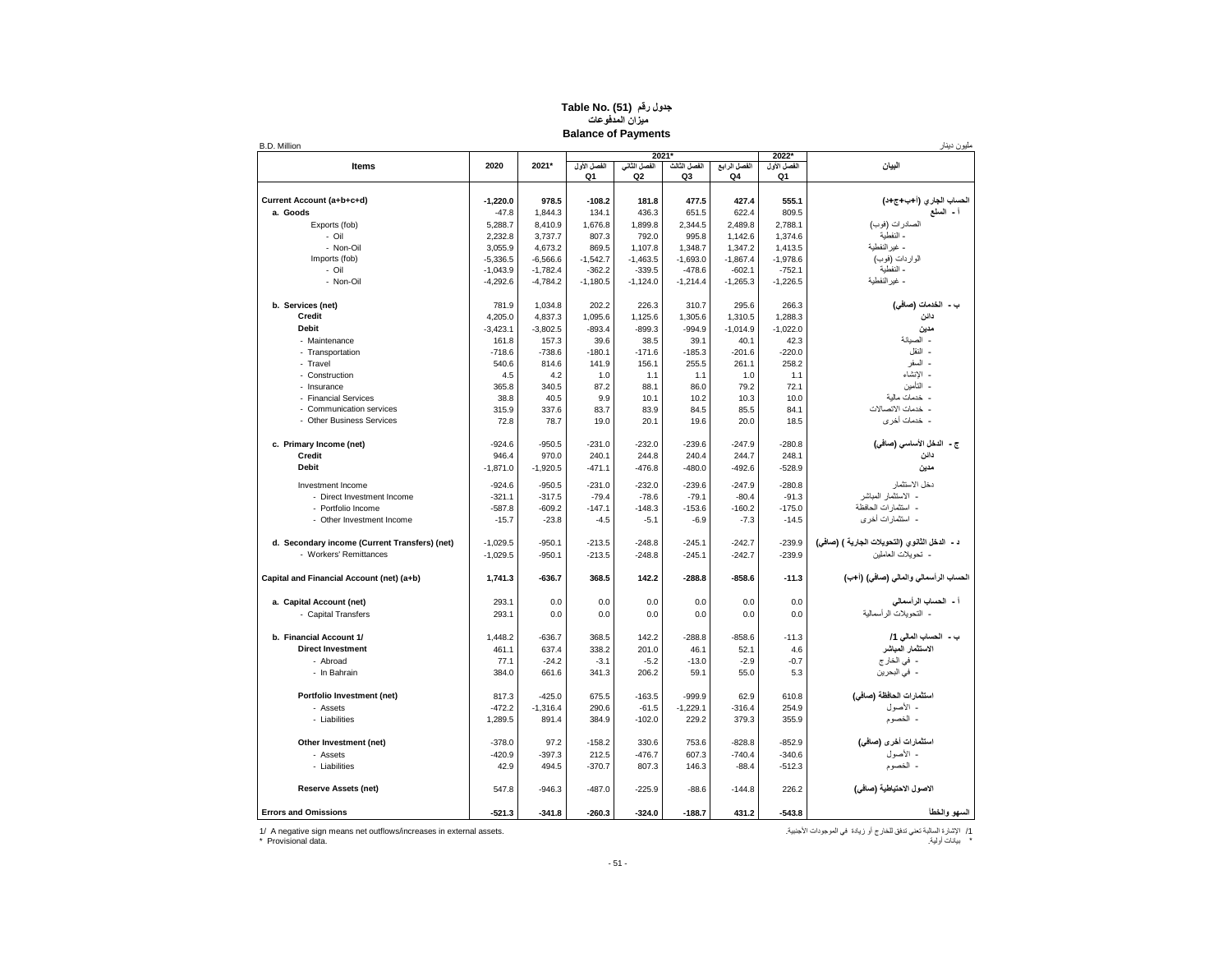## **جدول رقم (52) Table No. ( وضع االستثمار الدولي International Investment Position**

| B. D. Million                |          |          |             |                |              |              |                | مليون دينار                  |
|------------------------------|----------|----------|-------------|----------------|--------------|--------------|----------------|------------------------------|
|                              |          |          |             | 2021*          |              |              | 2022*          |                              |
| <b>Items</b>                 | 2020     | 2021*    | الفصل الأول | الفصل الثاني   | الفصل الثالث | الفصل الرابع | الفصل الأول    | البيان                       |
|                              |          |          | Q1          | Q <sub>2</sub> | Q3           | Q4           | Q <sub>1</sub> |                              |
| IIP, net                     | 8,176.3  | 8,813.0  | 7,807.8     | 7,665.6        | 7,954.4      | 8,813.0      | 8,824.3        | وضع الاستثمار الدولي (صافي)  |
| <b>Foreign Assets</b>        | 50,809.9 | 53,494.1 | 50,796.9    | 51,566.2       | 52,289.6     | 53,494.1     | 53,354.3       | الأصول الأجنبية              |
| Direct Investment Abroad     | 7,122.3  | 7,146.5  | 7,125.4     | 7,130.6        | 7,143.6      | 7,146.5      | 7,147.2        | الاستثمار المباشر في الخارج  |
| Portfolio Investment         | 16,632.5 | 17,948.9 | 16,341.9    | 16,403.4       | 17,632.5     | 17,948.9     | 17,694.0       | استثمارات الحافظة            |
| Other Investment             | 26,216.2 | 26,613.5 | 26,003.7    | 26,480.4       | 25,873.1     | 26,613.5     | 26,954.1       | استثمارات أخرى               |
| <b>Reserve Assets</b>        | 838.9    | 1,785.2  | 1,325.9     | 1,551.8        | 1,640.4      | 1,785.2      | 1,559.0        | الأصول الاحتياطية            |
| <b>Foreign Liabilities</b>   | 42,633.6 | 44,681.1 | 42,989.1    | 43,900.6       | 44,335.2     | 44,681.1     | 44,530.0       | الخصوم الأجنبية              |
| Direct Investment in Bahrain | 11,921.1 | 12,582.7 | 12,262.4    | 12,468.6       | 12,527.7     | 12,582.7     | 12,588.0       | الاستثمار المباشر في البحرين |
| Portfolio Investment         | 7,979.8  | 8,871.2  | 8,364.7     | 8,262.7        | 8,491.9      | 8,871.2      | 9,227.1        | استثمارات الحافظة            |
| Other Investment             | 22,732.7 | 23,227.2 | 22,362.0    | 23,169.3       | 23,315.6     | 23,227.2     | 22,714.9       | استثمارات أخرى               |

\* بيانات أولية. .Data Provisional\*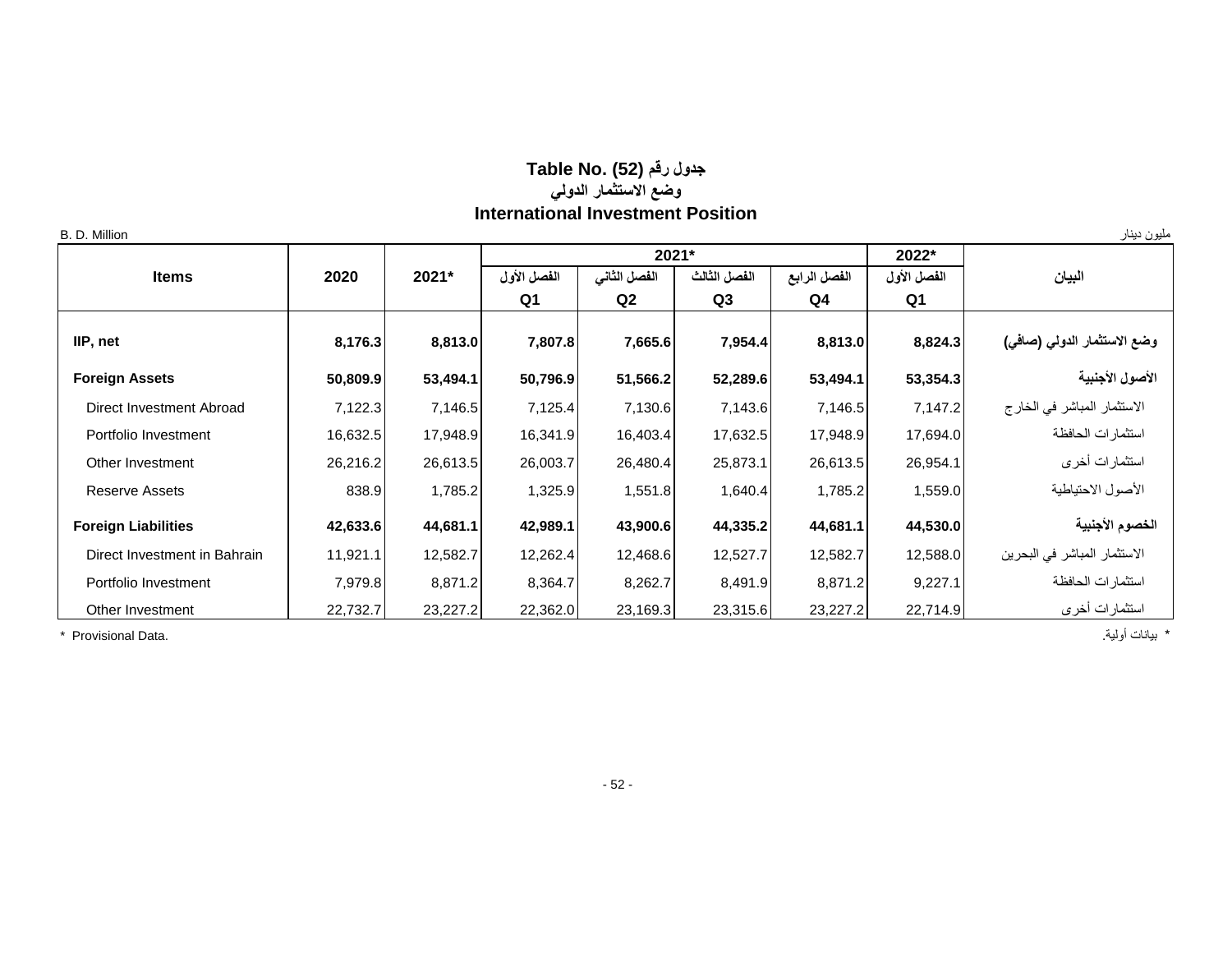|      |                | عدد الشركات      | كمية الأسهم المتداولة | فيمة الأسهم             | عدد                 | المؤشر العام             | مؤشر البحرين العام | القبمة السوقبة           |               |                  | نسبة الأرباح الموزعة |
|------|----------------|------------------|-----------------------|-------------------------|---------------------|--------------------------|--------------------|--------------------------|---------------|------------------|----------------------|
|      |                | المدرجة          | (الف)                 | المتداولة ( ألف دينار ) | الصفقات             | (نفطة)                   | (نقطة)             | (مليون دينار)            | معدل الدوران  | العائد على السهم | الى السعر            |
|      | الفترة         | Number of        | Volume of             | Value of                | Number of           | <b>Bahrain</b>           | <b>Bahrain All</b> | <b>Market</b>            | <b>Shares</b> |                  | <b>Dividend</b>      |
|      | Period         | Listed           | <b>Shares Traded</b>  | <b>Shares Traded 1/</b> | <b>Transactions</b> | Index                    | <b>Share Index</b> | <b>Capitalisation 2/</b> | Turnover 3/   | P/E              | Yield %              |
|      |                | <b>Companies</b> | (Thousand)            | (B.D. Thousand)         |                     | (Point)                  | (Point)            | (B.D. Million)           | $(\%)$        |                  |                      |
| 2012 |                | 47               | 627,708               | 110,244                 | 10,168              | $\overline{\phantom{a}}$ | 1,065.61           | 5,855.64                 | 1.74          | 7.58             | 5.40                 |
| 2013 |                | 47               | 1,867,761             | 225,868                 | 14,197              |                          | 1,248.86           | 6,962.95                 | 3.04          | 10.07            | 3.67                 |
| 2014 |                | 47               | 1,127,448             | 269,333                 | 16,217              | $\overline{\phantom{a}}$ | 1,426.57           | 8.327.07                 | 3.23          | 10.41            | 4.26                 |
| 2015 |                | 46               | 515,561               | 109,975                 | 11,248              | $\overline{\phantom{a}}$ | 1,215.89           | 7,199.91                 | 1.53          | 8.85             | 5.16                 |
| 2016 |                | 44               | 734,392               | 124,454                 | 10,592              |                          | 1,220.45           | 7,248.45                 | 1.72          | 8.99             | 4.11                 |
| 2017 |                | 43               | 1,129,827             | 211,339                 | 19,440              | $\overline{\phantom{a}}$ | 1,331.71           | 8,146.33                 | 2.58          | 9.43             | 4.82                 |
| 2018 |                | 44               | 1,441,082             | 321,919                 | 19,225              | --                       | 1,337.26           | 8,198.53                 | 3.88          | 9.69             | 5.22                 |
| 2019 |                | 44               | 397,719               | 56,461                  | 4,209               | $\overline{\phantom{a}}$ | 1,610.18           | 10,134.62                | 2.82          | 11.27            | 4.10                 |
| 2020 |                | 43               | 1,063,072             | 193,309                 | 18,074              | --                       | 1,489.78           | 9,277.25                 | 2.18          | 11.29            | 5.07                 |
| 2021 |                | 42               | 1,018,299             | 195,678                 | 21,001              | $\overline{\phantom{a}}$ | 1,797.25           | 10,815.45                | 1.70          | 20.35            | 1.89                 |
| 2020 | Q2             | 43               | 149,901               | 31,312                  | 2,457               | $\overline{\phantom{a}}$ | 1,277.61           | 7,928.36                 | 0.63          | 9.31             | 5.71                 |
|      | Q <sub>3</sub> | 43               | 351,723               | 49,536                  | 5,222               | $\overline{\phantom{a}}$ | 1,434.49           | 8,901.92                 | 0.56          | 10.85            | 5.02                 |
|      | Q <sub>4</sub> | 43               | 270,528               | 48,878                  | 5,250               | $\overline{\phantom{a}}$ | 1,489.78           | 9,277.25                 | 0.53          | 11.29            | 5.07                 |
| 2021 | Q1             | 43               | 323,075               | 60,365                  | 5,498               | --                       | 1,458.03           | 9,079.57                 | 0.60          | 16.04            | 2.35                 |
|      | Q <sub>2</sub> | 43               | 269,102               | 42,274                  | 4,532               | --                       | 1,587.97           | 9,889.49                 | 0.43          | 17.82            | 2.09                 |
|      | Q <sub>3</sub> | 43               | 204,445               | 49,889                  | 5,387               | --                       | 1,705.56           | 10,263.68                | 0.46          | 19.31            | 2.07                 |
|      | Q4             | 42               | 221,677               | 43,150                  | 5,584               |                          | 1,797.25           | 10,815.45                | 0.40          | 20.35            | 1.89                 |
| 2022 | Q <sub>1</sub> | 42               | 163,343               | 53,452                  | 5,735               | $\overline{\phantom{a}}$ | 2,073.54           | 12,482.22                | 0.43          | 10.80            | 3.48                 |
| 2021 | Apr.           | 43               | 39,131                | 8,818                   | 1,293               | $\overline{\phantom{a}}$ | 1,484.85           | 9,247.29                 | 0.10          | 16.43            | 2.33                 |
|      | May            | 43               | 51,247                | 11,364                  | 1,582               | $\overline{a}$           | 1,527.62           | 9,513.61                 | 0.12          | 16.99            | 2.27                 |
|      | Jun.           | 43               | 178,724               | 22,092                  | 1,657               | $-$                      | 1,587.97           | 9,889.49                 | 0.22          | 17.82            | 2.18                 |
|      | Jul.           | 43               | 42,002                | 10,389                  | 1,292               | $\overline{a}$           | 1,597.00           | 9,610.35                 | 0.11          | 18.01            | 2.22                 |
|      | Aug.           | 43               | 85,171                | 20,969                  | 2,101               | $\overline{\phantom{a}}$ | 1,645.41           | 9,901.68                 | 0.21          | 18.54            | 2.15                 |
|      | Sep.           | 43               | 77,272                | 18,531                  | 1,994               | $\overline{\phantom{a}}$ | 1,705.56           | 10,263.68                | 0.18          | 19.31            | 2.07                 |
|      | Oct.           | 42               | 97,054                | 17,389                  | 2,093               | --                       | 1,743.06           | 10,489.34                | 0.17          | 19.75            | 2.03                 |
|      | Nov.           | 42               | 79,617                | 16,447                  | 2,073               | --                       | 1,729.60           | 10,408.35                | 0.16          | 19.49            | 2.05                 |
|      | Dec.           | 42               | 45,006                | 9,314                   | 1,418               | --                       | 1,797.25           | 10,815.45                | 0.09          | 20.35            | 1.97                 |
| 2022 | Jan.           | 42               | 39,678                | 12,508                  | 1,277               | --                       | 1,809.82           | 10,891.06                | 0.11          | 20.49            | 1.96                 |
|      | Feb.           | 42               | 52,277                | 16,934                  | 1,933               | --                       | 1,963.62           | 11,816.62                | 0.14          | 10.13            | 3.68                 |
|      | Mar.           | 42               | 71,388                | 24,010                  | 2,525               | --                       | 2,073.54           | 12,482.22                | 0.19          | 10.80            | 3.51                 |
|      | Apr.           | 42               | 73,319                | 24,341                  | 1,936               | $\overline{\phantom{a}}$ | 2,056.15           | 12,377.33                | 0.20          | 10.71            | 3.54                 |

#### **جدول رقم (53) Table No. بورصة البحرين - مؤشرات التداول للشركات المساهمة العامة Bahrain Bourse - Market Indicators of Listed Companies**

1/ Includes Shares Traded by Preferred, Closed & Non-Bahraini Stock. .البحرينية وغير والمقفلة الممتازة األسهم تداول تشمل /1

3/ Shares Turnover = (Value of Shares Traded / Market Capitalisation) X 100.

2/ End of Period - Doesn't Include Preferred, Closed & Non-Bahraini Stock. [2] نهاية الفترة - لا تنفسل الأسهم الممتلزة والمقفلة وغير البحرينية.<br>3/ معنل الدوران = ( قيمة الأسهم المتداولة الممتاز الممتازية المسهم المعتبدات \* توسة الأسهم المتداولة لا تشمل الأسهم المتداولة في السوق الأكتتابات الأولية (IPO) (IPO) أي ليه المتداولة المت<br>المصدر : بورصة البحرين المصدر: بورصة البحرين. .Bourse Bahrain :Source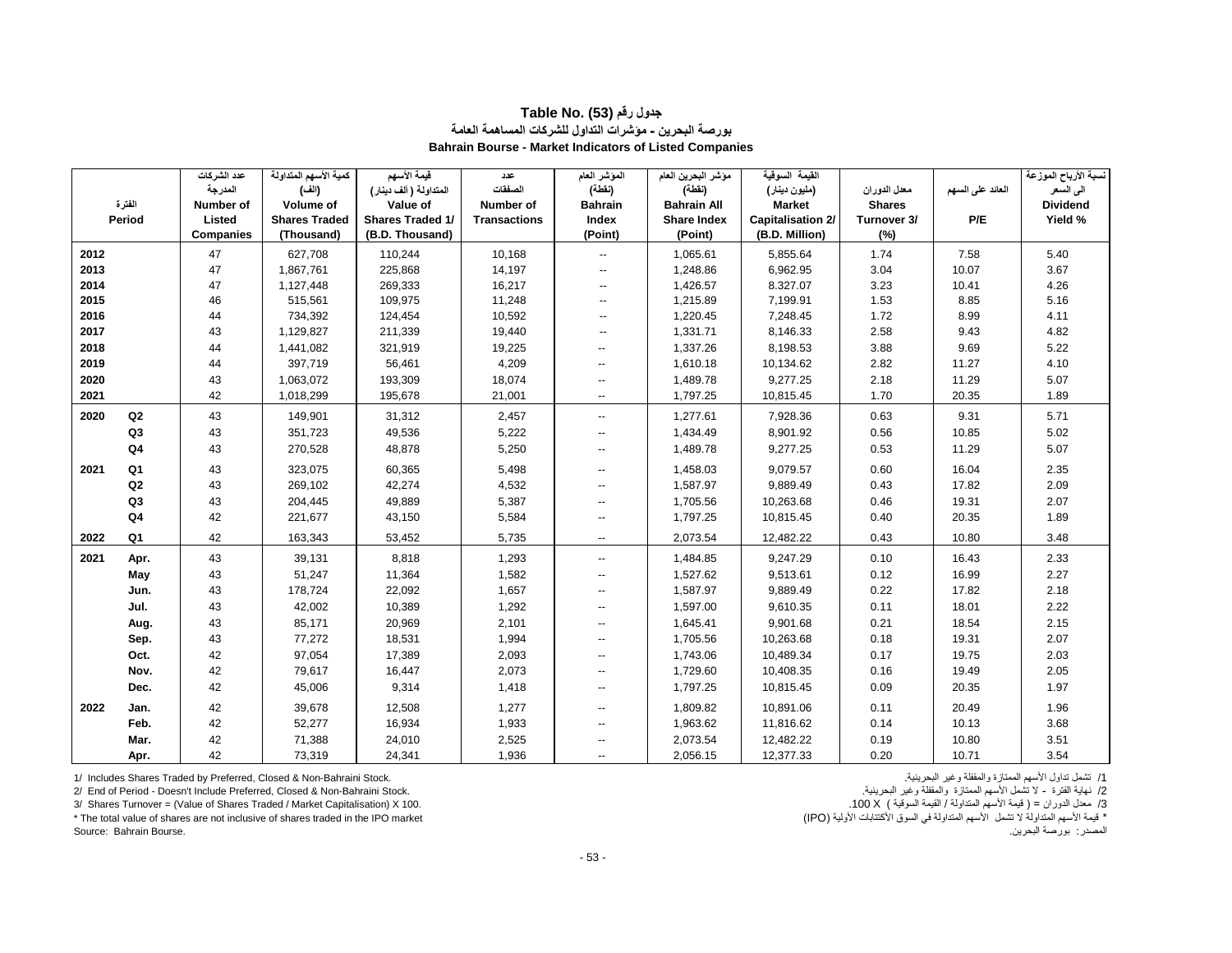## **جدول رقم (54) .No Table بورصة البحرين - قيمة األسهم المتداولة حسب القطاعات Bahrain Bourse - Value of Shares Traded by Sector**

| <b>B.D. Thousand</b> |                  |                                                       |                                |                             |                            |                              |                                               |                                                      |                                                     |                                                | الف دينار               |
|----------------------|------------------|-------------------------------------------------------|--------------------------------|-----------------------------|----------------------------|------------------------------|-----------------------------------------------|------------------------------------------------------|-----------------------------------------------------|------------------------------------------------|-------------------------|
|                      | الفترة<br>Period | المصارف التجارية<br><b>Commercial</b><br><b>Banks</b> | الاستثمار<br><b>Investment</b> | التأمين<br><b>Insurance</b> | الخدمات<br><b>Services</b> | الصناعة<br><b>Industrial</b> | الفنادق والسياحة<br>Hotel &<br><b>Tourism</b> | الشركات المقفلة<br><b>Closed</b><br><b>Companies</b> | الشركات<br>غير البحرينية<br>Non-<br><b>Bahraini</b> | الأسهم الممتاز ة<br>Preferred<br><b>Shares</b> | المجموع<br><b>Total</b> |
| 2011                 |                  | 50,004                                                | 20,347                         | 1,164                       | 20,008                     | 9,236                        | 1,187                                         | $\mathbf 0$                                          | $\mathbf 0$                                         | 3,020                                          | 104,966                 |
| 2012                 |                  | 68,519                                                | 9,266                          | 812                         | 15,791                     | 7,121                        | 645                                           | 52                                                   | $\mathbf 0$                                         | 8.039                                          | 110,245                 |
| 2013                 |                  | 153,620                                               | 31,925                         | 774                         | 19,735                     | 5,583                        | 324                                           | 156                                                  | $\mathbf 0$                                         | 13,751                                         | 225,868                 |
| 2014                 |                  | 190,427                                               | 40,557                         | 371                         | 22,157                     | 11,830                       | 3,677                                         | 120                                                  | 194                                                 | $\mathbf 0$                                    | 269,333                 |
| 2015                 |                  | 68,512                                                | 11,343                         | 4,365                       | 18,727                     | 5,852                        | 1,176                                         | $\mathbf 0$                                          | $\mathbf 0$                                         | $\mathbf 0$                                    | 109,975                 |
| 2016                 |                  | 65,270                                                | 17,772                         | 11,556                      | 24,648                     | 2,643                        | 2,565                                         | $\mathbf 0$                                          | $\mathbf 0$                                         | $\pmb{0}$                                      | 124,454                 |
| 2017                 |                  | 98,303                                                | 44,893                         | 4,130                       | 31,214                     | 29,607                       | 2,323                                         | 869                                                  | $\mathbf 0$                                         | $\mathbf 0$                                    | 211,339                 |
| 2018                 |                  | 168,523                                               | 98,890                         | 1,412                       | 29,289                     | 19,169                       | 730                                           | 3,906                                                | $\mathbf 0$                                         | $\mathbf 0$                                    | 321,919                 |
| 2019                 |                  | 38,875                                                | 7,144                          | 656                         | 8,411                      | 968                          | 253                                           | 154                                                  | $\mathbf 0$                                         | $\mathbf 0$                                    | 56,461                  |
| 2020                 |                  | 79,398                                                | 34,282                         | 925                         | 55,109                     | 15,301                       | 122                                           | 8,171                                                | $\mathbf 0$                                         | $\overline{0}$                                 | 193,309                 |
| 2019                 | Q3               | 10,327                                                | 1,901                          | 68                          | 3,541                      | 533                          | 80                                            | 109                                                  | $\mathbf 0$                                         | $\mathbf 0$                                    | 16,559                  |
|                      | Q <sub>4</sub>   | 28,548                                                | 5,243                          | 588                         | 4,870                      | 435                          | 173                                           | 45                                                   | $\Omega$                                            | $\mathbf 0$                                    | 39,902                  |
| 2020                 | Q <sub>1</sub>   | 27,927                                                | 8,342                          | 419                         | 14,433                     | 4,363                        | 101                                           | 7,998                                                | $\pmb{0}$                                           | $\mathbf 0$                                    | 63,583                  |
|                      | Q <sub>2</sub>   | 19,945                                                | 4,539                          | 163                         | 5,934                      | 731                          | $\pmb{0}$                                     | $\mathbf 0$                                          | $\mathbf 0$                                         | $\mathbf 0$                                    | 31,312                  |
|                      | Q3               | 15,994                                                | 13,326                         | 88                          | 15,180                     | 4,929                        | 16                                            | 3                                                    | $\mathbf 0$                                         | $\mathbf 0$                                    | 49,536                  |
|                      | Q <sub>4</sub>   | 15,532                                                | 8,075                          | 256                         | 19,562                     | 5,278                        | 5                                             | 170                                                  | $\mathbf 0$                                         | $\mathbf 0$                                    | 48,878                  |
| 2021                 | Q <sub>1</sub>   | 16,075                                                | 9,391                          | 1,218                       | 23,307                     | 4,701                        | 197                                           | 5,476                                                | $\mathbf 0$                                         | $\mathbf 0$                                    | 60,365                  |
|                      | Q <sub>2</sub>   | 20,992                                                | 3,583                          | 197                         | 10,726                     | 6,692                        | 84                                            | $\mathbf 0$                                          | $\mathbf 0$                                         | $\mathbf 0$                                    | 42,274                  |
| 2020                 | Jun.             | 3,846                                                 | 3,737                          | 160                         | 4,246                      | 569                          | $\mathbf 0$                                   | $\mathbf 0$                                          | $\mathsf 0$                                         | $\mathbf 0$                                    | 12,558                  |
|                      | Jul.             | 4,195                                                 | 4,652                          | 21                          | 3,199                      | 221                          | 1                                             | $\mathbf 0$                                          | $\mathbf 0$                                         | $\pmb{0}$                                      | 12,289                  |
|                      | Aug.             | 5,040                                                 | 3,012                          | 66                          | 4,160                      | 3,369                        | 3                                             | $\mathbf 0$                                          | $\mathbf 0$                                         | $\mathbf 0$                                    | 15,650                  |
|                      | Sep.             | 6,759                                                 | 5,662                          | $\overline{1}$              | 7,821                      | 1,339                        | 12                                            | 3                                                    | $\mathbf 0$                                         | $\mathbf 0$                                    | 21,597                  |
|                      | Oct.             | 5,835                                                 | 2,966                          | 104                         | 10,348                     | 555                          | $\mathbf{1}$                                  | 170                                                  | $\mathbf 0$                                         | $\mathbf 0$                                    | 19,979                  |
|                      | Nov.             | 4,258                                                 | 2,599                          | 132                         | 5,778                      | 2,139                        | 3                                             | $\mathbf 0$                                          | $\mathbf 0$                                         | $\mathbf 0$                                    | 14,909                  |
|                      | Dec.             | 5,439                                                 | 2,510                          | 20                          | 3,436                      | 2,584                        | $\mathbf{1}$                                  | $\Omega$                                             | $\Omega$                                            | $\Omega$                                       | 13,990                  |
| 2021                 | Jan.             | 4,492                                                 | 4,137                          | 137                         | 7,144                      | 668                          | 0                                             | $\mathbf 0$                                          | $\mathsf 0$                                         | $\mathbf 0$                                    | 16,578                  |
|                      | Feb.             | 5,863                                                 | 3,700                          | 33                          | 6,247                      | 1,940                        | 6                                             | $\mathbf 0$                                          | $\mathbf 0$                                         | $\mathbf 0$                                    | 17,789                  |
|                      | Mar.             | 5,720                                                 | 1,554                          | 1,048                       | 9,916                      | 2,093                        | 191                                           | 5,476                                                | $\mathbf 0$                                         | $\mathbf 0$                                    | 25,998                  |
|                      | Apr.             | 3,172                                                 | 981                            | 22                          | 2,277                      | 2,350                        | 16                                            | $\mathbf 0$                                          | $\mathbf 0$                                         | $\mathbf 0$                                    | 8,818                   |
|                      | May              | 4,228                                                 | 1,208                          | 22                          | 3,671                      | 2,234                        | 1                                             | $\mathbf 0$                                          | $\mathbf 0$                                         | $\mathbf 0$                                    | 11,364                  |
|                      | Jun.             | 13,592                                                | 1,394                          | 153                         | 4,778                      | 2,108                        | 67                                            | $\mathbf 0$                                          | $\mathbf 0$                                         | $\mathbf 0$                                    | 22,092                  |

\* قيمة الأسهم المتداولة لا تشمل الأسهم المتداولة في السوق الأكتتابات الأولية (IPO) The total value of shares are not inclusive of shares traded in the IPO market<br>ملاحظة: تم إعادة تصنيف قطاعات السوق من قيل بررصـة البحرين ا **ملاحظة**: تم إعادة تصنيف قطاعات السوق من قبل بورصة البحرين اعتباراً من 11 يوليو 2021 . **July the market sectors were reclassified by Bahrain Bourse effective 11th July 2021** .<br>التصنيف الجديد في الجدرل التالي (جدول 52). [2

The new classification are in next table (Table 52). .)52 جدول )التالي الجدول في الجديد التصنيف

Source: Bahrain Bourse.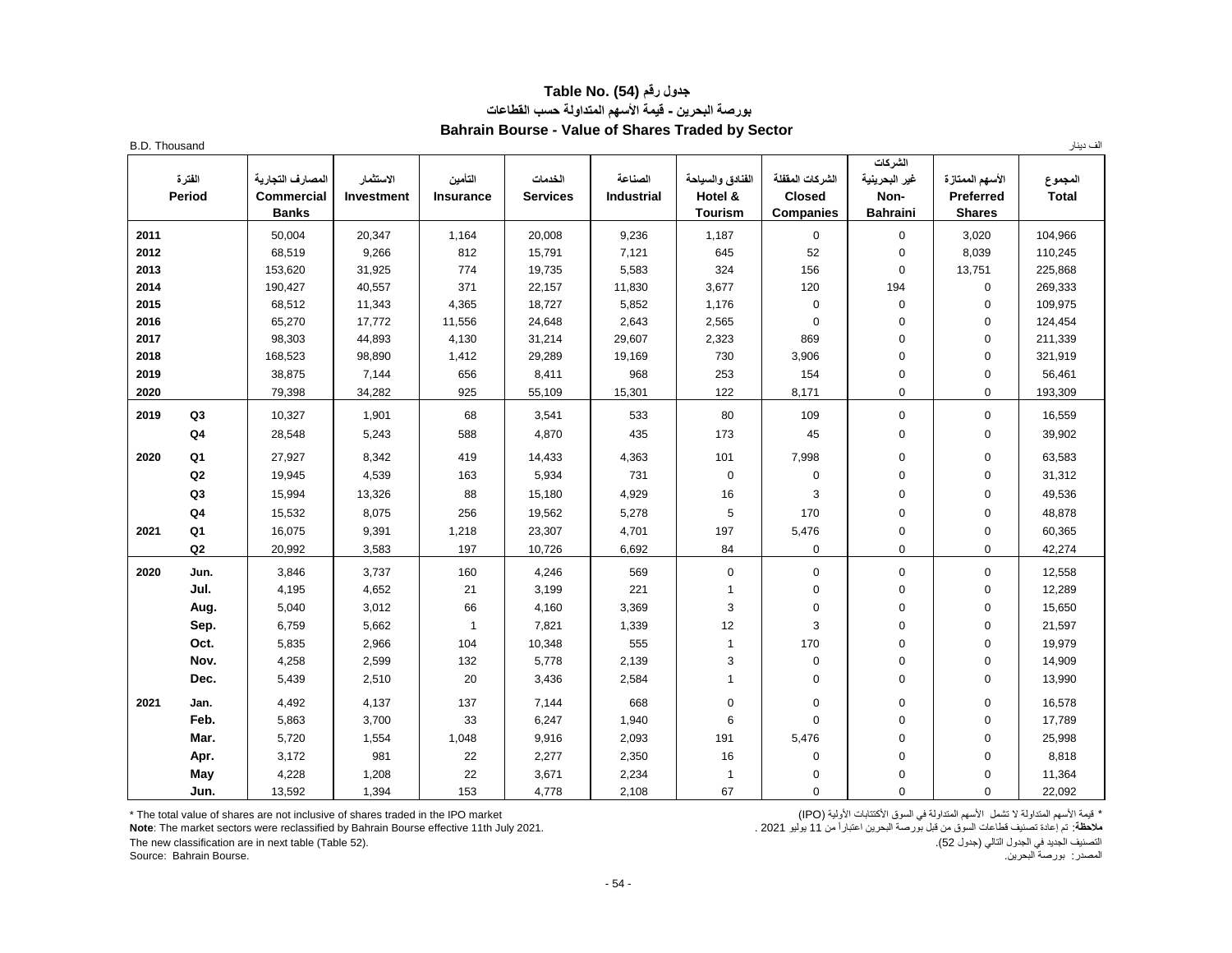## **جدول رقم (55) .No Table بورصة البحرين - قيمة األسهم المتداولة حسب القطاعات Bahrain Bourse - Value of Shares Traded by Sector**

| <b>B.D. Thousand</b> |                  |                                     |                                |                                                                          |                                                                    |                            |                                                       |                                   |                                                      |                                                     |                                               | الف دينار               |
|----------------------|------------------|-------------------------------------|--------------------------------|--------------------------------------------------------------------------|--------------------------------------------------------------------|----------------------------|-------------------------------------------------------|-----------------------------------|------------------------------------------------------|-----------------------------------------------------|-----------------------------------------------|-------------------------|
|                      | الفترة<br>Period | المواد الاساسبة<br><b>Materials</b> | الصناعات<br><b>Industrials</b> | السلع الاستهلاكية<br>الكمالبة<br><b>Consumer</b><br><b>Discretionary</b> | السلع الاستهلاكية<br>الاساسبة<br><b>Consumer</b><br><b>Staples</b> | المال<br><b>Financials</b> | الاتصالات<br><b>Communications</b><br><b>Services</b> | العقارات<br>Real<br><b>Estate</b> | الشركات المففلة<br><b>Closed</b><br><b>Companies</b> | الشركات<br>غير البحرينية<br>Non-<br><b>Bahraini</b> | الأسهم الممتازة<br>Preferred<br><b>Shares</b> | المجموع<br><b>Total</b> |
| 2021                 |                  | 31,978                              | 11,171                         | 6,485                                                                    | 3,022                                                              | 105,831                    | 27,275                                                | 3,642                             | 6,274                                                | $\mathbf 0$                                         | $\mathbf{0}$                                  | 195,678                 |
| 2021                 | Q <sub>3</sub>   | 11,936                              | 2,017                          | 825                                                                      | 554                                                                | 26,917                     | 6,284                                                 | 558                               | 798                                                  | 0                                                   | $\Omega$                                      | 49,889                  |
|                      | Q <sub>4</sub>   | 8,711                               | 1,985                          | 681                                                                      | 210                                                                | 27,457                     | 3,668                                                 | 438                               | $\mathbf 0$                                          | 0                                                   | $\mathbf 0$                                   | 43,150                  |
| 2022                 | Q <sub>1</sub>   | 24,516                              | 1,243                          | 454                                                                      | 74                                                                 | 22,223                     | 4,482                                                 | 460                               | $\mathbf 0$                                          | 0                                                   | 0                                             | 53,452                  |
| 2021                 | Jul.             | 2,241                               | 1,027                          | 167                                                                      | 27                                                                 | 5,071                      | 1,659                                                 | 197                               | $\mathbf 0$                                          | 0                                                   | 0                                             | 10,389                  |
|                      | Aug.             | 3,192                               | 398                            | 426                                                                      | 74                                                                 | 13,235                     | 2,665                                                 | 181                               | 798                                                  | 0                                                   | $\Omega$                                      | 20,969                  |
|                      | Sep.             | 6,503                               | 592                            | 232                                                                      | 453                                                                | 8,611                      | 1,960                                                 | 180                               | $\mathbf 0$                                          | 0                                                   | $\Omega$                                      | 18,531                  |
|                      | Oct.             | 3,490                               | 1,026                          | 206                                                                      | 30                                                                 | 11,042                     | 1,478                                                 | 117                               | $\mathbf 0$                                          | 0                                                   | 0                                             | 17,389                  |
|                      | Nov.             | 3,384                               | 825                            | 422                                                                      | 123                                                                | 10,351                     | 1,181                                                 | 161                               | $\mathbf 0$                                          | 0                                                   | $\Omega$                                      | 16,447                  |
|                      | Dec.             | 1,837                               | 134                            | 53                                                                       | 57                                                                 | 6,064                      | 1,009                                                 | 160                               | $\mathbf 0$                                          | 0                                                   | 0                                             | 9,314                   |
| 2022                 | Jan.             | 4,451                               | 535                            | 78                                                                       | 28                                                                 | 6,213                      | 1,038                                                 | 165                               | $\mathbf 0$                                          | 0                                                   | 0                                             | 12,508                  |
|                      | Feb.             | 7,060                               | 372                            | 200                                                                      | 34                                                                 | 7,153                      | 1,987                                                 | 128                               | $\mathbf 0$                                          | 0                                                   | 0                                             | 16,934                  |
|                      | Mar.             | 13,005                              | 336                            | 176                                                                      | 12                                                                 | 8,857                      | 1,457                                                 | 167                               | $\mathbf 0$                                          | 0                                                   | 0                                             | 24,010                  |
|                      | Apr.             | 7,253                               | 21                             | 111                                                                      | 16                                                                 | 15,394                     | 1,378                                                 | 168                               | $\mathbf 0$                                          | 0                                                   | $\Omega$                                      | 24,341                  |

\* قيمة الأسهم المتداولة في المتوقع المتكتبات الأولية (IPO) (IPO) المسهم المتداولة في المسوق الأكتتابات الأولية السوق الأكتتابات الأولية (IPO) ،<br>ملاحظة: تم إعادة تصنيف قطاعات السوق من قبل بررصة البحرين اعتباراً من 11 يوليو

م**لاطة**: تم إعادة تصنيف قطاعات السوق من قبل بورصة البحرين اعتباراً من 11 يوليو 2021 . **Note**: The market sectors were reclassified by Bahrain Bourse effective 11th July 2021.<br>التصنيف القديم في الجدول السابق (جدول 51). [1]

التصنيف القديم في الجدول السابق (جدول 51).<br>The old classification are in prevous table (Table 51).<br>المصدر : بورصة البحرين.

Source: Bahrain Bourse.

- 55 -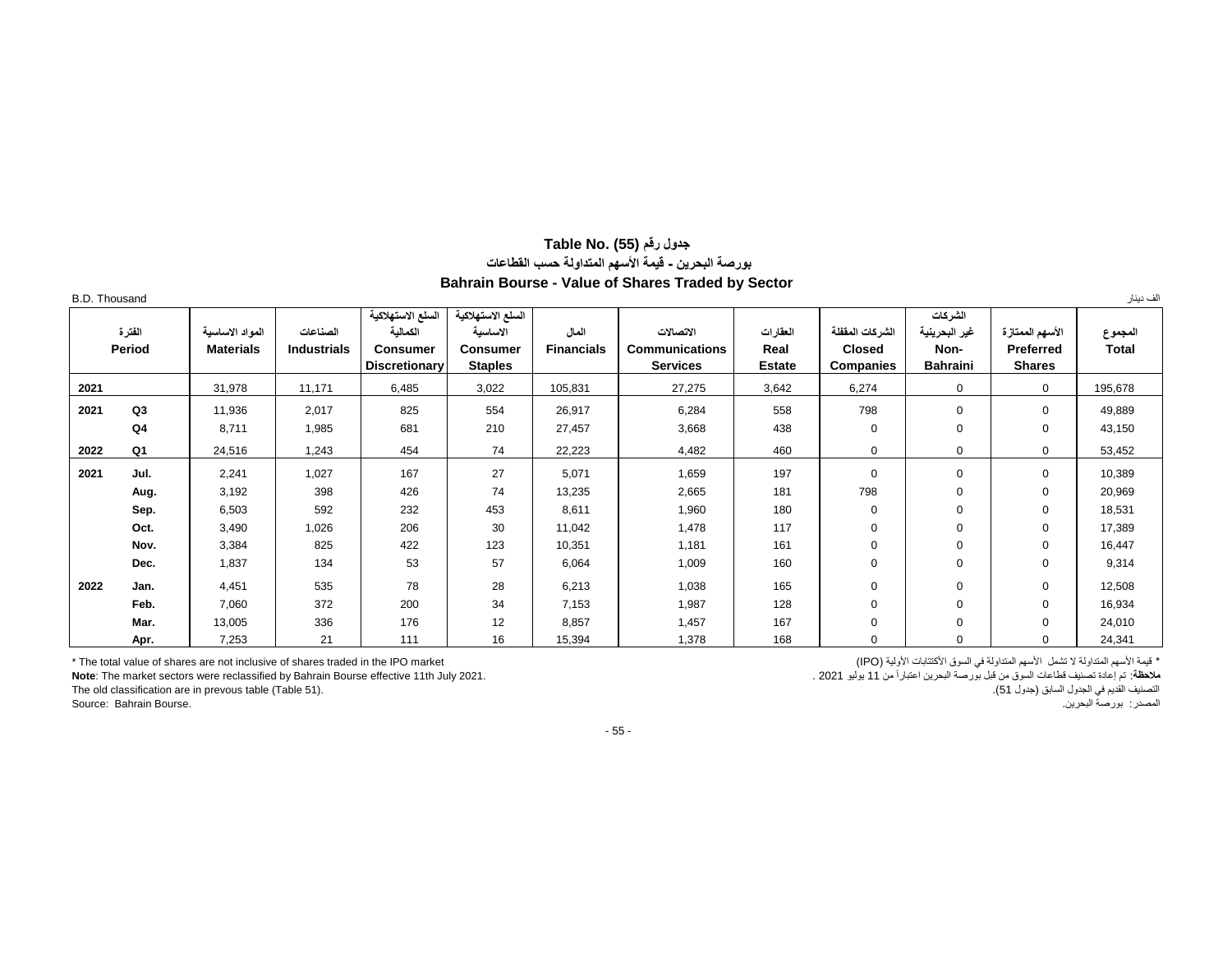## **جدول رقم (56) .No Table بورصة البحرين - مؤشر األسعار حسب القطاعات Bahrain Bourse - Bahrain Index by Sector (1989 - 1990 = 100)**

| Point |                                      |                                                                   |                                                       |                         |                             |                            |                              | نقطة                                          |
|-------|--------------------------------------|-------------------------------------------------------------------|-------------------------------------------------------|-------------------------|-----------------------------|----------------------------|------------------------------|-----------------------------------------------|
|       | نهاية الفترة<br><b>End of Period</b> | مؤشر<br>البحرين العام<br><b>Bahrain All</b><br><b>Share Index</b> | المصارف التجارية<br><b>Commercial</b><br><b>Banks</b> | الاستثمار<br>Investment | التأمين<br><b>Insurance</b> | الخدمات<br><b>Services</b> | الصناعة<br><b>Industrial</b> | الفنادق والسياحة<br>Hotel &<br><b>Tourism</b> |
| 2011  |                                      | 1,143.69                                                          | 1,814.05                                              | 697.30                  | 1,852.03                    | 1,148.99                   | 1,055.17                     | 3,573.71                                      |
| 2012  |                                      | 1,065.61                                                          | 1,792.20                                              | 646.20                  | 1,718.03                    | 1,242.75                   | 696.26                       | 3,468.87                                      |
| 2013  |                                      | 1,248.86                                                          | 2,456.44                                              | 650.69                  | 1,876.33                    | 1,206.77                   | 824.47                       | 3.279.94                                      |
| 2014  |                                      | 1,426.57                                                          | 2,721.17                                              | 842.14                  | 1,844.71                    | 1,385.97                   | 830.93                       | 3,687.62                                      |
| 2015  |                                      | 1,215.89                                                          | 2,461.82                                              | 613.84                  | 1,653.62                    | 1,361.73                   | 606.13                       | 3,779.18                                      |
| 2016  |                                      | 1,220.45                                                          | 2,481.78                                              | 686.24                  | 1,585.63                    | 1,248.89                   | 524.33                       | 3,237.54                                      |
| 2017  |                                      | 1,331.71                                                          | 2,772.59                                              | 680.22                  | 1,645.81                    | 1,078.63                   | 986.54                       | 2,940.32                                      |
| 2018  |                                      | 1,337.26                                                          | 2,769.81                                              | 669.88                  | 1,619.89                    | 1,216.27                   | 960.84                       | 2,677.69                                      |
| 2019  |                                      | 1,610.18                                                          | 3,947.61                                              | 703.64                  | 1,458.28                    | 1,439.63                   | 674.05                       | 2,336.09                                      |
| 2020  |                                      | 1,489.78                                                          | 3,363.00                                              | 585.22                  | 1,654.47                    | 1,806.78                   | 823.13                       | 1,958.10                                      |
| 2019  | Q <sub>3</sub>                       | 1,516.53                                                          | 3,537.67                                              | 702.48                  | 1,385.94                    | 1,425.62                   | 706.87                       | 2,378.12                                      |
|       | Q <sub>4</sub>                       | 1,610.18                                                          | 3,947.61                                              | 703.64                  | 1,458.28                    | 1,439.63                   | 674.05                       | 2,336.09                                      |
| 2020  | Q <sub>1</sub>                       | 1,350.62                                                          | 3,103.75                                              | 626.26                  | 1,545.39                    | 1,340.85                   | 597.01                       | 2,188.75                                      |
|       | Q2                                   | 1,277.61                                                          | 2,913.79                                              | 584.33                  | 1,445.49                    | 1,358.68                   | 535.66                       | 2,188.75                                      |
|       | Q <sub>3</sub>                       | 1,434.49                                                          | 3,405.14                                              | 585.99                  | 1,454.60                    | 1,546.76                   | 642.48                       | 1,998.46                                      |
|       | Q <sub>4</sub>                       | 1,489.78                                                          | 3,363.00                                              | 585.22                  | 1,654.47                    | 1,806.78                   | 823.13                       | 1,958.10                                      |
| 2021  | Q <sub>1</sub>                       | 1,458.03                                                          | 3,300.99                                              | 580.00                  | 1,820.19                    | 1,682.89                   | 828.02                       | 1,889.71                                      |
|       | Q2                                   | 1,587.97                                                          | 3,654.39                                              | 600.46                  | 1,857.69                    | 1,748.89                   | 1,026.88                     | 1,708.08                                      |
| 2020  | Jun.                                 | 1,277.61                                                          | 2,913.79                                              | 584.33                  | 1,445.49                    | 1,358.68                   | 535.66                       | 2,188.75                                      |
|       | Jul.                                 | 1,290.57                                                          | 2,955.41                                              | 584.93                  | 1,471.21                    | 1,394.17                   | 518.38                       | 2,188.75                                      |
|       | Aug.                                 | 1,380.89                                                          | 3,253.39                                              | 585.88                  | 1,454.60                    | 1,432.64                   | 618.92                       | 2,180.09                                      |
|       | Sep.                                 | 1,434.49                                                          | 3,405.14                                              | 585.99                  | 1,454.60                    | 1,546.76                   | 642.48                       | 1,998.46                                      |
|       | Oct.                                 | 1,427.18                                                          | 3,332.51                                              | 578.09                  | 1,550.19                    | 1,645.97                   | 629.91                       | 1,998.46                                      |
|       | Nov.                                 | 1,477.51                                                          | 3,357.98                                              | 580.28                  | 1,598.65                    | 1,799.95                   | 776.00                       | 1,958.10                                      |
|       | Dec.                                 | 1,489.78                                                          | 3,363.00                                              | 585.22                  | 1,654.47                    | 1,806.78                   | 823.13                       | 1,958.10                                      |
| 2021  | Jan.                                 | 1,462.61                                                          | 3,278.09                                              | 586.98                  | 1,717.73                    | 1,763.01                   | 802.71                       | 1,958.10                                      |
|       | Feb.                                 | 1,466.43                                                          | 3,317.45                                              | 586.18                  | 1,795.06                    | 1,694.46                   | 829.59                       | 1,897.56                                      |
|       | Mar.                                 | 1,458.03                                                          | 3,300.99                                              | 580.00                  | 1,820.19                    | 1,682.89                   | 828.02                       | 1,889.71                                      |
|       | Apr.                                 | 1,484.85                                                          | 3,327.67                                              | 578.94                  | 1,786.70                    | 1,728.90                   | 936.23                       | 1,829.17                                      |
|       | <b>May</b>                           | 1,527.62                                                          | 3,421.12                                              | 586.17                  | 1,806.75                    | 1,757.53                   | 1,025.77                     | 1,829.17                                      |
|       | Jun.                                 | 1,587.97                                                          | 3,654.39                                              | 600.46                  | 1,857.69                    | 1,748.89                   | 1,026.88                     | 1,708.08                                      |

ملاحظة: تم إعادة تصنيف قطاعات السوق من قبل بورصة البحرين اعتباراً من 11 يوليو 2021 . **Note**: The market sectors were reclassified by Bahrain Bourse effective 11th July 2021.

The new classification are in next table (Table 54). المصدر: بورصة البحرين. .Bourse Bahrain :Source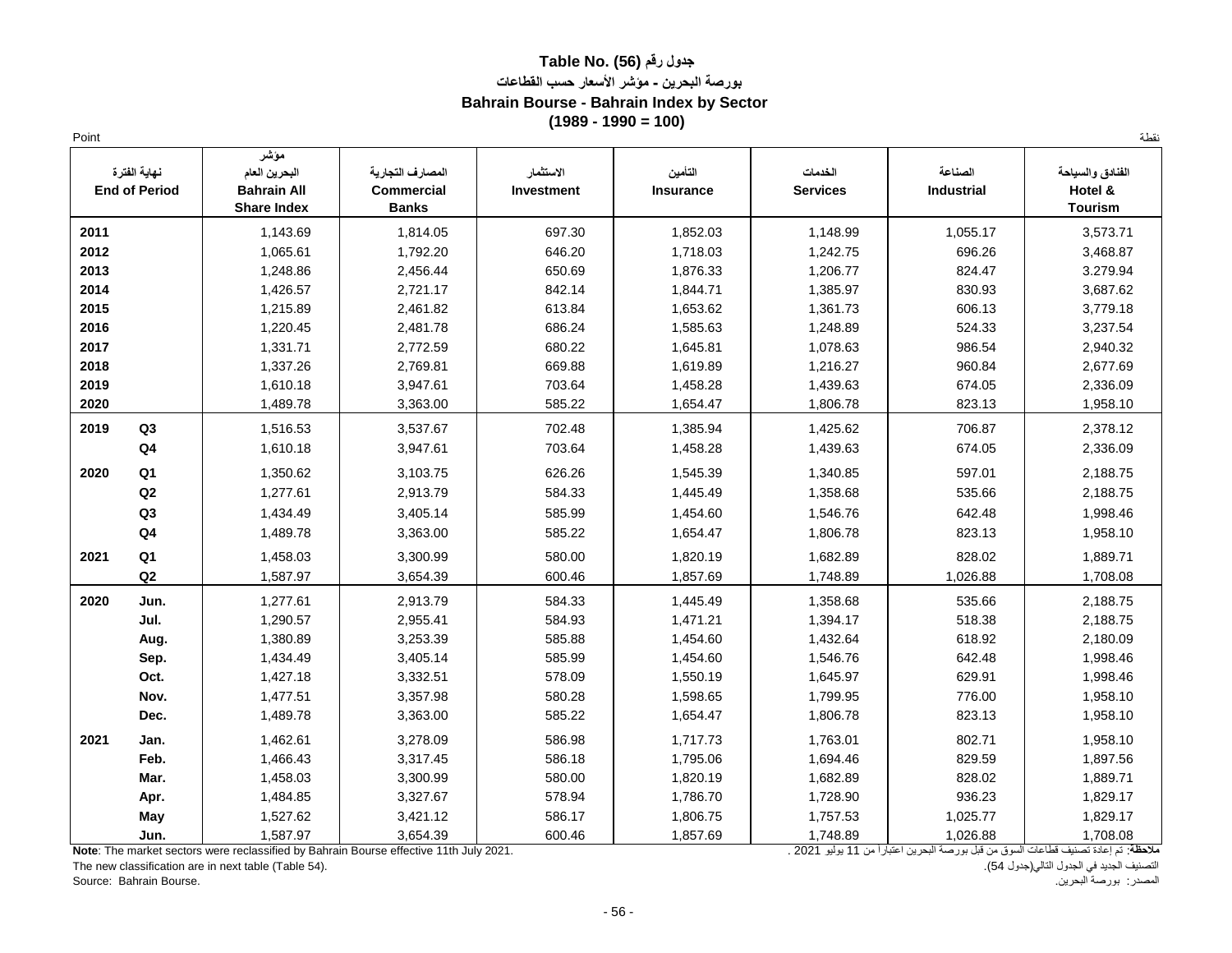## **جدول رقم (57) .No Table بورصة البحرين - مؤشر األسعار حسب القطاعات Bahrain Bourse - Bahrain Index by Sector (1989 - 1990 = 100)**

| Point |                                              |                                                                      |                                                                      |                                                                      |                                                                          |                                                                      |                                                                      |                                                                      | نقطة                                                                 |
|-------|----------------------------------------------|----------------------------------------------------------------------|----------------------------------------------------------------------|----------------------------------------------------------------------|--------------------------------------------------------------------------|----------------------------------------------------------------------|----------------------------------------------------------------------|----------------------------------------------------------------------|----------------------------------------------------------------------|
|       | نهاية الفترة<br><b>End of Period</b>         | مؤشر<br>البحرين العام<br><b>Bahrain All</b><br><b>Share Index</b>    | المواد الاساسية<br><b>Materials</b>                                  | الصناعات<br><b>Industrials</b>                                       | السلع الاستهلاكية<br>الكمالبة<br><b>Consumer</b><br><b>Discretionary</b> | السلع الاستهلاكية<br>الاساسية<br><b>Consumer</b><br><b>Staples</b>   | المال<br><b>Financials</b>                                           | الاتصالات<br><b>Communications</b><br><b>Services</b>                | العقارات<br>Real<br><b>Estate</b>                                    |
| 2021  |                                              | 1,797.25                                                             | 3,675.35                                                             | 3,042.22                                                             | 3,035.81                                                                 | 3,010.64                                                             |                                                                      | 2,957.86                                                             | 3,190.20                                                             |
| 2021  | Q3<br>Q <sub>4</sub>                         | 1,705.56<br>1,797.25                                                 | 3,215.93<br>3,675.35                                                 | 3,024.92<br>3,042.22                                                 | 3,087.95<br>3,035.81                                                     | 3,025.12<br>3,010.64                                                 | 6,059.63<br>6,402.47                                                 | 3,003.87<br>2,957.86                                                 | 3,214.33<br>3,190.20                                                 |
| 2022  | Q <sub>1</sub>                               | 2,073.54                                                             | 6,753.45                                                             | 2,960.52                                                             | 3,200.73                                                                 | 3,032.31                                                             | 6,967.01                                                             | 2,945.41                                                             | 3,203.45                                                             |
| 2021  | Jul.<br>Aug.<br>Sep.<br>Oct.<br>Nov.<br>Dec. | 1,597.00<br>1,645.41<br>1,705.56<br>1,743.06<br>1,729.60<br>1,797.25 | 3,046.00<br>3,101.07<br>3,215.93<br>3,381.32<br>3,675.35<br>3,675.35 | 3,028.00<br>3,009.84<br>3,024.92<br>2,969.01<br>2,976.25<br>3,042.22 | 3,017.00<br>3,045.17<br>3,087.95<br>3,068.95<br>3,013.02<br>3,035.81     | 3,070.00<br>3,070.23<br>3,025.12<br>3,040.16<br>2,978.35<br>3,010.64 | 5,561.00<br>5,839.89<br>6,059.63<br>6,196.69<br>6,110.81<br>6,402.47 | 3,087.00<br>2,872.61<br>3,003.87<br>3,015.76<br>2,865.41<br>2,957.86 | 3,106.00<br>3,141.03<br>3,214.33<br>3,254.10<br>3,136.63<br>3,190.20 |
| 2022  | Jan.<br>Feb.<br>Mar.<br>Apr.                 | 1,809.82<br>1,963.62<br>2,073.54<br>2,056.15                         | 4,019.91<br>5,742.73<br>6,753.45<br>6,431.85                         | 3,000.86<br>2,898.32<br>2,960.52<br>2,888.90                         | 3,005.84<br>3,085.63<br>3,200.73<br>3,250.68                             | 2,987.32<br>3,000.82<br>3,032.31<br>3,000.82                         | 6,395.61<br>6,717.65<br>6,967.01<br>7,008.64                         | 2,921.02<br>2,880.13<br>2,945.41<br>2,803.65                         | 3,070.88<br>3,163.68<br>3,203.45<br>3,070.88                         |

ملاحظة: تم إعادة تصنيف قطاعات السوق من قبل بورصة البحرين اعتباراً من 11 يوليو 2021 . 2021 . 2021 . 2021 . 2021 . المسوق من قبل بورصة البحرين اعتباراً من 11 يوليو 2021 . 2021 . 2021 . 20

The old classification are in prevous table (Table 53). التصنيف القديم في الجدّول السابق (جدول 53).<br>التصنيف القديم في الجدّول السابق (جدول 53).<br>المصدر: بورصة البحرين.

- 57 -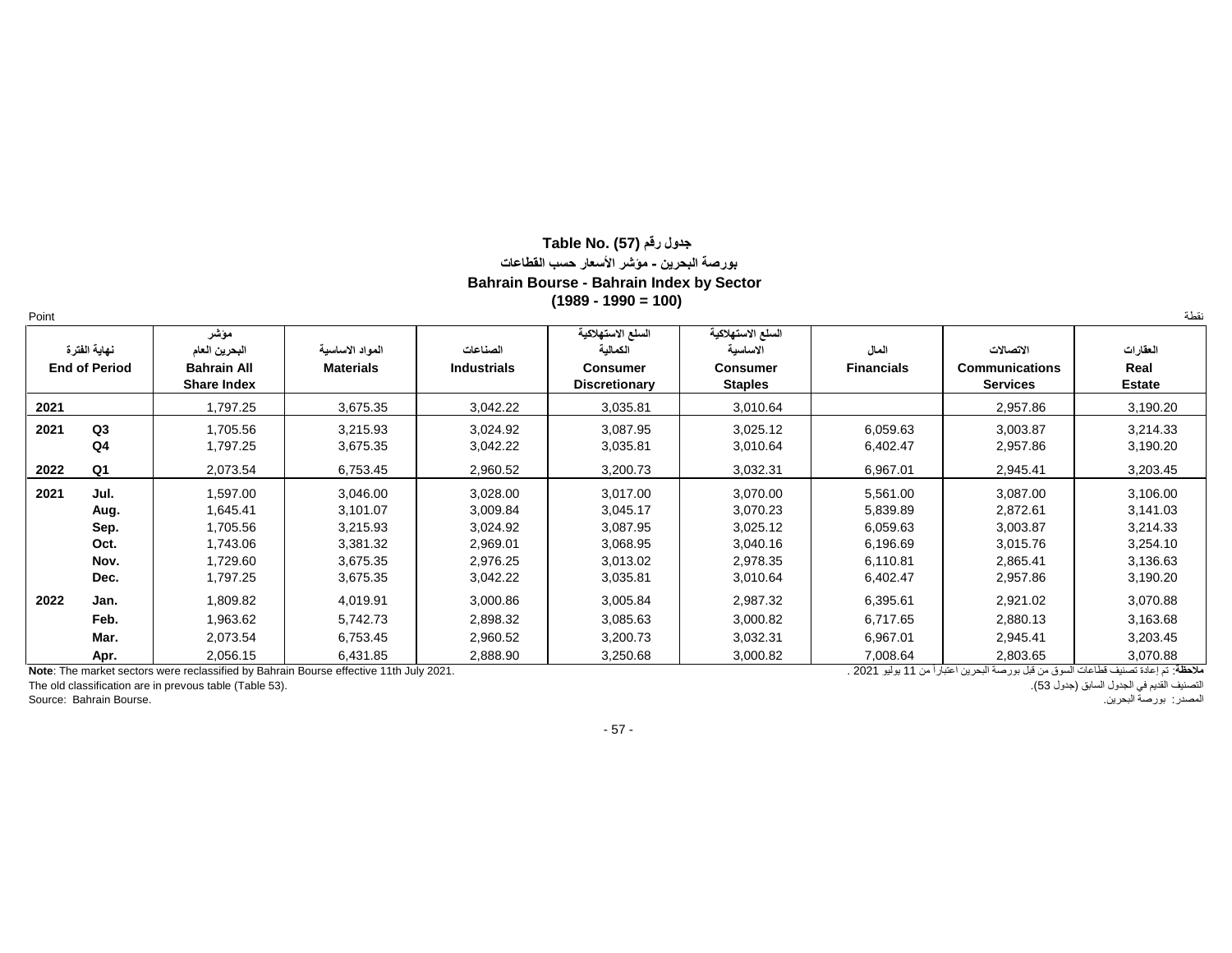| الفترة |                |                 | Trading Value of Investors' Participation (BD Thousand) 1/ | قيمة تعاملات المستثمر بن ( ألف دبنار ) |              | نسبة توزيع ملكية الأسهم<br>% of Shares Ownership |                  |               | مجموع عدد الأسهم<br>الصادرة والمدفوعة |  |
|--------|----------------|-----------------|------------------------------------------------------------|----------------------------------------|--------------|--------------------------------------------------|------------------|---------------|---------------------------------------|--|
|        | <b>Period</b>  | البحرين         | دول مجلس التعاون                                           | الدول الأخرى                           | المجموع      | البحرين                                          | دول مجلس التعاون | الدول الأخرى  | ( ألف Thousand )                      |  |
|        |                | <b>Bahraini</b> | <b>GCC</b>                                                 | <b>Others</b>                          | <b>Total</b> | <b>Bahraini</b>                                  | GCC              | <b>Others</b> | <b>Total Shares</b><br>Outstanding    |  |
| 2010   |                | 150,118         | 38,770                                                     | 27,934                                 | 216,822      | 54.28                                            | 36.17            | 9.55          | 26,369,253                            |  |
| 2011   |                | 117,728         | 63,185                                                     | 29,020                                 | 209,932      | 52.44                                            | 37.41            | 10.16         | 26,170,836                            |  |
| 2012   |                | 85,683          | 72,704                                                     | 62,100                                 | 220,487      | 33.44                                            | 48.89            | 17.67         | 26,981,522                            |  |
| 2013   |                | 303,721         | 128,687                                                    | 19,328                                 | 451,736      | 67.23                                            | 28.49            | 4.28          | N/A                                   |  |
| 2014   |                | 347,180         | 121,701                                                    | 69,792                                 | 538,674      | N/A                                              | N/A              | N/A           | N/A                                   |  |
| 2015   |                | 146,411         | 59,530                                                     | 14,009                                 | 219,949      | N/A                                              | N/A              | N/A           | N/A                                   |  |
| 2016   |                | 173,465         | 45,516                                                     | 29,927                                 | 248,908      | N/A                                              | N//A             | N/A           | N/A                                   |  |
| 2017   |                | 288,357         | 94,549                                                     | 39,771                                 | 422,677      | N/A                                              | N//A             | N/A           | N/A                                   |  |
| 2018   |                | 357,427         | 185,371                                                    | 104,867                                | 647,666      | N/A                                              | N/A              | N/A           | N/A                                   |  |
| 2019   |                | 345,309         | 151,875                                                    | 75,628                                 | 572,812      | N/A                                              | N/A              | N/A           | N/A                                   |  |
| 2020   |                | 318,290         | 80,420                                                     | 26,889                                 | 425,599      | N/A                                              | N/A              | N/A           | N/A                                   |  |
| 2021   |                | 293,389         | 72,012                                                     | 26,015                                 | 391,416      | N/A                                              | N/A              | N/A           | N/A                                   |  |
| 2018   | Q2             | 61,928          | 25,064                                                     | 8,479                                  | 95,471       | N/A                                              | N/A              | N/A           | N/A                                   |  |
|        | Q <sub>3</sub> | 75,527          | 40,031                                                     | 32,926                                 | 148,484      | N/A                                              | N/A              | N/A           | N/A                                   |  |
|        | Q <sub>4</sub> | 113,713         | 80,615                                                     | 49,101                                 | 243,429      | N/A                                              | N/A              | N/A           | N/A                                   |  |
| 2019   | Q <sub>1</sub> | 78,817          | 54,324                                                     | 45,459                                 | 178,600      | N/A                                              | N/A              | N/A           | N/A                                   |  |
|        | Q2             | 107,392         | 47,702                                                     | 13,521                                 | 168,615      | N/A                                              | N/A              | N/A           | N/A                                   |  |
|        | Q3             | 76,287          | 26,453                                                     | 9,681                                  | 112,421      | N/A                                              | N/A              | N/A           | N/A                                   |  |
|        | Q <sub>4</sub> | 82,813          | 23,396                                                     | 6,967                                  | 113,176      | N/A                                              | N/A              | N/A           | N/A                                   |  |
| 2020   | Q <sub>1</sub> | 96,525          | 19,356                                                     | 11,285                                 | 127,166      | N/A                                              | N/A              | N/A           | N/A                                   |  |
|        | Q <sub>2</sub> | 59,805          | 37,119                                                     | 4,682                                  | 101,606      | N/A                                              | N/A              | N/A           | N/A                                   |  |
|        | Q3             | 80,760          | 11,703                                                     | 6,609                                  | 99,072       | N/A                                              | N/A              | N/A           | N/A                                   |  |
|        | Q <sub>4</sub> | 81,200          | 12,242                                                     | 4,313                                  | 97,755       | N/A                                              | N/A              | N/A           | N/A                                   |  |
| 2021   | Q <sub>1</sub> | 93,802          | 22,231                                                     | 4,705                                  | 120,738      | N/A                                              | N/A              | N/A           | N/A                                   |  |
|        | Q <sub>2</sub> | 61,131          | 18,972                                                     | 4,496                                  | 84,600       | N/A                                              | N/A              | N/A           | N/A                                   |  |
|        | Q3             | 72,286          | 17,664                                                     | 9,827                                  | 99,778       | N/A                                              | N/A              | N/A           | N/A                                   |  |
|        | Q <sub>4</sub> | 66,170          | 13,145                                                     | 6,986                                  | 86,301       | N/A                                              | N/A              | N/A           | N/A                                   |  |
| 2022   | Q1             | 74,479          | 19,877                                                     | 12,548                                 | 106,904      | N/A                                              | N/A              | N/A           | N/A                                   |  |

## **جدول رقم (58) .Table No بورصة البحرين - قيمة تعامالت المستثمرين في السوق ونسب التملك في أسهم الشركات المساهمة العامة المسجلة Bahrain Bourse - Trading Value of Investors' Participation and Percentage of Shares Ownership in Listed Companies**

1/ Presents buying and selling sides. .والشراء البيع جانبي تمثل /1

ملاحظة: توجد فروقات بين تعاملات المستثمرين في هذا الجدول وبين مطبوعات السوق وذلك بسبب تواريخ التسوية. . . . . Note: figures may vary fom the published bulletins due to the settlement dates.

المصدر: بورصة البحرين. .Bourse Bahrain :Source